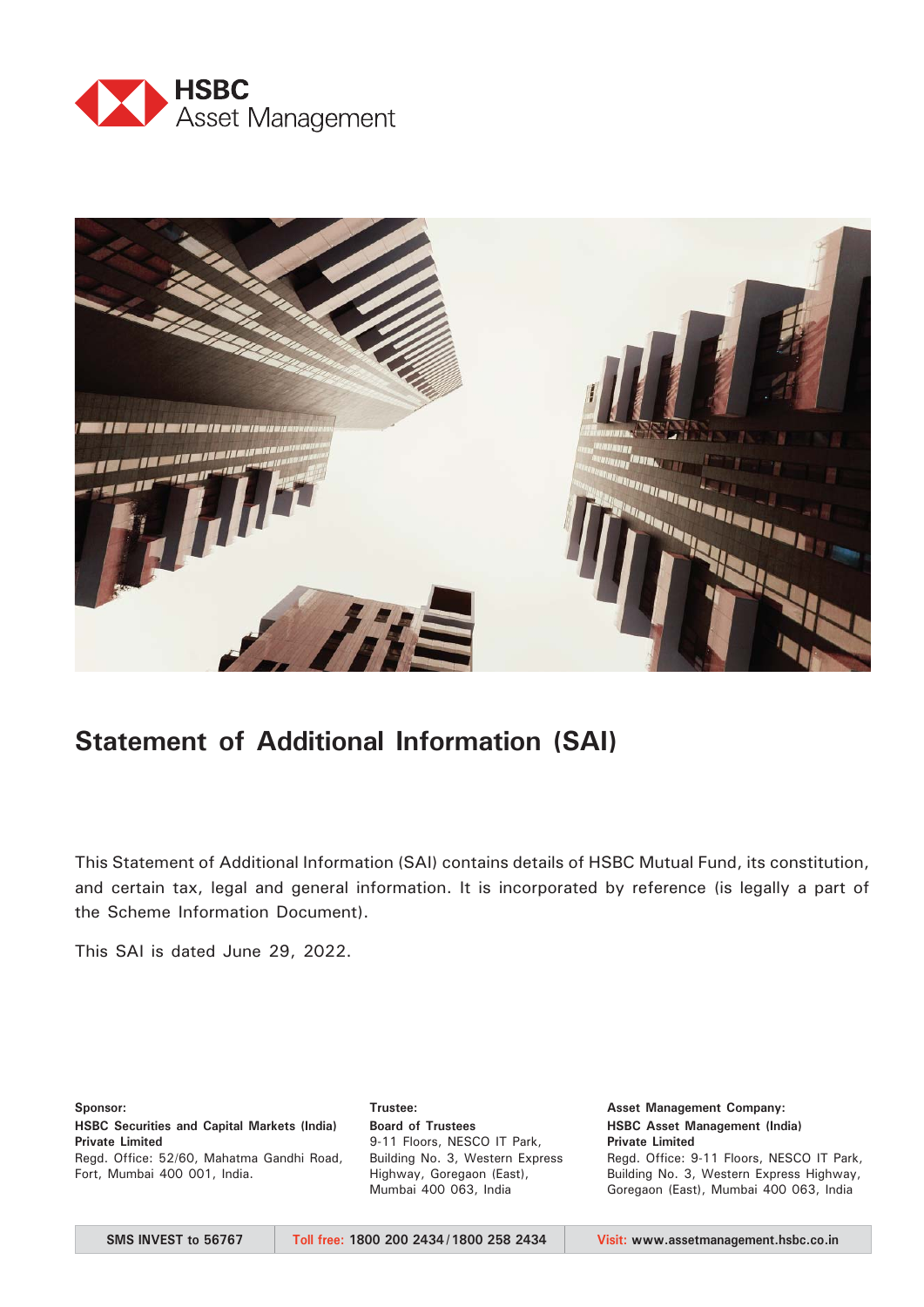# TABLE OF CONTENTS

|     |                                                           | Page No. |                |    |                                                                                          | Page No. |
|-----|-----------------------------------------------------------|----------|----------------|----|------------------------------------------------------------------------------------------|----------|
| I.  | <b>INFORMATION ABOUT SPONSOR, ASSET</b>                   |          |                | 6. | Unclaimed Redemption/Dividend Amount 71                                                  |          |
|     | MANAGEMENT COMPANY AND TRUSTEES  1                        |          |                | 7. |                                                                                          |          |
|     | А.                                                        |          |                | 8. |                                                                                          |          |
|     | В.                                                        |          |                | 9. | Uniform process to be followed for processing                                            |          |
|     | C.                                                        |          |                |    | of redemption/switch-out for all the Schemes                                             |          |
|     | D.                                                        |          |                |    | 10. Requirements of Know Your Customer (KYC)<br>under Prevention of Money Laundering Act |          |
|     | Key Employees of the AMC and relevant experience  7<br>Е. |          |                |    |                                                                                          |          |
|     | F.                                                        |          |                |    |                                                                                          |          |
|     | 1.                                                        |          |                |    |                                                                                          |          |
|     | 2.                                                        |          | $\mathbf{C}$ . |    |                                                                                          |          |
|     | 3.                                                        |          |                | 1. |                                                                                          |          |
|     | 4.                                                        |          |                | 2. |                                                                                          |          |
|     | 5.                                                        |          |                | 3. |                                                                                          |          |
|     | 6.                                                        |          |                | 4. | Securities/Stock Lending by the Mutual Fund 75                                           |          |
|     | IIA. CONDENSED FINANCIAL INFORMATION (CFI)  13            |          |                | 5. |                                                                                          |          |
|     |                                                           |          |                | 6. |                                                                                          |          |
|     | RIGHTS OF UNITHOLDERS OF THE SCHEME  52                   |          |                | 7. |                                                                                          |          |
| IV. |                                                           |          |                | 8. | Personal Identification Number (PIN)75                                                   |          |
| V.  | <b>INVESTMENT VALUATION NORMS</b>                         |          |                |    | 9. Policy on Offshore Investments by the Scheme                                          |          |
|     | VI. ACCOUNTING POLICIES AND STANDARDS  63                 |          |                |    |                                                                                          |          |
|     | VII. TAX, LEGAL AND GENERAL INFORMATION  64               |          |                |    |                                                                                          |          |
|     | А.                                                        |          |                |    | 12. Scheme to be binding on the Unitholders76                                            |          |
|     | I.                                                        |          |                |    | 13. Unambiguous and Unconditional requests76                                             |          |
|     | П.                                                        |          |                |    |                                                                                          |          |
|     | Ш.                                                        |          |                |    |                                                                                          |          |
|     | IV.                                                       |          |                |    | 16. Client Information and disclosure of client                                          |          |
|     |                                                           |          |                |    |                                                                                          |          |
|     | V.                                                        |          |                |    |                                                                                          |          |
|     | VI.                                                       |          |                |    | 18. Compliance under FATCA/CRS 77                                                        |          |
|     |                                                           |          |                |    |                                                                                          |          |
|     |                                                           |          |                |    |                                                                                          |          |
|     | <b>B.</b>                                                 |          |                |    | 21. Disclosure of Soft Dollar Arrangements 78                                            |          |
|     | 1.                                                        |          |                |    |                                                                                          |          |
|     | 2.                                                        |          |                |    | 23. Investor Grievances Redressal Mechanism78                                            |          |
|     | 3.                                                        |          |                |    |                                                                                          |          |
|     | 4.                                                        |          |                |    |                                                                                          |          |
|     | 5.                                                        |          |                |    |                                                                                          |          |
|     |                                                           |          |                |    |                                                                                          |          |

|    | 6. | Unclaimed Redemption/Dividend Amount 71                                                       |
|----|----|-----------------------------------------------------------------------------------------------|
|    | 7. |                                                                                               |
|    | 8. |                                                                                               |
|    | 9. | Uniform process to be followed for processing<br>of redemption/switch-out for all the Schemes |
|    |    | 10. Requirements of Know Your Customer (KYC)<br>under Prevention of Money Laundering Act      |
|    |    |                                                                                               |
|    |    |                                                                                               |
| C. |    |                                                                                               |
|    | 1. |                                                                                               |
|    | 2. |                                                                                               |
|    | 3. |                                                                                               |
|    | 4. | Securities/Stock Lending by the Mutual Fund 75                                                |
|    | 5. |                                                                                               |
|    | 6. |                                                                                               |
|    | 7. |                                                                                               |
|    | 8. |                                                                                               |
|    | 9. | Policy on Offshore Investments by the Scheme                                                  |
|    |    |                                                                                               |
|    |    |                                                                                               |
|    |    |                                                                                               |
|    |    | 13. Unambiguous and Unconditional requests76                                                  |
|    |    |                                                                                               |
|    |    |                                                                                               |
|    |    | 16. Client Information and disclosure of client                                               |
|    |    |                                                                                               |
|    |    | 18. Compliance under FATCA/CRS 77                                                             |
|    |    |                                                                                               |
|    |    |                                                                                               |
|    |    | 21. Disclosure of Soft Dollar Arrangements 78                                                 |
|    |    |                                                                                               |
|    |    | 23. Investor Grievances Redressal Mechanism78                                                 |
|    |    |                                                                                               |
|    |    |                                                                                               |
|    |    |                                                                                               |
|    |    |                                                                                               |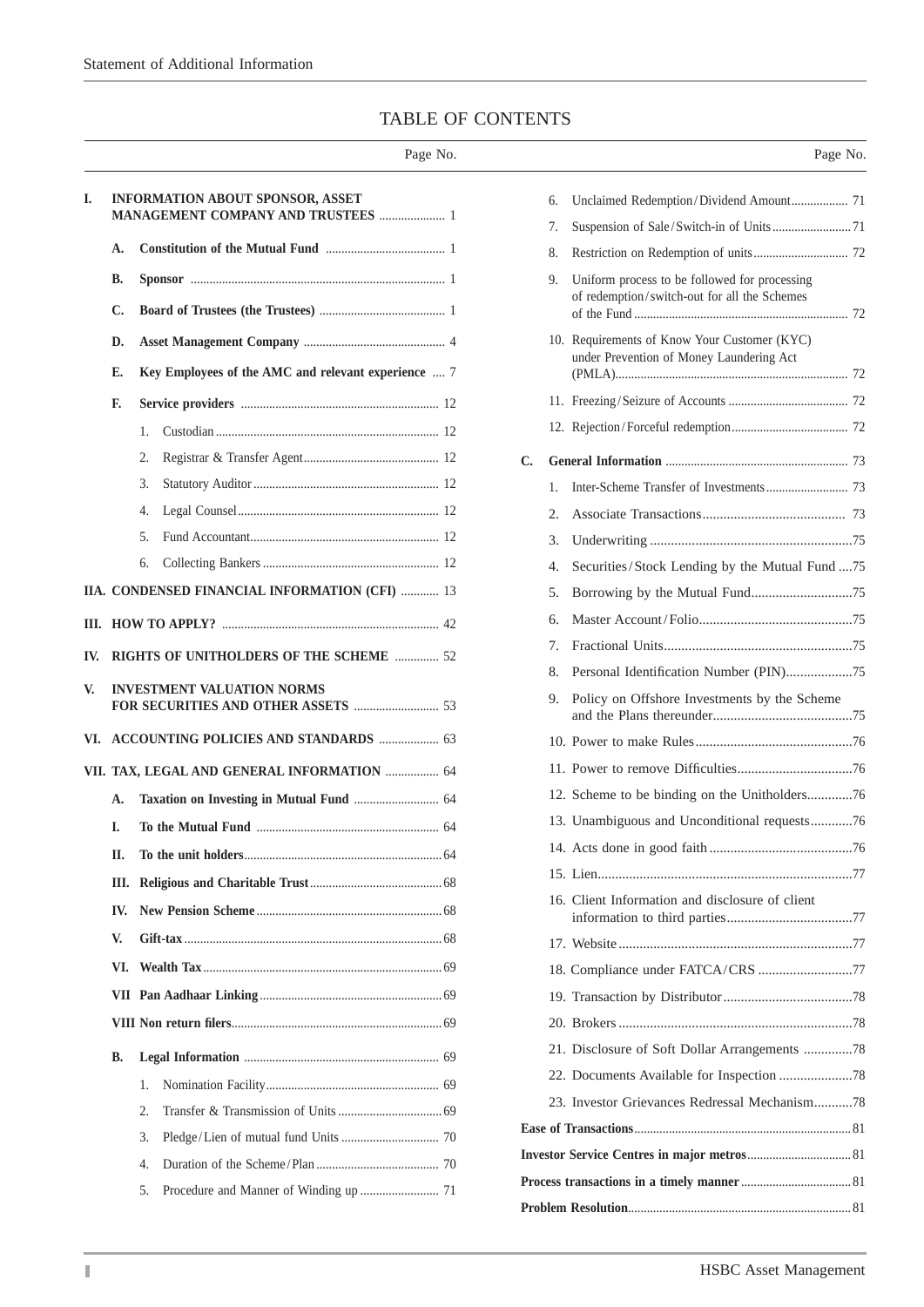# I. INFORMATION ABOUT SPONSOR, ASSET MANAGEMENT COMPANY AND TRUSTEES

# **A. Constitution of the Mutual Fund**

HSBC Mutual Fund ("the Mutual Fund" or "the Fund") has been constituted as a Trust in accordance with the provisions of the Indian Trusts Act, 1882 (2 of 1882) vide a Trust Deed dated February 7, 2002 with HSBC Securities and Capital Markets (India) Private Limited, as the Sponsor and the Board of Individual Trustees. The office of the Sub-Registrar of Assurances at Mumbai has registered the Trust Deed establishing the Fund under the Registration Act, 1908. The Fund was registered with SEBI vide registration number MF/046/02/5 dated May 27, 2002.

The office of the Mutual Fund is at 9-11 Floors, NESCO IT Park, Building No. 3, Western Express Highway, Goregaon (East), Mumbai 400 063.

The Trust has been formed for the purpose of pooling of capital from the public for collective investment in securities / any other property for the purpose of providing facilities for participation by persons as beneficiaries in such properties/investments and in the profits/income arising therefrom.

### **B. Sponsor**

The Mutual Fund is sponsored by HSBC Securities and Capital Markets (India) Private Limited (HSCI). The Sponsor is the Settlor of the Mutual Fund Trust. The Sponsor has entrusted a sum of Rs. 1,00,000 (Rupees One Lakh only) to the Trustee as the initial contribution towards the corpus of the Mutual Fund. HSCI is neither responsible nor liable for any loss or shortfall resulting from the operation of the Scheme beyond this contribution.

HSCI is a member of the HSBC Group, one of the world's largest banking and financial services organizations. HSBC Holdings plc, the parent company of the HSBC Group, is headquartered in London. HSBC serves customers worldwide from offices in 64 countries and territories in our geographical regions: Europe, Asia, North America, Latin America, and Middle East and North Africa. With assets of US\$ 3 trillion, HSBC is one of the world's largest banking and financial services organizations. Listed on the London, Hong Kong and New York stock exchanges, shares in HSBC Holdings plc are held by over 187,000 shareholders in 128 countries and territories. (source:https://www.hsbc.com/investors/shareholder-information)

HSCI offers integrated investment banking services, securities and corporate finance  $\&$  advisory. HSCI is a member of The Bombay Stock Exchange Limited and National Stock Exchange (capital and derivative market segments) and is a registered Research Analyst Entity and a category I Merchant Banker and underwriter with the Securities and Exchange Board of India..

Equities: HSCI is primarily an institutional stockbroker, with a client base spanning foreign portfolio investors, Indian financial institutions, mutual funds and select retail clients. The business is backed by comprehensive research covering around 100 of India's largest, actively traded securities across industry groups.

Global Investment Banking: HSCI provides public and private sector corporates and government clients with strategic and financial advice in the areas of mergers and acquisitions, primary and secondary market funding, privatizations, structured financial solutions and project export finance. HSCI holds 100% of the paid-up equity share capital of the AMC.

Research Analysts: HSCI publishes research report for listed Indian securities for its clients.

|                                               |           |           | (Rs. in 000) |
|-----------------------------------------------|-----------|-----------|--------------|
| <b>Particulars</b>                            | 2020-21   | 2019-20   | 2018-19      |
| Net Worth                                     | 7,497,092 | 6,613,562 | 6,362,944    |
| Total Income                                  | 2,750,415 | 1,507,564 | 1,485,408    |
| Profit after tax                              | 883,650   | 251,085   | 258,608      |
| Assets Under<br>Management<br>(if applicable) | NΑ        | <b>NA</b> | <b>NA</b>    |

#### **Financial Performance of HSCI (past three years)**

### **C. Board of Trustees (the Trustees)**

The Sponsor has appointed a Board of Individual Trustees (the Trustees) for managing the Mutual Fund. The Board of Individual Trustees (the "Trustee"), shall discharge its obligations as trustee of the Mutual Fund. The Trustee ensures that the transactions entered into by the AMC are in accordance with the SEBI Regulations and will also review the activities carried on by the AMC.

| <b>Name</b>            | Age | <b>Qualification</b>                                                                                                                                | <b>Brief Experience</b>                                                                                                                                                                                                                                                                                                                                                                                                                                                                                                                                                                                                                                                                                                                   |
|------------------------|-----|-----------------------------------------------------------------------------------------------------------------------------------------------------|-------------------------------------------------------------------------------------------------------------------------------------------------------------------------------------------------------------------------------------------------------------------------------------------------------------------------------------------------------------------------------------------------------------------------------------------------------------------------------------------------------------------------------------------------------------------------------------------------------------------------------------------------------------------------------------------------------------------------------------------|
| Ms. Jasmine Batliwalla | 68  | BSc, LLB, ACS                                                                                                                                       | Ms. Jasmine Batliwalla has over 38 years' experience across legal,<br>compliance and corporate secretarial functions covering banking,<br>capital markets, mergers and acquisitions, asset management and<br>insurance broking. Ms. Batliwalla retired as General Counsel,<br>HSBC India in 2012 and continued as Advisor till March 2015.<br>During her 20 years with the HSBC Group, Ms. Batliwalla<br>managed organic growth, acquisitions, divestments, regulatory<br>challenges across the financial services spectrum. Ms. Batliwalla<br>contributed towards framing the code of the Banking Codes and<br>Standards Board of India and was a member of FICCI's Corporate<br>Laws Committee, focusing on corporate and banking laws. |
| Ms. Ho Wai Fun         | 52  | Bachelor of Arts, Business Studies from<br>the Hong Kong Polytechnic University,<br>Hong Kong,<br>MBA from University of Western Ontario,<br>Canada | Ms. Ho Wai Fun has over 20 years' experience in the asset<br>management industry. Ms. Ho Wai Fun is the Regional CEO<br>Asia Pacific and Hong Kong CEO of HSBC Asset Management.<br>Prior to joining HSBC, Ms. Ho Wai Fun was with Fidelity<br>International, where she was President for China overseeing<br>the firm's overall China strategy across business, investments,<br>operations and other key functions. Prior to that, she was<br>Managing Director, Asia ex-Japan & Middle East with Fidelity.                                                                                                                                                                                                                              |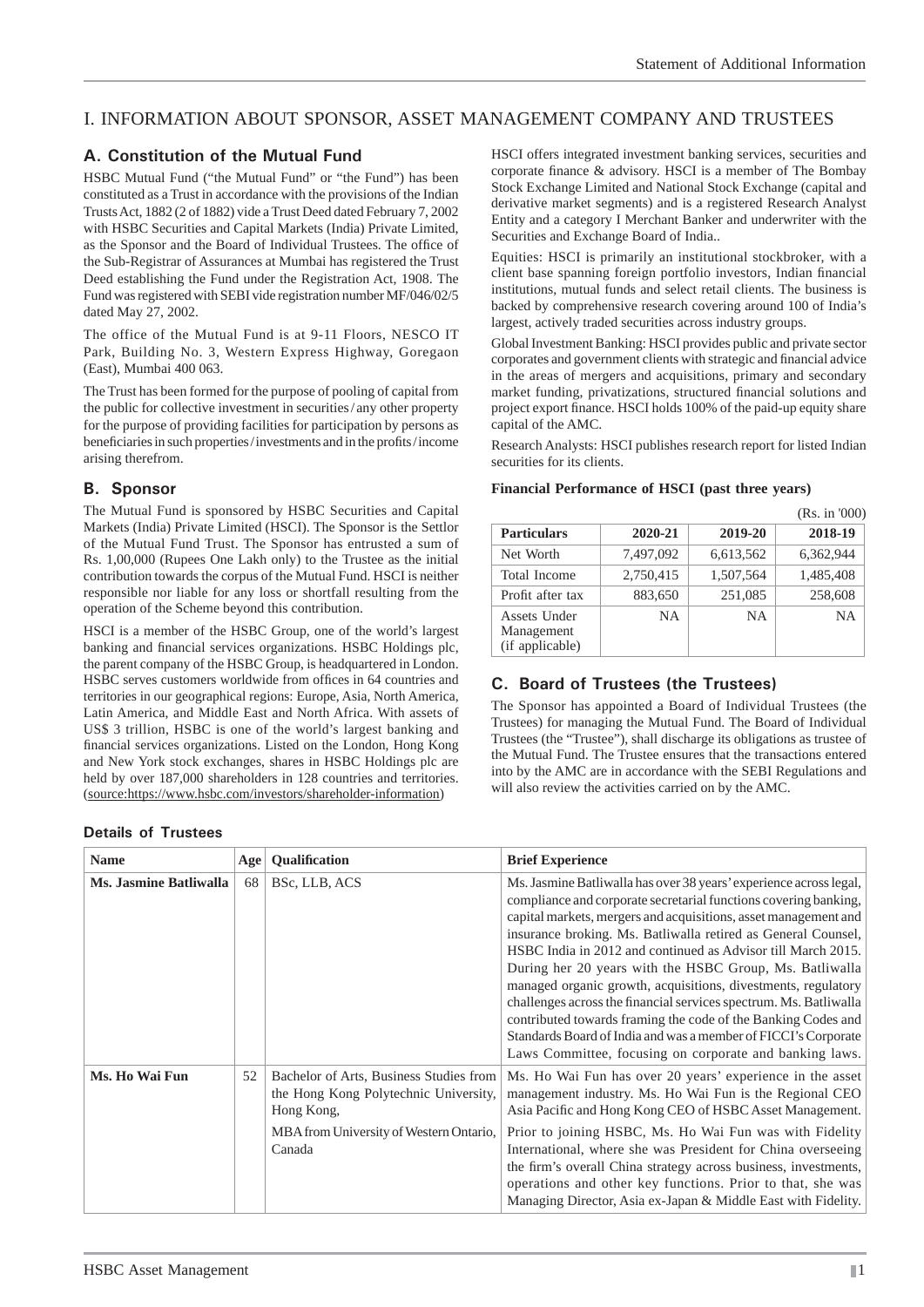| <b>Name</b>                              | Age | Qualification                                                | <b>Brief Experience</b>                                                                                                                                                                                                                                                                                                                                                                                                                                                                                                                                                                                                                                                                                                                                                                                                                                                                                                                                                    |
|------------------------------------------|-----|--------------------------------------------------------------|----------------------------------------------------------------------------------------------------------------------------------------------------------------------------------------------------------------------------------------------------------------------------------------------------------------------------------------------------------------------------------------------------------------------------------------------------------------------------------------------------------------------------------------------------------------------------------------------------------------------------------------------------------------------------------------------------------------------------------------------------------------------------------------------------------------------------------------------------------------------------------------------------------------------------------------------------------------------------|
| Mr. Nani Javeri                          | 76  | B.A. (Hons) History                                          | Mr. Javeri has over 44 years' experience in financial services<br>industry. He served as CEO of Bank Sohar in Oman from 2006-<br>2009 and Birla Sun Life Insurance in India from 2002-2006. Prior<br>to joining Birla Sun Life Insurance, Mr. Javeri spent 32 years<br>with Grindlays Bank in various capacities in India, London and<br>Melbourne. He had also been associated with Oman International<br>Bank in Oman and Times Bank Ltd in India. Under his leadership<br>Birla Sun Life Insurance emerged as one of the leading private<br>sector life insurance companies in India. During his tenure Birla<br>Sun Life was awarded as Best Insurance Company by Outlook<br>in 2004 and among best five life insurance companies in Asia<br>for 2004 by Asian Insurance Review. He joined as MD of Times<br>Bank when it was in difficulty and through a well thought out<br>action plan, he along with senior management, turned around the<br>fortunes of the Bank. |
| Dr. Thumparampil<br><b>Chandran Nair</b> | 75  | B.A. Economics, M.A. (Monetary<br>Economics), Ph.D, CAIIB(I) | Over 44 years' experience in financial services industry. Dr. Nair<br>was a Whole Time Member of Securities and Exchange Board<br>of India (SEBI). Prior to this, Dr. Nair, was Managing Director,<br>Bharatiya Reserve Bank Note Pvt. Ltd, Bangalore (wholly owned<br>subsidiary of Reserve Bank of India). A Central Banker by<br>profession, Dr. Nair, has held various important positions in the<br>Reserve Bank of India since 1978. He holds a PhD in Economics.                                                                                                                                                                                                                                                                                                                                                                                                                                                                                                    |

Ms. Ho Wai Fun is associated with the Sponsor. Ms. Jasmine Batliwalla, Mr. Nani Javeri and Dr. T. C. Nair are independent Trustees. Thus, 3 out of the 4 Trustees are independent Trustees.

#### **Responsibilities and duties of the Trustees as well as the specifi c and general due diligence**

Pursuant to the Trust Deed dated February 7, 2002 constituting the Mutual Fund and in terms of the SEBI (Mutual Funds) Regulations, 1996, the rights and obligations of the Trustees are as under:

- Each of the Trustees in carrying out his responsibilities as a member of the Board of Trustees, shall maintain arm's length relationship with other companies, or institutions or financial intermediaries or any body corporate with which he may be associated.
- The Trustees shall have a right to obtain from the AMC such information as is considered necessary by them.
- The Trustees shall ensure before the launch of any scheme that the AMC has :-
	- Systems in place for its back office, dealing room and accounting;
	- Appointed all key personnel including fund manager(s) for the Scheme and submitted to the Trustees their bio-data which shall contain the educational qualifications, past experience in the securities market within 15 days of their appointment;
	- Appointed auditors to audit the accounts of the Scheme;
	- Appointed a compliance officer who shall be responsible for monitoring the compliance of the Act, rules and regulations, notifications, guidelines, instructions etc. issued by the Board or the Central Government and for redressal of investors' grievances. The compliance officer so appointed shall immediately and independently report to the Board any non-compliance observed;
	- Appointed registrars and laid down parameters for their supervision;
	- Prepared a compliance manual and designed internal control mechanisms including internal audit systems and
- Specified norms for empanelment of brokers and marketing agents.
- The Trustees shall ensure that the AMC has been diligent in empanelling brokers, in monitoring securities transactions with brokers and avoiding undue concentration of business with any broker.
- The Trustees are required to ensure that the AMC has not given any undue or unfair advantage to any associate or dealt with any of the associates of the AMC in any manner detrimental to the interests of the Unitholders.
- The Trustees are required to ensure that the transactions entered into by the AMC are in accordance with the SEBI (Mutual Funds) Regulations, 1996 and the provisions of the Scheme.
- The Trustees are required to ensure that the AMC has been managing the Scheme independently of other activities and has taken adequate steps to ensure that the interest of investors of one Scheme are not compromised with those of any other Scheme or of other activities of the AMC.
- The Trustees are required to ensure that all the activities of the AMC are in accordance with the provisions of SEBI (Mutual Funds) Regulations, 1996.
- Where the Trustees have reason to believe that the conduct of the business of the Fund is not in accordance with the Regulations and the provisions of the Scheme, they are required to take such remedial steps as are necessary by them and to immediately inform SEBI of the violation and the action taken by them.
- Each of the Trustees are required to file with the Fund the details of his securities' transactions on a quarterly basis, within the time and manner as may be specified by the Board from time to time.
- The Trustees are accountable for and are required to be the custodian of the Fund's property of the respective Scheme and to hold the same in trust for the benefit of the Unitholders in accordance with the SEBI (Mutual Funds) Regulations, 1996 and the provisions of the Trust Deed.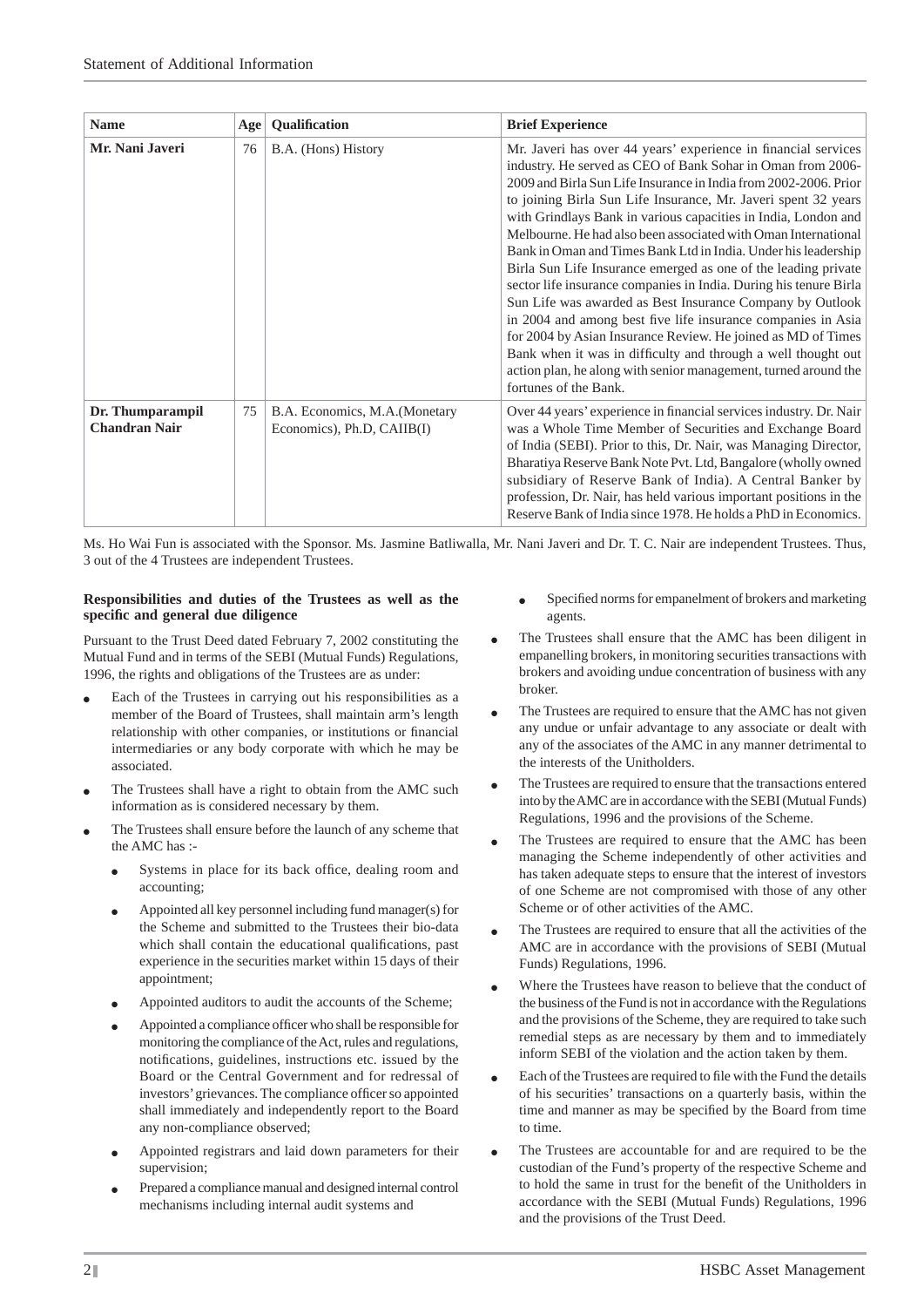- The Trustees are required to take steps to ensure that the transactions of the Fund are in accordance with the provisions of the Trust Deed.
- The Trustees are responsible for the calculation of any income due to be paid to the Fund and also of any income received in the Mutual Fund for the holders of the Units of any Scheme in accordance with the SEBI (Mutual Funds) Regulations, 1996 and the Trust Deed.
- The Trustees are required to obtain the consent of the Unitholders of a Scheme:
	- When required to do so by SEBI in the interest of the Unitholders of that Scheme; or
	- Upon the request of three-fourths of the Unitholders of any Scheme under the Fund for that Scheme; or
	- When the majority of the trustees decide to wind up a scheme in terms of clause (a) of sub regulation (2) of regulation 39 or prematurely redeem the units of a close ended scheme.
- The Trustees shall ensure that no change in the fundamental attributes of any Scheme or the Trust or fees and expenses payable or any other change which would modify the Scheme and affect the interests of Unitholders, shall be carried out unless:
	- a written communication about the proposed change is sent to each Unitholder and an advertisement is given in one English daily newspaper having nationwide circulation as well as in a newspaper published in the language of the region where the Head Office of the Mutual Fund is situated; and
	- the Unitholders are given an option to exit at the prevailing Net Asset Value without any exit load.
- The Trustees are required to call for the details of transactions in securities by the key personnel of the AMC in their own names or on behalf of the AMC and report the same to SEBI as and when called for.
- The Trustees are required to review quarterly, all transactions carried out between the Fund, the AMC and its associates.
- The trustees shall on a quarterly basis review the networth of the asset management company to ensure compliance with the threshold provided in clause (f) of sub-regulation (1) of regulation 21 of SEBI (Mutual Funds) Regulations 1996, on a continuous basis.
- The Trustees are required to periodically review all service contracts such as custody arrangements, transfer agency of securities and satisfy themselves that such contracts are executed in the interest of the Unitholders.
- The Trustees are required to ensure that there is no conflict of interest between the manner of deployment of its net worth by the AMC and the interest of the Unitholders.
- The Trustees are required to periodically review the investor complaints received and the redressal of the same by the AMC.
- The Trustees are required to abide by the Code of Conduct as specified in Part A of the Fifth Schedule of the SEBI (Mutual Funds) Regulations, 1996.
- The Trustees have to furnish to SEBI on a half yearly basis:-
	- a report on the activities of the Fund;
	- a certificate stating that the Trustees have satisfied themselves that there have been no instances of self dealing or front running by any of the Trustees, directors and key personnel of the AMC;
- $\bullet$  a certificate to the effect that the AMC has been managing the Scheme independently of any other activities and in case any activities of the nature referred to in Regulation 24, sub regulation (b) of the SEBI (Mutual Funds) Regulations, 1996 have been undertaken, the AMC has taken adequate steps to ensure that the interest of the Unitholders is protected.
- The independent Trustees are required to give their comments on the report received from the AMC regarding the investments by the Mutual Fund in the securities of the group companies of the Sponsor.
- No amendment to the Trust Deed shall be carried out without prior approval of SEBI and Unitholders' approval / consent will be obtained where it affects the interests of Unitholders as per the procedure / provisions laid down in the Regulations.
- The Trustees shall exercise due diligence as under:

# *A. General Due Diligence*

- The Trustees shall be discerning in the appointment of the directors of the AMC.
- The Trustees shall review the desirability of the continuance of the AMC if substantial irregularities are observed in the Schemes and shall not allow the AMC to float any new Scheme.
- The Trustee shall ensure that the trust property is properly protected, held and administered by proper persons and by a proper number of such persons.
- The Trustees shall ensure that all service providers hold appropriate registrations from SEBI or the concerned regulatory authority.
- The Trustees shall arrange for test checks of service contracts.
- The Trustees shall immediately report to SEBI any special developments in the Mutual Fund.

# *B. Specifi c Due Diligence*

The Trustees shall:

- Obtain internal / concurrent audit reports at regular intervals from independent auditors appointed by the Trustees.
- Obtain compliance certificates at regular intervals from the AMC.
- Hold meetings of Trustees frequently and ensure that at least 6 such meetings shall be held in each year.
- Consider the reports of the independent auditor and compliance reports of the AMC at the meeting of the Trustees for appropriate action.
- Maintain records of the decisions of the Trustees at their meetings and of the minutes of the meetings.
- Prescribe and adhere to the code of ethics by the Trustees, the AMC and its personnel.
- Communicate in writing to the AMC of the deficiencies and check on the rectification of deficiencies.
- The Trustees shall maintain high standards of integrity and fairness in all their dealings and in the conduct of their business.
- The Trustees shall render at all times high standards of service, exercise due diligence, ensure proper care and exercise independent professional judgement.
- The independent Trustees shall pay specific attention to the following as may be applicable, namely: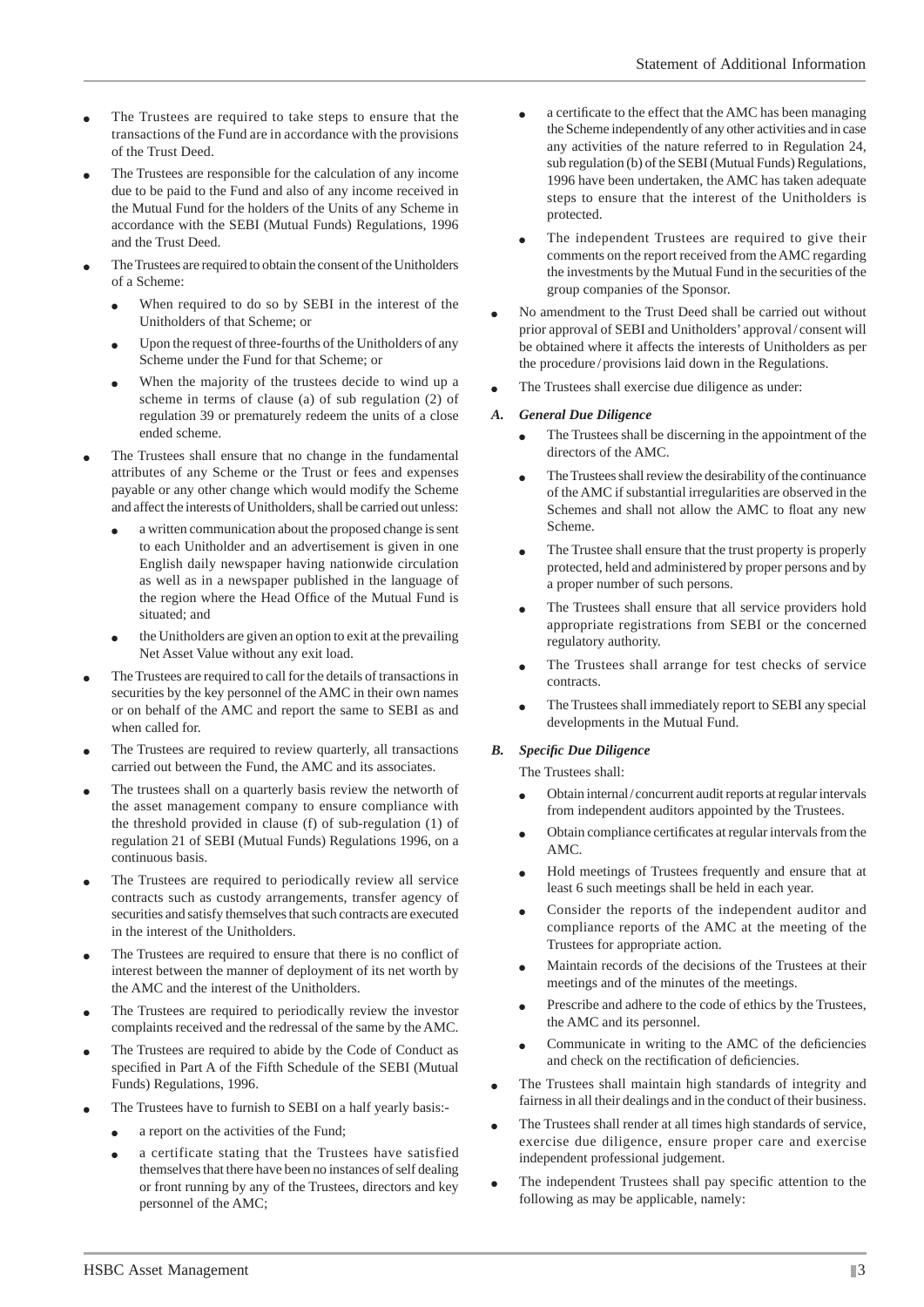- The Investment Management Agreement and the compensation paid under the Agreement.
- Service contracts with associates whether the AMC has charged higher fees than outside contractors for the same services.
- Selection of the AMC's independent directors.
- Securities transactions involving affiliates to the extent such transactions are permitted.
- Selecting and nominating individuals to fill independent directors' vacancies.
- Code of ethics must be designed to prevent fraudulent, deceptive or manipulative practices by insiders in connection with personal securities transactions.
- The reasonableness of fees paid to Sponsors, AMC and any others for services provided.
- Principal underwriting contracts and renewals.
- Any service contracts with the associates of the AMC.
- Notwithstanding anything contained in sub-regulations (1) to (25) of Regulation 18 of the SEBI (Mutual Funds) Regulations, 1996, the Trustees shall not be held liable for acts done in good faith if they have exercised adequate due diligence honestly.
- The Regulations provide that the meetings of the Trustees shall be held at least once in every 2 calendar months and at least 6 such meetings shall be held every year. Further, as per the Regulations, for the purposes of constituting the quorum for the meetings of the Trustees, at least one Independent Trustee or Director should be present during such meetings.

The supervisory role of the Trustees will be discharged by reviewing the information and the operations of the Fund based on the reports submitted at the meetings of the Trustees, by reviewing the reports submitted by the Internal Auditor and the bi-monthly and half yearly compliance reports. Presently the Board of Trustees are required to hold a meeting at least once in 2 calendar months and at least 6 such meetings are required to be held every year. During the financial year 2019-2020, the Board of Trustees met 6 times.

No amendment to the Trust Deed shall be carried out without prior approval of SEBI and Unitholders' approval / consent will be obtained where it affects the interests of Unitholders as per the procedure / provisions laid down in the Regulations.

The Trustees may require or give verification of identity or other details regarding any subscription or related information from / of the Unitholders as may be required under any law, which may result in delay in dealing with the applications, Units, benefits, distribution, etc.

# **Trusteeship Fees**

Pursuant to the Trust Deed constituting the Fund, the Fund is authorised to pay the Independent Trustees a fee for their services for meetings of the Board of Trustees / Committee meetings attended by such Trustees, as may be mutually agreed between the Sponsor and the

Board of Trustees from time to time, subject to the SEBI Regulations.

### **D. Asset Management Company**

HSBC Asset Management (India) Private Limited (the Investment Manager or the AMC) is a private limited company incorporated under the Companies Act, 1956 on December 12, 2001 having its Registered Office at 9-11 Floors, NESCO IT Park, Building No. 3, Western Express Highway, Goregaon (East), Mumbai 400 063. HSBC Asset Management (India) Private Limited has been appointed as the Asset Management Company of the Mutual Fund by the Trustee vide Investment Management Agreement (IMA) dated February 7, 2002 and executed between the Trustees and the AMC. SEBI approved the AMC to act as the Investment Manager of the Fund vide its letter No. MFD/BC/163/2002 dated May 27, 2002.

The paid-up equity share capital of the AMC is Rs. 61.59 crores. HSBC Securities and Capital Markets (India) Private Limited holds 100% of the paid-up equity share capital of the AMC.

The AMC will manage the schemes of the Fund as mentioned in their respective Scheme Information Document, in accordance with the provisions of IMA, the Trust Deed, the SEBI Regulations and the objectives of the Scheme.

The AMC is also registered as a Portfolio Manager under the SEBI (Portfolio Managers) Regulations, 1993 vide registration no. INP000001322 and is deemed to be registered as such under SEBI (Portfolio Managers) Regulations, 2020. The AMC has proper systems and controls in place to ensure that there is no conflict of interest between the activity of managing the schemes of the Mutual Fund and the activity of Portfolio Management Services and there exist systems to prohibit access to insider information.

Further, an asset management company, subject to certain conditions, may also permitted to undertake activities in the nature of management and advisory services to pooled assets including offshore funds, insurance funds, pension funds, provident funds or such categories of foreign portfolio investor subject to such conditions as may be specified by SEBI from time to time, if any of such activities are not in conflict with the activities of the mutual fund. Accordingly, the AMC is also providing non-binding advisory services to HSBC Group's offshore funds, which are appropriately regulated foreign portfolio investors investing in India, through the fund managers managing the schemes of the Fund, as permitted under Regulation 24(b) of the Regulations. SEBI vide its email dated November 26, 2020, accorded its no objection to the AMC for providing such non-binding investment advisory services to HSBC Group's offshore funds, which are appropriately regulated foreign portfolio investors, by the fund managers of the schemes of the Fund. The AMC has proper systems and controls in place to ensure that (a) there is no conflict of interest between the activities of managing the schemes of the Fund and other activities of the AMC; and (b) interest of the unit holders of the schemes of the Fund are protected at all times. In case of an unavoidable conflict of interest situation, the AMC shall make appropriate disclosures in an appropriate manner, which shall include the source of conflict, potential 'material risk or damage' to the Fund's investors' interests and detailed parameters for the same.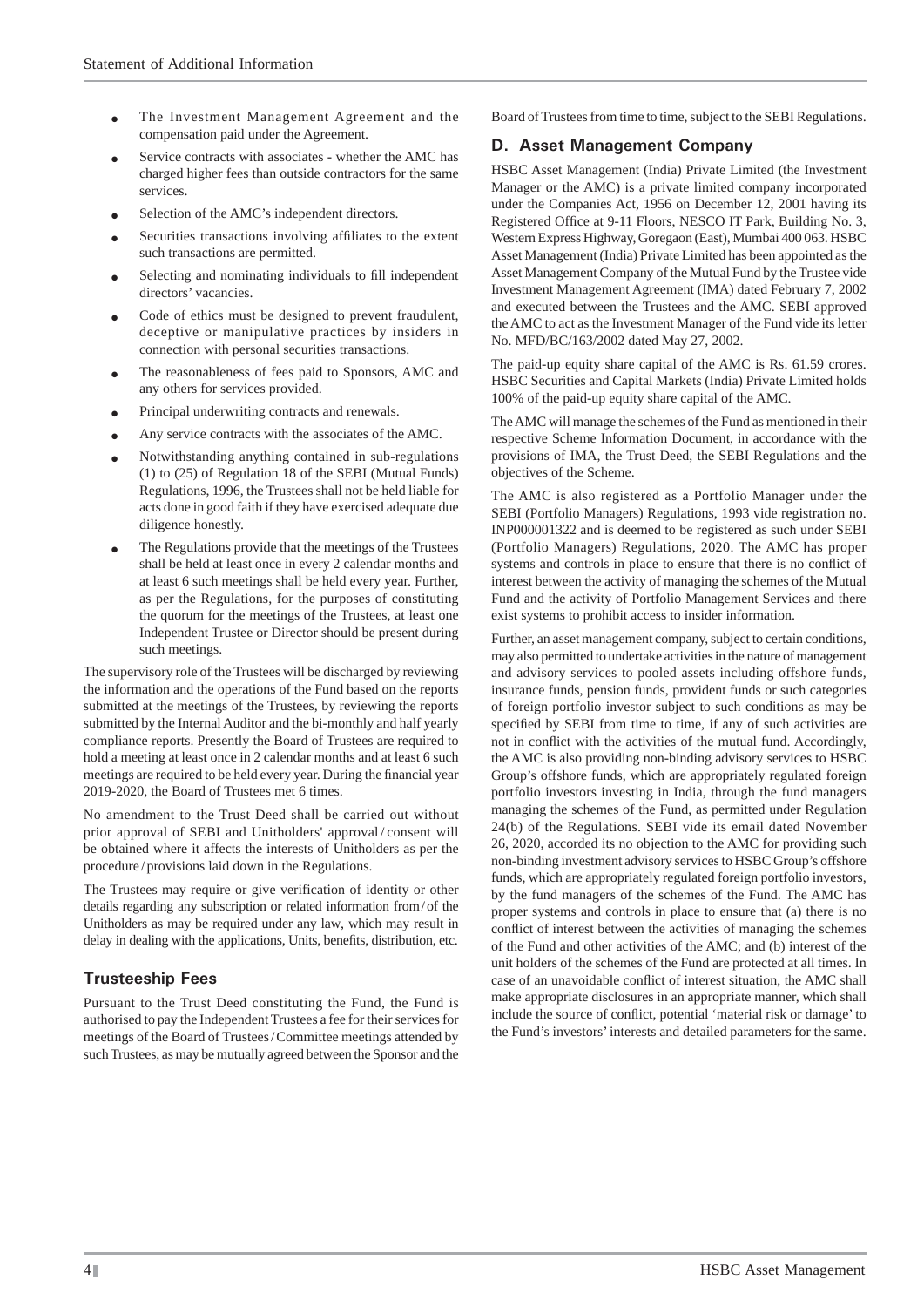| <b>Name</b>              | Age | Qualification                                        | <b>Brief Experience</b>                                                                                                                                                                                                                                                                                                                                                                                                                                                                                                                                                                                                                                                                                                                                                              |
|--------------------------|-----|------------------------------------------------------|--------------------------------------------------------------------------------------------------------------------------------------------------------------------------------------------------------------------------------------------------------------------------------------------------------------------------------------------------------------------------------------------------------------------------------------------------------------------------------------------------------------------------------------------------------------------------------------------------------------------------------------------------------------------------------------------------------------------------------------------------------------------------------------|
| <b>Mr. Ravi Menon</b>    | 60  | M.Sc. Economics and MBA                              | Mr. Ravi Menon has around 30 years of experience in banking<br>and financial services. Mr. Menon was the Head of Strategy<br>& Planning Inclusive Banking at HSBC. He has held various<br>positions at HSBC Group. Prior to joining HSBC Group he was<br>working with UBS as Vice President - Investment Banking.                                                                                                                                                                                                                                                                                                                                                                                                                                                                    |
| <b>Mr. Dinesh Mittal</b> | 69  | M.Sc (Physics) with Specialization<br>in Electronics | Mr. Dinesh K Mittal was the former Secretary, Department<br>of Financial Services, Government of India. He was awarded<br>Director's Gold Medal at Lal Bahadur Shastri National Academy<br>of Administration for standing 1st in India among I.A.S. Officers<br>of 1977 Batch. He played a key role in putting a framework<br>of Special Economic Zones in India.                                                                                                                                                                                                                                                                                                                                                                                                                    |
| Dr. Indu Ranjit Shahani  | 71  | M. Com & Ph. D from University<br>of Mumbai          | Dr. Shahani is President of Indian School of Design &<br>Innovation (ISDI) and Founding Dean of the Indian School<br>of Management & Entrepreneurship (ISME). She is the<br>former Sheriff of Mumbai and Principal of H. R. College<br>of Commerce & Economics, Mumbai. Recognised as an<br>international academician, Dr. Shahani has been the Vice-<br>President, International Baccalaureate Organisation - IBO,<br>being the first Indian on the Board of Governors. Dr. Shahani<br>has earned Doctorate in Commerce from University of<br>Mumbai. Dr. Shahani has received many awards, prominent<br>among them are the 'Woman of the Decade Award' by<br>ASSOCHAM, 'Citizen of Mumbai Award' by Rotary Club of<br>Bombay and 'Excellence in Education Award' by the FICCI FLO. |

# **Details of AMC Directors**

Mr. Ravi Menon is associated with the Sponsor. Mr. Dinesh Mittal and Dr. Indu Shahani are Independent Directors.

### **Powers, Duties, Obligations and Responsibilities of the Asset Management Company**

The powers, duties and responsibilities of the AMC shall be governed by the Regulations and the Investment Management Agreement. The AMC, in the course of managing the affairs of the Mutual Fund, has the powers, *inter alia* for following duties and responsibilities:

- Floating Scheme(s) of the Mutual Fund after approval of the same by the Trustees and investing and managing the funds mobilised under various Schemes, in accordance with the provisions of the Trust Deed and the Regulations.
- Evaluating investment opportunities for further investments by the Mutual Fund.
- Evaluating and issuing orders and instructions with respect to the acquisition and disposition of investments and risk positions / exposures.
- Issuing and ensuring due compliance of instructions to the custodian and the Mutual Fund's brokers, agents including registrars and transfer agents.
- Issuing, selling, repurchasing and cancelling the Units as per the terms of the respective Scheme of the Mutual Fund.
- Managing the Mutual Fund Scheme independently of other activities and taking adequate steps to ensure that the interests of Unitholders are not being compromised with those of any other Scheme or any of its other activities.
- Opening and operating bank accounts in the name and on behalf of each scheme in relation to the investments made by the Mutual Fund.
- Fixing record dates or book closure periods for the purpose of effecting transfer of Units and determining eligibility for dividends, bonus, rights, privileges, preferences, reservations or other entitlements or accretions.
- Providing information to SEBI and the Unitholders as required under the Regulations or as otherwise required by SEBI.
- Receiving, holding in trust, or as agent or nominee of the Trustees, improving, developing, using, selling, transferring, exchanging, assigning, dealing, trading in and managing all assets and all accretions thereto and endeavouring to earn adequate returns on them for and on behalf of the Trust.
- Fixing sales and re-purchase prices, and calculating Net Asset Value for Units, consistent with the Regulations.
- Setting up an effective establishment for servicing of Unitholders under the various Scheme(s) and also to protect the interest of the Unitholders.
- Generally doing all acts, deeds, matters and things which are necessary for any object, purpose or in relation to the Mutual Fund in any manner or in relation to any scheme of the Mutual Fund.

# **Duties and Responsibilities**

- The AMC shall take all reasonable steps and exercise due diligence to ensure that the investment of funds pertaining to any Scheme is not contrary to the provisions of the SEBI Regulations and the Trust Deed.
- The AMC shall exercise due diligence and care in all its investment decisions as would be exercised by other persons engaged in the same business.
- The AMC shall be responsible for the acts of commissions or omissions by its employees or the persons whose services have been procured by the AMC.
- The AMC shall submit to the Trustees quarterly reports of each year on its activities and the compliance with the SEBI Regulations.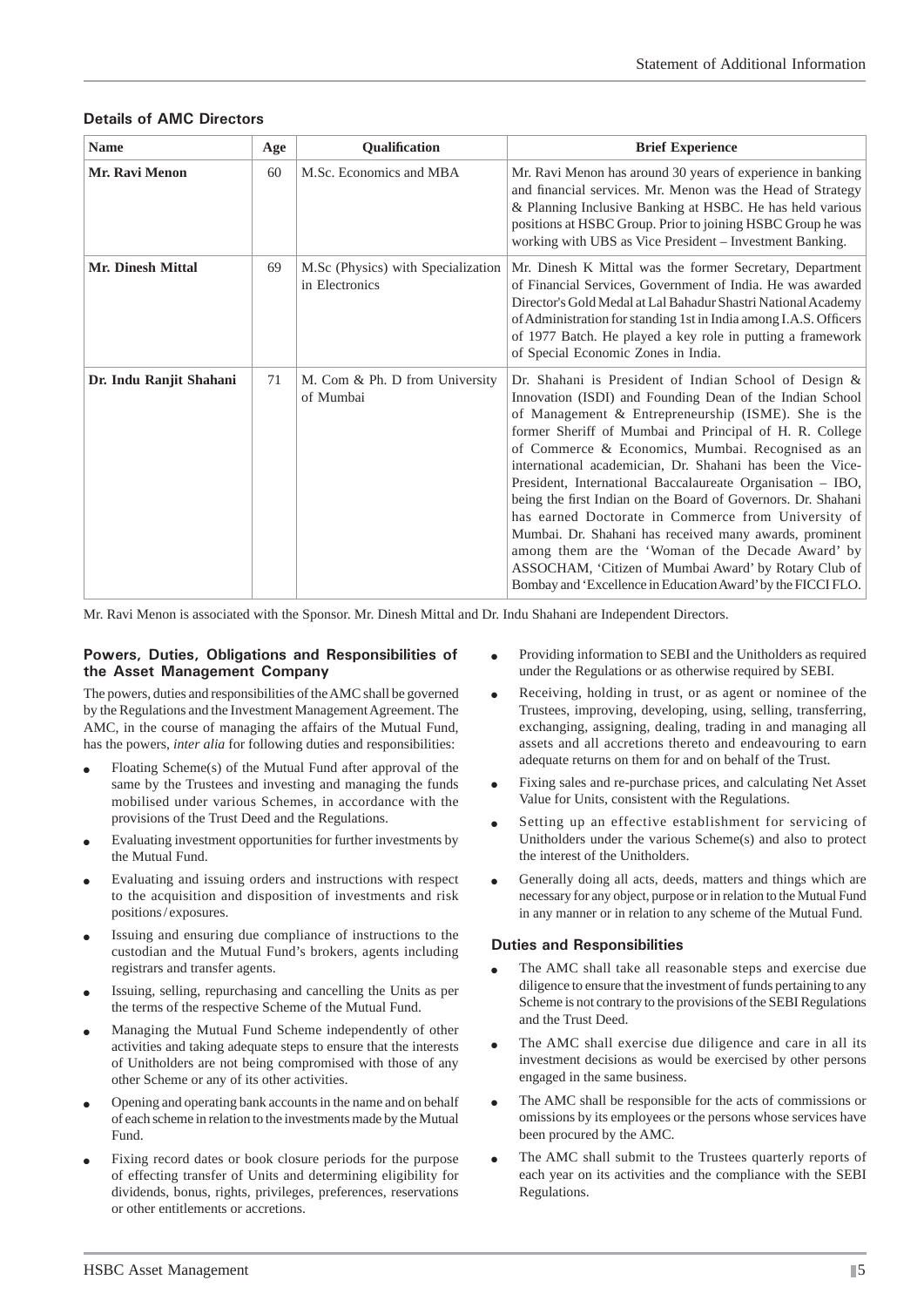- The Trustees at the request of the AMC may terminate the assignment of the AMC at any time provided that such termination shall become effective only after the Trustees have accepted the termination of assignment and communicated their decision in writing to the AMC.
- Notwithstanding anything contained in any contract or agreement of termination, the AMC or its directors or other officers shall not be absolved of liability to the Mutual Fund for their acts of commissions or omissions, while holding such position or office.
- The Chief Executive Officer (whatever be the designation) of the asset management company shall ensure that the mutual fund complies with all the provisions of these regulations and the guidelines or circulars issued in relation thereto from time to time and that the investments made by the fund managers are in the interest of the unit holders and shall also be responsible for the overall risk management function of the mutual fund.
- Chief Executive Officer (whatever be the designation) shall also ensure that the Asset Management Company has adequate systems in place to ensure that the Code of Conduct for Fund Managers and Dealers specified in PART - B of the Fifth Schedule of these regulations are adhered to in letter and spirit. Any breach of the said Code of Conduct shall be brought to the attention of the Board of Directors of the Asset Management Company and Trustees.
- The fund managers (whatever be the designation) shall ensure that the funds of the schemes are invested to achieve the objectives of the scheme and in the interest of the unit holders.
- The Fund Managers (whatever be the designation) shall abide by the Code of Conduct for Fund Managers and Dealers specified in PART - B of the Fifth Schedule of Securities and Exchange Board of India (Mutual Funds) Regulations, 1996 and submit a quarterly self-certification to the Trustees that they have complied with the said code of conduct or list exceptions, if any. [For the purposes of this, the phrase "Fund Managers" shall include Chief Investment Officer (whatever be the designation)]
- The Dealers (whatever be the designation) shall ensure that orders are executed on the best available terms, taking into account the relevant market at the time for transactions of the kind and size concerned to achieve the objectives of the scheme and in the best interest of all the unit holders.
- The Dealers (whatever be the designation) shall abide by the Code of Conduct for Fund Managers and Dealers specified in PART - B of the Fifth Schedule of the Securities and Exchange Board of India (Mutual Funds) Regulations, 1996 and submit a quarterly self-certification to the Trustees that they have complied with the said code of conduct or list exceptions, if any.
- The AMC shall not through any broker associated with the Sponsor, purchase or sell securities, which is average of 5% or more of the aggregate purchases and sales of securities made by the Mutual Fund in all its Scheme(s). Provided that for these purposes, aggregate purchase and sale of securities shall exclude sale and distribution of Units issued by the Mutual Fund. Provided further that the aforesaid limit of 5% shall apply for a block of any 3 months.
- The AMC shall not purchase and sell through any broker (other than a broker associated with the Sponsor) which is average of 5% or more of the aggregate purchases and sale of securities made by the Mutual Fund in all its Scheme(s), unless the AMC has recorded in writing the justification for exceeding the limit of 5% and reports of all such investments are sent to the Trustees on a quarterly basis. Provided that the aforesaid limit shall apply

for a block of 3 months.

- The AMC shall not utilise the services of the Sponsor or any of its associates, employees or their relatives, for the purpose of any securities' transactions and distribution and sale of securities, provided that the AMC may utilise such services if disclosure to that effect is made to the Unitholders and the brokerage or commission paid is also disclosed in the half yearly annual accounts of the Mutual Fund.
- The AMC shall file with the Trustees the details of transactions in securities by key personnel of the AMC in their own name or on behalf of the AMC and shall also report to SEBI, as and when required by SEBI.
- In case the AMC enters into any securities' transaction with any of its associates a report to that effect shall be sent to the Trustees at their next meeting.
- In case any company has invested more than 5% of the net asset value of a Scheme, the investment made by that Scheme or by any other Scheme of the same Mutual Fund in that company or its subsidiaries shall be brought to the notice of the Trustees by the AMC and be disclosed in the half yearly / annual accounts of the respective Scheme with justification for such investment provided that the latter investment has been made within 1 year of the date of the former investment calculated on either side.
- The AMC shall file with the Trustees and SEBI
	- Detailed bio-data of all its directors along with their interest in other companies within 15 days of their appointment; and any change in the interest of directors every 6 months.
	- A quarterly report to the Trustees giving details and adequate justification about the purchase and sale of securities of the group companies of the Sponsor or the AMC as the case may be, by the Mutual Fund during the quarter.
	- Each director of the AMC shall file the details of his transactions of dealing in securities with the Trustees on a quarterly basis in accordance with guidelines issued by SEBI from time to time.
- The AMC shall not appoint any person as key personnel who has been found guilty of any economic offence or involved in violation of securities laws.
- The AMC shall appoint registrars and share transfer agents who are registered with SEBI. Provided if the work relating to the transfer of Units is processed in-house, the charges at competitive market rates may be debited to the Scheme and for rates higher than the competitive market rates, prior approval of the Trustees shall be obtained and reasons for charging higher rates shall be disclosed in the annual accounts.
- The AMC shall abide by the Code of Conduct as specified in Part A of the Fifth Schedule of the SEBI Regulations.
- The AMC shall invest such amounts in such schemes of the mutual fund, based on the risks associated with the schemes, as may be specified by the Board from time to time.
- The AMC shall
	- Not act as a trustee of any mutual fund.
	- Not undertake any other business activities except activities in the nature of, management and advisory services provided to pooled assets including offshore funds, pension funds, provident funds or Category I foreign portfolio investor as specified in the Securities and Exchange Board of India (Foreign Portfolio Investors) Regulations, 2014, if any of such activities are not in conflict with the activities of the Mutual Fund.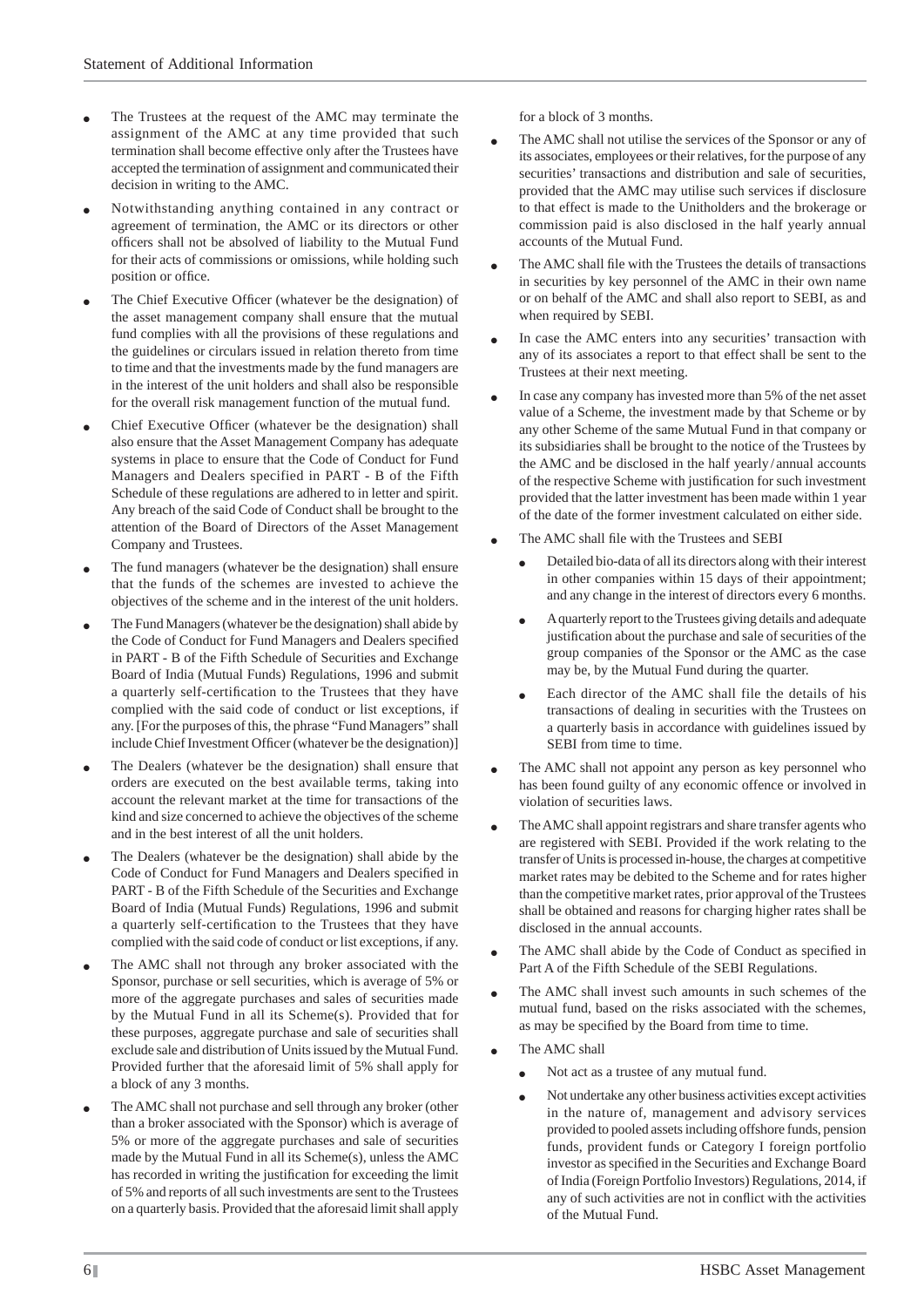Provided that the AMC may itself or through its subsidiaries undertake portfolio management services and advisory services for other than broad based fund subject to complying with the additional conditions viz (a) that key personnel of the asset management company, the system, back office, bank and securities accounts are segregated activity wise and there exist system to prohibit access to inside information of various activities; and (b) that it meets with the capital adequacy requirements, if any, separately for each of such activities and obtain separate approval, if necessary under the relevant regulations is obtained; and other directions, as may be specified by the SEBI from time to time are adhered to.

- Not invest in any of its Scheme unless full disclosure of its intention to invest has been made in the respective Scheme Information Document.
- Not be entitled to charge any fees on its investment in that Scheme.
- Not acquire any of the assets out of the Trust funds, which involves the assumption of any liability which is unlimited or which may result in encumbrance of the Scheme property in any way.
- The independent Directors of the AMC shall pay specific attention to the following as may be applicable, namely:
	- The Investment Management Agreement and the compensation paid under the Agreement.
- Service contracts with associates whether the AMC has charged higher fees than outside contractors for the same services.
- Securities transactions involving affiliates to the extent such transactions are permitted.
- Code of ethics must be designed to prevent fraudulent, deceptive or manipulative practices by insiders in connection with personal securities transactions.
- The reasonableness of fees paid to Sponsors, AMC and any others for services provided.
- Principal underwriting contracts and renewals.
- Any service contracts with the associates of the AMC.
- The Chief Executive Officer (whatever his designation may be) of the AMC shall ensure that the Mutual Fund complies with all the provisions of these regulations and the guidelines or circulars issued in relation thereto from time to time and that the investments made by the Fund Managers are in the interest of the unitholders and shall also be responsible for the overall risk management function of the Mutual Fund.

### **Asset Management Fees**

The AMC is entitled to charge the Mutual Fund an investment management and advisory fees as specified in the Investment Management Agreement and Regulations.

| <b>Name</b>           | <b>Designation</b>             | Age<br>(years) | Qualification                        | <b>Brief Experience</b>                                                                                                                                                                                                                                                                                                                                                                                                                                                                                                                                                                                                                                                                               |
|-----------------------|--------------------------------|----------------|--------------------------------------|-------------------------------------------------------------------------------------------------------------------------------------------------------------------------------------------------------------------------------------------------------------------------------------------------------------------------------------------------------------------------------------------------------------------------------------------------------------------------------------------------------------------------------------------------------------------------------------------------------------------------------------------------------------------------------------------------------|
| <b>Ravi Menon</b>     | Chief<br>Executive<br>Officer  | 60             | M.Sc.<br>Economics and<br><b>MBA</b> | Over 30 years of experience in Corporate Banking, Investment Banking,<br>Private Equity, Strategy and Governance.<br><b>HSBC</b> Asset Management (India) Private Limited,<br>$\bullet$<br>Chief Executive Officer from February 2016 onwards<br>Hongkong & Shanghai Banking Corporation,<br>Head Strategy & Planning and Head Inclusive Banking from June<br>2009 to January 2016<br><b>HSBC Private Equity Advisors (India) Private Limited,</b><br>Chief Executive Officer, Specialist Investments from June 2007 to<br>May 2009<br><b>HSBC Securities &amp; Capital Markets (India) Private Limited,</b><br>Managing Director & Co-Head Investment Banking India from<br>April 2004 to June 2007) |
| <b>Tushar Pradhan</b> | Chief<br>Investment<br>Officer | 54             | MBA (USA),<br>B.Com                  | Over 25 years of experience in Fund Management<br>HSBC Asset Management (India) Private Limited,<br>$\bullet$<br>Chief Investment Officer since June 2009 onwards<br>AIG Global Asset Management Company (India) Private<br>$\bullet$<br>Limited.<br>Chief Investment Officer - Equities from January 2007 to June 2009<br><b>HDFC</b> Asset Management Company Private Limited,<br>Senior Fund Manager from July 2000 to December 2006<br><b>HDFC</b> Limited,<br>$\bullet$<br>Manager - Treasury from April 1995 to June 2000.                                                                                                                                                                      |

# **E. Key Employees of the AMC and relevant experience**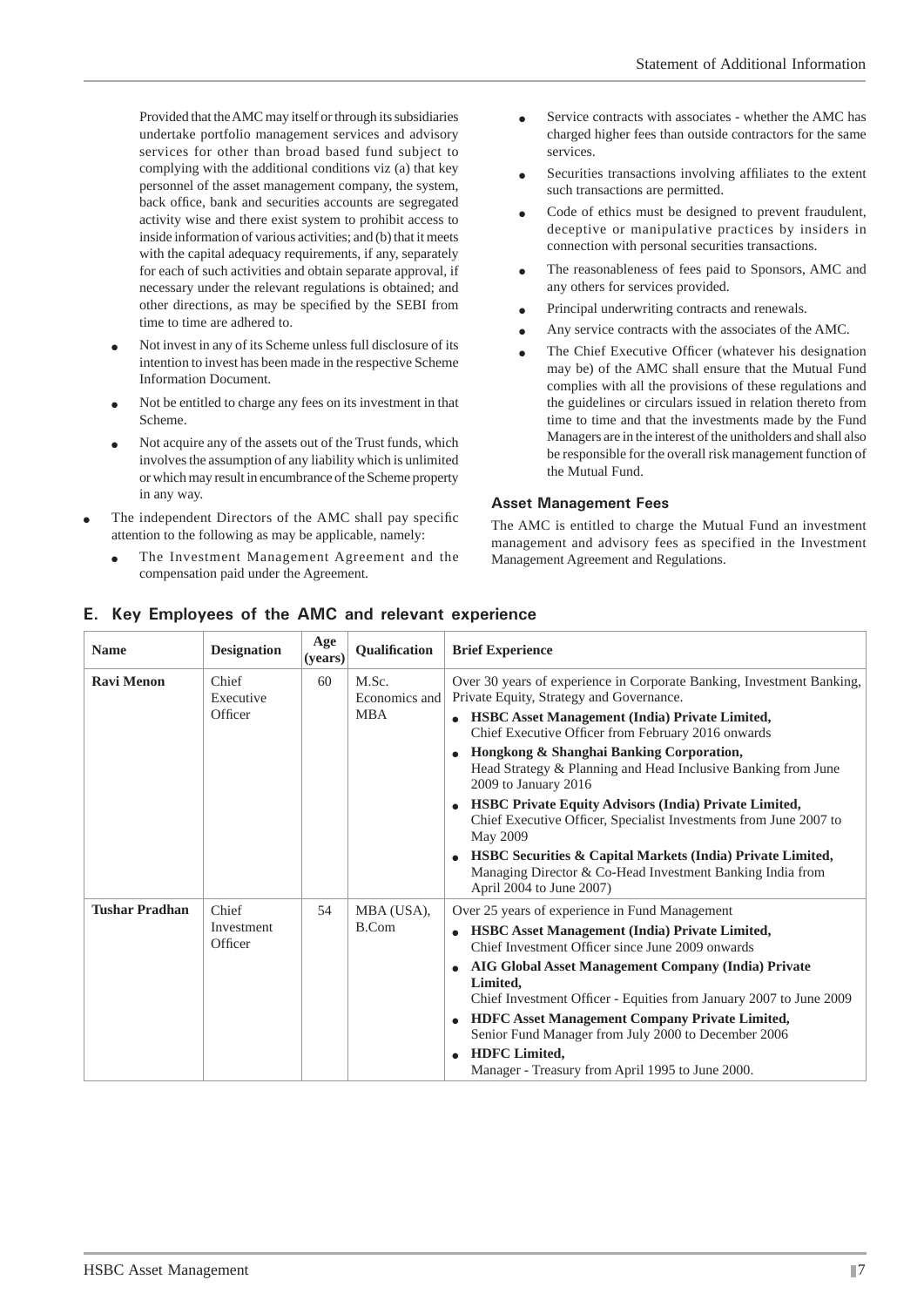| <b>Name</b>          | <b>Designation</b>                               | Age<br>(years) | Qualification                                                           | <b>Brief Experience</b>                                                                                                                                                                                                                                                                                                                                                                                                                                                                                                                                                                                                                                                                                                                                                                                                                                                                           |
|----------------------|--------------------------------------------------|----------------|-------------------------------------------------------------------------|---------------------------------------------------------------------------------------------------------------------------------------------------------------------------------------------------------------------------------------------------------------------------------------------------------------------------------------------------------------------------------------------------------------------------------------------------------------------------------------------------------------------------------------------------------------------------------------------------------------------------------------------------------------------------------------------------------------------------------------------------------------------------------------------------------------------------------------------------------------------------------------------------|
| <b>Chirag Shah</b>   | Chief<br>Operating<br>Officer                    | 42             | Company<br>Secretary<br>(C.S.),<br>Bachelor of<br>Commerce<br>(B. Com.) | Over 20 years of experience in Operations<br>HSBC Asset Management (India) Private Limited,<br>Chief Operating Officer w.e.f. January 24, 2022 onwards<br>Aditya Birla Sun Life AMC Limited,<br>Head - Operations from July 2017 to January 2022<br><b>L&amp;T</b> Investment Management Limited<br>Head – Operations from November 2012 to July 2016<br><b>Fidelity Fund Management Private Limited</b><br>Associate Director - Operations from October 2005 to November 2012<br>Kotak Mahindra Asset Management Company Limited<br>Fund Accounting & Operations from March 2001 to September 2005                                                                                                                                                                                                                                                                                               |
| <b>Rheitu Bansal</b> | Senior Vice<br>President<br>Client<br>Operations | 47             | B.Com.,<br>A.C.A.                                                       | Over 19 years of experience in various functions including Operations and<br>Fund Administration:<br><b>HSBC Asset Management (India) Private Limited,</b><br>Sr. Vice President and Head MF, Client Operations from April 1,<br>2015 onwards<br>Vice President and Head MF, Customer Service from June 1, 2010 to<br>Mar 31, 2015<br><b>Morgan Stanley UK,</b><br>Senior Associate, Fund Administration from February 12, 2007 to<br>March 20, 2008<br>• MSIM Global Support & Tech Services Pvt. Ltd.,<br>Senior Associate, Global Reconciliations Team from August 16, 2005<br>to February 11, 2007<br>• Morgan Stanley Investment Management Private Limited,<br>Senior Associate, Operations - Domestic Fund from January 1, 2004<br>to August 15, 2005<br>• Morgan Stanley India Securities Limited,<br>Associate - Global Reconciliations Team from August 1, 2000 to<br>December 31, 2003 |
| <b>Dipan Parikh</b>  | Vice President<br>$-$ Dealing                    | 48             | B.Com.                                                                  | Over 19 years of experience of Dealing in Equity markets.<br>HSBC Asset Management (India) Private Limited,<br>$\bullet$<br>Vice President, Dealing from September 2006 to present;<br><b>Karvy Stock Broking Private Limited,</b><br>Institutional Dealer from July 2001 to September 2006.                                                                                                                                                                                                                                                                                                                                                                                                                                                                                                                                                                                                      |
| <b>Arun Jain</b>     | <b>Chief Financial</b><br>Officer                | 45             | C.A., B.Com.                                                            | Over 19 years of experience in fund accounting and finance-<br><b>HSBC Asset Management (India) Private Limited,</b><br>Chief Financial Officer since October 3, 2016.<br>Prior to this he was responsible for Fund Operations from July 2010<br>to September 2016. His last title in this role was Senior Vice President<br>and Head of Operations.<br>Principal PNB Asset Management Company Pvt. Ltd.,<br>Responsible for Fund Accounting, Brokerage and MIS from April<br>2005 to July 2010. His last title in this role was Head of Fund<br>Accounting, Brokerage and MIS.<br>JP Morgan Chase Bank,<br>Responsible for Fund Accounting and Administration from September<br>2000 to April 2005. His last designation in this role was Team Leader,<br>Fund Accounting.                                                                                                                       |
| Ranjithgopal KA      | Vice President<br>$-$ Equities                   | 39             | PGDBM, BA-<br>Economics                                                 | Over 15 years of experience in Sales and Research<br>HSBC Asset Management (India) Private Limited,<br>Vice President - Equities since March 2016.<br>Associate Vice President - Investment Management (Analyst) since<br>January 2012 to February 2016.<br>Associate Vice President - Institutional Sales from April 2009,<br>Associate Vice President - Sales & Distribution from May 2006.                                                                                                                                                                                                                                                                                                                                                                                                                                                                                                     |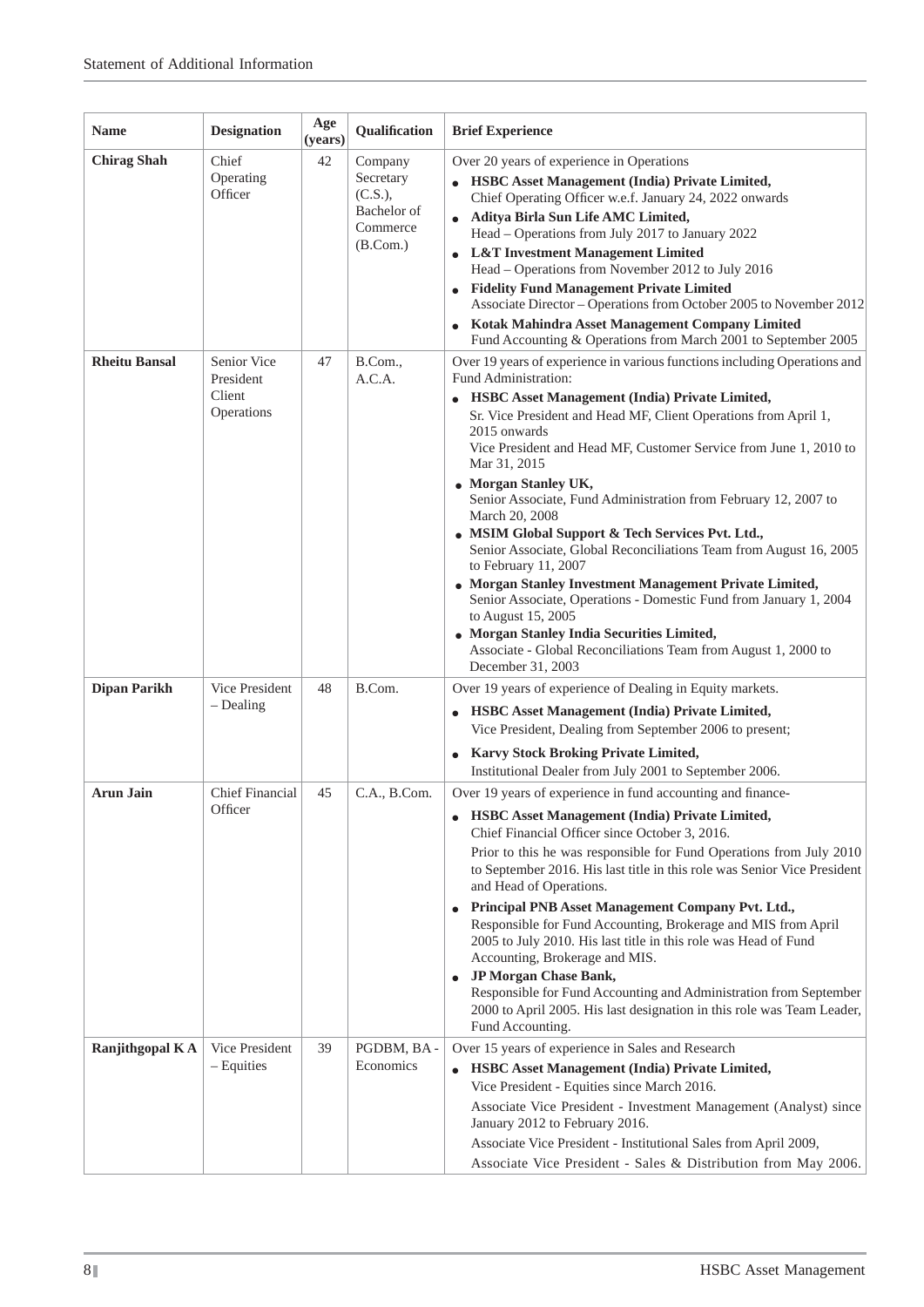| <b>Name</b>            | <b>Designation</b>                                        | Age<br>(years) | Qualification                     | <b>Brief Experience</b>                                                                                                                                                                                                                                                                                                                                                                                                                                                                                                                                                                                                                                                                                                                                                                                                                                                                                   |
|------------------------|-----------------------------------------------------------|----------------|-----------------------------------|-----------------------------------------------------------------------------------------------------------------------------------------------------------------------------------------------------------------------------------------------------------------------------------------------------------------------------------------------------------------------------------------------------------------------------------------------------------------------------------------------------------------------------------------------------------------------------------------------------------------------------------------------------------------------------------------------------------------------------------------------------------------------------------------------------------------------------------------------------------------------------------------------------------|
| <b>Gautam Bhupal</b>   | Vice President<br>$&$ Fund<br>Manager<br>Equities         | 44             | PGDBM, CA,<br>CS, B.Com<br>(Hons) | Over 16 years of experience in research and Fund Management.<br>HSBC Asset Management (India) Private Limited,<br>Vice President & Fund Manager, since October 2015 till date<br>Vice President - Investment Management, from June 2015 to<br>October 2015.<br>Fund Manager for PMS Portfolios from July 2008 till June 2015.                                                                                                                                                                                                                                                                                                                                                                                                                                                                                                                                                                             |
|                        |                                                           |                |                                   | <b>UTI Asset Management Company,</b><br>Equity Research Analyst from May 4 till June 2008.                                                                                                                                                                                                                                                                                                                                                                                                                                                                                                                                                                                                                                                                                                                                                                                                                |
| <b>Neelotpal Sahai</b> | Senior Vice<br>President &<br>$Head -$<br>Equities        | 53             | B.Tech, PGDM<br>(IIM Kolkata)     | Over 26 years of experience in research and Fund Management.<br>• HSBC Asset Management (India) Private Ltd.<br>Senior and Head of Equities from September 2017 till date<br>Senior Fund Manager - Equities from April 2013 to August 2017.<br><b>IDFC</b> Asset Management Company Ltd.<br>Director from February 2006 to April 2013.<br><b>Motilal Oswal Securities Ltd.</b><br>Senior Research Analyst from March 2005 to January 2006<br><b>Infosys Ltd.</b><br>Senior Project Manager from June 1999 to March 2005.<br><b>Vickers Ballas Securities Ltd.</b><br>Analyst from September 1998 to June 1999.<br><b>SBC</b> Warburg<br>Analyst from May 1997 to May 1998.<br><b>UTI Securities Ltd.</b><br>Equity Analyst from June 1995 to May 1997.<br>HCL HP Ltd.<br>Senior Management Trainee from May 1994 to June 1995.<br><b>Infosys Ltd.</b><br>Software Programmer from July 1991 to June 1992. |
| Kapil Punjabi          | Vice President<br>and Fund<br>$Manager -$<br>Fixed Income | 39             | B.M.S, M.M.S,<br>Mumbai           | Over 15 years of experience in research and fixed income management.<br><b>HSBC Asset Management (India) Private Limited</b><br>Vice President & Fund Manager - Fixed Income from March 4, 2014<br>onwards.<br><b>Taurus Asset Management Company Limited</b><br>Fund Manager Fixed Income from June 2012 to Feb. 2014.<br><b>Edelweiss Asset Management Limited</b><br>Fund Manager Fixed Income from December 2009 to June 2012<br><b>Edelweiss Securities Limited</b><br>Manager Investment from October 2007 to November 2009.<br>Trans Market Group Research (India) Private Limited<br>Research Analyst and Proprietary Trader from May 2006 to October 2007.                                                                                                                                                                                                                                       |
| Padmanabhan T          | Senior Vice<br>President &<br>Head – Risk<br>Management   | 50             | PGDM, M.Sc.<br>(Finance), CFA     | Over 22 years of experience in Risk & Products<br><b>HSBC Asset Management (India) Private Limited,</b><br>Senior Vice President & Head - Risk Management since December<br>2015 onwards.<br><b>IDBI</b> Asset Management Limited,<br>Vice President - Risk Management and Products from February 2010<br>to November 2015.<br><b>SBI Funds Management Limited,</b><br>Associate Vice President - Products and International Business from<br>October 2000 to June 2007.                                                                                                                                                                                                                                                                                                                                                                                                                                  |
| <b>Vinay Parikh</b>    | Sr. Vice<br>President-<br>Operations,<br>Mutual Fund      | 49             | C.A.                              | Over 22 years of experience in Fund Administration<br><b>HSBC Asset Management (India) Private Limited</b><br>$\bullet$<br>Sr. Vice President, Operations (Mutual Fund) from Dec. 2016 onwards.<br>Principal PNB Asset Management Company Pvt. Ltd.<br>$\bullet$<br>Head - Fund Accounting from Sep. 2012 to Dec. 2016.<br>DSP BlackRock Asset Management Company Pvt. Ltd.<br>$\bullet$<br>VP - Fund Administration from August 1999 to August 2012.                                                                                                                                                                                                                                                                                                                                                                                                                                                     |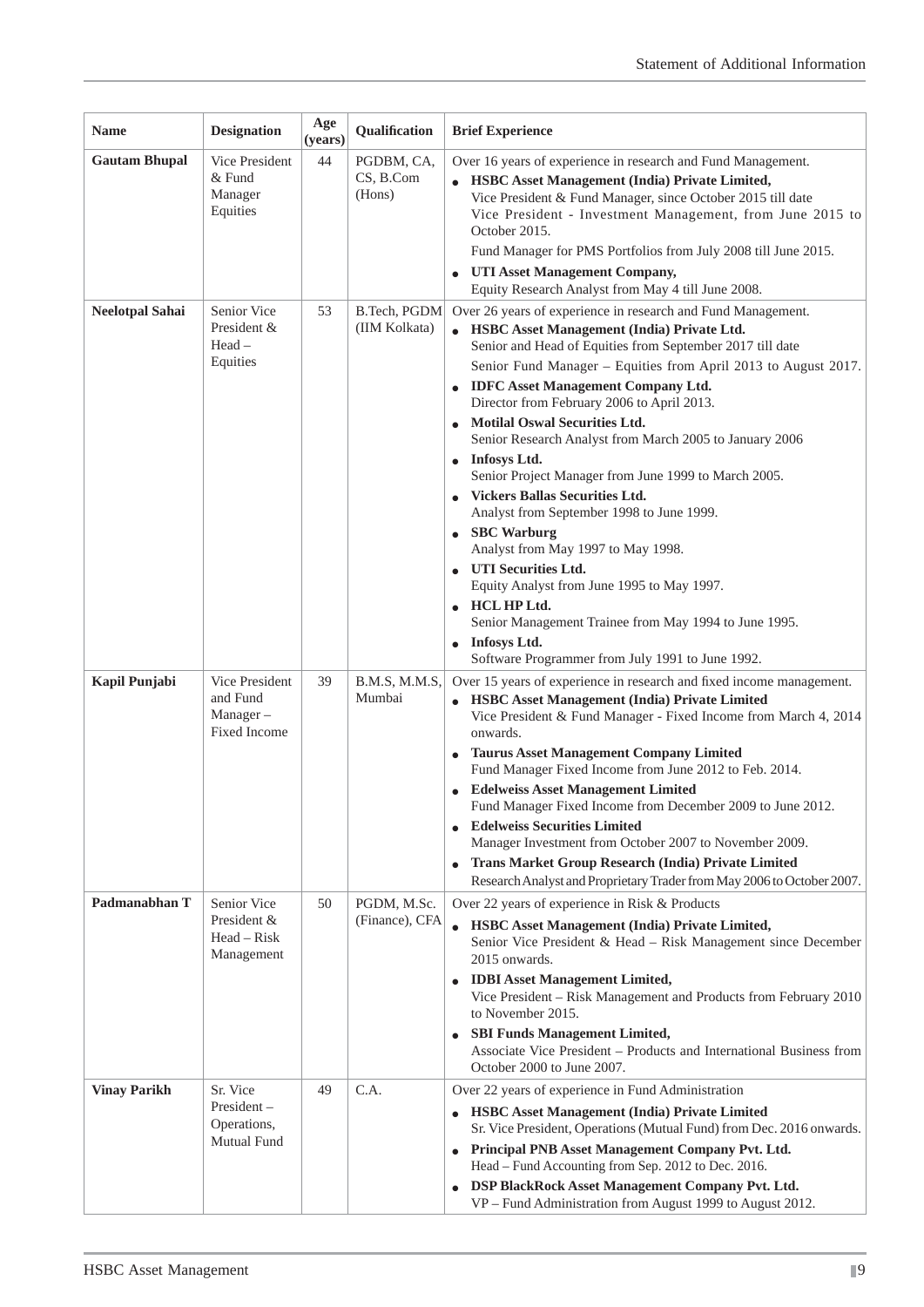| <b>Name</b>         | <b>Designation</b>                                             | Age<br>(years) | Qualification                                   | <b>Brief Experience</b>                                                                                                                                                                                                                                                                                                                                                                                                                                                                                                                                                                                                                                                                                                                                                          |
|---------------------|----------------------------------------------------------------|----------------|-------------------------------------------------|----------------------------------------------------------------------------------------------------------------------------------------------------------------------------------------------------------------------------------------------------------------------------------------------------------------------------------------------------------------------------------------------------------------------------------------------------------------------------------------------------------------------------------------------------------------------------------------------------------------------------------------------------------------------------------------------------------------------------------------------------------------------------------|
| <b>Sumesh Kumar</b> | Senior Vice<br>President<br>& Head -<br>Compliance<br>Advisory | 46             | B.Sc.<br>(Mathematics),<br>ACS, BGL             | Over 19 years of experience in the Compliance, Legal & Secretarial function.<br><b>HSBC Asset Management (India) Private Limited,</b><br>$\bullet$<br>Senior Vice President & Head - Regulatory Compliance since February<br>2017 onwards (Designated as the Compliance Officer with effect from<br>March 1, 2017).<br><b>DHFL Pramerica Asset Managers Private Limited</b><br>Director & Head - Legal & Compliance from January 2012 to<br>February 2017.<br><b>ING Investment Management (India) Private Limited</b><br>(Last position held - Vice President – Compliance & Company<br>Secretary) from March 2009 to January 2012.<br>Religare Asset Management Company Private Limited<br>(Last position held - Manager – Compliance) from December 2005 to<br>February 2009. |
| <b>Rahul Totla</b>  | <b>Associate Vice</b><br>President                             | 37             | BE<br>(Electronics),<br><b>MBA</b><br>(Finance) | Over 15 years of experience in research and fixed income management.<br><b>HSBC Global Asset Management Company Ltd.</b><br>Dealer - Fixed Income from March 2017 to present.<br><b>IDBI</b> Asset Management Company Ltd.<br>Dealer - Fixed Income from November 2014 to March 2017.<br><b>ING Investment Management Ltd.</b><br>Dealer - Fixed Income from January 2014 to October 2014.<br><b>Edelweiss Asset Management Company Ltd.</b><br>Assistant Fund Manager - Fixed Income from July 2011 to Dec. 2013.<br><b>Godfrey Phillips India Ltd.</b><br>Deputy Manager - Operations from November 2005 to April 2008.                                                                                                                                                        |
| <b>Madhu Nair</b>   | Head - Sales<br>& Distribution                                 | 46             | $MBA -$<br>Finance, B.Sc.<br>(Chem.)            | 22 years of experience across domestic and international sales in Indian<br>asset management industry.<br>• HSBC Asset management (India) Pvt. Ltd.<br>Head of Sales & Distribution from April 2017 onwards.<br>Invesco Asset Management (India) Pvt. Ltd.<br>Head of Retail & Offshore Sales from May 2013 to March 2017.<br>Head of Institutional & Offshore Sales from August 2008 to May 2013.<br>Kotak Mahindra Asset management Pvt. Ltd.<br>$\bullet$<br>Head of Sales & Distribution (Banks & NDs) and International Business<br>from April 2002 to August 2008.<br>Kothari Pioneer Asset management Pvt. Ltd.<br>Manager - Institutional Sales from October 2000 to March 2002.                                                                                         |
| <b>Ritesh Jain</b>  | SVP and<br>Head of Fixed<br>Income                             | 48             | <b>PGDBA</b><br>(Finance)                       | Over 22 years of Experience in research and fund management<br><b>HSBC Asset Management (India) Private Limited</b><br>$\bullet$<br>SVP & Head of Fixed Income from June 2019 onwards.<br><b>IIFL Asset Management Ltd.</b><br>$\bullet$<br>Partner & Head of Fixed Income from May 2016 to September 2018<br><b>DHFL Pramerica Asset Managers Pvt. Ltd.</b><br>$\bullet$<br>Executive Director & Head of Fixed Income from July 2014 to<br>March 2016<br><b>Morgan Stanley Investment Management</b><br>$\bullet$<br>Executive Director & Head of Fixed Income from March 2009 to<br>June 2014                                                                                                                                                                                  |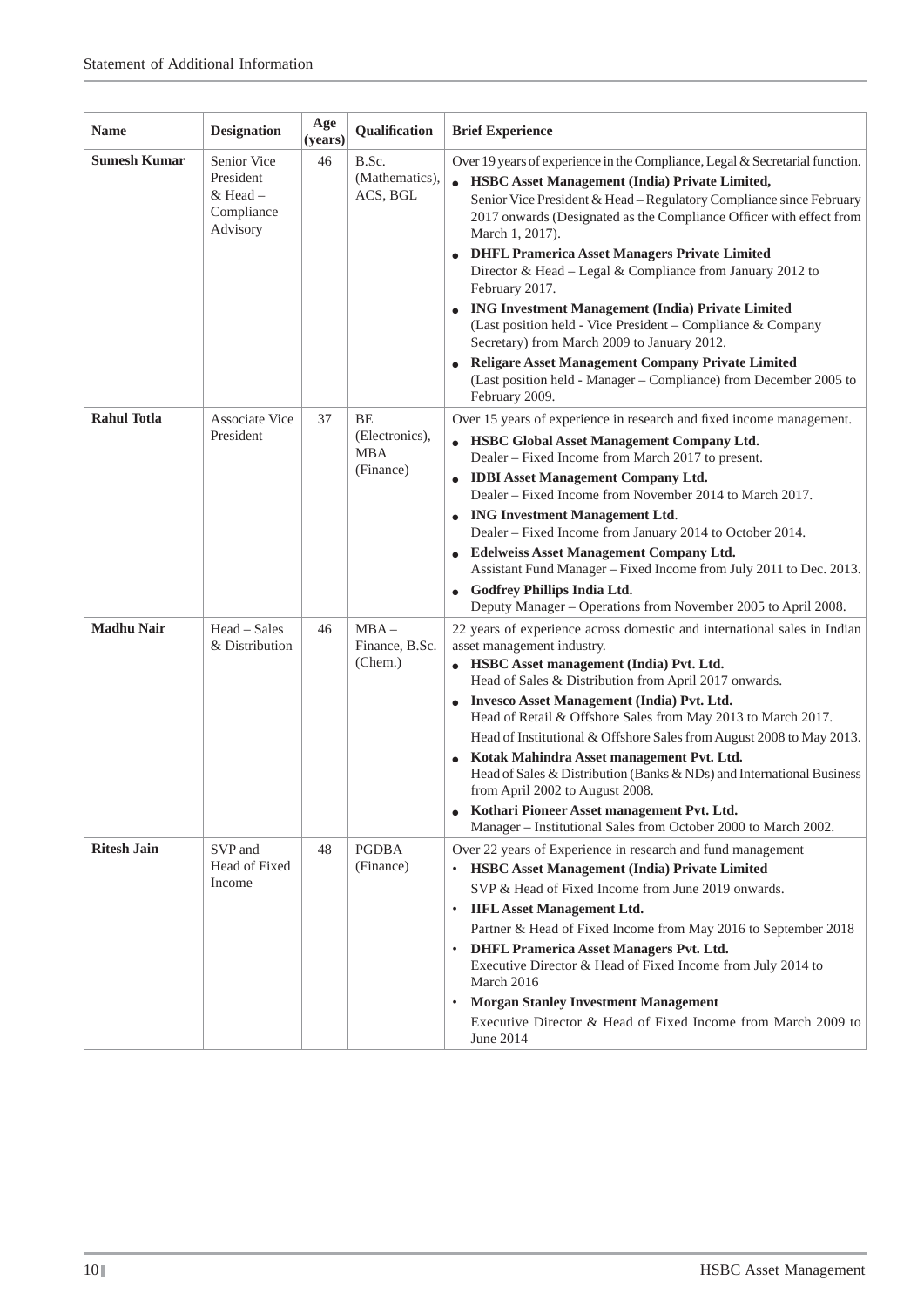| Name                  | <b>Designation</b>                               | Age<br>(years) | Qualification                                                                                    | <b>Brief Experience</b>                                                                                                                                                                                                                                                                                                                                                                                                                                                                                                                                                                                                                                                                                                                                                                                                                                                                                                                                      |
|-----------------------|--------------------------------------------------|----------------|--------------------------------------------------------------------------------------------------|--------------------------------------------------------------------------------------------------------------------------------------------------------------------------------------------------------------------------------------------------------------------------------------------------------------------------------------------------------------------------------------------------------------------------------------------------------------------------------------------------------------------------------------------------------------------------------------------------------------------------------------------------------------------------------------------------------------------------------------------------------------------------------------------------------------------------------------------------------------------------------------------------------------------------------------------------------------|
| <b>Ankur Arora</b>    | SVP & Fund<br>Manager-<br>Equities               | 40             | PGDM, CFA,<br>B. Com                                                                             | Over 17 years of experience spread across fund management, research<br>and strategy.<br>HSBC Asset Management (India) Pvt. Ltd.<br>$\bullet$<br>Sr. Vice President & Fund Manager - Equities since July 11, 2019 till<br>date.<br>Aegon Life Insurance Co. Ltd.<br>$\bullet$<br>Vice President and Fund Manager - Equities from July 2018 to July 2019<br>Arvind Ltd.<br>$\bullet$<br>Strategy & IR - September 2016 to July 2018<br><b>IDFC</b> Asset Management<br>$\bullet$<br>Associate Director - Fund Management from March 2012 to August 2016<br><b>ING Investment Management</b><br>$\bullet$<br>AVP & Fund Manager - Equities from November 2007 to February 2012<br><b>Macquarie Securities</b><br>٠<br>Associate Analyst from December 2006 to November 2007<br>Evalueserve.com Pvt. Ltd.<br>$\bullet$<br>Team Leader - January 2005 to November 2006<br><b>UTI Asset Management Company</b><br>Management Trainee from May 2004 to January 2005 |
| Sujata N Gokhale      | Senior Vice<br>President<br>& Head of<br>Product | 42             | B. Com,<br><b>PGDBM</b><br>(Finance)                                                             | Over 17 years of Experience in Product<br><b>HSBC Asset Management (India) Private Limited</b><br>$\bullet$<br>Senior Vice President & Head of Product from July 2019 onwards.<br><b>DSP Investment Managers</b><br>$\bullet$<br>Vice President - Product from December 2016 to July 2019<br><b>Reliance Nippon Asset Management</b><br>٠<br>Associate Vice President - Product from Jan 2005 to December 2016                                                                                                                                                                                                                                                                                                                                                                                                                                                                                                                                               |
| <b>B.</b> Aswin Kumar | Vice President<br>$-$ Credit<br>Research         | 37             | Post Graduate<br>Diploma in<br>Management,<br><b>IIM</b> Lucknow,<br><b>B.Tech IIT</b><br>Madras | Over 13 years of Experience in Research and risk.<br><b>HSBC Asset Management (India) Private Limited</b><br>Vice President - Credit Research from September 2021 onwards.<br>HSBC Asset Management (India) Private Limited (Portfolio<br>$\bullet$<br><b>Management Services</b> )<br>Vice President - Credit Research, from March 2019 to September 2021<br>Assistant Vice President - Fixed Income, from September 2015 to March<br>2019<br><b>CRISIL Ratings</b><br>$\bullet$<br>Manager - Ratings, Financial Sector Ratings from December 2013 to<br>September 2015<br><b>ICICI Bank Ltd</b><br>$\bullet$<br>Manager (Band 2) – Risk Management, Credit and Market Risk from<br>June 2011 to December 2013<br>Irevna Research Services Ltd, a division of CRISIL<br>Analyst - from October 2006 to June 2009<br><b>Techspan India Pvt Ltd</b><br>$\bullet$<br>Associate – from June 2006 to October 2006                                                |

Presently the AMC has one dedicated equity dealer and a total of eleven employees (including one Credit Analyst) in the investment management department. Presently all the key personnel are based at the Corporate Office of the AMC.

Ms. Rheitu Bansal, Senior Vice President – Client Operations, has been appointed as the Investor Relations Officer of the Fund.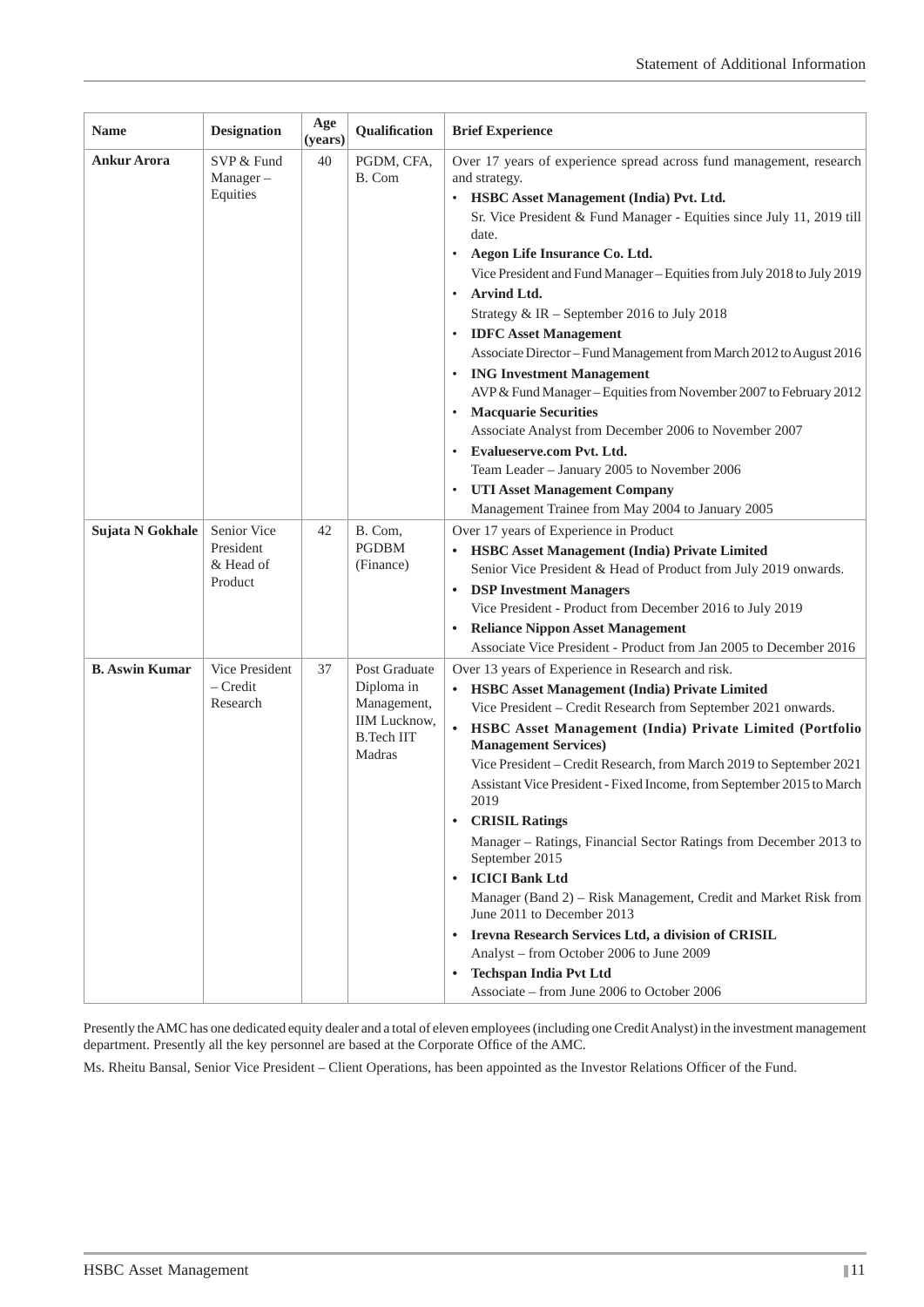#### **Procedure followed for Investment Decisions**

The Fund Managers of the Scheme(s) are responsible for making buy / sell decisions in respect of the securities in the Scheme's portfolio and to develop a well diversified portfolio, while taking into account various factors such as liquidity and credit risk. The investment decisions are made on a daily basis keeping in view the market conditions and all relevant aspects.

The Board of the AMC has constituted Risk Management Committee (also known as Front Office Management Committee) that meets at periodic intervals. The Investment Management Committee, at its meetings, reviews investments, including investments in unrated debt instruments. The approval of unrated debt instruments is based on parameters laid down by the Board of the AMC and the Trustees. The details of such investments are communicated by the AMC to the Trustees in their periodical reports along with a disclosure regarding how the parameters have been complied with. Such reportings shall be in the manner prescribed by SEBI from time to time. The Committee also reviews the performance of the Schemes and general market outlook and formulates the broad investment strategy at their meetings.

It is the responsibility of the AMC to ensure that the investments are made as per the internal / Regulatory guidelines, Scheme investment objectives and in the best interest of the Unitholders of the Scheme. The Fund may follow internal guidelines as approved by the Board of the AMC and the Trustees from time to time. Internal guidelines shall be subject to change and may be amended from time to time in the best interest of the Unitholders. The amendments will be approved by the Board of the AMC and the Trustees of the Mutual Fund.

The Fund Managers of the various Equities & Fixed Income Schemes present to the Board of the AMC and the Trustees periodically, the performance of the Schemes. The performance of the Scheme will be reviewed by the Boards with reference to the appropriate benchmarks.

The performance of the schemes shall be benchmarked against the respective Benchmark Index mentioned in the Scheme Information Document read with the addendums issued from time to time. However, the schemes performance may not be strictly comparable with the performance of their Index due to the inherent differences in the construction of the portfolios.

The Fund Managers of the various Equities & Fixed Income Schemes will bring to the notice of the AMC Board, specific factors if any, which are impacting the performance of the Scheme. The Board on consideration of all relevant factors may, if necessary, give appropriate directions to the AMC. Similarly, the performance of the Scheme will be submitted to the Trustees. The Fund Managers of the various Equities & Fixed Income Schemes will explain to the Trustees, the details on the Schemes' performance vis-à-vis the benchmark returns.

The AMC will keep a record of all investment decisions.

### **F. Service providers**

### **1. Custodian**

Standard Chartered Bank (SCB), Crescenzo, Securities Services, 3rd Floor, C-38/39, G-Block, Bandra Kurla Complex, Bandra East, Mumbai - 400051 has been appointed as Custodian of the Scheme(s) of the Mutual Fund. The Custodian has been registered with SEBI under the SEBI (Custodians of Securities) Regulations, 1996, and has been awarded registration number IN/CUS/006 dated October 31, 2012 . The Mutual Fund has entered into a Custody Agreement dated May 11, 2013, with the Custodian, and the salient features of the said Agreement are to:

- Provide post-trading and custodial services to the Mutual Fund
- Ensure benefits due on the holdings are received
- Provide detailed information and other reports as required by

the AMC

- Maintain confidentiality of the transactions
- Be responsible for the loss or damage to the assets belonging to the Scheme due to negligence on its part or on the part of its approved agents
- Segregate assets of each Scheme

The Custodian shall not assign, transfer, hypothecate, pledge, lend, use or otherwise dispose any assets or property, except pursuant to instruction from the Trustees / AMC or under the express provisions of the Custody Agreement.

The Custodian will be entitled to remuneration for its services in accordance with the terms of the Custody Agreement. The Trustees have the right to change the Custodian, if necessary.

### **2. Registrar & Transfer Agents**

Computer Age Management Services Ltd. (CAMS) having registered office at New No. 10, Old No. 178, M G R Salai, Opp. Hotel Palm Grove, Nungambakkam, Chennai 600 034 has been appointed as Registrar, Transfer Agents and dividend paying agent. The Registrar is registered with SEBI under the SEBI (Registrars to an Issue and Share Transfer Agents) Regulations, 1993 vide registration number INR000002813. As Registrars to the Scheme, CAMS will handle communications with investors, perform data entry services and despatch account statements. The Board of AMC and Trustees have ensured that the Registrar has adequate capacity to discharge responsibilities with regard to processing of applications and dispatching account statements / issue units in dematerialized form to unitholders within the time limit prescribed in the Regulations and also have sufficient capacity to handle investor complaints.

### **3. Statutory Auditor**

M S K A & Associates, 602, Floor 6, Raheja Titanium, Western Express Highway, Geetanjali Railway Colony, Ram Nagar, Goregaon (E) Mumbai 400063 has been appointed as the Auditors for the Schemes of the Mutual Fund. The Trustees have the right to change the Auditors.

### **4. Legal Counsel**

Bharucha & Partners, Hague Building, Sprott Road, Ballard Estate, Mumbai - 400 001, India, has been appointed as the Legal Advisor for the schemes of the Mutual Fund.

### **5. Fund Accountant**

Standard Chartered Bank (SCB), Crescenzo, Securities Services, 3rd Floor, C- 38/39, G-Block, Bandra Kurla Complex, Bandra East, Mumbai - 400051 has been appointed as Fund Accountant for Schemes of the Mutual Fund. The Fund Accountant provides fund accounting, NAV calculation and other related services. The Fund Accountant is entitled to remuneration for its services in accordance with the terms of the Fund Administration Agreement. The Trustees / AMC have the right to change the Fund Accountant, if necessary.

### **6. Collecting Bankers**

| Name of Bank                                                | <b>Registered Office</b><br><b>Address</b> | <b>SEBI Registration</b><br><b>Number</b> |
|-------------------------------------------------------------|--------------------------------------------|-------------------------------------------|
| The Hongkong and<br>Shanghai Banking<br>Corporation Limited | 56/60, M. G. Road,<br>Mumbai 400 001       | INBI00000027                              |

The AMC reserves the right to change / modify the collecting Bankers from time to time.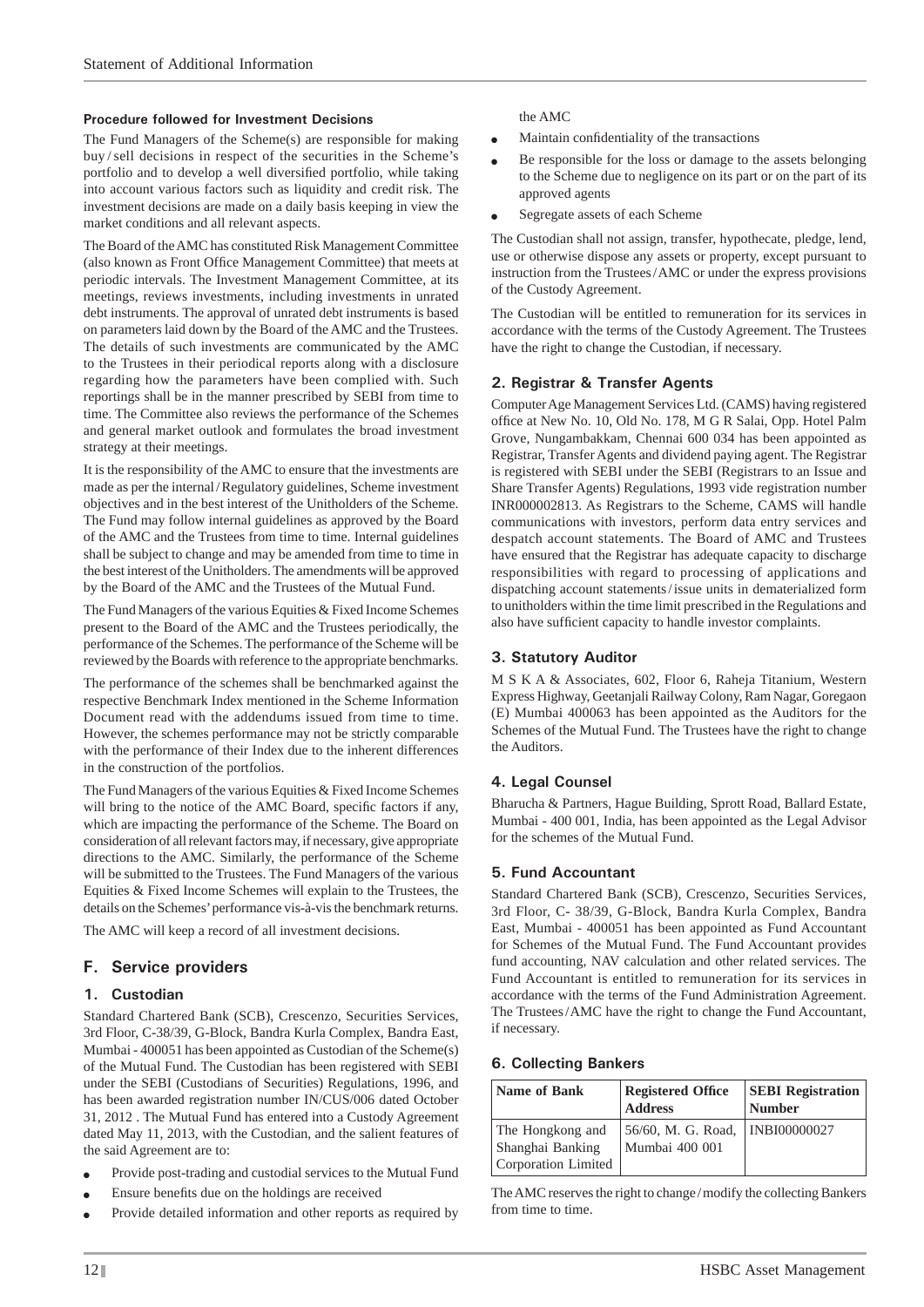# II. CONDENSED FINANCIAL INFORMATION (CFI)

Historical Per Unit Statistics is presented scheme wise for all the schemes launched by the Mutual Fund during the last three fiscal years (excluding redeemed schemes) for each of the last three fiscal years.

# **Condensed Financial Information as of 31 March, 2022**

| <b>HISTORICAL PER UNIT STATISTICS</b>                                       |            | <b>HSBC</b> Infrastructure Equity Fund |                  | <b>HSBC Small cap Equity Fund</b> |                  |            |
|-----------------------------------------------------------------------------|------------|----------------------------------------|------------------|-----------------------------------|------------------|------------|
|                                                                             | $1-Apr-21$ | $1-Apr-20$                             | $1-Apr-19$       | $1-Apr-21$                        | $1-Apr-20$       | $1-Apr-19$ |
|                                                                             | 31-Mar-22  | 31-Mar-21                              | 31-Mar-20        | 31-Mar-22                         | 31-Mar-21        | 31-Mar-20  |
| NAV at the beginning of the period (Rs.) ^^^                                |            |                                        |                  |                                   |                  |            |
| Dividend Option                                                             | 17.3564    | 8.5072                                 | 15.2886          | 23.5242                           | 11.4695          | 19.9691    |
| Growth Option                                                               | 20.4049    | 10.0015                                | 17.9740          | 64.2047                           | 31.3039          | 50.4052    |
| Monthly Dividend Option                                                     | N.A        | N.A                                    | N.A              | N.A                               | N.A              | N.A        |
| Quarterly Dividend Option                                                   | N.A        | N.A                                    | N.A              | N.A                               | N.A              | N.A        |
| Direct Plan - Growth Option                                                 | 21.9102    | 10.5951                                | 18.7982          | 69.1529                           | 33.2412          | 52.8057    |
| Direct Plan - Dividend Option                                               | 18.5562    | 8.9930                                 | 15.9821          | 30.1786                           | 14.5087          | 24.5479    |
| Direct Plan - Monthly Dividend Option                                       | N.A        | N.A                                    | N.A              | N.A                               | N.A              | N.A        |
| Direct Plan - Quarterly Dividend Option                                     | N.A        | N.A                                    | N.A              | N.A                               | N.A              | N.A        |
| Dividend paid per unit during the year<br>(Individual/HUF) (Rs.) #          |            |                                        |                  |                                   |                  |            |
| Dividend Option                                                             | N.A        | N.A                                    | N.A              | $\overline{\phantom{0}}$          | $\equiv$         | 1.3281     |
| Monthly Option - Dividend                                                   | N.A        | N.A                                    | N.A              | N.A                               | N.A              | N.A        |
| Quarterly Option - Dividend                                                 | N.A        | $\rm N.A$                              | N.A              | N.A                               | N.A              | N.A        |
| Direct Plan - Dividend Option                                               | N.A        | N.A                                    | N.A              | 2.0000                            |                  | 1.3281     |
| Direct Plan - Monthly Dividend Option                                       | N.A        | N.A                                    | N.A              | N.A                               | N.A              | N.A        |
| Direct Plan - Quarterly Dividend Option                                     | N.A        | N.A                                    | N.A              | N.A                               | N.A              | N.A        |
| Dividend paid per unit during the year<br>(Others) (Rs.) $#$                |            |                                        |                  |                                   |                  |            |
| Dividend Option                                                             | N.A        | N.A                                    | N.A              |                                   |                  | 1.3281     |
| Monthly Option - Dividend                                                   | N.A        | N.A                                    | N.A              | N.A                               | N.A              | N.A        |
| Quarterly Option - Dividend                                                 | N.A        | N.A                                    | N.A              | N.A                               | N.A              | N.A        |
| Direct Plan - Dividend Option                                               | N.A        | N.A                                    | N.A              | 2.0000                            |                  | 1.3281     |
| Direct Plan - Monthly Dividend Option                                       | N.A        | N.A                                    | N.A              | N.A                               | N.A              | N.A        |
| Direct Plan - Quarterly Dividend Option                                     | N.A        | N.A                                    | N.A              | N.A                               | N.A              | N.A        |
| NAV at the End of the year/period (Rs.)                                     |            |                                        |                  |                                   |                  |            |
| Dividend Option                                                             | 21.2235    | 17.3564                                | 8.5072           | 31.4700                           | 23.5242          | 11.4695    |
| Growth Option                                                               | 24.9513    | 20.4049                                | 10.0015          | 85.8914                           | 64.2047          | 31.3039    |
| Monthly Dividend Option                                                     | N.A        | N.A                                    | N.A              | N.A                               | N.A              | N.A        |
| Quarterly Dividend Option                                                   | N.A        | N.A                                    | N.A              | N.A                               | N.A              | N.A        |
| Direct Plan - Growth Option                                                 | 27.1692    | 21.9102                                | 10.5951          | 93.8553                           | 69.1529          | 33.2412    |
| Direct Plan - Dividend Option                                               | 22.9495    | 18.5562                                | 8.9930           | 38.4472                           | 30.1786          | 14.5087    |
| Direct Plan - Monthly Dividend Option                                       | N.A        | N.A                                    | N.A              | N.A                               | N.A              | N.A        |
| Direct Plan - Quarterly Dividend Option                                     | N.A        | N.A                                    | N.A              | N.A                               | N.A              | N.A        |
| Net Assets at End of Year/period                                            | 110.98     | 97.61                                  | 55.58            | 321.08                            | 325.43           | 246.50     |
| (Rs. In Crores)                                                             |            |                                        |                  |                                   |                  |            |
| Ratio of Recurring Expenses to Average<br>Daily Net Assets (%) (Annualised) | 2.53%      | 2.52%                                  | 2.52%            | 2.35%                             | 2.33%            | 2.19%      |
| <b>Date of Allotment Direct</b>                                             |            | $01 - 01 - 2013$                       |                  |                                   | $01 - 01 - 2013$ |            |
| <b>Date of Allotment Regular</b>                                            |            | 23 Feb 06                              |                  |                                   | 19 May 05        |            |
| <b>Annualised Returns (Since inception)</b> **                              |            |                                        |                  |                                   |                  |            |
| Direct                                                                      | 8.79%      | 7.08%                                  | $-2.21%$         | 17.76%                            | 15.75%           | 6.76%      |
| Market Value (Value of Rs. 10,000 invested)                                 | 21,800.00  | 17,580.00                              | 8,501.00         | 45,371.00                         | 33,429.00        | 16,069.00  |
| Regular                                                                     | 5.84%      | 4.83%                                  | $0.00\%$         | 13.59%                            | 12.43%           | 7.97%      |
| Market Value (Value of Rs. 10,000 invested)                                 | 24,951.00  | 20,395.00                              | 10,000.00        | 85,892.00                         | 64,245.00        | 31,293.00  |
| <b>Benchmark Returns (Since inception)</b>                                  |            |                                        |                  |                                   |                  |            |
| Direct                                                                      | $NA +$     | $NA +$                                 | $\mathrm{N.A}$ + | $NA +$                            | <b>NA</b>        | 0.92%      |
| Market Value (Value of Rs. 10,000 invested)                                 | NA         | <b>NA</b>                              | NA               | NA                                | <b>NA</b>        | 10,690.00  |
| Regular                                                                     | $NA +$     | $NA +$                                 | $N.A +$          | $NA +$                            | $NA +$           | $N.A +$    |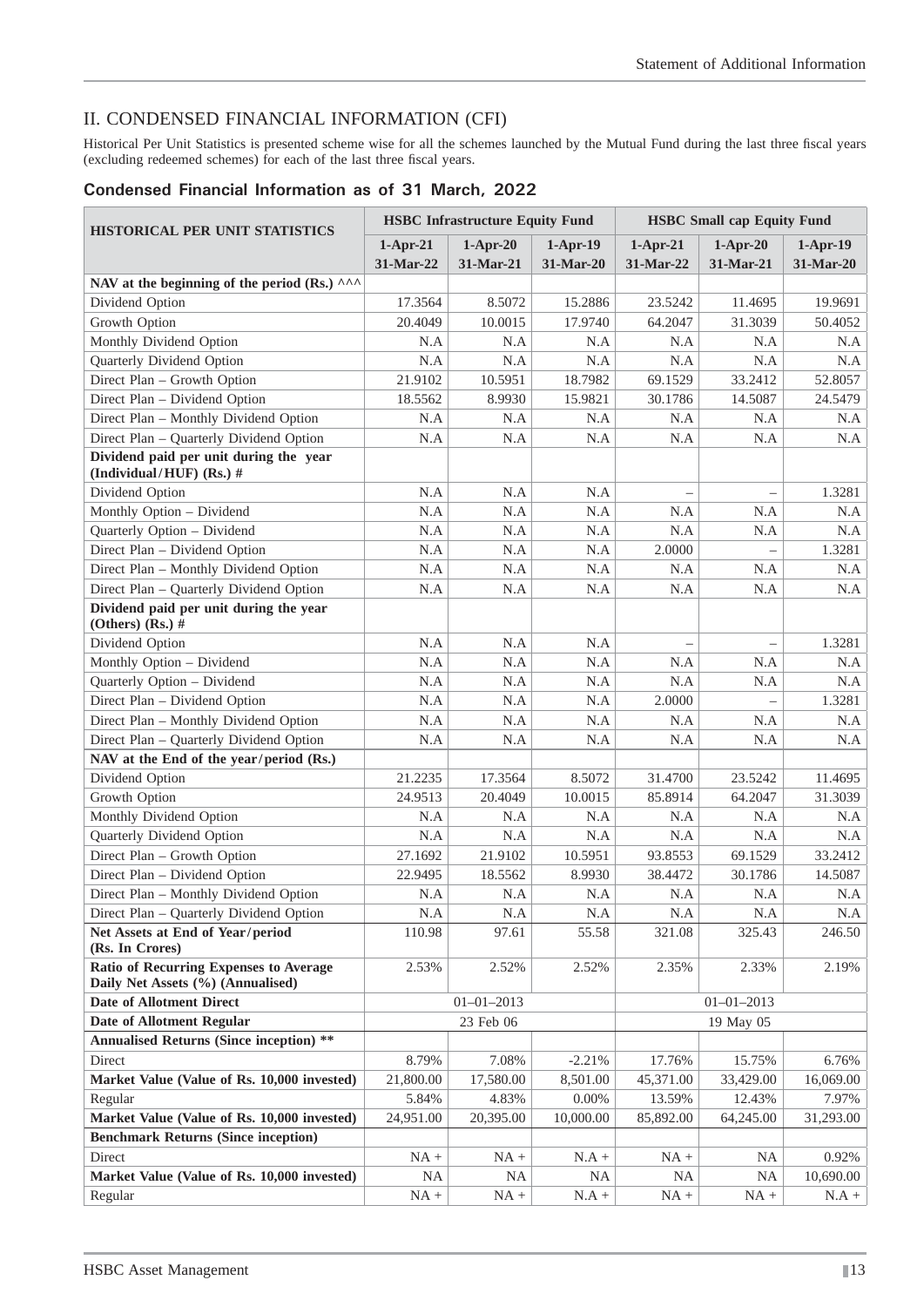| <b>HISTORICAL PER UNIT STATISTICS</b>                             |             | <b>HSBC</b> Infrastructure Equity Fund |                                                                               | <b>HSBC Small cap Equity Fund</b> |                                 |            |
|-------------------------------------------------------------------|-------------|----------------------------------------|-------------------------------------------------------------------------------|-----------------------------------|---------------------------------|------------|
|                                                                   | $1-Apr-21$  | $1-Apr-20$                             | $1-Apr-19$                                                                    | $1-Apr-21$                        | $1-Apr-20$                      | $1-Apr-19$ |
|                                                                   | $31-Mar-22$ | $31-Mar-21$                            | $31-Mar-20$                                                                   | $31-Mar-22$                       | $31-Mar-21$                     | 31-Mar-20  |
| Market Value (Value of Rs. 10,000 invested)                       | NA.         | NA.                                    | NA.                                                                           | NA.                               | NA.                             | NA.        |
| <b>Performance of Additional Benchmark</b><br>(Since inception) 1 |             |                                        |                                                                               |                                   |                                 |            |
| Direct                                                            | 13.72%      | 12.95%                                 | 6.53%                                                                         | 13.72%                            | 12.95%                          | 6.53%      |
| Market Value (Value of Rs. 10,000 invested)                       | 32,831.00   | 27,300.00                              | 15,823.00                                                                     | 32,831.00                         | 27,300.00                       | 15,823.00  |
| Regular                                                           | 12.77%      | 12.29%                                 | 8.92%                                                                         | 15.16%                            | 14.84%                          | 11.74%     |
| Market Value (Value of Rs. 10,000 invested)                       | 69,301.00   | 57,628.00                              | 33,387.00                                                                     | 108,238.00                        | 89,967.00                       | 52,142.00  |
| <b>Performance of Additional Benchmark</b><br>(Since inception) 2 |             |                                        |                                                                               |                                   |                                 |            |
| <b>Direct</b>                                                     | <b>NA</b>   | <b>NA</b>                              | <b>NA</b>                                                                     | <b>NA</b>                         | <b>NA</b>                       | <b>NA</b>  |
| Market Value (Value of Rs. 10,000 invested)                       | <b>NA</b>   | <b>NA</b>                              | <b>NA</b>                                                                     | NA.                               | <b>NA</b>                       | <b>NA</b>  |
| Regular                                                           | <b>NA</b>   | <b>NA</b>                              | <b>NA</b>                                                                     | <b>NA</b>                         | <b>NA</b>                       | <b>NA</b>  |
| Market Value (Value of Rs. 10,000 invested)                       | NA          | <b>NA</b>                              | <b>NA</b>                                                                     | <b>NA</b>                         | <b>NA</b>                       | NA         |
| <b>Benchmark Index</b>                                            |             | S&P BSE India Infrastructure Index TRI |                                                                               |                                   | S&P BSE 250 Small Cap Index TRI |            |
| <b>Additional Benchmark Index 1</b>                               |             |                                        | Nifty 50 TRI Nifty 50 TRI Nifty 50 TRI Nifty 50 TRI Nifty 50 TRI Nifty 50 TRI |                                   |                                 |            |
| <b>Additional Benchmark Index 2</b>                               | NA          | <b>NA</b>                              | <b>NA</b>                                                                     | <b>NA</b>                         | NA                              | NA         |

| <b>HISTORICAL PER UNIT STATISTICS</b>                              |                         | <b>HSBC Tax Saver Equity Fund</b> |                         | <b>HSBC Global Emerging Markets Fund</b> |                         |                         |
|--------------------------------------------------------------------|-------------------------|-----------------------------------|-------------------------|------------------------------------------|-------------------------|-------------------------|
|                                                                    | $1-Apr-21$<br>31-Mar-22 | $1-Apr-20$<br>31-Mar-21           | $1-Apr-19$<br>31-Mar-20 | $1-Apr-21$<br>31-Mar-22                  | $1-Apr-20$<br>31-Mar-21 | $1-Apr-19$<br>31-Mar-20 |
| NAV at the beginning of the period (Rs.) $\wedge\wedge\wedge$      |                         |                                   |                         |                                          |                         |                         |
| Dividend Option                                                    | 22.4464                 | 14.0179                           | 20.6025                 | 19.1009                                  | 12.2729                 | 13.3009                 |
| Growth Option                                                      | 45.4780                 | 27.7477                           | 37.4599                 | 19.9645                                  | 12.8277                 | 13.9022                 |
| Monthly Dividend Option                                            | N.A                     | N.A                               | N.A                     | N.A                                      | N.A                     | N.A                     |
| Quarterly Dividend Option                                          | N.A                     | N.A                               | N.A                     | N.A                                      | N.A                     | N.A                     |
| Direct Plan - Growth Option                                        | 48.7781                 | 29.3882                           | 39.1895                 | 21.1886                                  | 13.5144                 | 14.5431                 |
| Direct Plan - Dividend Option                                      | 23.6978                 | 14.7860                           | 21.6532                 | 20.2737                                  | 12.9349                 | 13.9257                 |
| Direct Plan - Monthly Dividend Option                              | N.A                     | N.A                               | N.A                     | N.A                                      | N.A                     | N.A                     |
| Direct Plan - Quarterly Dividend Option                            | N.A                     | N.A                               | N.A                     | N.A                                      | N.A                     | N.A                     |
| Dividend paid per unit during the year<br>(Individual/HUF) (Rs.) # |                         |                                   |                         |                                          |                         |                         |
| Dividend Option                                                    | 1.0000                  | 0.5000                            | 1.5495                  | 1.2500                                   |                         |                         |
| Monthly Option - Dividend                                          | N.A                     | N.A                               | N.A                     | N.A                                      | N.A                     | N.A                     |
| Quarterly Option - Dividend                                        | N.A                     | N.A                               | N.A                     | N.A                                      | N.A                     | N.A                     |
| Direct Plan - Dividend Option                                      | 1.1000                  | 0.7500                            | 1.7708                  | 1.3500                                   |                         |                         |
| Direct Plan - Monthly Dividend Option                              | N.A                     | N.A                               | N.A                     | N.A                                      | N.A                     | N.A                     |
| Direct Plan - Quarterly Dividend Option                            | N.A                     | N.A                               | N.A                     | N.A                                      | N.A                     | N.A                     |
| Dividend paid per unit during the year<br>(Others) $(Rs.)$ #       |                         |                                   |                         |                                          |                         |                         |
| Dividend Option                                                    | 1.0000                  | 0.5000                            | 1.5495                  | 1.2500                                   |                         |                         |
| Monthly Option - Dividend                                          | N.A                     | N.A                               | N.A                     | N.A                                      | N.A                     | N.A                     |
| Quarterly Option - Dividend                                        | N.A                     | N.A                               | N.A                     | N.A                                      | N.A                     | N.A                     |
| Direct Plan - Dividend Option                                      | 1.1000                  | 0.7500                            | 1.7708                  | 1.3500                                   |                         |                         |
| Direct Plan - Monthly Dividend Option                              | N.A                     | N.A                               | N.A                     | N.A                                      | N.A                     | N.A                     |
| Direct Plan - Quarterly Dividend Option                            | N.A                     | N.A                               | N.A                     | N.A                                      | N.A                     | N.A                     |
| NAV at the End of the year/period (Rs.)                            |                         |                                   |                         |                                          |                         |                         |
| Dividend Option                                                    | 26.7156                 | 22.4464                           | 14.0179                 | 16.4772                                  | 19.1009                 | 12.2729                 |
| Growth Option                                                      | 56.1559                 | 45.4780                           | 27.7477                 | 18.5382                                  | 19.9645                 | 12.8277                 |
| Monthly Dividend Option                                            | N.A                     | N.A                               | N.A                     | N.A                                      | N.A                     | N.A                     |
| Quarterly Dividend Option                                          | N.A                     | N.A                               | N.A                     | N.A                                      | N.A                     | N.A                     |
| Direct Plan - Growth Option                                        | 60.9947                 | 48.7781                           | 29.3882                 | 19.8147                                  | 21.1886                 | 13.5144                 |
| Direct Plan - Dividend Option                                      | 28.4709                 | 23.6978                           | 14.7860                 | 17.5948                                  | 20.2737                 | 12.9349                 |
| Direct Plan - Monthly Dividend Option                              | N.A                     | N.A                               | N.A                     | N.A                                      | N.A                     | N.A                     |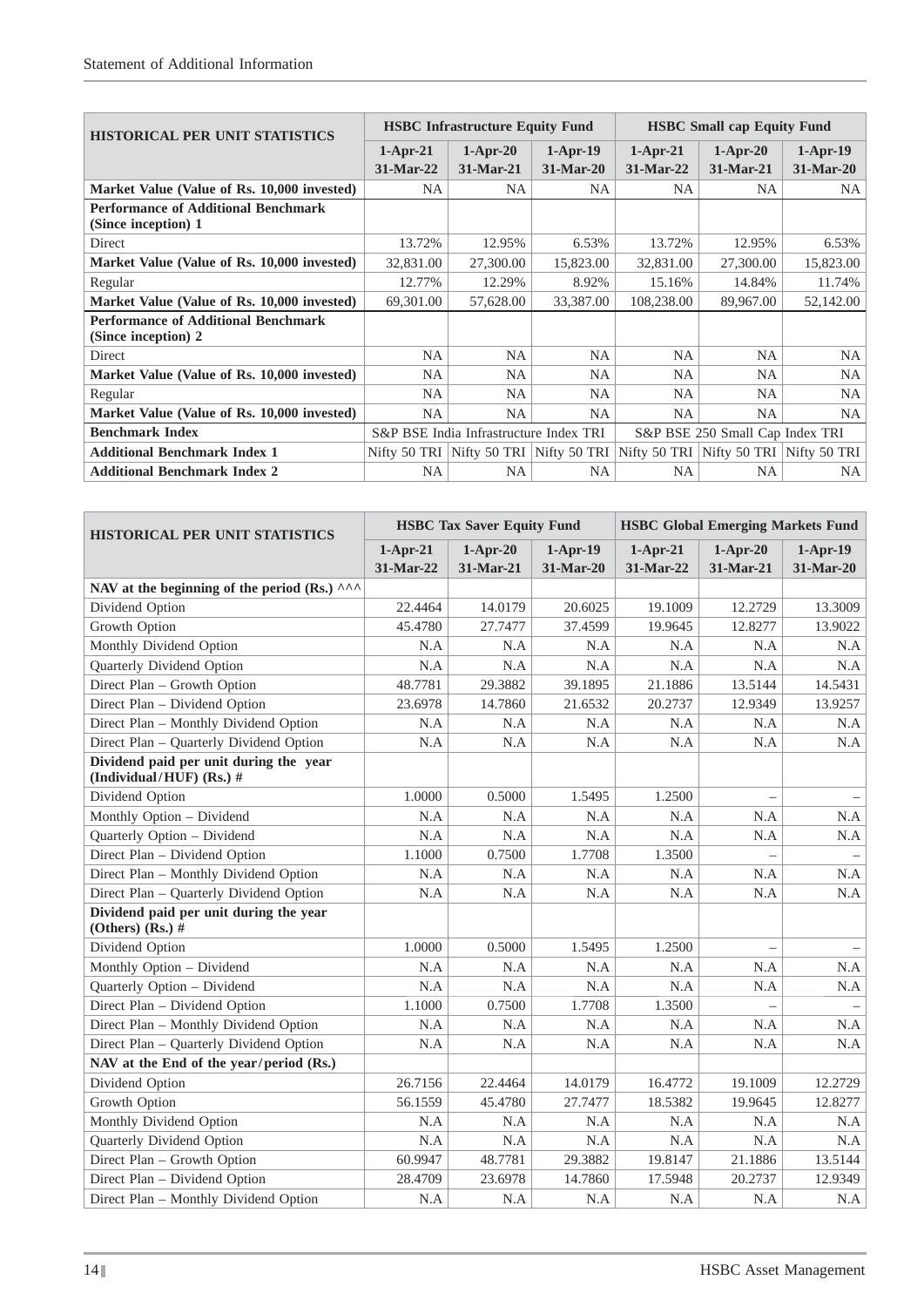| <b>HISTORICAL PER UNIT STATISTICS</b>                                              | <b>HSBC Tax Saver Equity Fund</b> |                           |                         | <b>HSBC Global Emerging Markets Fund</b> |                                 |                         |
|------------------------------------------------------------------------------------|-----------------------------------|---------------------------|-------------------------|------------------------------------------|---------------------------------|-------------------------|
|                                                                                    | $1-Apr-21$<br>31-Mar-22           | $1-Apr-20$<br>$31-Mar-21$ | $1-Apr-19$<br>31-Mar-20 | $1-Apr-21$<br>31-Mar-22                  | $1-Apr-20$<br>31-Mar-21         | $1-Apr-19$<br>31-Mar-20 |
| Direct Plan - Quarterly Dividend Option                                            | N.A                               | N.A                       | N.A                     | N.A                                      | N.A                             | N.A                     |
| Net Assets at End of Year/period<br>(Rs. In Crores)                                | 195.27                            | 169.44                    | 111.25                  | 15.10                                    | 18.33                           | 8.22                    |
| <b>Ratio of Recurring Expenses to Average</b><br>Daily Net Assets (%) (Annualised) | 2.45%                             | 2.46%                     | 2.46%                   | 1.34%                                    | 1.38%                           | 1.42%                   |
| <b>Date of Allotment Direct</b>                                                    |                                   | 01 Jan 13                 |                         |                                          | 02 Jan 13                       |                         |
| <b>Date of Allotment Regular</b>                                                   |                                   | 05 Jan 07                 |                         |                                          | 17 Mar 08                       |                         |
| **<br><b>Annualised Returns (Since inception)</b>                                  |                                   |                           |                         |                                          |                                 |                         |
| <b>Direct</b>                                                                      | 14.84%                            | 13.66%                    | 7.88%                   | 6.26%                                    | 7.91%                           | 2.49%                   |
| Market Value (Value of Rs. 10,000 invested)                                        | 35,965.00                         | 28,761.00                 | 17,328.00               | 17,525.00                                | 18,741.00                       | 11,953.00               |
| Regular                                                                            | 11.99%                            | 11.22%                    | 8.01%                   | 4.49%                                    | 5.44%                           | 2.09%                   |
| Market Value (Value of Rs. 10,000 invested)                                        | 56,156.00                         | 45,480.00                 | 27,745.00               | 18,538.00                                | 19,959.00                       | 12,830.00               |
| <b>Benchmark Returns (Since inception)</b>                                         |                                   |                           |                         |                                          |                                 |                         |
| Direct                                                                             | 14.35%                            | 13.65%                    | 6.97%                   | 6.80%                                    | 8.75%                           | 3.68%                   |
| Market Value (Value of Rs. 10,000 invested)                                        | 34,570.00                         | 28,269.00                 | 16,300.00               | 18,374.00                                | 19,979.00                       | 12,995.00               |
| Regular                                                                            | 11.62%                            | $11.27%$ +                | $7.47\%$ +              | 7.71%                                    | 9.03%                           | 5.96%                   |
| Market Value (Value of Rs. 10,000 invested)                                        | 53,464.00                         | 45,772.00                 | 25,964.00               | 28,401.00                                | 30,892.00                       | 20,085.00               |
| <b>Performance of Additional Benchmark</b><br>(Since inception) 1                  |                                   |                           |                         |                                          |                                 |                         |
| Direct                                                                             | 13.72%                            | 12.95%                    | 6.53%                   | 13.63%                                   | 12.85%                          | 6.43%                   |
| Market Value (Value of Rs. 10,000 invested)                                        | 32,831.00                         | 27,300.00                 | 15,823.00               | 32,598.00                                | 27,106.00                       | 15,711.00               |
| Regular                                                                            | 11.50%                            | 10.91%                    | 7.27%                   | 11.45%                                   | 10.80%                          | 6.80%                   |
| Market Value (Value of Rs. 10,000 invested)                                        | 52,559.00                         | 43,707.00                 | 25,331.00               | 45,826.00                                | 38,115.00                       | 22,089.00               |
| <b>Performance of Additional Benchmark</b><br>(Since inception) 2                  |                                   |                           |                         |                                          |                                 |                         |
| Direct                                                                             | <b>NA</b>                         | <b>NA</b>                 | NA                      | <b>NA</b>                                | <b>NA</b>                       | <b>NA</b>               |
| Market Value (Value of Rs. 10,000 invested)                                        | NA                                | NA                        | NA                      | NA                                       | NA                              | NA                      |
| Regular                                                                            | <b>NA</b>                         | <b>NA</b>                 | <b>NA</b>               | <b>NA</b>                                | <b>NA</b>                       | <b>NA</b>               |
| Market Value (Value of Rs. 10,000 invested)                                        | <b>NA</b>                         | <b>NA</b>                 | <b>NA</b>               | <b>NA</b>                                | <b>NA</b>                       | <b>NA</b>               |
| <b>Benchmark Index</b>                                                             | <b>NIFTY 500</b><br>$TRI +$       | S&P BSE 200 TRI           |                         |                                          | MSCI Emerging Markets Index TRI |                         |
| <b>Additional Benchmark Index 1</b>                                                | Nifty 50<br><b>TRI</b>            | Nifty 50 TRI              |                         |                                          | Nifty 50 TRI                    |                         |
| <b>Additional Benchmark Index 2</b>                                                | <b>NA</b>                         | <b>NA</b>                 | <b>NA</b>               | <b>NA</b>                                | NA                              | <b>NA</b>               |

| <b>HISTORICAL PER UNIT STATISTICS</b>                                |             | <b>HSBC Large Cap Equity Fund</b> |             | <b>HSBC Regular Savings Fund</b> |             |             |
|----------------------------------------------------------------------|-------------|-----------------------------------|-------------|----------------------------------|-------------|-------------|
|                                                                      | $1-Apr-21$  | $1-Apr-20$                        | $1-Apr-19$  | $1-Apr-21$                       | $1-Apr-20$  | $1-Apr-19$  |
|                                                                      | $31-Mar-22$ | $31-Mar-21$                       | $31-Mar-20$ | $31-Mar-22$                      | $31-Mar-21$ | $31-Mar-20$ |
| NAV at the beginning of the period (Rs.) $\wedge \wedge \wedge$      |             |                                   |             |                                  |             |             |
| Dividend Option                                                      | 34.5804     | 20.9928                           | 28.7480     | N.A                              | N.A         | N.A         |
| Growth Option                                                        | 272.0638    | 165.1620                          | 209.8195    | 42.8122                          | 36.5567     | 36.6081     |
| Monthly Dividend Option                                              | N.A         | N.A                               | N.A         | 12.5333                          | 11.3521     | 12.2126     |
| Quarterly Dividend Option                                            | N.A         | N.A                               | N.A         | 15.5474                          | 13.2757     | 13.2943     |
| Direct Plan – Growth Option                                          | 290.2409    | 174.5429                          | 219.6711    | 45.7562                          | 38.3999     | 37.8347     |
| Direct Plan – Dividend Option                                        | 34.4522     | 22.2974                           | 30.3547     | N.A                              | N.A         | N.A         |
| Direct Plan – Monthly Dividend Option                                | N.A         | N.A                               | N.A         | 16.0742                          | 14.4354     | 15.4086     |
| Direct Plan - Quarterly Dividend Option                              | N.A         | N.A                               | N.A         | 13.8736                          | 12.4332     | 13.2363     |
| Dividend paid per unit during the year<br>(Individual/HUF) (Rs.) $#$ |             |                                   |             |                                  |             |             |
| Dividend Option                                                      |             |                                   | 1.9922      | N.A                              | N.A         | N.A         |
| Monthly Option – Dividend                                            | N.A         | N.A                               | N.A         | 0.7450                           | 0.7200      | 0.6267      |
| Quarterly Option - Dividend                                          | N.A         | N.A                               | N.A         | 0.2200                           |             |             |
| Direct Plan – Dividend Option                                        | 3.0000      | 2.5000                            | 2.2135      | N.A                              | N.A         | N.A         |
| Direct Plan - Monthly Dividend Option                                | N.A         | N.A                               | N.A         | 0.9850                           | 0.9600      | 0.8284      |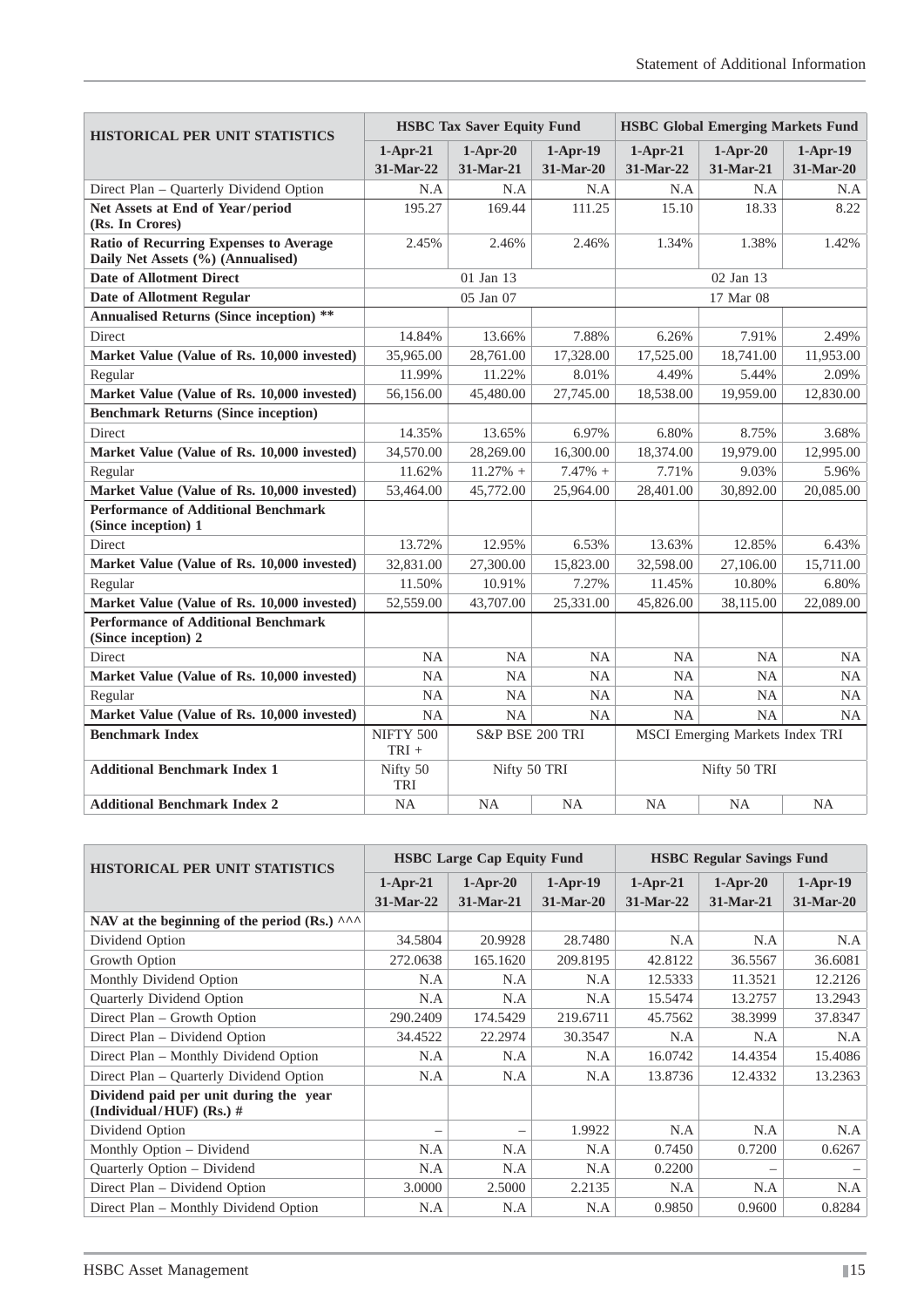| <b>HISTORICAL PER UNIT STATISTICS</b>                                       |                          | <b>HSBC Large Cap Equity Fund</b> |                         |                         | <b>HSBC Regular Savings Fund</b>           |                         |
|-----------------------------------------------------------------------------|--------------------------|-----------------------------------|-------------------------|-------------------------|--------------------------------------------|-------------------------|
|                                                                             | $1-Apr-21$<br>31-Mar-22  | $1-Apr-20$<br>31-Mar-21           | $1-Apr-19$<br>31-Mar-20 | $1-Apr-21$<br>31-Mar-22 | $1-Apr-20$<br>31-Mar-21                    | $1-Apr-19$<br>31-Mar-20 |
| Direct Plan - Quarterly Dividend Option                                     | N.A                      | N.A                               | N.A                     | 0.8800                  | 0.8100                                     | 0.6843                  |
| Dividend paid per unit during the year<br>(Others) (Rs.) $#$                |                          |                                   |                         |                         |                                            |                         |
| Dividend Option                                                             | $\overline{\phantom{0}}$ | $\qquad \qquad -$                 | 1.9922                  | N.A                     | N.A                                        | N.A                     |
| Monthly Option - Dividend                                                   | N.A                      | N.A                               | N.A                     | 0.7450                  | 0.7200                                     | 0.5803                  |
| Quarterly Option - Dividend                                                 | N.A                      | N.A                               | N.A                     | 0.2200                  |                                            |                         |
| Direct Plan - Dividend Option                                               | 3.0000                   | 2.5000                            | 2.2135                  | N.A                     | N.A                                        | N.A                     |
| Direct Plan - Monthly Dividend Option                                       | N.A                      | N.A                               | N.A                     | 0.9850                  | 0.9600                                     | 0.7671                  |
| Direct Plan - Quarterly Dividend Option                                     | N.A                      | N.A                               | N.A                     | 0.8800                  | 0.8100                                     | 0.6337                  |
| NAV at the End of the year/period (Rs.)                                     |                          |                                   |                         |                         |                                            |                         |
| Dividend Option                                                             | 39.7370                  | 34.5804                           | 20.9928                 | N.A                     | N.A                                        | N.A                     |
| Growth Option                                                               | 312.6348                 | 272.0638                          | 165.1620                | 46.3294                 | 42.8122                                    | 36.5567                 |
| Monthly Dividend Option                                                     | N.A                      | N.A                               | N.A                     | 12.7999                 | 12.5333                                    | 11.3521                 |
| Quarterly Dividend Option                                                   | N.A                      | N.A                               | N.A                     | 16.6037                 | 15.5474                                    | 13.2757                 |
| Direct Plan - Growth Option                                                 | 336.6810                 | 290.2409                          | 174.5429                | 50.2641                 | 45.7562                                    | 38.3999                 |
| Direct Plan - Dividend Option                                               | 36.9983                  | 34.4522                           | 22.2974                 | N.A                     | N.A                                        | N.A                     |
| Direct Plan - Monthly Dividend Option                                       | N.A                      | N.A                               | N.A                     | 16.5744                 | 16.0742                                    | 14.4354                 |
| Direct Plan - Quarterly Dividend Option                                     | N.A                      | N.A                               | N.A                     | 14.2827                 | 13.8736                                    | 12.4332                 |
| Net Assets at End of Year/period                                            | 766.38                   | 700.54                            | 504.87                  | 96.68                   | 81.25                                      | 87.97                   |
| (Rs. In Crores)                                                             |                          |                                   |                         |                         |                                            |                         |
| Ratio of Recurring Expenses to Average<br>Daily Net Assets (%) (Annualised) | 2.32%                    | 2.35%                             | 2.26%                   | 2.20%                   | 2.24%                                      | 2.25%                   |
| <b>Date of Allotment Direct</b>                                             |                          | 01 Jan 13                         |                         |                         | 11 Jan 13                                  |                         |
| <b>Date of Allotment Regular</b>                                            |                          | 10 Dec 02                         |                         |                         | 24 Feb 04                                  |                         |
| <b>Annualised Returns (Since inception)</b> **                              |                          |                                   |                         |                         |                                            |                         |
| Direct                                                                      | 13.17%                   | 12.83%                            | 6.96%                   | 9.00%                   | 8.90%                                      | 7.55%                   |
| Market Value (Value of Rs. 10,000 invested)                                 | 31,407.00                | 27,075.00                         | 16,282.00               | 22,136.00               | 20,151.00                                  | 16,911.00               |
| Regular                                                                     | 19.51%                   | 19.76%                            | 17.58%                  | 8.83%                   | 8.87%                                      | 8.38%                   |
| Market Value (Value of Rs. 10,000 invested)                                 | 312,633.00               | 271,957.00                        | 165,204.00              | 46,329.00               | 42,804.00                                  | 36,561.00               |
| <b>Benchmark Returns (Since inception)</b>                                  |                          |                                   |                         |                         |                                            |                         |
| Direct                                                                      | 14.01%                   | 12.95%                            | 6.53%                   | 9.35%                   | 9.64%                                      | 8.72%                   |
| Market Value (Value of Rs. 10,000 invested)                                 | 33,626.00                | 27,300.00                         | 15,823.00               | 22,793.00               | 21,314.00                                  | 18,285.00               |
| Regular                                                                     | $NA +$                   | $16.99\%$ +                       | $14.4\% +$              | 8.45%                   | 8.54%                                      | 8.06%                   |
| Market Value (Value of Rs. 10,000 invested)                                 | NA                       | 177,148.00                        | 102,757.00              | 43,479.00               | 40,638.00                                  | 34,860.00               |
| <b>Performance of Additional Benchmark</b><br>(Since inception) 1           |                          |                                   |                         |                         |                                            |                         |
| Direct                                                                      | 13.72%                   | 13.40%                            | 7.25%                   | 6.39%                   | 7.06%                                      | 7.55%                   |
| Market Value (Value of Rs. 10,000 invested)                                 | 32,831.00                | 28,220.00                         | 16,618.00               | 17,709.00               | 17,520.00                                  | 16,911.00               |
| Regular                                                                     | 17.16%                   | 17.67%                            | 15.21%                  | 5.60%                   | 5.87%                                      | 6.01%                   |
| Market Value (Value of Rs. 10,000 invested)                                 | 213,127.00               | 196,989.00                        | 116,111.00              | 26,820.00               | 26,538.30                                  | 25,615.00               |
| <b>Performance of Additional Benchmark</b><br>(Since inception) 2           |                          |                                   |                         |                         |                                            |                         |
| Direct                                                                      | <b>NA</b>                | <b>NA</b>                         | <b>NA</b>               | <b>NA</b>               | <b>NA</b>                                  | <b>NA</b>               |
| Market Value (Value of Rs. 10,000 invested)                                 | NA                       | <b>NA</b>                         | <b>NA</b>               | <b>NA</b>               | <b>NA</b>                                  | <b>NA</b>               |
| Regular                                                                     | NA                       | <b>NA</b>                         | <b>NA</b>               | <b>NA</b>               | NA                                         | <b>NA</b>               |
| Market Value (Value of Rs. 10,000 invested)                                 | <b>NA</b>                | <b>NA</b>                         | <b>NA</b>               | <b>NA</b>               | <b>NA</b>                                  | NA                      |
| <b>Benchmark Index</b>                                                      | NIFTY 100<br>$TRI +$     | NIFTY 50 TRI $+$                  |                         |                         | CRISIL Hybrid 85+15- Conservative<br>index |                         |
| <b>Additional Benchmark Index 1</b>                                         | NIFTY 50<br>$TRI +$      | S&P BSE Sensex TRI                |                         |                         | CRISIL 10 Year Gilt Index                  |                         |
| <b>Additional Benchmark Index 2</b>                                         | $\rm NA$                 | <b>NA</b>                         | $\rm NA$                | <b>NA</b>               | $\rm NA$                                   | <b>NA</b>               |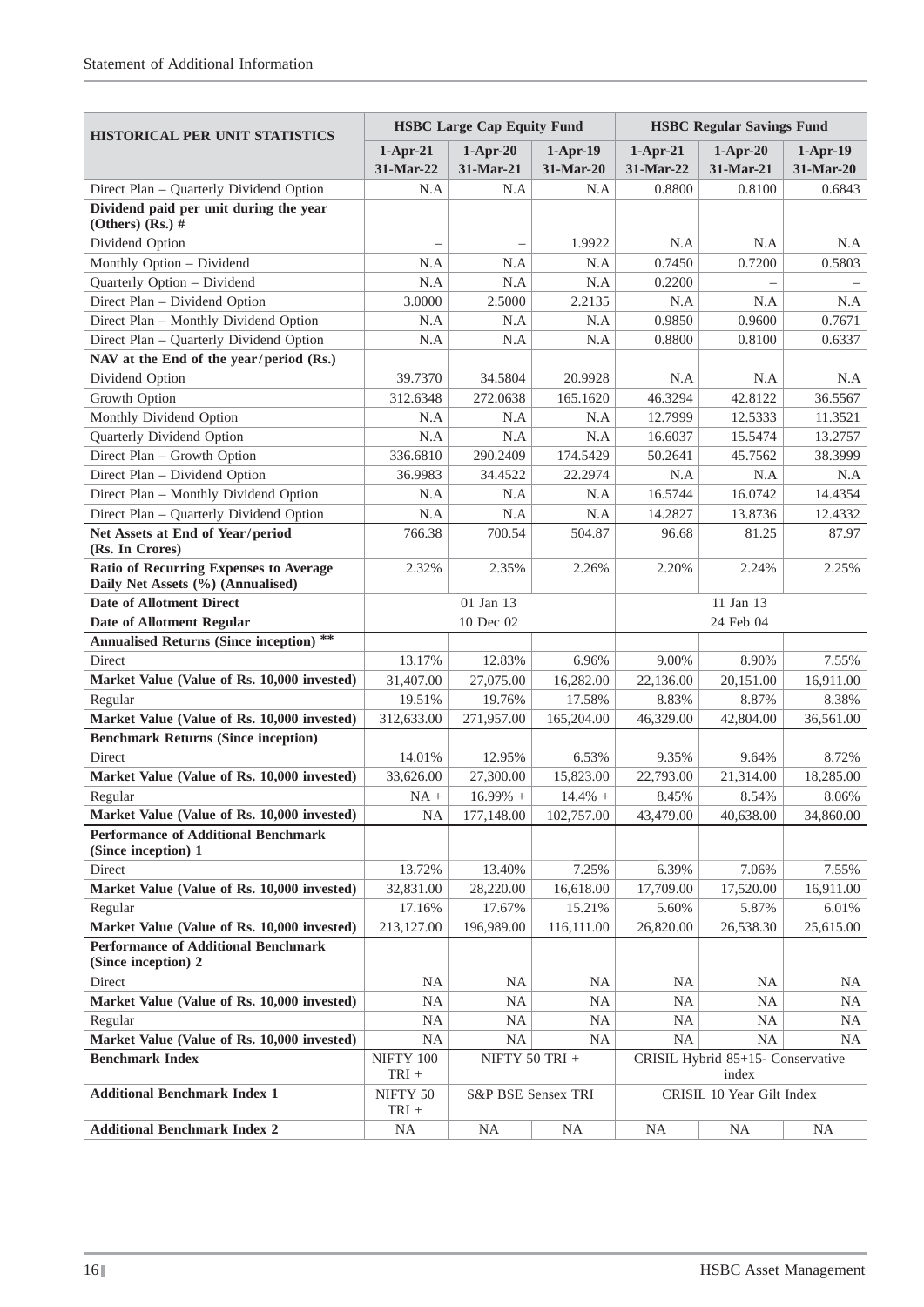| <b>HISTORICAL PER UNIT STATISTICS</b>                                            |                  | <b>HSBC Flexi Cap Fund \$</b> |                    |                  | <b>HSBC Brazil Fund</b> |                  |
|----------------------------------------------------------------------------------|------------------|-------------------------------|--------------------|------------------|-------------------------|------------------|
|                                                                                  | $1-Apr-21$       | $1-Apr-20$                    | $1-Apr-19$         | $1-Apr-21$       | $1-Apr-20$              | $1-Apr-19$       |
|                                                                                  | 31-Mar-22        | 31-Mar-21                     | 31-Mar-20          | 31-Mar-22        | 31-Mar-21               | 31-Mar-20        |
| NAV at the beginning of the period (Rs.) ^^^                                     |                  |                               |                    |                  |                         |                  |
| Dividend Option                                                                  | 28.7924          | 16.9351                       | 24.0428            | 6.7781           | 5.3445                  | 8.4173           |
| Growth Option                                                                    | 106.9316         | 62.8951                       | 89.2939            | 6.7781           | 5.3445                  | 8.4173           |
| Monthly Dividend Option                                                          | N.A              | N.A                           | N.A                | N.A              | N.A                     | N.A              |
| Quarterly Dividend Option                                                        | N.A              | N.A                           | N.A                | N.A              | N.A                     | N.A              |
| Direct Plan - Growth Option                                                      | 114.5703         | 66.6134                       | 93.5070            | 7.2034           | 5.6337                  | 8.8048           |
| Direct Plan - Dividend Option                                                    | 27.9996          | 17.7475                       | 26.9299            | 7.1989           | 5.6312                  | 8.8048           |
| Direct Plan - Monthly Dividend Option                                            | N.A              | N.A                           | N.A                | N.A              | N.A                     | N.A              |
| Direct Plan - Quarterly Dividend Option                                          | N.A              | N.A                           | N.A                | N.A              | N.A                     | N.A              |
| Dividend paid per unit during the year<br>(Individual/HUF) (Rs.) #               |                  |                               |                    |                  |                         |                  |
| Dividend Option                                                                  |                  |                               |                    | N.A              | N.A                     | N.A              |
| Monthly Option - Dividend                                                        | N.A              | N.A                           | N.A                | N.A              | N.A                     | N.A              |
| Quarterly Option - Dividend                                                      | N.A              | N.A                           | N.A                | N.A              | N.A                     | N.A              |
| Direct Plan - Dividend Option                                                    | 3.0000           | 2.5000                        | 1.7708             | N.A              | N.A                     | N.A              |
| Direct Plan - Monthly Dividend Option                                            | N.A              | N.A                           | N.A                | N.A              | N.A                     | N.A              |
| Direct Plan - Quarterly Dividend Option                                          | N.A              | N.A                           | N.A                | N.A              | N.A                     | N.A              |
| Dividend paid per unit during the year<br>(Others) (Rs.) $#$                     |                  |                               |                    |                  |                         |                  |
| Dividend Option                                                                  |                  |                               |                    | N.A              | N.A                     | N.A              |
| Monthly Option - Dividend                                                        | N.A              | N.A                           | N.A                | N.A              | N.A                     | N.A              |
| Quarterly Option - Dividend                                                      | N.A              | N.A                           | N.A                | N.A              | N.A                     | N.A              |
| Direct Plan - Dividend Option                                                    | 3.0000           | 2.5000                        | 1.7708             | N.A              | N.A                     | N.A              |
| Direct Plan - Monthly Dividend Option                                            | N.A              | N.A                           | N.A                | N.A              | N.A                     | N.A              |
| Direct Plan - Quarterly Dividend Option                                          | N.A              | N.A                           | N.A                | N.A              | N.A                     | N.A              |
| NAV at the End of the year/period (Rs.)                                          |                  |                               |                    |                  |                         |                  |
| Dividend Option                                                                  | 35.2261          | 28.7924                       | 16.9351            | 7.5743           | 6.7781                  | 5.3445           |
| Growth Option                                                                    | 130.8263         | 106.9316                      | 62.8951            | 7.5743           | 6.7781                  | 5.3445           |
| Monthly Dividend Option                                                          | N.A              | N.A                           | N.A                | N.A              | N.A                     | N.A              |
| Quarterly Dividend Option                                                        | N.A              | N.A                           | N.A                | N.A              | N.A                     | N.A              |
| Direct Plan - Growth Option<br>Direct Plan - Dividend Option                     | 141.8287         | 114.5703<br>27.9996           | 66.6134<br>17.7475 | 8.1121<br>8.1059 | 7.2034<br>7.1989        | 5.6337<br>5.6312 |
|                                                                                  | 31.5367          |                               | N.A                |                  |                         |                  |
| Direct Plan - Monthly Dividend Option<br>Direct Plan - Quarterly Dividend Option | N.A<br>$\rm N.A$ | N.A<br>$\rm N.A$              | $\rm N.A$          | N.A<br>$\rm N.A$ | N.A<br>$\rm N.A$        | N.A<br>N.A       |
| Net Assets at End of Year/period                                                 | 407.41           | 362.33                        | 275.84             | 34.75            | 18.09                   | 12.16            |
| (Rs. In Crores)                                                                  |                  |                               |                    |                  |                         |                  |
| Ratio of Recurring Expenses to Average<br>Daily Net Assets (%) (Annualised)      | 2.49%            | 2.48%                         | 2.49%              | 1.17%            | 1.25%                   | 1.40%            |
| <b>Date of Allotment Direct</b>                                                  |                  | 01 Jan 13                     |                    |                  | 02 Jan 13               |                  |
| <b>Date of Allotment Regular</b>                                                 |                  | 24 Feb 04                     |                    |                  | 06-May-11               |                  |
| <b>Annualised Returns (Since inception)</b> **                                   |                  |                               |                    |                  |                         |                  |
| Direct                                                                           | 15.22%           | 14.22%                        | 7.95%              | $-2.26%$         | $-3.93%$                | $-7.64%$         |
| Market Value (Value of Rs. 10,000 invested)                                      | 37,064.00        | 29,941.00                     | 17,408.00          | 8,094.00         | 7,187.00                | 5,621.00         |
| Regular                                                                          | 15.26%           | 14.85%                        | 12.09%             | $-2.51%$         | $-3.85%$                | $-6.79%$         |
| Market Value (Value of Rs. 10,000 invested)                                      | 130,826.00       | 106,860.00                    | 62,878.00          | 7,574.00         | 6,777.00                | 5,345.00         |
| <b>Benchmark Returns (Since inception)</b>                                       |                  |                               |                    |                  |                         |                  |
| Direct                                                                           | 14.35%           | 13.43%                        | 6.62%              | 3.71%            | 1.43%                   | $-2.87%$         |
| Market Value (Value of Rs. 10,000 invested)                                      | 34,570.00        | 28,269.00                     | 15,920.00          | 14,002.00        | 11,241.00               | 8,099.00         |
| Regular                                                                          | 15.16%           | 14.76%                        | 11.69%             | 3.36%            | 1.54%                   | $-1.96%$         |
| Market Value (Value of Rs. 10,000 invested)                                      | 128,861.00       | 105,437.00                    | 59,360.00          | 14,335.00        | 11,635.00               | 8,383.00         |
| <b>Performance of Additional Benchmark</b><br>(Since inception) 1                |                  |                               |                    |                  |                         |                  |
| Direct                                                                           | 13.72%           | 12.95%                        | 6.53%              | 13.63%           | 12.85%                  | 6.43%            |
| Market Value (Value of Rs. 10,000 invested)                                      | 32,831.00        | 27,300.00                     | 15,823.00          | 32,598.00        | 27,106.00               | 15,711.00        |
| Regular                                                                          | 14.76%           | 14.45%                        | 11.57%             | 12.45%           | 11.70%                  | 6.37%            |
|                                                                                  |                  |                               |                    |                  |                         |                  |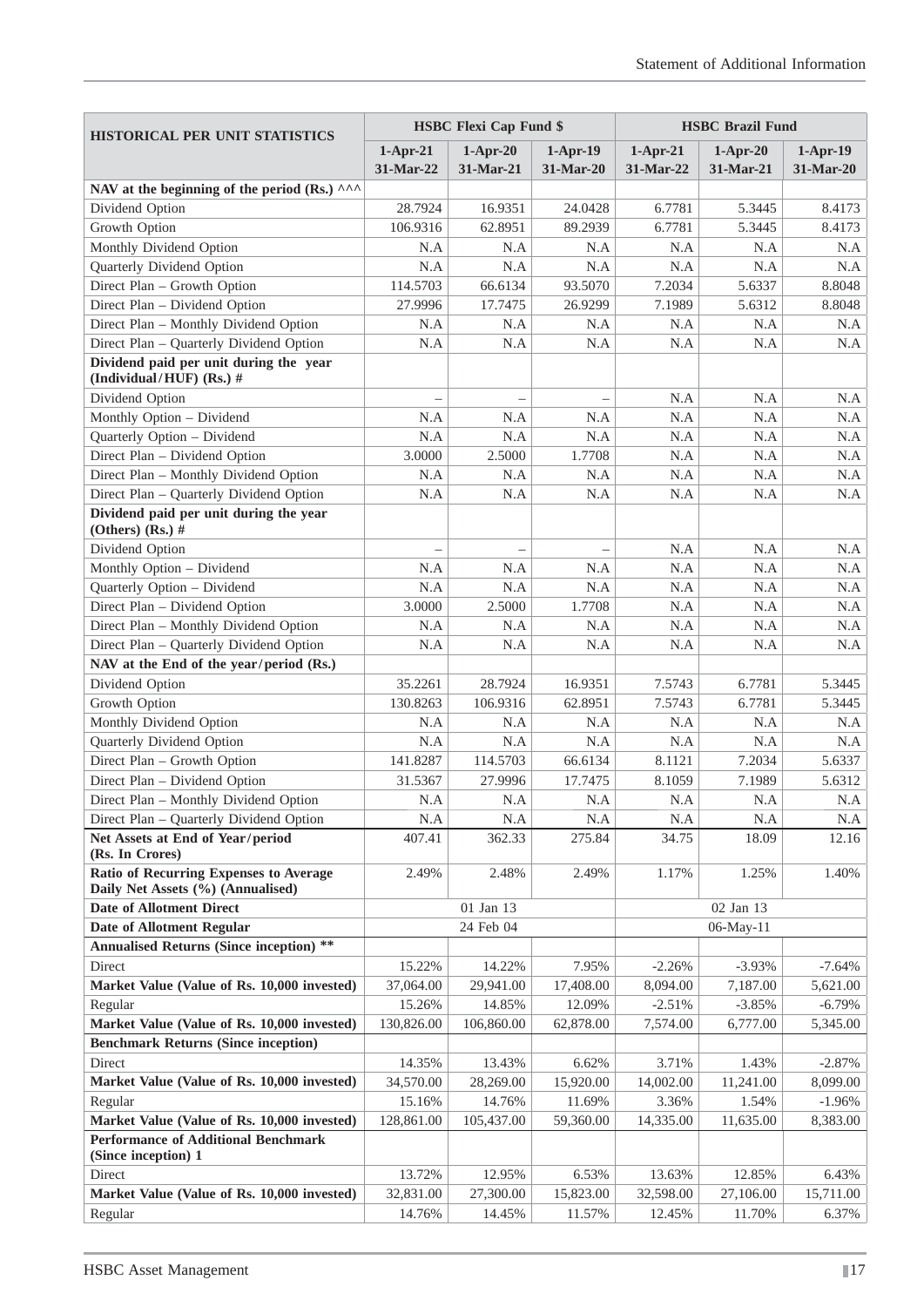| <b>HISTORICAL PER UNIT STATISTICS</b>                             | <b>HSBC Flexi Cap Fund \$</b> |                           |             | <b>HSBC Brazil Fund</b> |                             |            |
|-------------------------------------------------------------------|-------------------------------|---------------------------|-------------|-------------------------|-----------------------------|------------|
|                                                                   | $1-Apr-21$                    | $1-Apr-20$                | $1-Apr-19$  | $1-Apr-21$              | $1-Apr-20$                  | $1-Apr-19$ |
|                                                                   | $31-Mar-22$                   | $31-Mar-21$               | $31-Mar-20$ | $31-Mar-22$             | 31-Mar-21                   | 31-Mar-20  |
| Market Value (Value of Rs. 10,000 invested)                       | 120.982.00                    | 100,668.00                | 58,340.00   | 35,985.00               | 29,936.00                   | 17,336.00  |
| <b>Performance of Additional Benchmark</b><br>(Since inception) 2 |                               |                           |             |                         |                             |            |
| <b>Direct</b>                                                     | NA                            | <b>NA</b>                 | <b>NA</b>   | NA                      | NA                          | NA.        |
| Market Value (Value of Rs. 10,000 invested)                       | <b>NA</b>                     | <b>NA</b>                 | <b>NA</b>   | <b>NA</b>               | <b>NA</b>                   | <b>NA</b>  |
| Regular                                                           | <b>NA</b>                     | <b>NA</b>                 | <b>NA</b>   | <b>NA</b>               | <b>NA</b>                   | NA.        |
| Market Value (Value of Rs. 10,000 invested)                       | NA                            | NA                        | NA          | NA                      | NA                          | NA.        |
| <b>Benchmark Index</b>                                            |                               | Nifty $500 \text{ TRI}$ + |             |                         | MSCI Brazil 10/40 Index TRI |            |
| <b>Additional Benchmark Index 1</b>                               | Nifty 50 TRI                  |                           |             | Nifty 50 TRI            |                             |            |
| <b>Additional Benchmark Index 2</b>                               | NA.                           | <b>NA</b>                 | NA.         | NA.                     | NA.                         | NA.        |

| <b>HISTORICAL PER UNIT STATISTICS</b>                                       | <b>HSBC</b> Asia Pacific (Ex Japan)<br>Div Yield Fund <sup>*</sup> |            |            | <b>HSBC Managed Solutions India -</b><br>Conservative |            |            |
|-----------------------------------------------------------------------------|--------------------------------------------------------------------|------------|------------|-------------------------------------------------------|------------|------------|
|                                                                             | $1-Apr-21$                                                         | $1-Apr-20$ | $1-Apr-19$ | $1-Apr-21$                                            | $1-Apr-20$ | $1-Apr-19$ |
|                                                                             | 31-Mar-22                                                          | 31-Mar-21  | 31-Mar-20  | 31-Mar-22                                             | 31-Mar-21  | 31-Mar-20  |
| NAV at the beginning of the period (Rs.) $\wedge \wedge \wedge$             |                                                                    |            |            |                                                       |            |            |
| Dividend Option                                                             | 19.3173                                                            | 13.1734    | 14.2259    | 16.7087                                               | 15.2368    | 14.8725    |
| Growth Option                                                               | 19.3173                                                            | 13.1734    | 14.2259    | 16.7087                                               | 15.2368    | 14.8725    |
| Monthly Dividend Option                                                     | N.A                                                                | N.A        | N.A        | N.A                                                   | N.A        | N.A        |
| Quarterly Dividend Option                                                   | N.A                                                                | N.A        | N.A        | N.A                                                   | N.A        | N.A        |
| Direct Plan - Growth Option                                                 | 20.3285                                                            | 13.7538    | 14.7464    | 17.1655                                               | 15.5363    | 15.0565    |
| Direct Plan - Dividend Option                                               | 20.3203                                                            | 13.7495    | 14.7464    | Ţ                                                     | Ţ          |            |
| Direct Plan - Monthly Dividend Option                                       | N.A                                                                | N.A        | N.A        | N.A                                                   | N.A        | N.A        |
| Direct Plan - Quarterly Dividend Option                                     | N.A                                                                | N.A        | N.A        | N.A                                                   | N.A        | N.A        |
| Dividend paid per unit during the year<br>(Individual/HUF) (Rs.) #          |                                                                    |            |            |                                                       |            |            |
| Dividend Option                                                             | N.A                                                                | N.A        | N.A        | N.A                                                   | N.A        | N.A        |
| Monthly Option - Dividend                                                   | N.A                                                                | N.A        | N.A        | N.A                                                   | N.A        | N.A        |
| Quarterly Option - Dividend                                                 | N.A                                                                | N.A        | N.A        | N.A                                                   | N.A        | N.A        |
| Direct Plan - Dividend Option                                               | 1.5000                                                             |            |            | N.A                                                   | N.A        | N.A        |
| Direct Plan - Monthly Dividend Option                                       | N.A                                                                | N.A        | N.A        | N.A                                                   | N.A        | N.A        |
| Direct Plan - Quarterly Dividend Option                                     | N.A                                                                | N.A        | N.A        | N.A                                                   | N.A        | N.A        |
| Dividend paid per unit during the year<br>(Others) (Rs.) $#$                |                                                                    |            |            |                                                       |            |            |
| Dividend Option                                                             | N.A                                                                | N.A        | N.A        | N.A                                                   | N.A        | N.A        |
| Monthly Option - Dividend                                                   | N.A                                                                | N.A        | N.A        | N.A                                                   | N.A        | N.A        |
| Quarterly Option - Dividend                                                 | N.A                                                                | N.A        | N.A        | N.A                                                   | N.A        | N.A        |
| Direct Plan - Dividend Option                                               | 1.5000                                                             |            |            | N.A                                                   | N.A        | N.A        |
| Direct Plan - Monthly Dividend Option                                       | N.A                                                                | N.A        | N.A        | N.A                                                   | N.A        | N.A        |
| Direct Plan - Quarterly Dividend Option                                     | N.A                                                                | N.A        | N.A        | N.A                                                   | N.A        | N.A        |
| NAV at the End of the year/period (Rs.)                                     |                                                                    |            |            |                                                       |            |            |
| Dividend Option                                                             | 18.9710                                                            | 19.3173    | 13.1734    | 17.5018                                               | 16.7087    | 15.2368    |
| Growth Option                                                               | 18.9710                                                            | 19.3173    | 13.1734    | 17.5018                                               | 16.7087    | 15.2368    |
| Monthly Dividend Option                                                     | N.A                                                                | N.A        | N.A        | N.A                                                   | N.A        | N.A        |
| Quarterly Dividend Option                                                   | N.A                                                                | N.A        | N.A        | N.A                                                   | N.A        | N.A        |
| Direct Plan - Growth Option                                                 | 20.1157                                                            | 20.3285    | 13.7538    | 18.1150                                               | 17.1655    | 15.5363    |
| Direct Plan - Dividend Option                                               | 18.5953                                                            | 20.3203    | 13.7495    | Ţ                                                     |            |            |
| Direct Plan - Monthly Dividend Option                                       | $\rm N.A$                                                          | N.A        | $\rm N.A$  | $\rm N.A$                                             | $\rm N.A$  | N.A        |
| Direct Plan - Quarterly Dividend Option                                     | N.A                                                                | N.A        | N.A        | N.A                                                   | N.A        | N.A        |
| Net Assets at End of Year/period<br>(Rs. In Crores)                         | 9.90                                                               | 7.36       | 4.85       | 40.32                                                 | 49.71      | 114.91     |
| Ratio of Recurring Expenses to Average<br>Daily Net Assets (%) (Annualised) | 1.06%                                                              | 1.12%      | 1.25%      | 0.90%                                                 | 0.89%      | 0.88%      |
| <b>Date of Allotment Direct</b>                                             |                                                                    | 24 Feb 14  |            | 30 Apr 14                                             |            |            |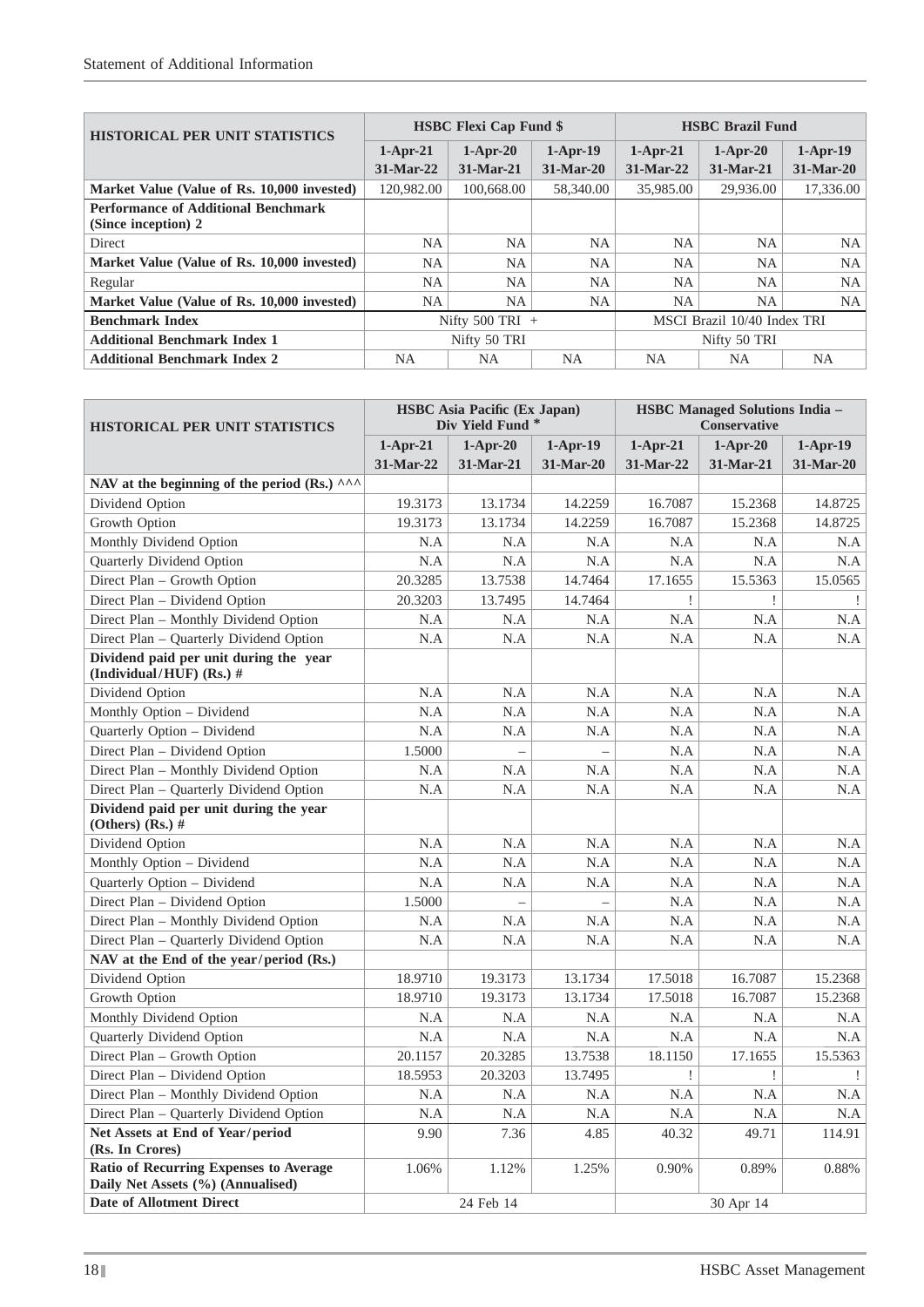| <b>HISTORICAL PER UNIT STATISTICS</b>                             |            | <b>HSBC</b> Asia Pacific (Ex Japan)<br>Div Yield Fund <sup>*</sup> |            | <b>HSBC Managed Solutions India -</b><br><b>Conservative</b> |                                                                       |            |
|-------------------------------------------------------------------|------------|--------------------------------------------------------------------|------------|--------------------------------------------------------------|-----------------------------------------------------------------------|------------|
|                                                                   | $1-Apr-21$ | $1-Apr-20$                                                         | $1-Apr-19$ | $1-Apr-21$                                                   | $1-Apr-20$                                                            | $1-Apr-19$ |
|                                                                   | 31-Mar-22  | 31-Mar-21                                                          | 31-Mar-20  | 31-Mar-22                                                    | 31-Mar-21                                                             | 31-Mar-20  |
| <b>Date of Allotment Regular</b>                                  |            | 24 Feb 14                                                          |            |                                                              | 30 Apr 14                                                             |            |
| <b>Annualised Returns (Since inception)</b> **                    |            |                                                                    |            |                                                              |                                                                       |            |
| <b>Direct</b>                                                     | 9.01%      | 10.51%                                                             | 5.36%      | 7.79%                                                        | 8.12%                                                                 | 7.72%      |
| Market Value (Value of Rs. 10,000 invested)                       | 20,116.00  | 20,328.00                                                          | 13,754.00  | 18,115.00                                                    | 17,166.00                                                             | 15,536.00  |
| Regular                                                           | 8.22%      | 9.72%                                                              | 4.62%      | 7.32%                                                        | 7.70%                                                                 | 7.37%      |
| Market Value (Value of Rs. 10,000 invested)                       | 18,971.00  | 19,323.00                                                          | 13,173.00  | 17,502.00                                                    | 16,712.00                                                             | 15,238.00  |
| <b>Benchmark Returns (Since inception)</b>                        |            |                                                                    |            |                                                              |                                                                       |            |
| <b>Direct</b>                                                     | 8.65%      | 11.14%                                                             | 5.35%      | 9.83%                                                        | 10.16%                                                                | 9.23%      |
| Market Value (Value of Rs. 10,000 invested)                       | 19,582.00  | 21,167.00                                                          | 13,747.00  | 21,015.00                                                    | 19,545.00                                                             | 16,868.00  |
| Regular                                                           | 8.65%      | 11.14%                                                             | 5.35%      | 9.83%                                                        | 10.16%                                                                | 9.23%      |
| Market Value (Value of Rs. 10,000 invested)                       | 19,582.00  | 21,171.00                                                          | 13,744.00  | 21,015.00                                                    | 19,541.00                                                             | 16,870.00  |
| <b>Performance of Additional Benchmark</b><br>(Since inception) 1 |            |                                                                    |            |                                                              |                                                                       |            |
| Direct                                                            | 15.06%     | 14.35%                                                             | 6.89%      | 14.27%                                                       | 13.43%                                                                | 5.67%      |
| Market Value (Value of Rs. 10,000 invested)                       | 31.165.00  | 25.915.00                                                          | 15,020.00  | 28,772.00                                                    | 23,925.00                                                             | 13,864.00  |
| Regular                                                           | 15.06%     | 14.35%                                                             | 6.89%      | 14.27%                                                       | 13.43%                                                                | 5.67%      |
| Market Value (Value of Rs. 10,000 invested)                       | 31,165.00  | 25,915.00                                                          | 15,016.00  | 28,772.00                                                    | 23,925.00                                                             | 13,864.00  |
| <b>Performance of Additional Benchmark</b><br>(Since inception) 2 |            |                                                                    |            |                                                              |                                                                       |            |
| <b>Direct</b>                                                     | <b>NA</b>  | <b>NA</b>                                                          | <b>NA</b>  | 7.38%                                                        | 8.32%                                                                 | 9.14%      |
| Market Value (Value of Rs. 10,000 invested)                       | <b>NA</b>  | <b>NA</b>                                                          | <b>NA</b>  | 17,582.00                                                    | 17,390.00                                                             | 16,788.00  |
| Regular                                                           | <b>NA</b>  | <b>NA</b>                                                          | NA         | 7.38%                                                        | 8.32%                                                                 | 9.14%      |
| Market Value (Value of Rs. 10,000 invested)                       | <b>NA</b>  | <b>NA</b>                                                          | <b>NA</b>  | 17,582.00                                                    | 17,390.00                                                             | 16,788.00  |
| <b>Benchmark Index</b>                                            |            | MSCI AC Asia Pacific ex Japan TRI                                  |            |                                                              | 90% of CRISIL Composite Bond Fund<br>Index and 10% of S&P BSE 200 TRI |            |
| <b>Additional Benchmark Index 1</b>                               |            | Nifty 50 TRI                                                       |            |                                                              | Nifty 50 TRI                                                          |            |
| <b>Additional Benchmark Index 2</b>                               | <b>NA</b>  | <b>NA</b>                                                          | <b>NA</b>  |                                                              | CRISIL 10 Year Gilt Index                                             |            |

| <b>HISTORICAL PER UNIT STATISTICS</b>                              | <b>HSBC Managed Solutions India -</b><br>Growth |             |            | <b>HSBC Managed Solutions India -</b><br><b>Moderate</b> |             |            |
|--------------------------------------------------------------------|-------------------------------------------------|-------------|------------|----------------------------------------------------------|-------------|------------|
|                                                                    | $1-Apr-21$                                      | $1-Apr-20$  | $1-Apr-19$ | $1-Apr-21$                                               | $1-Apr-20$  | $1-Apr-19$ |
|                                                                    | 31-Mar-22                                       | $31-Mar-21$ | 31-Mar-20  | 31-Mar-22                                                | $31-Mar-21$ | 31-Mar-20  |
| NAV at the beginning of the period (Rs.) $\wedge\wedge\wedge$      |                                                 |             |            |                                                          |             |            |
| Dividend Option                                                    | 22.7661                                         | 14.2510     | 17.9494    | 21.3108                                                  | 14.4780     | 17.1417    |
| Growth Option                                                      | 22.7661                                         | 14.2510     | 17.9494    | 21.3108                                                  | 14.4780     | 17.1417    |
| Monthly Dividend Option                                            | N.A                                             | N.A         | N.A        | N.A                                                      | N.A         | N.A        |
| Quarterly Dividend Option                                          | N.A                                             | N.A         | N.A        | N.A                                                      | N.A         | N.A        |
| Direct Plan – Growth Option                                        | 23.2324                                         | 14.4912     | 18.1892    | 21.8346                                                  | 14.7463     | 17.3537    |
| Direct Plan - Dividend Option                                      | 23.2324                                         | 14.4912     | 18.1892    | 13.6881                                                  | 9.2475      | 10.4247    |
| Direct Plan - Monthly Dividend Option                              | N.A                                             | N.A         | N.A        | N.A                                                      | N.A         | N.A        |
| Direct Plan - Quarterly Dividend Option                            | N.A                                             | N.A         | N.A        | N.A                                                      | N.A         | N.A        |
| Dividend paid per unit during the year<br>(Individual/HUF) (Rs.) # |                                                 |             |            |                                                          |             |            |
| Dividend Option                                                    | N.A                                             | N.A         | N.A        | N.A                                                      | N.A         | N.A        |
| Monthly Option - Dividend                                          | N.A                                             | N.A         | N.A        | N.A                                                      | N.A         | N.A        |
| <b>Ouarterly Option - Dividend</b>                                 | N.A                                             | N.A         | N.A        | N.A                                                      | N.A         | N.A        |
| Direct Plan - Dividend Option                                      | N.A                                             | N.A         | N.A        | N.A                                                      | N.A         | N.A        |
| Direct Plan – Monthly Dividend Option                              | N.A                                             | N.A         | N.A        | N.A                                                      | N.A         | N.A        |
| Direct Plan – Quarterly Dividend Option                            | N.A                                             | N.A         | N.A        | N.A                                                      | N.A         | N.A        |
| Dividend paid per unit during the year<br>(Others) $(Rs.)$ #       |                                                 |             |            |                                                          |             |            |
| Dividend Option                                                    | N.A                                             | N.A         | N.A        | N.A                                                      | N.A         | N.A        |
| Monthly Option - Dividend                                          | N.A                                             | N.A         | N.A        | N.A                                                      | N.A         | N.A        |
| <b>Ouarterly Option - Dividend</b>                                 | N.A                                             | N.A         | N.A        | N.A                                                      | N.A         | N.A        |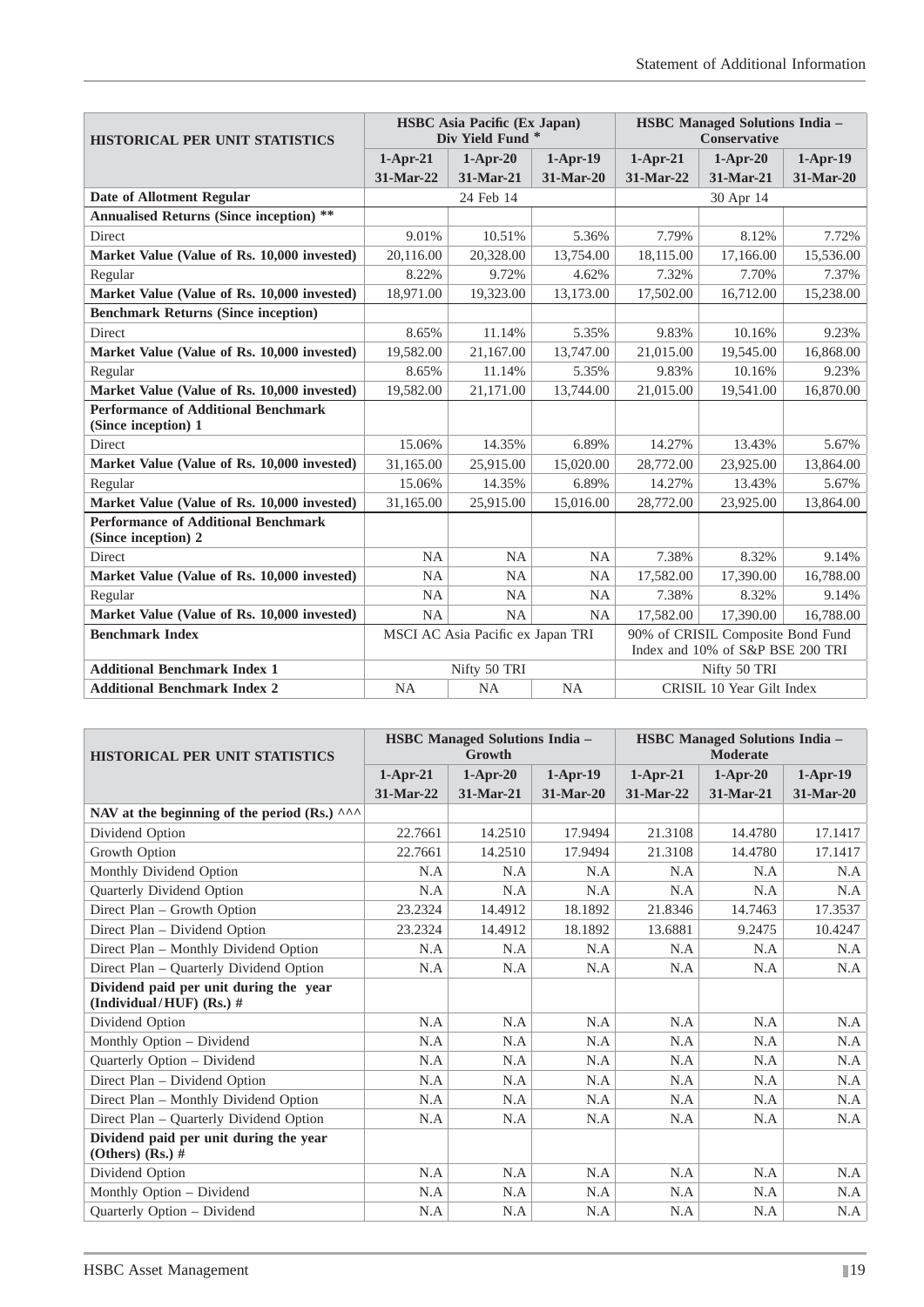| <b>HISTORICAL PER UNIT STATISTICS</b>                                              |            | <b>HSBC Managed Solutions India -</b><br>Growth                       |            |            | <b>HSBC Managed Solutions India -</b><br><b>Moderate</b> |            |  |
|------------------------------------------------------------------------------------|------------|-----------------------------------------------------------------------|------------|------------|----------------------------------------------------------|------------|--|
|                                                                                    | $1-Apr-21$ | $1-Apr-20$                                                            | $1-Apr-19$ | $1-Apr-21$ | $1-Apr-20$                                               | $1-Apr-19$ |  |
|                                                                                    | 31-Mar-22  | 31-Mar-21                                                             | 31-Mar-20  | 31-Mar-22  | 31-Mar-21                                                | 31-Mar-20  |  |
| Direct Plan - Dividend Option                                                      | N.A        | N.A                                                                   | N.A        | N.A        | N.A                                                      | $\rm N.A$  |  |
| Direct Plan - Monthly Dividend Option                                              | N.A        | N.A                                                                   | N.A        | N.A        | N.A                                                      | N.A        |  |
| Direct Plan - Quarterly Dividend Option                                            | N.A        | N.A                                                                   | N.A        | N.A        | N.A                                                      | N.A        |  |
| NAV at the End of the year/period (Rs.)                                            |            |                                                                       |            |            |                                                          |            |  |
| Dividend Option                                                                    | 26.6468    | 22.7661                                                               | 14.2510    | 24.3650    | 21.3108                                                  | 14.4780    |  |
| Growth Option                                                                      | 26.6468    | 22.7661                                                               | 14.2510    | 24.3650    | 21.3108                                                  | 14.4780    |  |
| Monthly Dividend Option                                                            | N.A        | N.A                                                                   | N.A        | N.A        | N.A                                                      | N.A        |  |
| Quarterly Dividend Option                                                          | N.A        | N.A                                                                   | N.A        | N.A        | N.A                                                      | N.A        |  |
| Direct Plan - Growth Option                                                        | 27.2884    | 23.2324                                                               | 14.4912    | 25.1141    | 21.8346                                                  | 14.7463    |  |
| Direct Plan - Dividend Option                                                      | 27.2884    | 23.2324                                                               | 14.4912    | 15.7375    | 13.6881                                                  | 9.2475     |  |
| Direct Plan - Monthly Dividend Option                                              | N.A        | N.A                                                                   | N.A        | N.A        | N.A                                                      | N.A        |  |
| Direct Plan - Quarterly Dividend Option                                            | N.A        | N.A                                                                   | N.A        | N.A        | N.A                                                      | N.A        |  |
| Net Assets at End of Year/period<br>(Rs. In Crores)                                | 39.86      | 40.30                                                                 | 51.15      | 69.33      | 68.73                                                    | 93.46      |  |
| <b>Ratio of Recurring Expenses to Average</b><br>Daily Net Assets (%) (Annualised) | 0.51%      | 0.51%                                                                 | 0.50%      | 0.74%      | 0.74%                                                    | 0.74%      |  |
| <b>Date of Allotment Direct</b>                                                    |            | 30 Apr 14                                                             |            | 30 Apr 14  |                                                          |            |  |
| <b>Date of Allotment Regular</b>                                                   |            | 30 Apr 14                                                             |            |            | 30 Apr 14                                                |            |  |
| <b>Annualised Returns (Since inception)</b> **                                     |            |                                                                       |            |            |                                                          |            |  |
| Direct                                                                             | 13.51%     | 12.95%                                                                | 6.46%      | 12.32%     | 11.94%                                                   | 6.78%      |  |
| Market Value (Value of Rs. 10,000 invested)                                        | 27,288.00  | 23,232.00                                                             | 14,491.00  | 25,114.00  | 21,835.00                                                | 14,746.00  |  |
| Regular                                                                            | 13.17%     | 12.62%                                                                | 6.16%      | 11.90%     | 11.55%                                                   | 6.45%      |  |
| Market Value (Value of Rs. 10,000 invested)                                        | 26,647.00  | 22,769.00                                                             | 14,249.00  | 24,365.00  | 21,313.00                                                | 14,481.00  |  |
| <b>Benchmark Returns (Since inception)</b>                                         |            |                                                                       |            |            |                                                          |            |  |
| Direct                                                                             | 14.58%     | 13.90%                                                                | 7.03%      | 13.48%     | 13.22%                                                   | 8.00%      |  |
| Market Value (Value of Rs. 10,000 invested)                                        | 29,392.00  | 24,618.00                                                             | 14,957.00  | 27,236.00  | 23,623.00                                                | 15,775.00  |  |
| Regular                                                                            | 14.58%     | 13.90%                                                                | 7.03%      | 13.48%     | 13.22%                                                   | 8.00%      |  |
| Market Value (Value of Rs. 10,000 invested)                                        | 29,392.00  | 24,622.00                                                             | 14,954.00  | 27,236.00  | 23,622.00                                                | 15,775.00  |  |
| <b>Performance of Additional Benchmark</b><br>(Since inception) 1                  |            |                                                                       |            |            |                                                          |            |  |
| Direct                                                                             | 14.27%     | 13.43%                                                                | 5.67%      | 14.27%     | 13.43%                                                   | 5.67%      |  |
| Market Value (Value of Rs. 10,000 invested)                                        | 28,772.00  | 23,925.00                                                             | 13,864.00  | 28,772.00  | 23,925.00                                                | 13,864.00  |  |
| Regular                                                                            | 14.27%     | 13.43%                                                                | 5.67%      | 14.27%     | 13.43%                                                   | 5.67%      |  |
| Market Value (Value of Rs. 10,000 invested)                                        | 28,772.00  | 23,925.00                                                             | 13,864.00  | 28,772.00  | 23,925.00                                                | 13,864.00  |  |
| <b>Performance of Additional Benchmark</b><br>(Since inception) 2                  |            |                                                                       |            |            |                                                          |            |  |
| Direct                                                                             | 7.38%      | 8.32%                                                                 | 9.14%      | 7.38%      | 8.32%                                                    | 9.14%      |  |
| Market Value (Value of Rs. 10,000 invested)                                        | 17,582.00  | 17,390.00                                                             | 16,788.00  | 17,582.00  | 17,390.00                                                | 16,788.00  |  |
| Regular                                                                            | 7.38%      | 8.32%                                                                 | 9.14%      | 7.38%      | 8.32%                                                    | 9.14%      |  |
| Market Value (Value of Rs. 10,000 invested)                                        | 17,582.00  | 17,390.00                                                             | 16,788.00  | 17,582.00  | 17,390.00                                                | 16,788.00  |  |
| <b>Benchmark Index</b>                                                             |            | 20% of CRISIL Composite Bond Fund<br>Index and 80% of S&P BSE 200 TRI |            |            | CRISIL Hybrid 35 plus 65 Aggressive<br>Index             |            |  |
| <b>Additional Benchmark Index 1</b>                                                |            | Nifty 50 TRI                                                          |            |            | Nifty 50 TRI                                             |            |  |
| <b>Additional Benchmark Index 2</b>                                                |            | CRISIL 10 Year Gilt Index                                             |            |            | CRISIL 10 Year Gilt Index                                |            |  |

| <b>HISTORICAL PER UNIT STATISTICS</b>       |             | <b>HSBC Equity Hybrid Fund</b> |             | <b>HSBC</b> Large and Mid Cap Equity<br>Fund |            |            |
|---------------------------------------------|-------------|--------------------------------|-------------|----------------------------------------------|------------|------------|
|                                             | $1-Apr-21$  | $1-Apr-20$                     | $1-Apr-19$  | $1-Apr-21$                                   | $1-Apr-20$ | $1-Apr-19$ |
|                                             | $31-Mar-22$ | 31-Mar-21                      | $31-Mar-20$ | $31-Mar-22$                                  | 31-Mar-21  | 31-Mar-20  |
| NAV at the beginning of the period $(Rs)$ . |             |                                |             |                                              |            |            |
| Dividend Option                             | 13.7021     | 9.2063                         | 10.9061     | 13.0251                                      | 7.7100     | 10.0094    |
| Growth Option                               | 13.7021     | 9.2063                         | 10.9061     | 13.0251                                      | 7.7100     | 10.0094    |
| Monthly Dividend Option                     | N.A         | N.A                            | N.A         | N.A                                          | N.A        | N.A        |
| <b>Ouarterly Dividend Option</b>            | N.A         | N.A                            | N.A         | N.A                                          | N.A        | N.A        |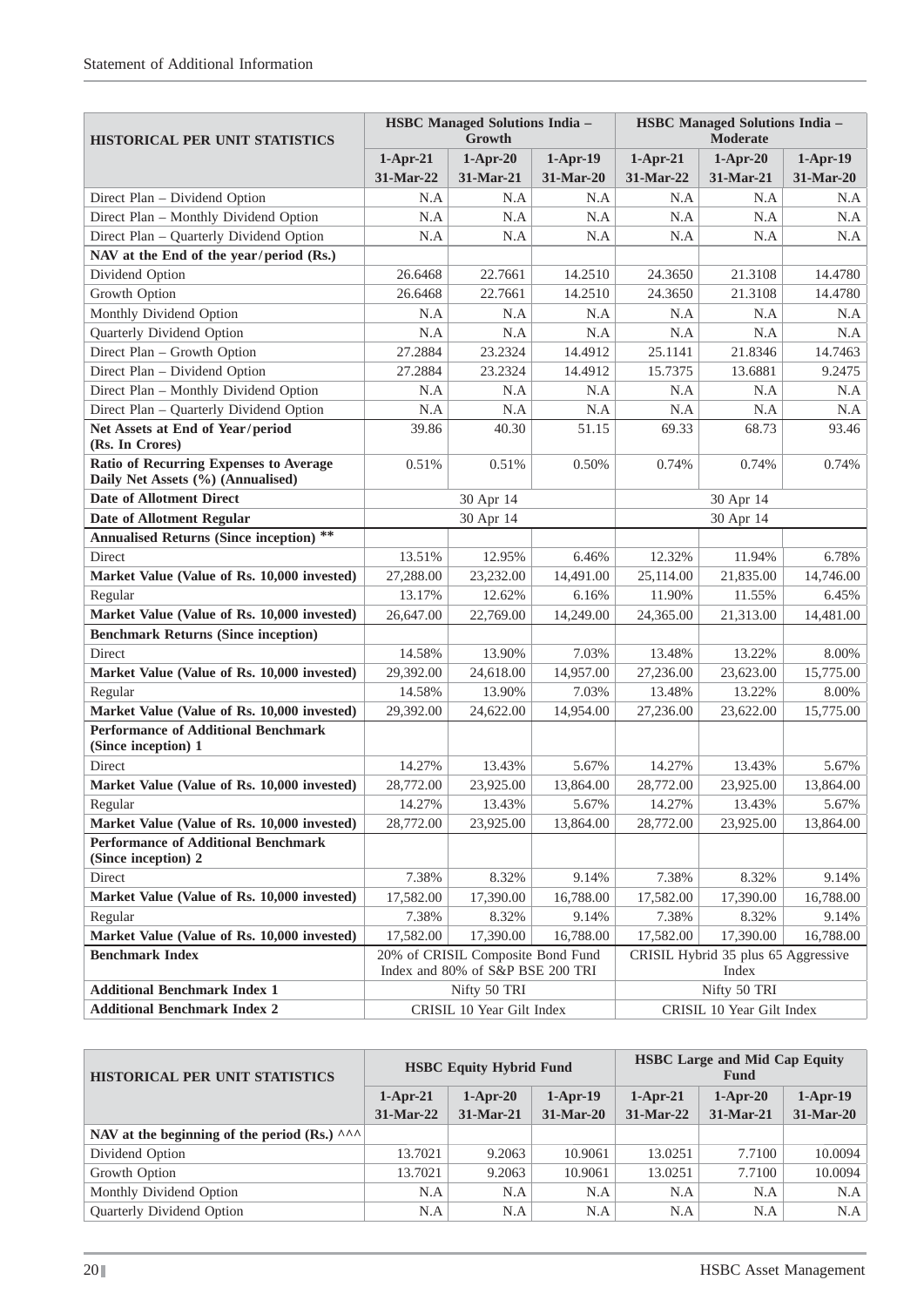| <b>HISTORICAL PER UNIT STATISTICS</b>                                       |            | <b>HSBC Equity Hybrid Fund</b> |                   | <b>HSBC Large and Mid Cap Equity</b><br><b>Fund</b> |            |            |  |
|-----------------------------------------------------------------------------|------------|--------------------------------|-------------------|-----------------------------------------------------|------------|------------|--|
|                                                                             | $1-Apr-21$ | $1-Apr-20$                     | $1-Apr-19$        | $1-Apr-21$                                          | $1-Apr-20$ | $1-Apr-19$ |  |
|                                                                             | 31-Mar-22  | 31-Mar-21                      | 31-Mar-20         | 31-Mar-22                                           | 31-Mar-21  | 31-Mar-20  |  |
| Direct Plan - Growth Option                                                 | 14.1832    | 9.3902                         | 10.9665           | 13.4616                                             | 7.8362     | 10.0102    |  |
| Direct Plan - Dividend Option                                               | 14.1627    | 9.3831                         | 10.9665           | 13.4483                                             | 7.8331     | 10.0102    |  |
| Direct Plan - Monthly Dividend Option                                       | N.A        | N.A                            | N.A               | N.A                                                 | N.A        | N.A        |  |
| Direct Plan - Quarterly Dividend Option                                     | N.A        | N.A                            | N.A               | N.A                                                 | N.A        | N.A        |  |
| Dividend paid per unit during the year<br>(Individual/HUF) (Rs.) #          |            |                                |                   |                                                     |            |            |  |
| Dividend Option                                                             | 0.9000     |                                |                   | N.A                                                 | N.A        | N.A        |  |
| Monthly Option - Dividend                                                   | N.A        | N.A                            | N.A               | N.A                                                 | N.A        | N.A        |  |
| Quarterly Option - Dividend                                                 | N.A        | N.A                            | N.A               | N.A                                                 | N.A        | N.A        |  |
| Direct Plan - Dividend Option                                               | 0.9500     |                                |                   | N.A                                                 | N.A        | N.A        |  |
| Direct Plan - Monthly Dividend Option                                       | N.A        | N.A                            | N.A               | N.A                                                 | N.A        | N.A        |  |
| Direct Plan - Quarterly Dividend Option                                     | N.A        | N.A                            | N.A               | N.A                                                 | N.A        | N.A        |  |
| Dividend paid per unit during the year<br>(Others) $(Rs.)$ #                |            |                                |                   |                                                     |            |            |  |
| Dividend Option                                                             | 0.9000     | $\equiv$                       | $\qquad \qquad -$ | N.A                                                 | N.A        | N.A        |  |
| Monthly Option - Dividend                                                   | N.A        | N.A                            | N.A               | N.A                                                 | N.A        | N.A        |  |
| Quarterly Option - Dividend                                                 | N.A        | N.A                            | N.A               | N.A                                                 | N.A        | N.A        |  |
| Direct Plan - Dividend Option                                               | 0.9500     |                                |                   | N.A                                                 | N.A        | N.A        |  |
| Direct Plan - Monthly Dividend Option                                       | N.A        | N.A                            | N.A               | N.A                                                 | N.A        | N.A        |  |
| Direct Plan - Quarterly Dividend Option                                     | N.A        | N.A                            | N.A               | N.A                                                 | N.A        | N.A        |  |
| NAV at the End of the year/period (Rs.)                                     |            |                                |                   |                                                     |            |            |  |
| Dividend Option                                                             | 14.8353    | 13.7021                        | 9.2063            | 15.7460                                             | 13.0251    | 7.7100     |  |
| Growth Option                                                               | 15.7037    | 13.7021                        | 9.2063            | 15.7460                                             | 13.0251    | 7.7100     |  |
| Monthly Dividend Option                                                     | N.A        | N.A                            | N.A               | N.A                                                 | N.A        | N.A        |  |
| Quarterly Dividend Option                                                   | N.A        | N.A                            | N.A               | N.A                                                 | N.A        | N.A        |  |
| Direct Plan - Growth Option                                                 | 16.4978    | 14.1832                        | 9.3902            | 16.5525                                             | 13.4616    | 7.8362     |  |
| Direct Plan - Dividend Option                                               | 15.5374    | 14.1627                        | 9.3831            | 16.5249                                             | 13.4483    | 7.8331     |  |
| Direct Plan - Monthly Dividend Option                                       | N.A        | N.A                            | N.A               | N.A                                                 | N.A        | N.A        |  |
| Direct Plan - Quarterly Dividend Option                                     | N.A        | N.A                            | N.A               | N.A                                                 | N.A        | N.A        |  |
| Net Assets at End of Year/period<br>(Rs. In Crores)                         | 500.27     | 487.46                         | 483.22            | 505.83                                              | 487.17     | 502.69     |  |
| Ratio of Recurring Expenses to Average<br>Daily Net Assets (%) (Annualised) | 2.46%      | 2.47%                          | 2.42%             | 2.45%                                               | 2.44%      | 2.39%      |  |
| <b>Date of Allotment Direct</b>                                             |            | 22 Oct 18                      |                   | 28 Mar 19                                           |            |            |  |
| <b>Date of Allotment Regular</b>                                            |            | 22 Oct 18                      |                   |                                                     | 28 Mar 19  |            |  |
| **<br><b>Annualised Returns (Since inception)</b>                           |            |                                |                   |                                                     |            |            |  |
| Direct                                                                      | 15.66%     | 15.39%                         | $-4.27%$          | 18.22%                                              | 15.93%     | $-21.43%$  |  |
| Market Value (Value of Rs. 10,000 invested)                                 | 16,498.00  | 14,183.00                      | 9,390.00          | 16,553.00                                           | 13,462.00  | 7,836.00   |  |
| Regular                                                                     | 14.01%     | 13.77%                         | $-5.58%$          | 16.27%                                              | 14.05%     | $-22.68%$  |  |
| Market Value (Value of Rs. 10,000 invested)                                 | 15,704.00  | 13,702.00                      | 9,206.00          | 15,746.00                                           | 13,026.00  | 7,710.00   |  |
| <b>Benchmark Returns (Since inception)</b>                                  |            |                                |                   |                                                     |            |            |  |
| Direct                                                                      | 15.93%     | 16.38%                         | $-6.05%$          | 18.56%                                              | 16.46%     | $-26.67%$  |  |
| Market Value (Value of Rs. 10,000 invested)                                 | 16,630.00  | 14,424.00                      | 9,140.00          | 16,697.00                                           | 13,586.00  | 7,308.00   |  |
| Regular                                                                     | 15.93%     | 16.38%                         | $-6.05%$          | 18.56%                                              | 16.46%     | $-26.67%$  |  |
| Market Value (Value of Rs. 10,000 invested)                                 | 16,630.00  | 14,482.00                      | 9,140.00          | 16,697.00                                           | 13,586.00  | 7,308.00   |  |
| <b>Performance of Additional Benchmark</b><br>(Since inception) 1           |            |                                |                   |                                                     |            |            |  |
| Direct                                                                      | 18.11%     | 17.24%                         | $-10.34%$         | 15.99%                                              | 13.92%     | $-24.44%$  |  |
| Market Value (Value of Rs. 10,000 invested)                                 | 17,730.00  | 14,743.00                      | 8,545.00          | 15,629.00                                           | 12,996.00  | 7,532.00   |  |
| Regular                                                                     | 18.11%     | 17.24%                         | $-10.34%$         | 15.99%                                              | 13.92%     | $-24.44%$  |  |
| Market Value (Value of Rs. 10,000 invested)                                 | 17,730.00  | 14,744.00                      | 8,545.00          | 15,629.00                                           | 12,996.00  | 7,533.00   |  |
| <b>Performance of Additional Benchmark</b><br>(Since inception) 2           |            |                                |                   |                                                     |            |            |  |
| Direct                                                                      | <b>NA</b>  | <b>NA</b>                      | <b>NA</b>         | <b>NA</b>                                           | <b>NA</b>  | NA         |  |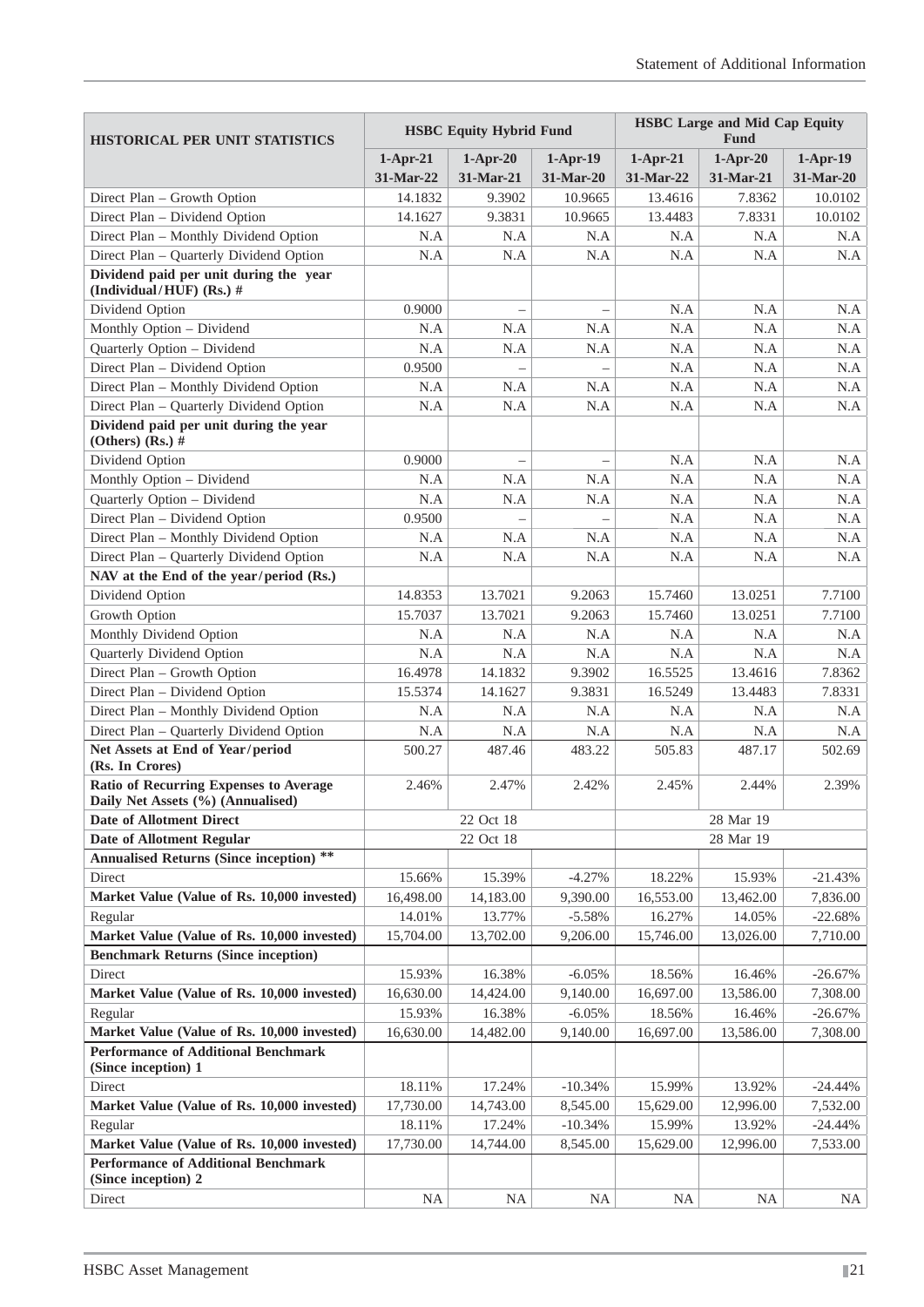| <b>HISTORICAL PER UNIT STATISTICS</b>       | <b>HSBC Equity Hybrid Fund</b>                                       |                                                                                                                          |             | <b>HSBC</b> Large and Mid Cap Equity<br><b>Fund</b> |                            |            |
|---------------------------------------------|----------------------------------------------------------------------|--------------------------------------------------------------------------------------------------------------------------|-------------|-----------------------------------------------------|----------------------------|------------|
|                                             | $1-Apr-21$                                                           | $1-Apr-20$                                                                                                               | $1-Apr-19$  | $1-Apr-21$                                          | $1-Apr-20$                 | $1-Apr-19$ |
|                                             | $31-Mar-22$                                                          | $31-Mar-21$                                                                                                              | $31-Mar-20$ | $31-Mar-22$                                         | $31-Mar-21$                | 31-Mar-20  |
| Market Value (Value of Rs. 10,000 invested) | NA.                                                                  | NA.                                                                                                                      | NA.         | NA.                                                 | <b>NA</b>                  | NA         |
| Regular                                     | NA.                                                                  | NA.                                                                                                                      | NA.         | NA                                                  | <b>NA</b>                  | <b>NA</b>  |
| Market Value (Value of Rs. 10,000 invested) | <b>NA</b>                                                            | <b>NA</b>                                                                                                                | NA          | NA                                                  | NA                         | NA         |
| <b>Benchmark Index</b>                      | <b>CRISIL</b><br>Hybrid<br>$35+65$ -<br>Aggressive<br>Fund Index $+$ | A customized index with<br>70% weight to S&P BSE<br>200 and 30% weight to<br><b>CRISIL Composite Bond</b><br>Fund Index. |             |                                                     | NIFTY Large Midcap 250 TRI |            |
| <b>Additional Benchmark Index 1</b>         | Nifty 50<br>TRI                                                      | Nifty 50 TRI                                                                                                             |             | Nifty 50 TRI                                        |                            |            |
| <b>Additional Benchmark Index 2</b>         | NA                                                                   | NA.                                                                                                                      |             | NA.                                                 | NA                         |            |

| <b>HISTORICAL PER UNIT STATISTICS</b>                                       | <b>HSBC</b> Focused Equity<br>$Fund +$ |              | <b>HSBC Global Equity</b><br>Climate Change FOF + | <b>HSBC</b> Mid<br>$Cap$ Fund $\frac{1}{2}$ + |           |
|-----------------------------------------------------------------------------|----------------------------------------|--------------|---------------------------------------------------|-----------------------------------------------|-----------|
|                                                                             | $1-Apr-21$                             | $22$ -Jul-20 | $1-Apr-21$                                        | 22-Mar-21                                     | 24-Sep-21 |
|                                                                             | 31-Mar-22                              | 31-Mar-21    | 31-Mar-22                                         | 31-Mar-21                                     | 31-Mar-22 |
| NAV at the beginning of the period (Rs.) ^^^                                |                                        |              |                                                   |                                               |           |
| Dividend Option                                                             | 13.1961                                | N.A          | 10.0580                                           | N.A                                           | N.A       |
| Growth Option                                                               | 13.1961                                | N.A          | 10.0580                                           | N.A                                           | N.A       |
| Monthly Dividend Option                                                     | N.A                                    | N.A          | N.A                                               | N.A                                           | N.A       |
| Quarterly Dividend Option                                                   | N.A                                    | N.A          | N.A                                               | N.A                                           | N.A       |
| Direct Plan - Growth Option                                                 | 13.3476                                | N.A          | 10.0601                                           | N.A                                           | N.A       |
| Direct Plan - Dividend Option                                               | 13.3476                                | N.A          | 10.0601                                           | N.A                                           | N.A       |
| Direct Plan – Monthly Dividend Option                                       | N.A                                    | N.A          | N.A                                               | N.A                                           | N.A       |
| Direct Plan - Quarterly Dividend Option                                     | N.A                                    | N.A          | N.A                                               | N.A                                           | N.A       |
| Dividend paid per unit during the year<br>(Individual/HUF) (Rs.) $#$        |                                        |              |                                                   |                                               |           |
| Dividend Option                                                             | 0.6500                                 | $\equiv$     | N.A                                               | N.A                                           | N.A       |
| Monthly Option - Dividend                                                   | N.A                                    | N.A          | N.A                                               | N.A                                           | N.A       |
| Quarterly Option - Dividend                                                 | N.A                                    | N.A          | N.A                                               | N.A                                           | N.A       |
| Direct Plan - Dividend Option                                               | 0.6600                                 |              | N.A                                               | N.A                                           | N.A       |
| Direct Plan – Monthly Dividend Option                                       | N.A                                    | N.A          | N.A                                               | N.A                                           | N.A       |
| Direct Plan - Quarterly Dividend Option                                     | N.A                                    | N.A          | N.A                                               | N.A                                           | N.A       |
| Dividend paid per unit during the year (Others) (Rs.) $#$                   |                                        |              |                                                   |                                               |           |
| Dividend Option                                                             | 0.6500                                 |              | N.A                                               | N.A                                           | N.A       |
| Monthly Option - Dividend                                                   | N.A                                    | N.A          | N.A                                               | N.A                                           | N.A       |
| Quarterly Option - Dividend                                                 | N.A                                    | N.A          | N.A                                               | N.A                                           | N.A       |
| Direct Plan - Dividend Option                                               | 0.6600                                 | $\equiv$     | N.A                                               | N.A                                           | N.A       |
| Direct Plan - Monthly Dividend Option                                       | N.A                                    | N.A          | N.A                                               | N.A                                           | N.A       |
| Direct Plan – Quarterly Dividend Option                                     | N.A                                    | N.A          | N.A                                               | N.A                                           | N.A       |
| NAV at the End of the year/period (Rs.)                                     |                                        |              |                                                   |                                               |           |
| Dividend Option                                                             | 15.2018                                | 13.1961      | 9.5466                                            | 10.0580                                       | 9.5643    |
| Growth Option                                                               | 15.9147                                | 13.1961      | 9.5466                                            | 10.0580                                       | 9.5643    |
| Monthly Dividend Option                                                     | N.A                                    | N.A          | N.A                                               | N.A                                           | N.A       |
| Quarterly Dividend Option                                                   | N.A                                    | N.A          | N.A                                               | N.A                                           | N.A       |
| Direct Plan – Growth Option                                                 | 16.3635                                | 13.3476      | 9.6253                                            | 10.0601                                       | 9.6330    |
| Direct Plan - Dividend Option                                               | 15.6279                                | 13.3476      | 9.6253                                            | 10.0601                                       | 9.6330    |
| Direct Plan – Monthly Dividend Option                                       | N.A                                    | N.A          | N.A                                               | N.A                                           | N.A       |
| Direct Plan - Quarterly Dividend Option                                     | N.A                                    | N.A          | N.A                                               | N.A                                           | N.A       |
| Net Assets at End of Year/period (Rs. In Crores)                            | 553.14                                 | 577.36       | 523.28                                            | 621.89                                        | 1,165.73  |
| Ratio of Recurring Expenses to Average Daily Net<br>Assets (%) (Annualised) | 2.41%                                  | 2.43%        | 1.44%                                             | 1.40%                                         | 2.20%     |
| <b>Date of Allotment Direct</b>                                             | $22$ -Jul- $20$                        |              | $22-Mar-21$                                       |                                               | 24-Sep-21 |
| <b>Date of Allotment Regular</b>                                            | $22$ -Jul- $20$                        |              | $22-Mar-21$                                       |                                               | 24-Sep-21 |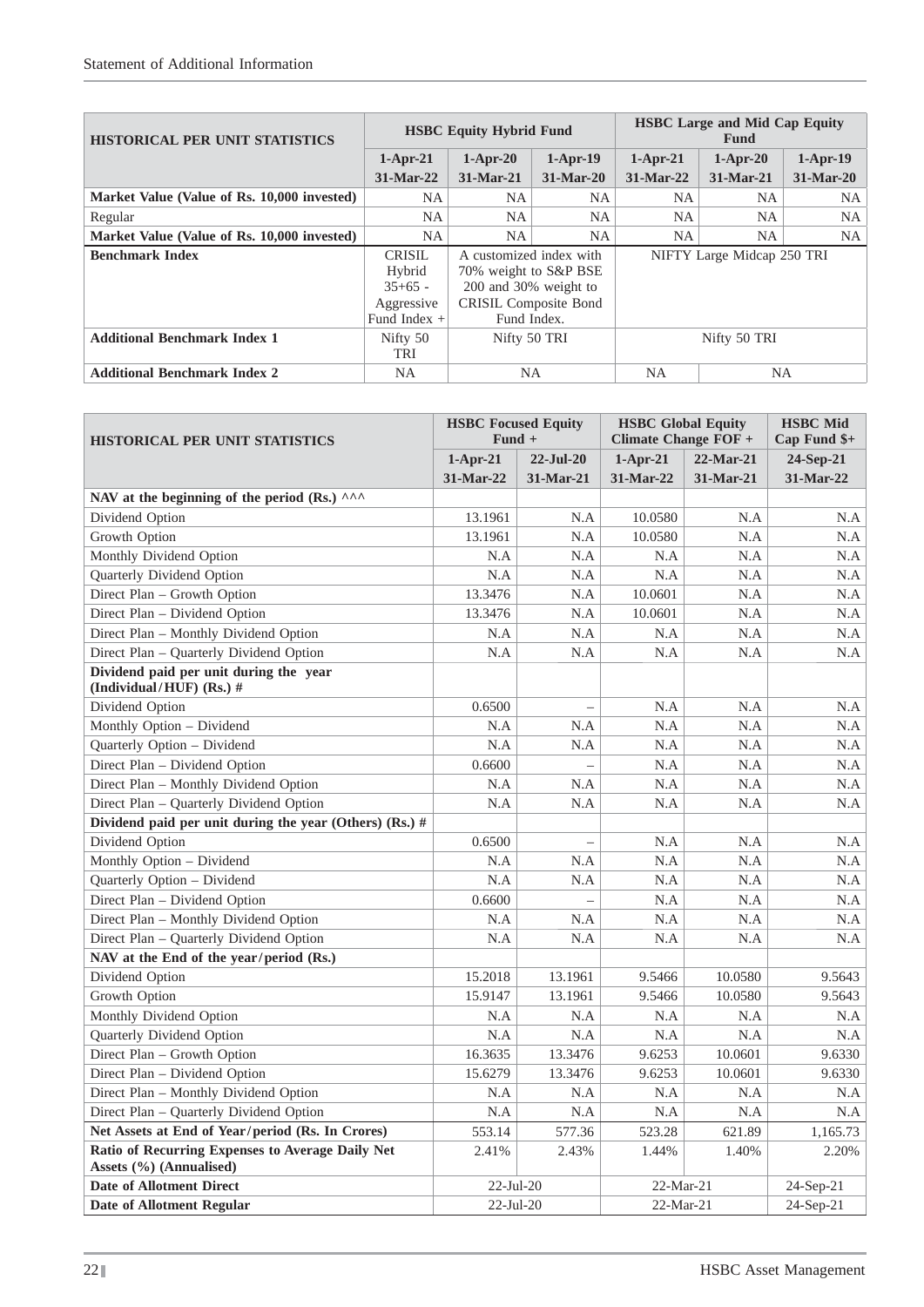| <b>HISTORICAL PER UNIT STATISTICS</b>                             | <b>HSBC Focused Equity</b><br>$Fund +$ |                    | <b>HSBC Global Equity</b><br>Climate Change FOF + | <b>HSBC</b> Mid<br>Cap Fund \$+ |                        |
|-------------------------------------------------------------------|----------------------------------------|--------------------|---------------------------------------------------|---------------------------------|------------------------|
|                                                                   | $1-Apr-21$                             | $22$ -Jul-20       | $1-Apr-21$                                        | $22$ -Mar-21                    | 24-Sep-21              |
|                                                                   | 31-Mar-22                              | 31-Mar-21          | 31-Mar-22                                         | 31-Mar-21                       | 31-Mar-22              |
| <b>Annualised Returns (Since inception) **</b>                    |                                        |                    |                                                   |                                 |                        |
| <b>Direct</b>                                                     | 33.82%                                 | ¥¥ 33.48%          | $-3.66%$                                          | ¥¥ 0.60%                        | $44 + 7.13%$           |
| Market Value (Value of Rs. 10,000 invested)                       | 16,364.00                              | 12,311.00          | 9,625.00                                          | 10,001.00                       | 9,633.00               |
| Regular                                                           | 31.64%                                 | ¥¥ 31.96%          | $-4.43%$                                          | ¥¥ 0.58%                        | ¥¥ -8.46%              |
| Market Value (Value of Rs. 10,000 invested)                       | 15,915.00                              | 13,196.00          | 9,547.00                                          | 10,001.00                       | 9,564.00               |
| <b>Benchmark Returns (Since inception)</b>                        |                                        |                    |                                                   |                                 |                        |
| <b>Direct</b>                                                     | 35.67%                                 | ¥¥ 35.93%          | 12.17%                                            | ¥¥ 1.06%                        | $44 + 3.39\%$          |
| Market Value (Value of Rs. 10,000 invested)                       | 16,748.00                              | 12,481.00          | 11,249.00                                         | 10,003.00                       | 9,825.00               |
| Regular                                                           | 35.67%                                 | ¥¥ 35.93%          | 12.17%                                            | ¥¥ 1.06%                        | $44 + 3.39\%$          |
| Market Value (Value of Rs. 10,000 invested)                       | 16,748.00                              | 12,481.00          | 11,249.00                                         | 10,003.00                       | 9,825.00               |
| <b>Performance of Additional Benchmark (Since</b>                 |                                        |                    |                                                   |                                 |                        |
| inception) 1                                                      |                                        |                    |                                                   |                                 |                        |
| Direct                                                            | 31.94%                                 | ¥¥ 32.84%          | 19.39%                                            | ¥¥ -0.29%                       | $44\% - 3.44\%$        |
| Market Value (Value of Rs. 10,000 invested)                       | 15,976.00                              | 12,268.00          | 11,991.00                                         | 9.999.00                        | 9,823.00               |
| Regular                                                           | 31.94%                                 | ¥¥ 32.84%          | 19.39%                                            | $YY - 0.29%$                    | $44\%$ -3.44%          |
| Market Value (Value of Rs. 10,000 invested)                       | 15,976.00                              | 12,268.00          | 11,991.00                                         | 9,999.00                        | 9,823.00               |
| <b>Performance of Additional Benchmark (Since</b><br>inception) 2 |                                        |                    |                                                   |                                 |                        |
| Direct                                                            | <b>NA</b>                              | <b>NA</b>          | <b>NA</b>                                         | <b>NA</b>                       | <b>NA</b>              |
| Market Value (Value of Rs. 10,000 invested)                       | <b>NA</b>                              | <b>NA</b>          | <b>NA</b>                                         | <b>NA</b>                       | <b>NA</b>              |
| Regular                                                           | <b>NA</b>                              | <b>NA</b>          | <b>NA</b>                                         | <b>NA</b>                       | <b>NA</b>              |
| Market Value (Value of Rs. 10,000 invested)                       | <b>NA</b>                              | <b>NA</b>          | NA                                                | <b>NA</b>                       | <b>NA</b>              |
| <b>Benchmark Index</b>                                            | NIFTY 500                              | <b>S&amp;P BSE</b> | <b>MSCI AC World Index</b>                        |                                 | <b>S&amp;P BSE 150</b> |
|                                                                   | $TRI +$                                | <b>200 TRI</b>     | <b>TRI</b>                                        |                                 | MidCap TRI +           |
| <b>Additional Benchmark Index 1</b>                               | Nifty 50 TRI                           | Nifty 50 TRI       | Nifty 50 TRI                                      |                                 | Nifty 50 TRI           |
| <b>Additional Benchmark Index 2</b>                               | <b>NA</b>                              | <b>NA</b>          | <b>NA</b>                                         |                                 | <b>NA</b>              |

| <b>HISTORICAL PER UNIT STATISTICS</b>                         | <b>HSBC Low Duration Fund</b> |            |            | <b>HSBC Flexi Debt Fund</b> |            |            |
|---------------------------------------------------------------|-------------------------------|------------|------------|-----------------------------|------------|------------|
|                                                               | $1-Apr-21$                    | $1-Apr-20$ | $1-Apr-19$ | $1-Apr-21$                  | $1-Apr-20$ | $1-Apr-19$ |
|                                                               | 31-Mar-22                     | 31-Mar-21  | 31-Mar-20  | 31-Mar-22                   | 31-Mar-21  | 31-Mar-20  |
| NAV at the beginning of the period (Rs.) $\wedge\wedge\wedge$ |                               |            |            |                             |            |            |
| Growth Option                                                 | 16.1886                       | 15.7429    | 16.3418    | 28.0668                     | 26.8240    | 24.2609    |
| Daily Dividend Option                                         | 9.8407                        | 9.5697     | 10.0519    | N.A                         | N.A        | N.A        |
| Weekly Dividend Option                                        | 9.8543                        | 9.5828     | 10.0493    | N.A                         | N.A        | N.A        |
| Fortnightly Dividend Option                                   | N.A                           | N.A        | N.A        | 10.4849                     | 10.6154    | 10.6023    |
| Monthly Dividend Option                                       | 9.9373                        | 9.6637     | 10.1539    | 10.4768                     | 10.6405    | 10.6159    |
| Quarterly Dividend Option                                     | N.A                           | N.A        | N.A        | 14.1072                     | 13.4826    | 12.1943    |
| Half Yearly Dividend Option                                   | N.A                           | N.A        | N.A        | 11.6755                     | 11.8324    | 11.4963    |
| Regular Option – Growth                                       | 23.2443                       | 22.6722    | 23.6062    | 27.0033                     | 25.8709    | 23.4554    |
| Regular Option - Daily Dividend                               | 9.7396                        | 9.4999     | 10.0033    | N.A                         | N.A        | N.A        |
| Regular Option - Weekly Dividend                              | 9.7564                        | 9.5163     | 10.0245    | N.A                         | N.A        | N.A        |
| Regular Option - Monthly Dividend                             | N.A                           | N.A        | N.A        | 17.0746                     | 16.3586    | 14.8313    |
| Regular Option - Quarterly Dividend                           | N.A                           | N.A        | N.A        | 16.4741                     | 15.7832    | 14.3097    |
| Regular Option - Half Yearly Dividend                         | N.A                           | N.A        | N.A        | 19.0990                     | 18.2997    | 16.5920    |
| Institutional Plus Option - Daily Dividend                    |                               |            | 18.6692    | N.A                         | N.A        | N.A        |
| Direct Plan – Growth Option                                   | 17.2111                       | 16.6003    | 17.0931    | 29.8957                     | 28.3491    | 25.4419    |
| Direct Plan - Weekly Dividend Option                          | 10.0287                       | 9.6749     | 10.0986    | N.A                         | N.A        | N.A        |
| Direct Plan - Daily Dividend Option                           | 10.0179                       | 9.6644     | 10.0846    | N.A                         | N.A        | N.A        |
| Direct Plan - Monthly Dividend Option                         | 10.0158                       | 9.9240     | 10.3582    | 10.2256                     | 10.3761    | 10.3084    |
| Direct Plan – Quarterly Dividend Option                       | N.A                           | N.A        | N.A        | 11.8019                     | 11.8830    | 11.4066    |
| Direct Plan - Half Yearly Dividend Option                     | N.A                           | N.A        | N.A        |                             | 12.0032    | 10.9965    |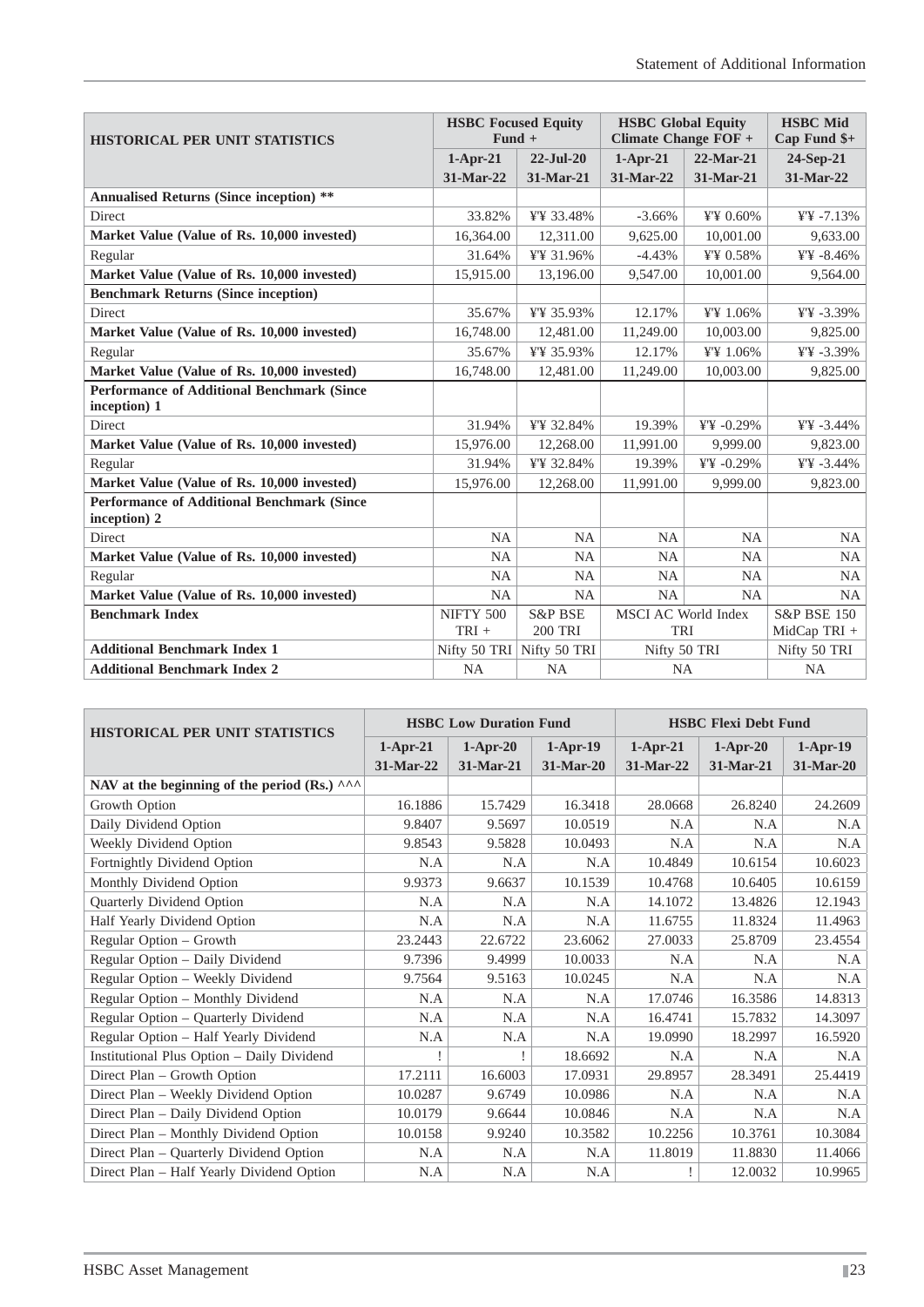| <b>HISTORICAL PER UNIT STATISTICS</b>                                                | <b>HSBC Low Duration Fund</b> |                          |                         | <b>HSBC Flexi Debt Fund</b> |                          |                         |  |
|--------------------------------------------------------------------------------------|-------------------------------|--------------------------|-------------------------|-----------------------------|--------------------------|-------------------------|--|
|                                                                                      | $1-Apr-21$<br>31-Mar-22       | $1-Apr-20$<br>31-Mar-21  | $1-Apr-19$<br>31-Mar-20 | $1-Apr-21$<br>31-Mar-22     | $1-Apr-20$<br>31-Mar-21  | $1-Apr-19$<br>31-Mar-20 |  |
| Dividend paid per unit during the year<br>(Individual/HUF) (Rs.) $#$                 |                               |                          |                         |                             |                          |                         |  |
| Regular Option - Daily Dividend                                                      | 0.0403                        |                          | 0.0812                  | N.A                         | N.A                      | N.A                     |  |
| Regular Option - Weekly Dividend                                                     | 0.0438                        | $\qquad \qquad -$        | 0.0841                  | N.A                         | N.A                      | N.A                     |  |
| Regular Option - Fortnightly Dividend                                                | N.A                           | N.A                      | N.A                     |                             |                          |                         |  |
| Regular Option - Quarterly Dividend                                                  | N.A                           | N.A                      | N.A                     |                             | $\overline{\phantom{0}}$ |                         |  |
| Daily Dividend                                                                       | 0.1423                        |                          | 0.0855                  | N.A                         | N.A                      | N.A                     |  |
| Weekly Dividend Option                                                               |                               | $\overline{\phantom{0}}$ | 0.0738                  | N.A                         | N.A                      | N.A                     |  |
| Fortnightly Dividend Option                                                          | N.A                           | N.A                      | N.A                     | 0.2152                      | 0.6128                   | 0.7629                  |  |
| Monthly Option - Dividend                                                            |                               |                          | 0.0888                  | 0.1982                      | 0.6473                   | 0.7541                  |  |
| Quarterly Option - Dividend                                                          | N.A                           | N.A                      | N.A                     |                             |                          |                         |  |
| Half Yearly Dividend Option                                                          | N.A                           | N.A                      | N.A                     | 0.7000                      | 0.7000                   | 0.6123                  |  |
| Direct Plan - Weekly Dividend Option                                                 | 0.0013                        |                          | 0.0985                  | N.A                         | N.A                      | N.A                     |  |
| Direct Plan - Daily Dividend Option                                                  | 0.3541                        |                          | 0.0963                  | N.A                         | N.A                      | N.A                     |  |
| Direct Plan - Monthly Dividend Option                                                | 0.4215                        | 0.2679                   | 0.1009                  |                             | 0.7084                   | 0.7612                  |  |
| Direct Plan - Quarterly Dividend Option                                              | N.A                           | N.A                      | N.A                     | 0.7200                      | 0.7200                   | 0.5691                  |  |
| Direct Plan - Half Yearly Dividend Option                                            | N.A                           | N.A                      | N.A                     |                             |                          |                         |  |
| Dividend paid per unit during the year<br>(Others) (Rs.) $#$                         |                               |                          |                         |                             |                          |                         |  |
| Regular Option - Daily Dividend                                                      | 0.0403                        |                          | 0.0752                  | N.A                         | N.A                      | N.A                     |  |
| Regular Option - Weekly Dividend                                                     | 0.0438                        |                          | 0.0779                  | N.A                         | N.A                      | N.A                     |  |
| Regular Option - Fortnightly Dividend                                                | N.A                           | N.A                      | N.A                     |                             |                          |                         |  |
| Daily Dividend                                                                       | 0.1423                        |                          | 0.0792                  | N.A                         | N.A                      | N.A                     |  |
| Weekly Dividend Option                                                               |                               |                          | 0.0684                  | N.A                         | N.A                      | N.A                     |  |
| Fortnightly Dividend Option                                                          | N.A                           | N.A                      | N.A                     | 0.2152                      | 0.6128                   | 0.7064                  |  |
| Monthly Option - Dividend                                                            |                               |                          | 0.0822                  | 0.1982                      | 0.6473                   | 0.6983                  |  |
| Quarterly Option - Dividend                                                          | N.A                           | N.A                      | N.A                     |                             |                          |                         |  |
| Half Yearly Dividend Option                                                          | N.A                           | N.A                      | N.A                     | 0.7000                      | 0.7000                   | 0.5670                  |  |
| Direct Plan - Weekly Dividend Option                                                 | 0.0013                        |                          | 0.0912                  | N.A                         | N.A                      | N.A                     |  |
| Direct Plan - Daily Dividend Option                                                  | 0.3541                        |                          | 0.0892                  | N.A                         | N.A                      | N.A                     |  |
| Direct Plan - Monthly Dividend Option                                                | 0.4215                        | 0.2679                   | 0.0934                  |                             | 0.7084                   | 0.7049                  |  |
| Direct Plan - Quarterly Dividend Option                                              | N.A                           | N.A                      | N.A                     | 0.7200                      | 0.7200                   | 0.5269                  |  |
| Direct Plan - Half Yearly Dividend Option                                            | N.A                           | N.A                      | N.A                     | $\overline{\phantom{0}}$    |                          |                         |  |
| NAV at the End of the year/period (Rs.)                                              |                               |                          |                         |                             |                          |                         |  |
| Dividend Option                                                                      | N.A                           | N.A                      | N.A                     | N.A                         | N.A                      | N.A                     |  |
| Growth Option                                                                        | 16.7715                       | 16.1886                  | 15.7429                 | 28.9227                     | 28.0668                  | 26.8240                 |  |
| Daily Dividend Option                                                                | 10.0519                       | 9.8407                   | 9.5697                  | N.A                         | N.A                      | N.A                     |  |
| Weekly Dividend Option                                                               | 10.2091                       | 9.8543                   | 9.5828                  | N.A                         | N.A                      | N.A                     |  |
| Fortnightly Dividend Option                                                          | $\rm N.A$                     | N.A                      | N.A                     | 10.5876                     | 10.4849                  | 10.6154                 |  |
| Monthly Dividend Option                                                              | 10.2952                       | 9.9373                   | 9.6637                  | 10.5965                     | 10.4768                  | 10.6405                 |  |
| Quarterly Dividend Option                                                            | N.A                           | N.A                      | N.A                     | 14.5374                     | 14.1072                  | 13.4826                 |  |
| Half Yearly Dividend Option                                                          | N.A                           | N.A                      | N.A                     | 11.3291                     | 11.6755                  | 11.8324                 |  |
| Regular Option - Dividend                                                            | $\rm N.A$                     | N.A                      | N.A                     | N.A                         | N.A                      | N.A                     |  |
| Regular Option - Growth                                                              | 23.9702                       | 23.2443                  | 22.6722                 | 27.7574                     | 27.0033                  | 25.8709                 |  |
| Regular Option - Daily Dividend                                                      | 10.0033                       | 9.7396                   | 9.4999                  | N.A                         | N.A                      | N.A                     |  |
| Regular Option - Weekly Dividend                                                     | 10.0171                       | 9.7564                   | 9.5163                  | N.A                         | $\rm N.A$                | N.A                     |  |
| Regular Option - Fortnightly Dividend                                                | $\rm N.A$                     | N.A                      | N.A                     | 10.0000                     |                          |                         |  |
| Regular Option - Monthly Dividend                                                    | $\rm N.A$                     | N.A                      | N.A                     | 17.5514                     | 17.0746                  | 16.3586                 |  |
| Regular Option - Quarterly Dividend                                                  | N.A                           | N.A                      | N.A                     | 16.9341                     | 16.4741                  | 15.7832                 |  |
| Regular Option - Half Yearly Dividend                                                | N.A                           | N.A                      | N.A                     | 19.6305                     | 19.0990                  | 18.2997                 |  |
| <b>Institutional Option - Growth</b>                                                 | N.A                           | N.A                      | N.A                     | N.A                         | N.A                      | N.A                     |  |
| <b>Institutional Option - Weekly Dividend</b>                                        | N.A                           | N.A                      | N.A                     | N.A                         | N.A                      | N.A                     |  |
| <b>Institutional Option - Monthly Dividend</b><br>Institutional Plus Option - Growth | N.A                           | $\rm N.A$                | N.A                     | N.A                         | N.A                      | $\rm N.A$               |  |
|                                                                                      | N.A                           | N.A                      | N.A                     | N.A                         | N.A                      | N.A                     |  |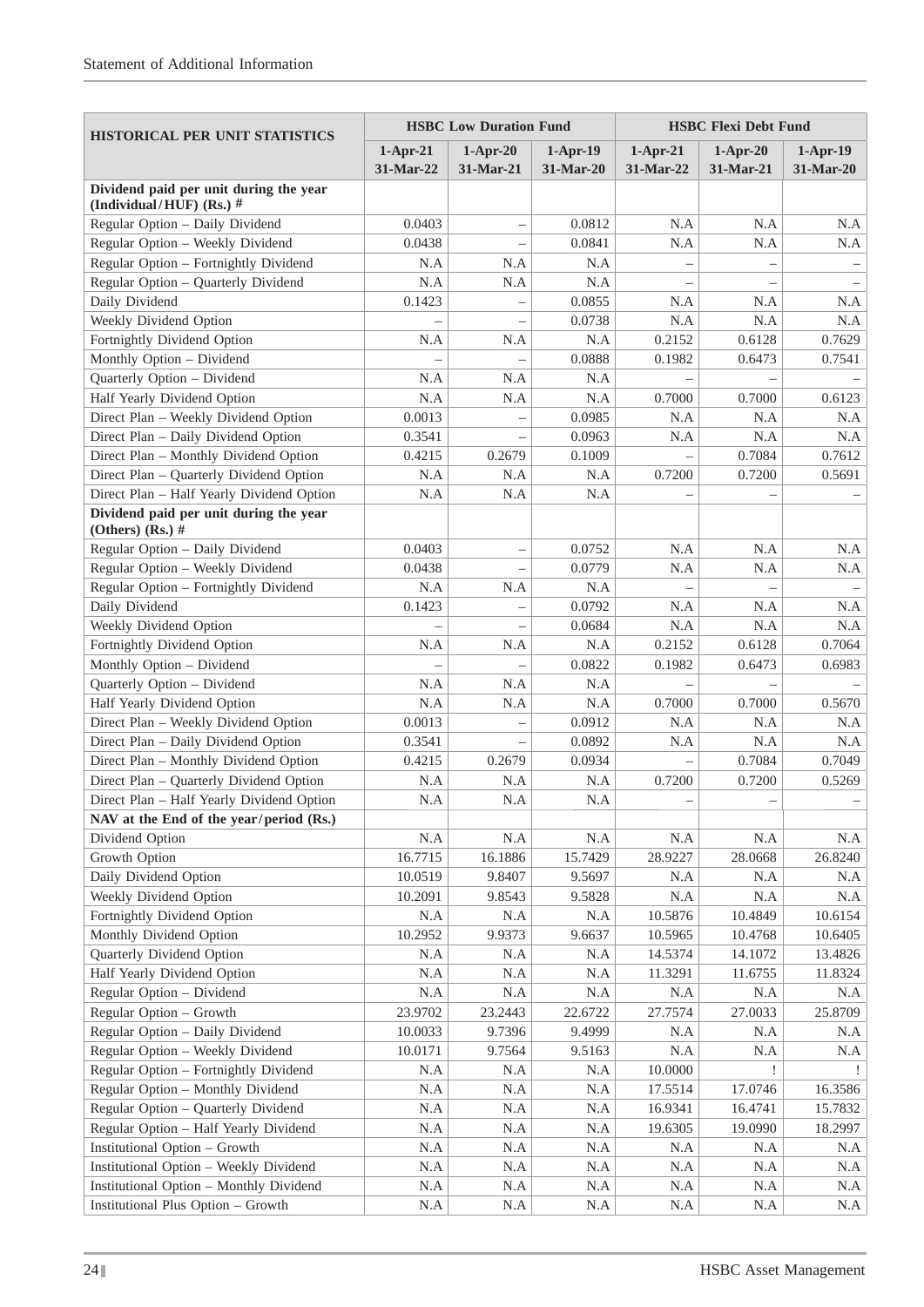| <b>HISTORICAL PER UNIT STATISTICS</b>                                       |                         | <b>HSBC Low Duration Fund</b>  |                         | <b>HSBC Flexi Debt Fund</b> |                                  |                         |  |  |
|-----------------------------------------------------------------------------|-------------------------|--------------------------------|-------------------------|-----------------------------|----------------------------------|-------------------------|--|--|
|                                                                             | $1-Apr-21$<br>31-Mar-22 | $1-Apr-20$<br>31-Mar-21        | $1-Apr-19$<br>31-Mar-20 | $1-Apr-21$<br>31-Mar-22     | $1-Apr-20$<br>31-Mar-21          | $1-Apr-19$<br>31-Mar-20 |  |  |
| Institutional Plus Option - Daily Dividend                                  | 10.0000                 |                                |                         | N.A                         | N.A                              | N.A                     |  |  |
| <b>Institutional Plus Option - Weekly Dividend</b>                          | 10.0000                 | I                              | I                       | N.A                         | N.A                              | N.A                     |  |  |
| <b>Institutional Plus Option - Monthly Dividend</b>                         | N.A                     | N.A                            | N.A                     | N.A                         | N.A                              | N.A                     |  |  |
| Direct Plan - Growth Option                                                 | 17.9468                 | 17.2111                        | 16.6003                 | 31.0509                     | 29.8957                          | 28.3491                 |  |  |
| Direct Plan - Weekly Dividend Option                                        | 10.4548                 | 10.0287                        | 9.6749                  | N.A                         | N.A                              | N.A                     |  |  |
| Direct Plan - Daily Dividend Option                                         | 10.0846                 | 10.0179                        | 9.6644                  | N.A                         | N.A                              | N.A                     |  |  |
| Direct Plan - Fortnightly Dividend Option                                   | N.A                     | N.A                            | N.A                     | 10.0000                     |                                  |                         |  |  |
| Direct Plan - Monthly Dividend Option                                       | 10.0123                 | 10.0158                        | 9.9240                  | 10.6266                     | 10.2256                          | 10.3761                 |  |  |
| Direct Plan - Quarterly Dividend Option                                     | N.A                     | N.A                            | N.A                     | 11.5258                     | 11.8019                          | 11.8830                 |  |  |
| Direct Plan - Half Yearly Dividend Option                                   | N.A                     | N.A                            | N.A                     | 10.0000                     |                                  | 12.0032                 |  |  |
| Net Assets at End of Year/period<br>(Rs. In Crores)                         | 235.54                  | 114.54                         | 128.30                  | 54.97                       | 61.66                            | 101.36                  |  |  |
| Ratio of Recurring Expenses to Average<br>Daily Net Assets (%) (Annualised) | 0.41%                   | 0.59%                          | 0.91%                   | 1.50%                       | 1.51%                            | 1.47%                   |  |  |
| <b>Date of Allotment Direct</b>                                             |                         | 19 Mar 13                      |                         |                             | 14 Jan 13                        |                         |  |  |
| <b>Date of Allotment Regular</b>                                            |                         | 17 Oct 06                      |                         |                             | 05 Oct 07                        |                         |  |  |
| <b>Annualised Returns (Since inception)</b> **                              |                         |                                |                         |                             |                                  |                         |  |  |
| Direct                                                                      | 6.26%                   | 6.51%                          | 6.91%                   | 7.38%                       | 7.82%                            | 8.15%                   |  |  |
| Market Value (Value of Rs. 10,000 invested)                                 | 17,306.00               | 16,597.00                      | 16,008.00               | 19,270.00                   | 18,553.00                        | 17,594.00               |  |  |
| Regular                                                                     | 5.59%                   | 5.83%                          | 6.24%                   | 7.60%                       | 7.95%                            | 8.22%                   |  |  |
| Market Value (Value of Rs. 10,000 invested)                                 | 16,771.00               | 16,189.00                      | 15,747.00               | 28,923.00                   | 28,078.00                        | 26,835.00               |  |  |
| <b>Benchmark Returns (Since inception)</b>                                  |                         |                                |                         |                             |                                  |                         |  |  |
| Direct                                                                      | 7.89%                   | 8.25%                          | 8.51%                   | 8.17%                       | 8.63%                            | 8.76%                   |  |  |
| Market Value (Value of Rs. 10,000 invested)                                 | 19,772.00               | 18,922.00                      | 17,773.00               | 20,624.00                   | 19,741.00                        | 18,331.00               |  |  |
| Regular                                                                     | 7.83%                   | 8.29%                          | 8.54%                   | 7.76%                       | 8.01%                            | 8.04%                   |  |  |
| Market Value (Value of Rs. 10,000 invested)                                 | 20,569.00               | 19,681.00                      | 18,492.00               | 29,559.00                   | 28,290.00                        | 26,283.00               |  |  |
| <b>Performance of Additional Benchmark</b><br>(Since inception) 1           |                         |                                |                         |                             |                                  |                         |  |  |
| Direct                                                                      | 6.50%                   | 6.85%                          | 7.16%                   | 6.34%                       | 7.00%                            | 7.48%                   |  |  |
| Market Value (Value of Rs. 10,000 invested)                                 | 17,670.00               | 17,029.00                      | 16,270.00               | 17,621.00                   | 17,434.00                        | 16,827.00               |  |  |
| Regular                                                                     | 6.58%                   | 6.92%                          | 7.22%                   | 6.52%                       | 6.94%                            | 7.21%                   |  |  |
| Market Value (Value of Rs. 10,000 invested)                                 | 18,324.00               | 17,662.00                      | 16,870.00               | 24,984.00                   | 24,733.00                        | 23,868.00               |  |  |
| <b>Performance of Additional Benchmark</b><br>(Since inception) 2           |                         |                                |                         |                             |                                  |                         |  |  |
| Direct                                                                      | <b>NA</b>               | <b>NA</b>                      | <b>NA</b>               | <b>NA</b>                   | <b>NA</b>                        | NA                      |  |  |
| Market Value (Value of Rs. 10,000 invested)                                 | <b>NA</b>               | <b>NA</b>                      | NA                      | NA                          | <b>NA</b>                        | NA.                     |  |  |
| Regular                                                                     | NA                      | <b>NA</b>                      | NA                      | NA                          | NA                               | NA.                     |  |  |
| Market Value (Value of Rs. 10,000 invested)                                 | <b>NA</b>               | <b>NA</b>                      | <b>NA</b>               | <b>NA</b>                   | <b>NA</b>                        | <b>NA</b>               |  |  |
| <b>Benchmark Index</b>                                                      |                         | CRISIL Low Duration Debt Index |                         |                             | CRISIL Composite Bond Fund Index |                         |  |  |
| <b>Additional Benchmark Index 1</b>                                         |                         | CRISIL 1 Year T-Bill Index     |                         |                             | CRISIL 10 year Gilt Index        |                         |  |  |
| <b>Additional Benchmark Index 2</b>                                         | NA                      | <b>NA</b>                      | <b>NA</b>               | NA                          | <b>NA</b>                        | NA                      |  |  |

| <b>HISTORICAL PER UNIT STATISTICS</b>                           | <b>HSBC Short Duration Fund</b> |             |             | <b>HSBC Debt Fund</b> |             |            |
|-----------------------------------------------------------------|---------------------------------|-------------|-------------|-----------------------|-------------|------------|
|                                                                 | $1-Apr-21$                      | $1-Apr-20$  | $1-Apr-19$  | $1-Apr-21$            | $1-Apr-20$  | $1-Apr-19$ |
|                                                                 | $31-Mar-22$                     | $31-Mar-21$ | $31-Mar-20$ | $31-Mar-22$           | $31-Mar-21$ | 31-Mar-20  |
| NAV at the beginning of the period (Rs.) $\wedge \wedge \wedge$ |                                 |             |             |                       |             |            |
| Growth Option                                                   | 31.0443                         | 29.9345     | 30.3127     | 34.2479               | 32.8091     | 29.6482    |
| Daily Dividend Option                                           | N.A                             | N.A         | N.A         | N.A                   | N.A         | N.A        |
| Weekly Dividend Option                                          | 10.1822                         | 9.9730      | 10.2171     | N.A                   | N.A         | N.A        |
| Fortnightly Dividend Option                                     | N.A                             | N.A         | N.A         | N.A                   | N.A         | N.A        |
| Monthly Dividend Option                                         | 11.3822                         | 10.9778     | 11.2447     | N.A                   | N.A         | N.A        |
| <b>Ouarterly Dividend Option</b>                                | 10.8376                         | 10.4504     | 10.5823     | 11.0797               | 11.2670     | 10.9248    |
| Half Yearly Dividend Option                                     | N.A                             | N.A         | N.A         | N.A                   | N.A         | N.A        |
| Regular Option – Growth                                         | N.A                             | N.A         | N.A         | N.A                   | N.A         | N.A        |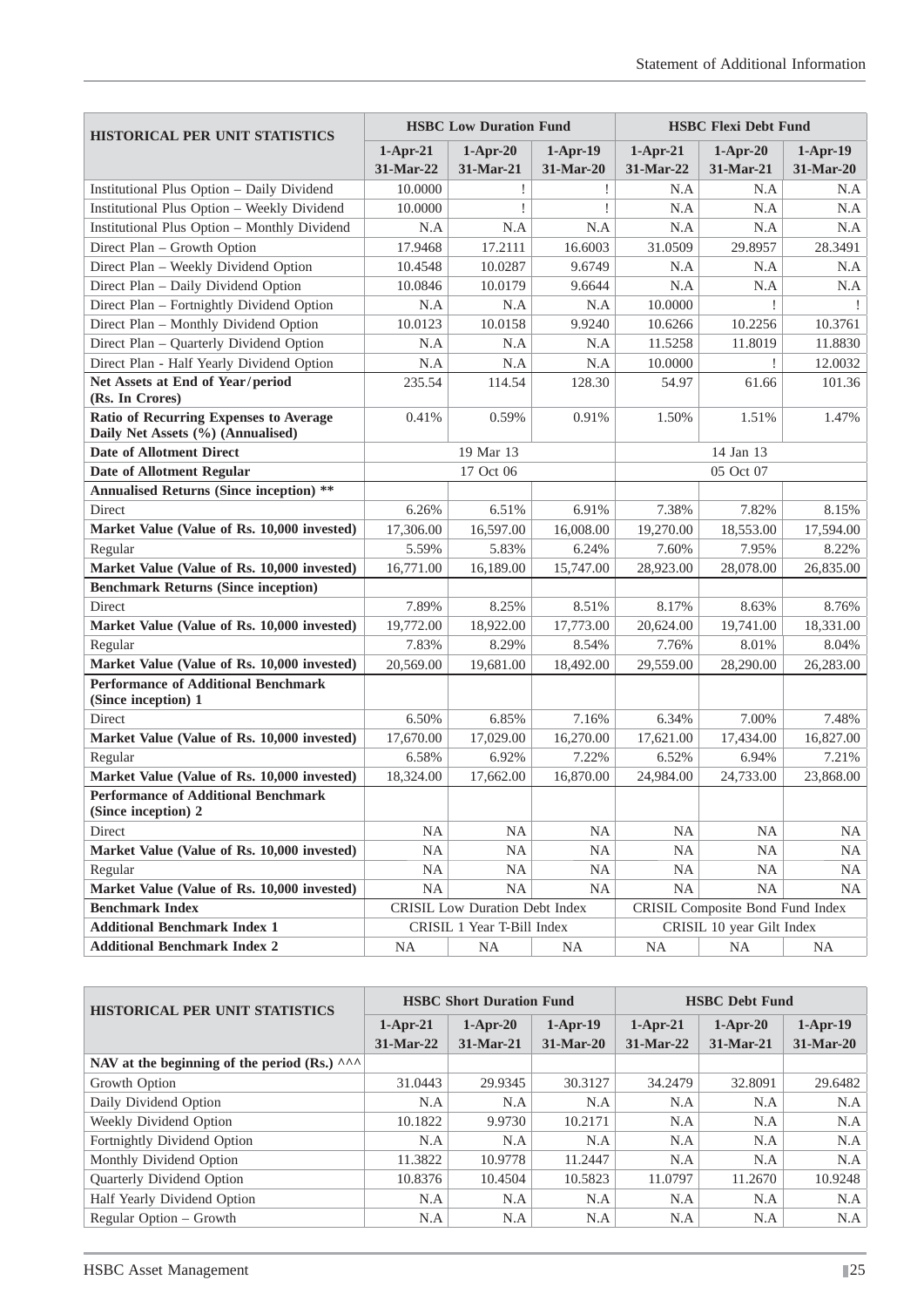| <b>HISTORICAL PER UNIT STATISTICS</b>                                |             | <b>HSBC Short Duration Fund</b> |            | <b>HSBC</b> Debt Fund |            |            |  |
|----------------------------------------------------------------------|-------------|---------------------------------|------------|-----------------------|------------|------------|--|
|                                                                      | $1-Apr-21$  | $1-Apr-20$                      | $1-Apr-19$ | $1-Apr-21$            | $1-Apr-20$ | $1-Apr-19$ |  |
|                                                                      | $31-Mar-22$ | 31-Mar-21                       | 31-Mar-20  | 31-Mar-22             | 31-Mar-21  | 31-Mar-20  |  |
| Regular Option - Daily Dividend                                      | N.A         | N.A                             | N.A        | N.A                   | N.A        | N.A        |  |
| Regular Option - Weekly Dividend                                     | N.A         | N.A                             | N.A        | N.A                   | N.A        | N.A        |  |
| Regular Option - Monthly Dividend                                    | N.A         | N.A                             | N.A        | N.A                   | N.A        | N.A        |  |
| Regular Option - Quarterly Dividend                                  | N.A         | N.A                             | N.A        | N.A                   | N.A        | N.A        |  |
| Regular Option - Half Yearly Dividend                                | N.A         | N.A                             | N.A        | N.A                   | N.A        | N.A        |  |
| Institutional Plus Option - Daily Dividend                           | N.A         | N.A                             | N.A        | N.A                   | N.A        | N.A        |  |
| Direct Plan - Growth Option                                          | 33.4808     | 31.9560                         | 32.0517    | 36.5469               | 34.7199    | 31.1184    |  |
| Direct Plan - Weekly Dividend Option                                 | 10.2231     | 10.0763                         | 10.2417    | N.A                   | N.A        | N.A        |  |
| Direct Plan - Daily Dividend Option                                  | N.A         | N.A                             | N.A        | N.A                   | N.A        | N.A        |  |
| Direct Plan - Monthly Dividend Option                                | 12.9496     | 12.3702                         | 12.4093    | N.A                   | N.A        | N.A        |  |
| Direct Plan - Quarterly Dividend Option                              |             |                                 |            | 11.1520               | 11.2876    |            |  |
| Direct Plan - Half Yearly Dividend Option                            | N.A         | N.A                             | N.A        | N.A                   | N.A        | N.A        |  |
| Dividend paid per unit during the year<br>(Individual/HUF) (Rs.) $#$ |             |                                 |            |                       |            |            |  |
| Regular Option - Daily Dividend                                      | N.A         | N.A                             | N.A        | N.A                   | N.A        | N.A        |  |
| Regular Option - Weekly Dividend                                     | N.A         | N.A                             | N.A        | N.A                   | N.A        | N.A        |  |
| Regular Option - Fortnightly Dividend                                | N.A         | N.A                             | N.A        | N.A                   | N.A        | N.A        |  |
| Regular Option - Quarterly Dividend                                  | N.A         | N.A                             | N.A        | N.A                   | N.A        | N.A        |  |
| Daily Dividend                                                       | N.A         | N.A                             | N.A        | N.A                   | N.A        | N.A        |  |
| Weekly Dividend Option                                               | 0.3729      | 0.1596                          | 0.0857     | N.A                   | N.A        | N.A        |  |
| Fortnightly Dividend Option                                          | N.A         | N.A                             | N.A        | N.A                   | N.A        | N.A        |  |
| Monthly Option - Dividend                                            |             | 0.0025                          | 0.0932     | N.A                   | N.A        | N.A        |  |
| Quarterly Option - Dividend                                          |             |                                 |            | 0.6800                | 0.6800     | 0.5691     |  |
| Half Yearly Dividend Option                                          | N.A         | N.A                             | N.A        | N.A                   | N.A        | N.A        |  |
| Direct Plan - Weekly Dividend Option                                 | 0.4686      | 0.3215                          | 0.0979     | N.A                   | N.A        | N.A        |  |
| Direct Plan - Daily Dividend Option                                  | N.A         | N.A                             | N.A        | N.A                   | N.A        | N.A        |  |
| Direct Plan - Monthly Dividend Option                                |             |                                 |            | N.A                   | N.A        | N.A        |  |
| Direct Plan - Quarterly Dividend Option                              |             |                                 |            | 0.7200                | 0.7200     | 0.4466     |  |
| Direct Plan - Half Yearly Dividend Option                            | N.A         | N.A                             | N.A        | N.A                   | N.A        | N.A        |  |
| Dividend paid per unit during the year<br>(Others) (Rs.) $#$         |             |                                 |            |                       |            |            |  |
| Regular Option - Daily Dividend                                      | N.A         | N.A                             | N.A        | N.A                   | N.A        | N.A        |  |
| Regular Option - Weekly Dividend                                     | N.A         | N.A                             | N.A        | N.A                   | N.A        | N.A        |  |
| Regular Option - Fortnightly Dividend                                | N.A         | N.A                             | N.A        | N.A                   | N.A        | N.A        |  |
| Daily Dividend                                                       | N.A         | N.A                             | N.A        | N.A                   | N.A        | N.A        |  |
| Weekly Dividend Option                                               | 0.3729      | 0.1596                          | 0.0793     | N.A                   | N.A        | N.A        |  |
| Fortnightly Dividend Option                                          | N.A         | $\rm N.A$                       | N.A        | N.A                   | N.A        | $\rm N.A$  |  |
| Monthly Option - Dividend                                            |             | 0.0025                          | 0.0863     | N.A                   | N.A        | N.A        |  |
| Quarterly Option - Dividend                                          |             |                                 |            | 0.6800                | 0.6800     | 0.5269     |  |
| Half Yearly Dividend Option                                          | N.A         | $\rm N.A$                       | N.A        | N.A                   | N.A        | N.A        |  |
| Direct Plan - Weekly Dividend Option                                 | 0.4686      | 0.3215                          | 0.0906     | N.A                   | N.A        | N.A        |  |
| Direct Plan - Daily Dividend Option                                  | N.A         | N.A                             | N.A        | N.A                   | N.A        | N.A        |  |
| Direct Plan - Monthly Dividend Option                                |             |                                 |            | N.A                   | $\rm N.A$  | N.A        |  |
| Direct Plan - Quarterly Dividend Option                              |             |                                 |            | 0.7200                | 0.7200     | 0.4136     |  |
| Direct Plan - Half Yearly Dividend Option                            | N.A         | N.A                             | N.A        | N.A                   | N.A        | N.A        |  |
| NAV at the End of the year/period $(Rs.)$                            |             |                                 |            |                       |            |            |  |
| Dividend Option                                                      | N.A         | N.A                             | N.A        | N.A                   | N.A        | N.A        |  |
| Growth Option                                                        | 32.2644     | 31.0443                         | 29.9345    | 35.3778               | 34.2479    | 32.8091    |  |
| Daily Dividend Option                                                | N.A         | N.A                             | N.A        | N.A                   | N.A        | N.A        |  |
| Weekly Dividend Option                                               | 10.2026     | 10.1822                         | 9.9730     | N.A                   | N.A        | N.A        |  |
| Fortnightly Dividend Option                                          | $\rm N.A$   | $\rm N.A$                       | $\rm N.A$  | N.A                   | N.A        | N.A        |  |
| Monthly Dividend Option                                              | 11.8297     | 11.3822                         | 10.9778    | N.A                   | N.A        | N.A        |  |
| Quarterly Dividend Option                                            | 11.2712     | 10.8376                         | 10.4504    | 10.7608               | 11.0797    | 11.2670    |  |
| Half Yearly Dividend Option                                          | N.A         | N.A                             | N.A        | N.A                   | N.A        | N.A        |  |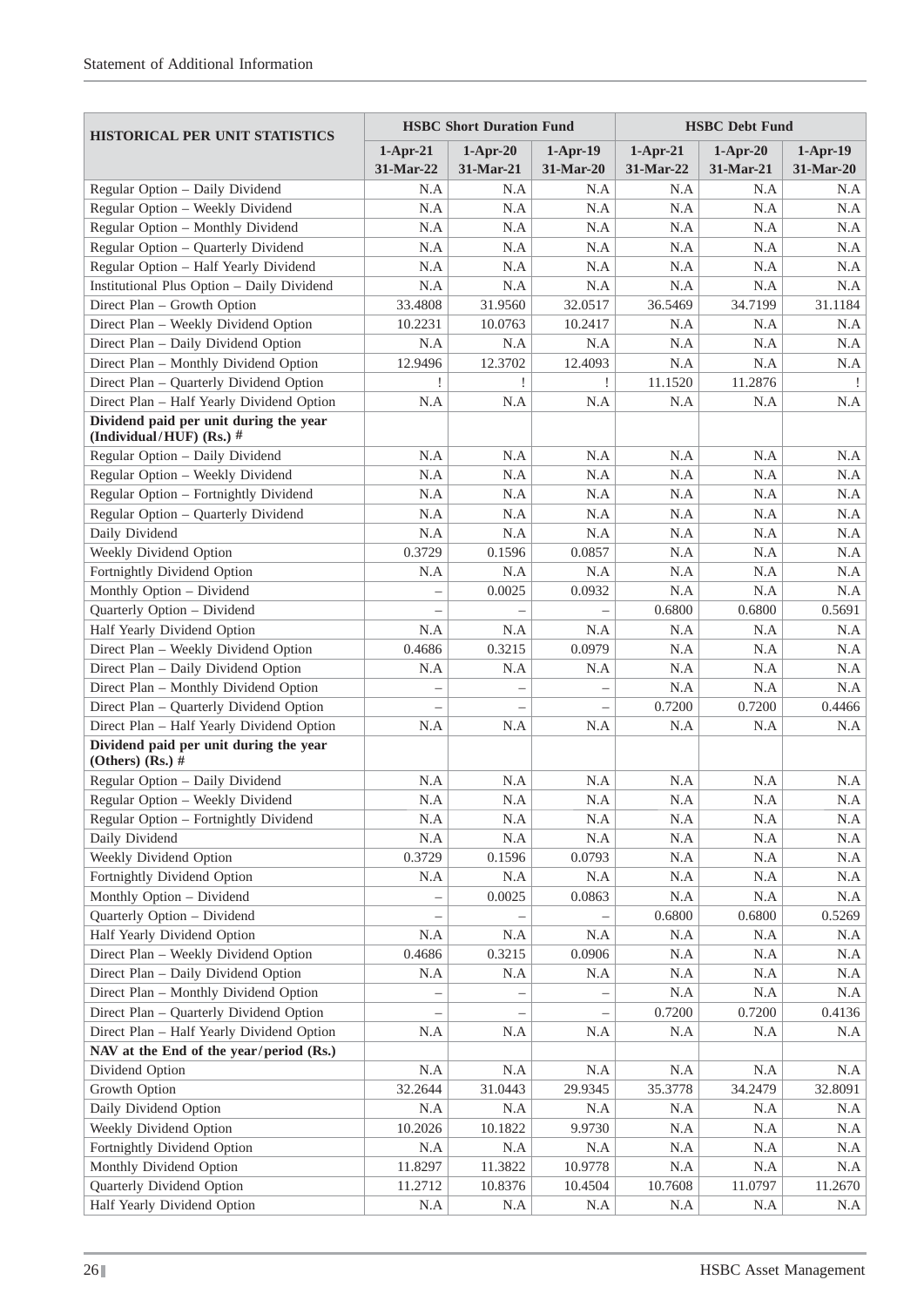| <b>HISTORICAL PER UNIT STATISTICS</b>                                       |            | <b>HSBC Short Duration Fund</b>   |            | <b>HSBC</b> Debt Fund |                                  |            |
|-----------------------------------------------------------------------------|------------|-----------------------------------|------------|-----------------------|----------------------------------|------------|
|                                                                             | $1-Apr-21$ | $1-Apr-20$                        | $1-Apr-19$ | $1-Apr-21$            | $1-Apr-20$                       | $1-Apr-19$ |
|                                                                             | 31-Mar-22  | 31-Mar-21                         | 31-Mar-20  | 31-Mar-22             | 31-Mar-21                        | 31-Mar-20  |
| Regular Option - Dividend                                                   | N.A        | N.A                               | N.A        | N.A                   | N.A                              | N.A        |
| Regular Option - Growth                                                     | N.A        | N.A                               | N.A        | N.A                   | N.A                              | N.A        |
| Regular Option - Daily Dividend                                             | N.A        | N.A                               | N.A        | N.A                   | N.A                              | N.A        |
| Regular Option - Weekly Dividend                                            | N.A        | N.A                               | N.A        | N.A                   | N.A                              | N.A        |
| Regular Option - Fortnightly Dividend                                       | N.A        | N.A                               | N.A        | N.A                   | N.A                              | N.A        |
| Regular Option - Monthly Dividend                                           | N.A        | N.A                               | N.A        | N.A                   | N.A                              | N.A        |
| Regular Option - Quarterly Dividend                                         | N.A        | N.A                               | N.A        | N.A                   | N.A                              | N.A        |
| Regular Option - Half Yearly Dividend                                       | N.A        | N.A                               | N.A        | N.A                   | N.A                              | N.A        |
| <b>Institutional Option - Growth</b>                                        | 10.0000    |                                   |            | N.A                   | N.A                              | N.A        |
| <b>Institutional Option - Weekly Dividend</b>                               | 10.0000    | Ţ                                 | Ţ          | N.A                   | N.A                              | N.A        |
| <b>Institutional Option - Monthly Dividend</b>                              | 10.0000    | Ţ                                 | Ţ          | N.A                   | N.A                              | N.A        |
| <b>Institutional Plus Option - Growth</b>                                   | 10.0000    | Ţ                                 |            | N.A                   | N.A                              | N.A        |
| <b>Institutional Plus Option - Daily Dividend</b>                           | N.A        | N.A                               | N.A        | N.A                   | N.A                              | N.A        |
| <b>Institutional Plus Option - Weekly Dividend</b>                          | 10.0000    |                                   |            | N.A                   | N.A                              | N.A        |
| <b>Institutional Plus Option - Monthly Dividend</b>                         | 10.0000    | I                                 |            | N.A                   | N.A                              | N.A        |
| Direct Plan - Growth Option                                                 | 35.0832    | 33.4808                           | 31.9560    | 38.0692               | 36.5469                          | 34.7199    |
| Direct Plan - Weekly Dividend Option                                        | 10.2251    | 10.2231                           | 10.0763    | N.A                   | N.A                              | N.A        |
| Direct Plan - Daily Dividend Option                                         | N.A        | N.A                               | N.A        | N.A                   | N.A                              | N.A        |
| Direct Plan - Fortnightly Dividend Option                                   | N.A        | N.A                               | N.A        | N.A                   | N.A                              | N.A        |
| Direct Plan - Monthly Dividend Option                                       | 13.5878    | 12.9496                           | 12.3702    | N.A                   | N.A                              | N.A        |
| Direct Plan - Quarterly Dividend Option                                     | 10.0000    | Ţ                                 | Ţ          | 10.8840               | 11.1520                          | 11.2876    |
| Direct Plan - Half Yearly Dividend Option                                   | N.A        | N.A                               | N.A        | N.A                   | N.A                              | N.A        |
| Net Assets at End of Year/period<br>(Rs. In Crores)                         | 253.14     | 153.39                            | 324.67     | 41.99                 | 35.13                            | 36.22      |
| Ratio of Recurring Expenses to Average<br>Daily Net Assets (%) (Annualised) | 0.53%      | 0.69%                             | 1.10%      | 1.65%                 | 1.65%                            | 1.59%      |
| <b>Date of Allotment Direct</b>                                             |            | 03 Jan 13                         |            |                       | 07 Jan 13                        |            |
| <b>Date of Allotment Regular</b>                                            |            | 10 Dec 02                         |            |                       | 10 Dec 02                        |            |
| <b>Annualised Returns (Since inception) **</b>                              |            |                                   |            |                       |                                  |            |
| Direct                                                                      | 6.70%      | 6.94%                             | 7.24%      | 7.20%                 | 7.57%                            | 7.90%      |
| Market Value (Value of Rs. 10,000 invested)                                 | 18,219.00  | 17,387.00                         | 16,595.00  | 18,998.00             | 18,239.00                        | 17,327.00  |
| Regular                                                                     | 6.25%      | 6.38%                             | 6.54%      | 6.76%                 | 6.95%                            | 7.10%      |
| Market Value (Value of Rs. 10,000 invested)                                 | 32,264.00  | 31,047.00                         | 29,954.00  | 35,378.00             | 34,240.00                        | 32,801.00  |
| <b>Benchmark Returns (Since inception)</b>                                  |            |                                   |            |                       |                                  |            |
| Direct                                                                      | 8.12%      | 8.48%                             | 8.58%      | 8.21%                 | 8.68%                            | 8.81%      |
| Market Value (Value of Rs. 10,000 invested)                                 | 20,581.00  | 19,563.00                         | 18,149.00  | 20,728.00             | 19,840.00                        | 18,423.00  |
| Regular                                                                     | 7.21%      | 7.33%                             | 7.30%      | 6.97%                 | 7.11%                            | 7.08%      |
| Market Value (Value of Rs. 10,000 invested)                                 | 38,410.00  | 36,538.00                         | 33,878.00  | 36,758.00             | 35,190.00                        | 32,695.00  |
| <b>Performance of Additional Benchmark</b><br>(Since inception) 1           |            |                                   |            |                       |                                  |            |
| Direct                                                                      | 6.54%      | 7.15%                             | 7.64%      | 6.42%                 | 7.09%                            | 7.58%      |
| Market Value (Value of Rs. 10,000 invested)                                 | 17,957.00  | 17,665.00                         | 17,050.00  | 17,762.00             | 17,573.00                        | 16,962.00  |
| Regular                                                                     | 6.00%      | 6.27%                             | <b>NA</b>  | 6.00%                 | 6.27%                            | 6.43%      |
| Market Value (Value of Rs. 10,000 invested)                                 | 30,816.00  | 30,493.17                         | <b>NA</b>  | 30,816.00             | 30,464.00                        | 29,423.00  |
| <b>Performance of Additional Benchmark</b><br>(Since inception) 2           |            |                                   |            |                       |                                  |            |
| Direct                                                                      | 6.47%      | 6.88%                             | 7.19%      | <b>NA</b>             | <b>NA</b>                        | <b>NA</b>  |
| Market Value (Value of Rs. 10,000 invested)                                 | 17,855.00  | 17,306.00                         | 16,535.00  | <b>NA</b>             | <b>NA</b>                        | <b>NA</b>  |
| Regular                                                                     | 5.91%      | 6.03%                             | 6.11%      | <b>NA</b>             | <b>NA</b>                        | NA         |
| Market Value (Value of Rs. 10,000 invested)                                 | 30,315.00  | 29,228.00                         | 27,928.00  | <b>NA</b>             | <b>NA</b>                        | <b>NA</b>  |
| <b>Benchmark Index</b>                                                      |            | CRISIL Short Term Bond Fund Index |            |                       | CRISIL Composite Bond Fund Index |            |
| <b>Additional Benchmark Index 1</b>                                         |            | CRISIL 10 year Gilt Index         |            |                       | CRISIL 10 Year Gilt Index        |            |
| <b>Additional Benchmark Index 2</b>                                         |            | CRISIL 1 Year T-Bill Index        |            | <b>NA</b>             | <b>NA</b>                        | <b>NA</b>  |
|                                                                             |            |                                   |            |                       |                                  |            |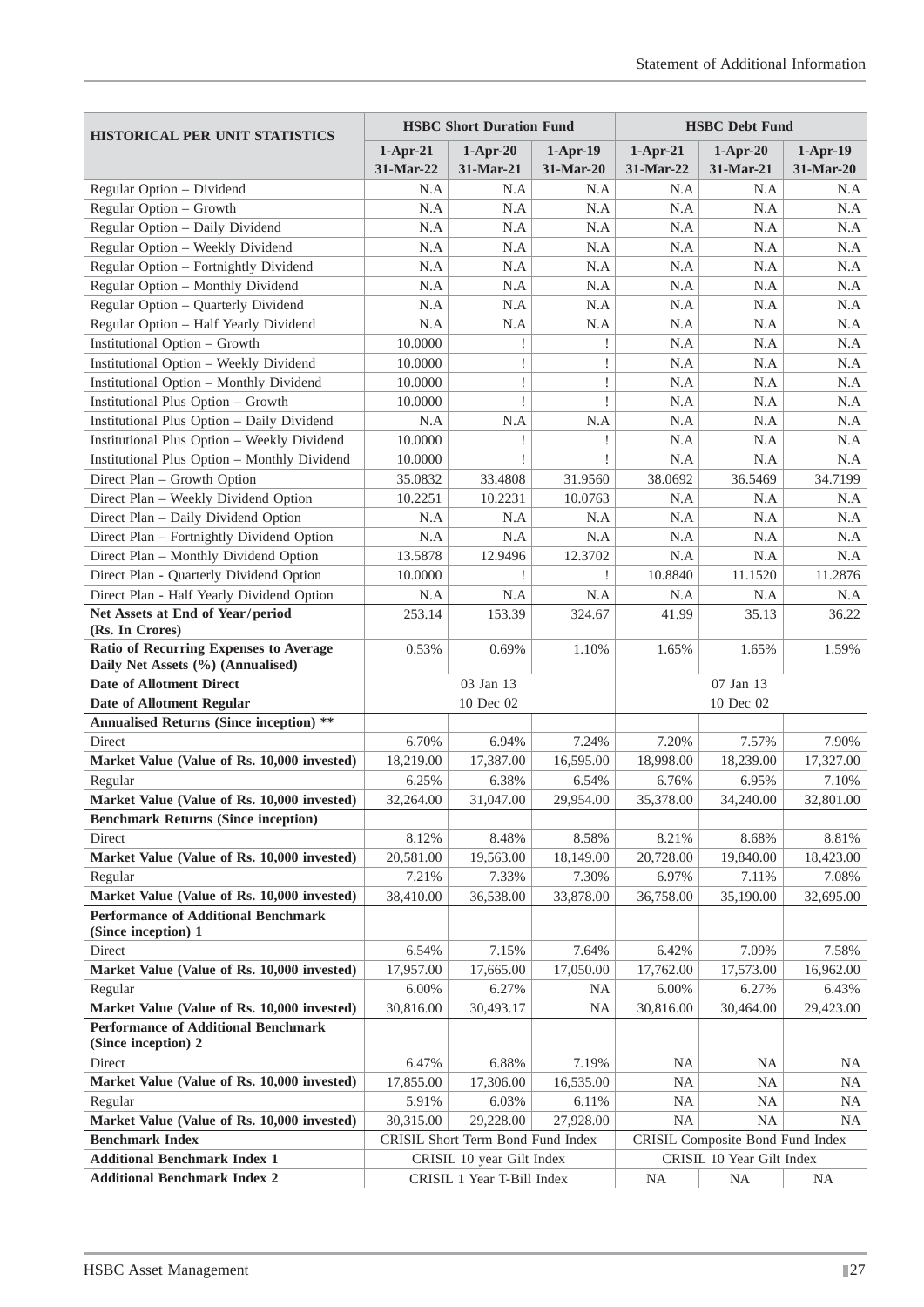| HISTORICAL PER UNIT STATISTICS                                                                            | <b>HSBC</b> Overnight Fund |                         |                          | <b>HSBC Ultra Short Duration Fund</b> |                         |                          |  |
|-----------------------------------------------------------------------------------------------------------|----------------------------|-------------------------|--------------------------|---------------------------------------|-------------------------|--------------------------|--|
|                                                                                                           | $1-Apr-21$<br>31-Mar-22    | $1-Apr-20$<br>31-Mar-21 | $22-May-19$<br>31-Mar-20 | $1-Apr-21$<br>31-Mar-22               | $1-Apr-20$<br>31-Mar-21 | $29-Jan-20$<br>31-Mar-20 |  |
| NAV at the beginning of the period (Rs.) $\wedge\wedge\wedge$                                             |                            |                         |                          |                                       |                         |                          |  |
| Growth Option                                                                                             | 1,073.0991                 | 1,042.2867              | N.A                      | 1,057.9746                            | 1,008.8735              | N.A                      |  |
| Daily Dividend Option                                                                                     | 1,000.0000                 | 1,000.0000              | N.A                      | 1,026.9009                            | 1,001.0845              | N.A                      |  |
| Weekly Dividend Option                                                                                    | 1,000.0869                 | 1,000.1556              | N.A                      | 1,025.0560                            | 1,002.5875              | N.A                      |  |
| Fortnightly Dividend Option                                                                               | N.A                        | N.A                     | N.A                      | N.A                                   | N.A                     | N.A                      |  |
| Monthly Dividend Option                                                                                   | 1,000.5066                 | 1,000.0678              | N.A                      | 1,019.9867                            | 1,004.9257              | N.A                      |  |
| Quarterly Dividend Option                                                                                 | N.A                        | N.A                     | N.A                      | N.A                                   | N.A                     | N.A                      |  |
| Half Yearly Dividend Option                                                                               | N.A                        | N.A                     | N.A                      | N.A                                   | N.A                     | N.A                      |  |
| Regular Option - Growth                                                                                   | N.A                        | N.A                     | N.A                      | N.A                                   | N.A                     | N.A                      |  |
| Regular Option - Daily Dividend                                                                           | N.A                        | N.A                     | N.A                      | N.A                                   | N.A                     | N.A                      |  |
| Regular Option - Weekly Dividend                                                                          | N.A                        | N.A                     | N.A                      | N.A                                   | N.A                     | N.A                      |  |
| Regular Option - Monthly Dividend                                                                         | N.A                        | N.A                     | N.A                      | N.A                                   | N.A                     | N.A                      |  |
| Regular Option - Quarterly Dividend                                                                       | N.A                        | N.A                     | N.A                      | N.A                                   | N.A                     | N.A                      |  |
| Regular Option - Half Yearly Dividend                                                                     | N.A                        | N.A                     | N.A                      | N.A                                   | N.A                     | N.A                      |  |
| <b>Institutional Plus Option - Daily Dividend</b>                                                         | N.A                        | N.A                     | N.A                      | N.A                                   | N.A                     | N.A                      |  |
| Direct Plan - Growth Option                                                                               | 1,076.1105                 | 1,043.6439              | N.A                      | 1,061.2015                            | 1,009.3086              | N.A                      |  |
| Direct Plan - Weekly Dividend Option                                                                      | 1,000.0908                 | ţ                       | N.A                      | 1,008.6782                            | 1,002.9587              | N.A                      |  |
| Direct Plan - Daily Dividend Option                                                                       | 1,000.0000                 | 1,000.0000              | N.A                      | 1,036.4393                            | 1,001.7122              | N.A                      |  |
| Direct Plan - Monthly Dividend Option                                                                     | Ţ                          |                         | N.A                      | 1,009.1453                            | 1,005.1883              | N.A                      |  |
| Direct Plan - Quarterly Dividend Option                                                                   | N.A                        | N.A                     | N.A                      | N.A                                   | N.A                     | N.A                      |  |
| Direct Plan - Half Yearly Dividend Option                                                                 | N.A                        | N.A                     | N.A                      | N.A                                   | N.A                     | N.A                      |  |
| Dividend paid per unit during the year<br>(Individual/HUF) (Rs.) $#$                                      |                            |                         |                          |                                       |                         |                          |  |
| Regular Option - Daily Dividend                                                                           | N.A                        | N.A                     | N.A                      | N.A                                   | N.A                     | N.A                      |  |
| Regular Option - Weekly Dividend                                                                          | N.A                        | N.A                     | N.A                      | N.A                                   | N.A                     | N.A                      |  |
| Regular Option - Fortnightly Dividend                                                                     | N.A                        | N.A                     | N.A                      | N.A                                   | N.A                     | N.A                      |  |
| Regular Option - Quarterly Dividend                                                                       | N.A                        | N.A                     | N.A                      | N.A                                   | N.A                     | N.A                      |  |
| Daily Dividend                                                                                            | 31.3693                    | 29.1301                 | 23.2477                  | 34.3986                               | 22.3387                 | 5.5895                   |  |
| Weekly Dividend Option                                                                                    | 31.4165                    | 29.0605                 | 13.9180                  | 30.6055                               | 23.4845                 | 6.1425                   |  |
| Fortnightly Dividend Option                                                                               | N.A                        | N.A                     | N.A                      | N.A                                   | N.A                     | N.A                      |  |
| Monthly Option - Dividend                                                                                 | 31.3940                    | 28.7313                 | 20.3566                  | 33.0218                               | 33.1821                 | 2.8316                   |  |
| Quarterly Option - Dividend                                                                               | N.A                        | N.A                     | N.A                      | N.A                                   | N.A                     | N.A                      |  |
| Half Yearly Dividend Option                                                                               | $\rm N.A$                  | $\rm N.A$               | $\rm N.A$                | $\rm N.A$                             | $\rm N.A$               | $\rm N.A$                |  |
| Direct Plan - Weekly Dividend Option                                                                      | 32.7671                    | 28.3208                 | 5.6959                   | 38.0694                               | 43.6056                 | 5.4370                   |  |
| Direct Plan - Daily Dividend Option                                                                       | 31.4746                    | 29.2246                 | 30.7778                  |                                       | 16.1556                 | 5.4467                   |  |
| Direct Plan - Monthly Dividend Option                                                                     | 15.5305                    |                         |                          | 35.0838                               | 46.6601                 | 2.9533                   |  |
| Direct Plan - Quarterly Dividend Option                                                                   | N.A                        | N.A                     | N.A                      | N.A                                   | N.A                     | N.A                      |  |
| Direct Plan - Half Yearly Dividend Option<br>Dividend paid per unit during the year<br>(Others) $(Rs.)$ # | N.A                        | N.A                     | N.A                      | N.A                                   | N.A                     | N.A                      |  |
| Regular Option - Daily Dividend                                                                           | N.A                        | N.A                     | N.A                      | N.A                                   | N.A                     | N.A                      |  |
| Regular Option - Weekly Dividend                                                                          | N.A                        | N.A                     | N.A                      | N.A                                   | N.A                     | N.A                      |  |
| Regular Option - Fortnightly Dividend                                                                     | N.A                        | $\rm N.A$               | N.A                      | N.A                                   | N.A                     | N.A                      |  |
| Daily Dividend                                                                                            | 31.3693                    | 29.1301                 | 21.5275                  | 34.3986                               | 22.3387                 | 5.1759                   |  |
| Weekly Dividend Option                                                                                    | 31.4165                    | 29.0605                 | 12.8881                  | 30.6055                               | 23.4845                 | 5.6880                   |  |
| Fortnightly Dividend Option                                                                               | N.A                        | N.A                     | N.A                      | N.A                                   | N.A                     | N.A                      |  |
| Monthly Option - Dividend                                                                                 | 31.3940                    | 28.7313                 | 18.8504                  | 33.0218                               | 33.1821                 | 2.6221                   |  |
| Quarterly Option - Dividend                                                                               | N.A                        | N.A                     | N.A                      | N.A                                   | N.A                     | N.A                      |  |
| Half Yearly Dividend Option                                                                               | N.A                        | N.A                     | N.A                      | N.A                                   | N.A                     | N.A                      |  |
| Direct Plan - Weekly Dividend Option                                                                      | 32.7671                    | 28.3208                 | 5.2744                   | 38.0694                               | 43.6056                 | 5.0347                   |  |
| Direct Plan - Daily Dividend Option                                                                       | 31.4746                    | 29.2246                 | 28.5004                  |                                       | 16.1556                 | 5.0437                   |  |
| Direct Plan - Monthly Dividend Option                                                                     | 15.5305                    |                         |                          | 35.0838                               | 46.6601                 | 2.7348                   |  |
| Direct Plan - Quarterly Dividend Option                                                                   | N.A                        | N.A                     | N.A                      | N.A                                   | N.A                     | N.A                      |  |
| Direct Plan - Half Yearly Dividend Option                                                                 | N.A                        | N.A                     | N.A                      | N.A                                   | N.A                     | N.A                      |  |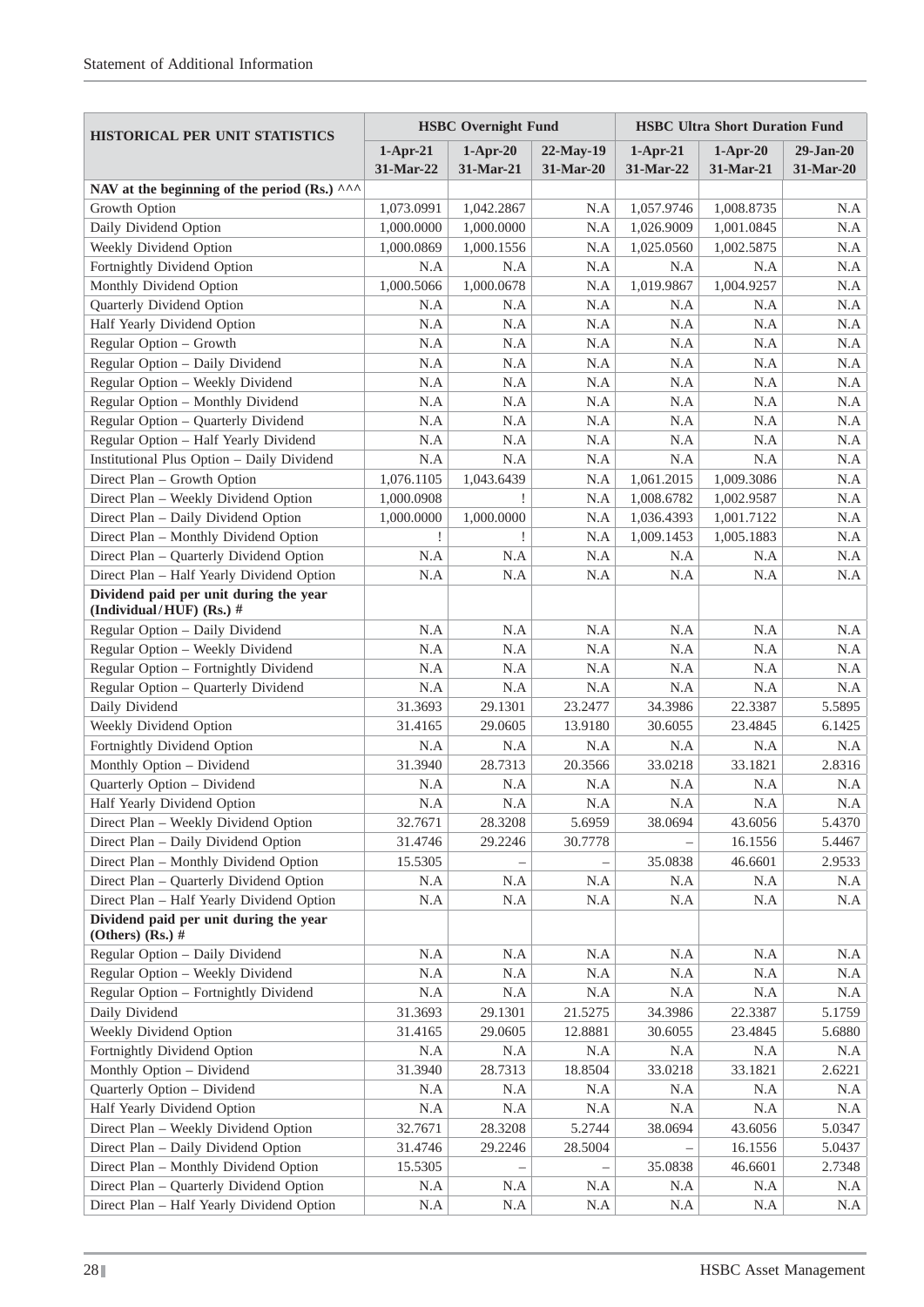| <b>HISTORICAL PER UNIT STATISTICS</b>                                       | <b>HSBC</b> Overnight Fund |            |            | <b>HSBC Ultra Short Duration Fund</b> |                 |             |  |
|-----------------------------------------------------------------------------|----------------------------|------------|------------|---------------------------------------|-----------------|-------------|--|
|                                                                             | $1-Apr-21$                 | $1-Apr-20$ | 22-May-19  | $1-Apr-21$                            | $1-Apr-20$      | $29-Jan-20$ |  |
|                                                                             | 31-Mar-22                  | 31-Mar-21  | 31-Mar-20  | 31-Mar-22                             | 31-Mar-21       | 31-Mar-20   |  |
| NAV at the End of the year/period (Rs.)                                     |                            |            |            |                                       |                 |             |  |
| Dividend Option                                                             | N.A                        | N.A        | N.A        | N.A                                   | N.A             | N.A         |  |
| Growth Option                                                               | 1,107.2931                 | 1,073.0991 | 1,042.2867 | 1,096.1100                            | 1,057.9746      | 1,008.8735  |  |
| Daily Dividend Option                                                       | 1,000.0006                 | 1,000.0000 | 1,000.0000 | 1,028.8960                            | 1,026.9009      | 1,001.0845  |  |
| Weekly Dividend Option                                                      | 1,000.1807                 | 1,000.0869 | 1,000.1556 | 1,030.7704                            | 1,025.0560      | 1,002.5875  |  |
| Fortnightly Dividend Option                                                 | N.A                        | N.A        | N.A        | N.A                                   | N.A             | N.A         |  |
| Monthly Dividend Option                                                     | 1,000.5237                 | 1,000.5066 | 1,000.0678 | 1,023.1215                            | 1,019.9867      | 1,004.9257  |  |
| Quarterly Dividend Option                                                   | N.A                        | N.A        | N.A        | N.A                                   | N.A             | N.A         |  |
| Half Yearly Dividend Option                                                 | N.A                        | N.A        | N.A        | N.A                                   | N.A             | N.A         |  |
| Regular Option - Dividend                                                   | N.A                        | N.A        | N.A        | N.A                                   | N.A             | N.A         |  |
| Regular Option - Growth                                                     | N.A                        | N.A        | N.A        | N.A                                   | N.A             | N.A         |  |
| Regular Option - Daily Dividend                                             | N.A                        | N.A        | N.A        | N.A                                   | N.A             | N.A         |  |
| Regular Option - Weekly Dividend                                            | N.A                        | N.A        | N.A        | N.A                                   | N.A             | N.A         |  |
| Regular Option - Fortnightly Dividend                                       | N.A                        | N.A        | N.A        | N.A                                   | N.A             | N.A         |  |
| Regular Option - Monthly Dividend                                           | N.A                        | N.A        | N.A        | N.A                                   | N.A             | N.A         |  |
| Regular Option - Quarterly Dividend                                         | N.A                        | N.A        | N.A        | N.A                                   | N.A             | N.A         |  |
| Regular Option - Half Yearly Dividend                                       | N.A                        | N.A        | N.A        | N.A                                   | N.A             | N.A         |  |
| <b>Institutional Option - Growth</b>                                        | N.A                        | N.A        | N.A        | N.A                                   | N.A             | N.A         |  |
| <b>Institutional Option - Weekly Dividend</b>                               | N.A                        | N.A        | N.A        | N.A                                   | N.A             | N.A         |  |
| <b>Institutional Option - Monthly Dividend</b>                              | N.A                        | N.A        | N.A        | N.A                                   | N.A             | N.A         |  |
| Institutional Plus Option - Growth                                          | N.A                        | N.A        | N.A        | N.A                                   | N.A             | N.A         |  |
| Institutional Plus Option - Daily Dividend                                  | N.A                        | N.A        | N.A        | N.A                                   | N.A             | N.A         |  |
| <b>Institutional Plus Option - Weekly Dividend</b>                          | N.A                        | N.A        | N.A        | N.A                                   | N.A             | N.A         |  |
| <b>Institutional Plus Option - Monthly Dividend</b>                         | N.A                        | N.A        | N.A        | N.A                                   | N.A             | N.A         |  |
| Direct Plan - Growth Option                                                 | 1,112.0680                 | 1,076.1105 | 1,043.6439 | 1,102.3053                            | 1,061.2015      | 1,009.3086  |  |
| Direct Plan - Weekly Dividend Option                                        | 1,000.1882                 | 1,000.0908 | Ţ          | 1,009.0793                            | 1,008.6782      | 1,002.9587  |  |
| Direct Plan - Daily Dividend Option                                         | 1,000.0000                 | 1,000.0000 | 1,000.0000 | 1,076.5215                            | 1,036.4393      | 1,001.7122  |  |
| Direct Plan - Fortnightly Dividend Option                                   | N.A                        | N.A        | N.A        | N.A                                   | N.A             | N.A         |  |
| Direct Plan - Monthly Dividend Option                                       | 1,000.5490                 | 1          |            | 1,012.4549                            | 1,009.1453      | 1,005.1883  |  |
| Direct Plan - Quarterly Dividend Option                                     | N.A                        | N.A        | N.A        | N.A                                   | N.A             | N.A         |  |
| Direct Plan - Half Yearly Dividend Option                                   | N.A                        | N.A        | N.A        | N.A                                   | N.A             | N.A         |  |
| Net Assets at End of Year/period                                            | 963.61                     | 354.48     | 286.74     | 1,540.60                              | 583.00          | 475.75      |  |
| (Rs. In Crores)                                                             |                            |            |            |                                       |                 |             |  |
| Ratio of Recurring Expenses to Average<br>Daily Net Assets (%) (Annualised) | 0.15%                      | 0.17%      | 0.13%      | 0.28%                                 | 0.35%           | 0.05%       |  |
| <b>Date of Allotment Direct</b>                                             |                            | 22-May-19  |            |                                       | $29$ -Jan- $20$ |             |  |
| <b>Date of Allotment Regular</b>                                            |                            | 22-May-19  |            |                                       | 29-Jan-20       |             |  |
| <b>Annualised Returns (Since inception) **</b>                              |                            |            |            |                                       |                 |             |  |
| Direct                                                                      | 3.77%                      | 4.00%      | ¥¥ 4.33%   | 4.59%                                 | 5.21%           | ¥¥ 0.93%    |  |
| Market Value (Value of Rs. 10,000 invested)                                 | 11,117.00                  | 10,758.00  | 10,373.00  | 11,023.00                             | 10,612.00       | 10,016.00   |  |
| Regular                                                                     | 3.62%                      | 3.86%      | ¥¥ 4.21%   | 4.32%                                 | 4.94%           | ¥¥ 0.89%    |  |
| Market Value (Value of Rs. 10,000 invested)                                 | 11,071.00                  | 10,730.00  | 10,421.00  | 10,961.00                             | 10,580.00       | 10,015.00   |  |
| <b>Benchmark Returns (Since inception)</b>                                  |                            |            |            |                                       |                 |             |  |
| Direct                                                                      | 3.79%                      | 4.02%      | ¥¥ 4.39%   | 5.02%                                 | 5.62%           | ¥¥ 1.13%    |  |
| Market Value (Value of Rs. 10,000 invested)                                 | 11,122.00                  | 10,761.00  | 10,378.00  | 11,120.00                             | 10,661.00       | 10,017.00   |  |
| Regular                                                                     | 3.79%                      | 4.02%      | ¥¥ 4.39%   | 5.02%                                 | 5.62%           | ¥¥ 1.13%    |  |
| Market Value (Value of Rs. 10,000 invested)                                 | 11,122.00                  | 10,761.00  | 10,378.00  | 11,120.00                             | 10,661.00       | 10,017.00   |  |
| <b>Performance of Additional Benchmark</b><br>(Since inception) 1           |                            |            |            |                                       |                 |             |  |
| Direct                                                                      | 3.79%                      | 4.02%      | ¥¥ 4.39%   | 4.61%                                 | 5.10%           | ¥¥ 1.03%    |  |
| Market Value (Value of Rs. 10,000 invested)                                 | 11,122.00                  | 10,761.00  | 10,378.00  | 11,028.00                             | 10,599.00       | 10,017.00   |  |
| Regular                                                                     | 3.79%                      | 4.02%      | ¥¥ 4.39%   | 4.61%                                 | 5.10%           | ¥¥ 1.03%    |  |
| Market Value (Value of Rs. 10,000 invested)                                 | 11,122.00                  | 10,761.00  | 10,378.00  | 11,028.00                             | 10,599.00       | 10,017.00   |  |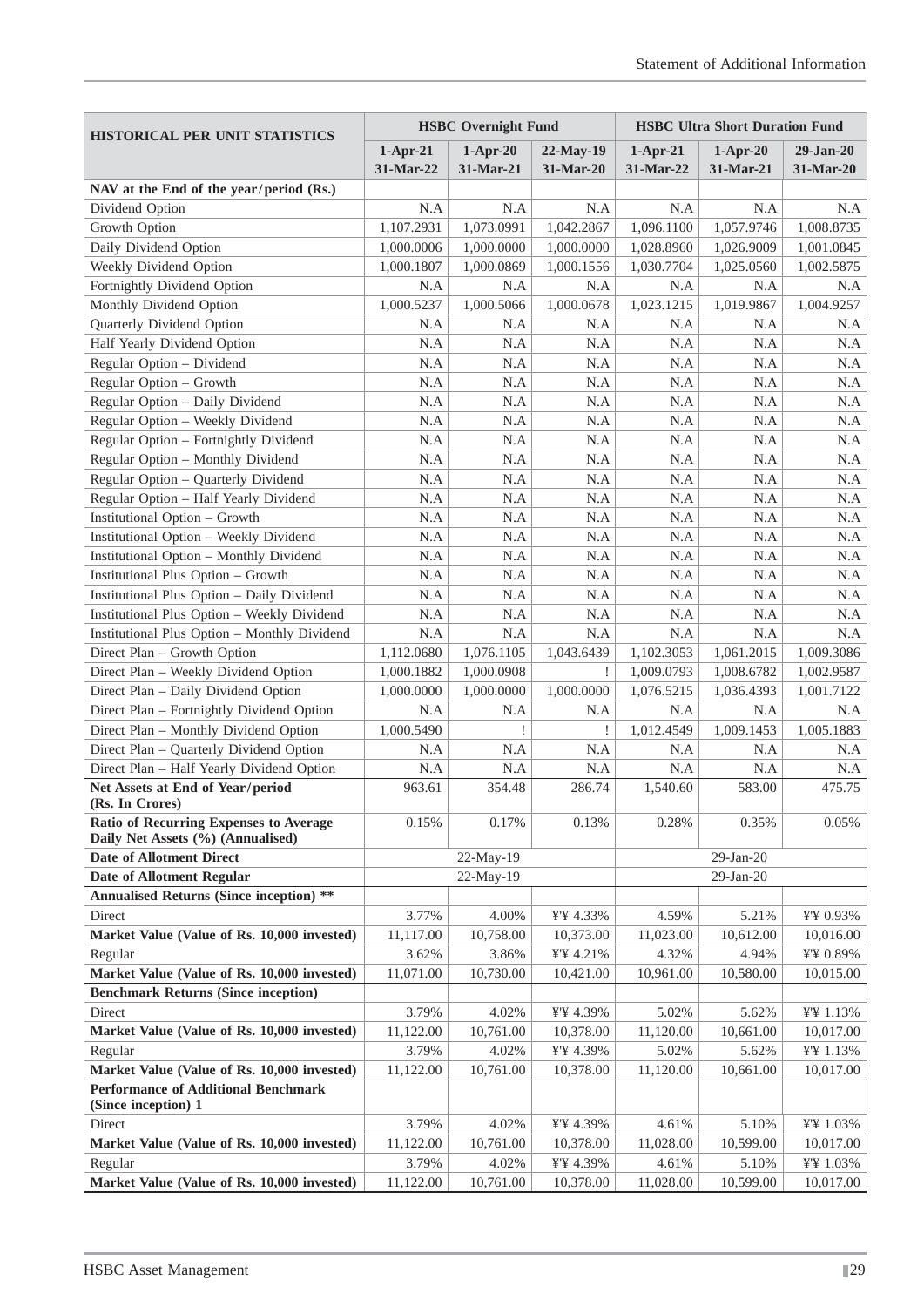| <b>HISTORICAL PER UNIT STATISTICS</b>                             | <b>HSBC</b> Overnight Fund                                   |             |                | <b>HSBC Ultra Short Duration Fund</b> |             |                 |
|-------------------------------------------------------------------|--------------------------------------------------------------|-------------|----------------|---------------------------------------|-------------|-----------------|
|                                                                   | $1-Apr-21$                                                   | $1-Apr-20$  | $22-Mav-19$    | $1-Apr-21$                            | $1-Apr-20$  | $29 - Jan - 20$ |
|                                                                   | $31-Mar-22$                                                  | $31-Mar-21$ | $31-Mar-20$    | $31-Mar-22$                           | $31-Mar-21$ | $31-Mar-20$     |
| <b>Performance of Additional Benchmark</b><br>(Since inception) 2 |                                                              |             |                |                                       |             |                 |
| <b>Direct</b>                                                     | 5.24%                                                        | 6.05%       | $44.57\%$      | 4.64%                                 | 5.39%       | ¥\\ 1.60\%      |
| Market Value (Value of Rs. 10,000 invested)                       | 11,574.00                                                    | 11,154.00   | 10,565.00      | 11.034.00                             | 10,635.46   | 10,027.00       |
| Regular                                                           | 5.24%                                                        | 6.05%       | ¥\\ E\, 6.57\% | 4.64%                                 | 5.39%       | ¥¥ 1.60%        |
| Market Value (Value of Rs. 10,000 invested)                       | 11.574.00                                                    | 11.155.68   | 10.565.00      | 11.034.00                             | 10.635.46   | 10.027.00       |
| <b>Benchmark Index</b>                                            | CRISIL Ultra Short Term Debt Index<br>CRISIL Overnight Index |             |                |                                       |             |                 |
| <b>Additional Benchmark Index 1</b>                               | Nifty 1D Rate Index                                          |             |                | NIFTY Ultra Short Duration Debt Index |             |                 |
| <b>Additional Benchmark Index 2</b>                               | CRISIL 1 Year T-Bill Index<br>CRISIL 1 Year T-Bill Index     |             |                |                                       |             |                 |

| <b>HISTORICAL PER UNIT STATISTICS</b>                             | <b>HSBC Corporate Bond Fund</b> |           | <b>HSBC CRISIL IBX</b><br>50:50 Gilt Plus SDL Apr<br>2028 Index Fund $\frac{1}{2}$ ^^ |  |
|-------------------------------------------------------------------|---------------------------------|-----------|---------------------------------------------------------------------------------------|--|
|                                                                   | $1-Apr-21$                      | 29-Sep-20 | 31-Mar-22                                                                             |  |
|                                                                   | 31-Mar-22                       | 31-Mar-21 | 31-Mar-22                                                                             |  |
| NAV at the beginning of the period (Rs.) ^^^                      |                                 |           |                                                                                       |  |
| Growth Option                                                     | 10.1477                         | N.A       | N.A                                                                                   |  |
| Daily Dividend Option                                             | N.A                             | N.A       | N.A                                                                                   |  |
| Weekly Dividend Option                                            | N.A                             | N.A       | N.A                                                                                   |  |
| Fortnightly Dividend Option                                       | N.A                             | N.A       | N.A                                                                                   |  |
| Monthly Dividend Option                                           | 10.0381                         | N.A       | N.A                                                                                   |  |
| Quarterly Dividend Option                                         | 10.1477                         | N.A       | N.A                                                                                   |  |
| Half Yearly Dividend Option                                       | 10.1477                         | N.A       | N.A                                                                                   |  |
| Regular Option - Growth                                           | N.A                             | N.A       | N.A                                                                                   |  |
| Regular Option - Daily Dividend                                   | N.A                             | N.A       | N.A                                                                                   |  |
| Regular Option - Weekly Dividend                                  | N.A                             | N.A       | N.A                                                                                   |  |
| Regular Option - Monthly Dividend                                 | N.A                             | N.A       | N.A                                                                                   |  |
| Regular Option - Quarterly Dividend                               | N.A                             | N.A       | N.A                                                                                   |  |
| Regular Option - Half Yearly Dividend                             | N.A                             | N.A       | N.A                                                                                   |  |
| Institutional Plus Option - Daily Dividend                        | N.A                             | N.A       | N.A                                                                                   |  |
| Direct Plan - Growth Option                                       | 10.1690                         | N.A       | N.A                                                                                   |  |
| Direct Plan - Weekly Dividend Option                              | N.A                             | N.A       | N.A                                                                                   |  |
| Direct Plan - Daily Dividend Option                               | N.A                             | N.A       | N.A                                                                                   |  |
| Direct Plan - Monthly Dividend Option                             | 10.0995                         | N.A       | N.A                                                                                   |  |
| Direct Plan - Quarterly Dividend Option                           | 10.1690                         | N.A       | N.A                                                                                   |  |
| Direct Plan - Half Yearly Dividend Option                         | 10.1690                         | N.A       | N.A                                                                                   |  |
| Dividend paid per unit during the year (Individual/HUF) (Rs.) $#$ |                                 |           |                                                                                       |  |
| Regular Option - Daily Dividend                                   | N.A                             | N.A       | N.A                                                                                   |  |
| Regular Option - Weekly Dividend                                  | N.A                             | N.A       | N.A                                                                                   |  |
| Regular Option - Fortnightly Dividend                             | N.A                             | N.A       | N.A                                                                                   |  |
| Regular Option - Quarterly Dividend                               | N.A                             | N.A       | N.A                                                                                   |  |
| Daily Dividend                                                    | N.A                             | N.A       | N.A                                                                                   |  |
| Weekly Dividend Option                                            | N.A                             | N.A       | N.A                                                                                   |  |
| Fortnightly Dividend Option                                       | N.A                             | N.A       | N.A                                                                                   |  |
| Monthly Option - Dividend                                         | 0.4531                          | 0.1097    | N.A                                                                                   |  |
| Quarterly Option - Dividend                                       | 0.5300                          |           | N.A                                                                                   |  |
| Half Yearly Dividend Option                                       | 0.5400                          |           | N.A                                                                                   |  |
| Direct Plan - Weekly Dividend Option                              | N.A                             | N.A       | N.A                                                                                   |  |
| Direct Plan - Daily Dividend Option                               | N.A                             | N.A       | N.A                                                                                   |  |
| Direct Plan - Monthly Dividend Option                             | 0.3483                          | 0.0692    | N.A                                                                                   |  |
| Direct Plan - Quarterly Dividend Option                           | 0.5700                          |           | $\rm N.A$                                                                             |  |
| Direct Plan - Half Yearly Dividend Option                         | 0.5600                          |           | N.A                                                                                   |  |
| Dividend paid per unit during the year (Others) (Rs.) #           |                                 |           |                                                                                       |  |
| Regular Option - Daily Dividend                                   | N.A                             | N.A       | N.A                                                                                   |  |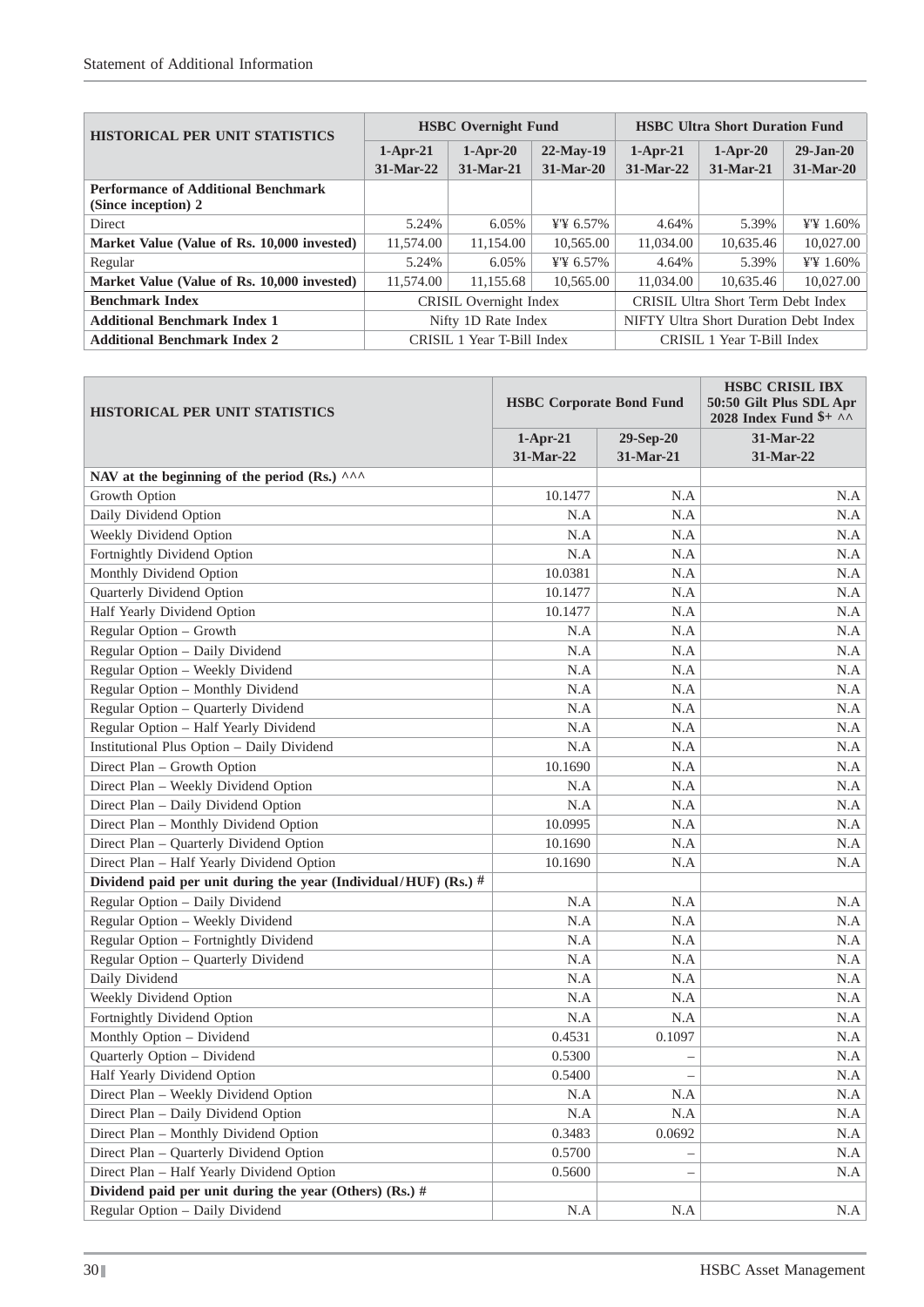| <b>HISTORICAL PER UNIT STATISTICS</b>                       | <b>HSBC Corporate Bond Fund</b> |                          | <b>HSBC CRISIL IBX</b><br>50:50 Gilt Plus SDL Apr<br>2028 Index Fund \$+ ^^ |  |
|-------------------------------------------------------------|---------------------------------|--------------------------|-----------------------------------------------------------------------------|--|
|                                                             | $1-Apr-21$<br>31-Mar-22         | $29-Sep-20$<br>31-Mar-21 | 31-Mar-22<br>31-Mar-22                                                      |  |
| Regular Option - Weekly Dividend                            | N.A                             | N.A                      | N.A                                                                         |  |
| Regular Option - Fortnightly Dividend                       | N.A                             | N.A                      | N.A                                                                         |  |
| Daily Dividend                                              | N.A                             | N.A                      | N.A                                                                         |  |
| Weekly Dividend Option                                      | N.A                             | N.A                      | N.A                                                                         |  |
| Fortnightly Dividend Option                                 | N.A                             | N.A                      | N.A                                                                         |  |
| Monthly Option - Dividend                                   | 0.4531                          | 0.1097                   | N.A                                                                         |  |
| Quarterly Option - Dividend                                 | 0.5300                          |                          | N.A                                                                         |  |
| Half Yearly Dividend Option                                 | 0.5400                          |                          | N.A                                                                         |  |
| Direct Plan - Weekly Dividend Option                        | N.A                             | N.A                      | N.A                                                                         |  |
| Direct Plan - Daily Dividend Option                         | N.A                             | N.A                      | N.A                                                                         |  |
| Direct Plan - Monthly Dividend Option                       | 0.3483                          | 0.0692                   | N.A                                                                         |  |
| Direct Plan - Quarterly Dividend Option                     | 0.5700                          | $\overline{\phantom{0}}$ | N.A                                                                         |  |
| Direct Plan - Half Yearly Dividend Option                   | 0.5600                          | $\overline{\phantom{0}}$ | N.A                                                                         |  |
| NAV at the End of the year/period (Rs.)                     |                                 |                          |                                                                             |  |
| Dividend Option                                             | N.A                             | N.A                      | $10.0070$ ^^                                                                |  |
| Growth Option                                               | 10.6224                         | 10.1477                  | $10.0070$ ^^                                                                |  |
| Daily Dividend Option                                       | N.A                             | N.A                      | N.A                                                                         |  |
| Weekly Dividend Option                                      | N.A                             | N.A                      | N.A                                                                         |  |
| Fortnightly Dividend Option                                 | N.A                             | N.A                      | N.A                                                                         |  |
| Monthly Dividend Option                                     | 10.0445                         | 10.0381                  | N.A                                                                         |  |
| Quarterly Dividend Option                                   | 10.0848                         | 10.1477                  | N.A                                                                         |  |
| Half Yearly Dividend Option                                 | 10.0782                         | 10.1477                  | N.A                                                                         |  |
| Regular Option - Dividend                                   | N.A                             | N.A                      | N.A                                                                         |  |
| Regular Option - Growth                                     | N.A                             | N.A                      | N.A                                                                         |  |
| Regular Option - Daily Dividend                             | N.A                             | N.A                      | N.A                                                                         |  |
| Regular Option - Weekly Dividend                            | N.A                             | N.A                      | N.A                                                                         |  |
| Regular Option - Fortnightly Dividend                       | N.A                             | N.A                      | N.A                                                                         |  |
| Regular Option - Monthly Dividend                           | N.A                             | N.A                      | N.A                                                                         |  |
| Regular Option - Quarterly Dividend                         | N.A                             | N.A                      | N.A                                                                         |  |
| Regular Option - Half Yearly Dividend                       | N.A                             | N.A                      | N.A                                                                         |  |
| <b>Institutional Option - Growth</b>                        | N.A                             | N.A                      | N.A                                                                         |  |
| Institutional Option - Weekly Dividend                      | N.A                             | N.A                      | $\rm N.A$                                                                   |  |
| <b>Institutional Option - Monthly Dividend</b>              | N.A                             | N.A                      | N.A                                                                         |  |
| Institutional Plus Option - Growth                          | N.A                             | N.A                      | N.A                                                                         |  |
| Institutional Plus Option - Daily Dividend                  | $\rm N.A$                       | $\rm N.A$                | N.A                                                                         |  |
| <b>Institutional Plus Option - Weekly Dividend</b>          | N.A                             | $\rm N.A$                | N.A                                                                         |  |
| <b>Institutional Plus Option - Monthly Dividend</b>         | $\rm N.A$                       | N.A                      | N.A                                                                         |  |
| Direct Plan - Growth Option                                 | 10.6894                         | 10.1690                  | $10.0070$ ^^                                                                |  |
| Direct Plan - Weekly Dividend Option                        | N.A                             | N.A                      | N.A                                                                         |  |
| Direct Plan - Daily Dividend Option                         | N.A                             | N.A                      | N.A                                                                         |  |
| Direct Plan - Fortnightly Dividend Option                   | N.A                             | N.A                      | N.A                                                                         |  |
| Direct Plan - Monthly Dividend Option                       | 10.2599                         | 10.0995                  | N.A                                                                         |  |
| Direct Plan - Quarterly Dividend Option                     | 10.1115                         | 10.1690                  | N.A                                                                         |  |
| Direct Plan - Half Yearly Dividend Option                   | 10.1243                         | 10.1690                  | N.A                                                                         |  |
| Net Assets at End of Year/period (Rs. In Crores)            | 211.55                          | 374.11                   | 1,605.83                                                                    |  |
| Ratio of Recurring Expenses to Average Daily Net Assets (%) | 0.69%                           | 0.63%                    | 0.36%                                                                       |  |
| (Annualised)                                                |                                 |                          |                                                                             |  |
| <b>Date of Allotment Direct</b>                             | $29-Sep-20$                     |                          | 31-Mar-22                                                                   |  |
| <b>Date of Allotment Regular</b>                            | 29-Sep-20                       |                          | 31-Mar-22                                                                   |  |
| <b>Annualised Returns (Since inception) **</b>              |                                 |                          |                                                                             |  |
| Direct                                                      | 4.54%                           | 1.69% ¥¥                 | $N.A \sim$                                                                  |  |
| Market Value (Value of Rs. 10,000 invested)                 | 10,689.00                       | 10,085.00                | $\rm N.A$ $^{\wedge\wedge}$                                                 |  |
| Regular                                                     | 4.10%                           | 1.48% ¥¥                 | $N.A \sim$                                                                  |  |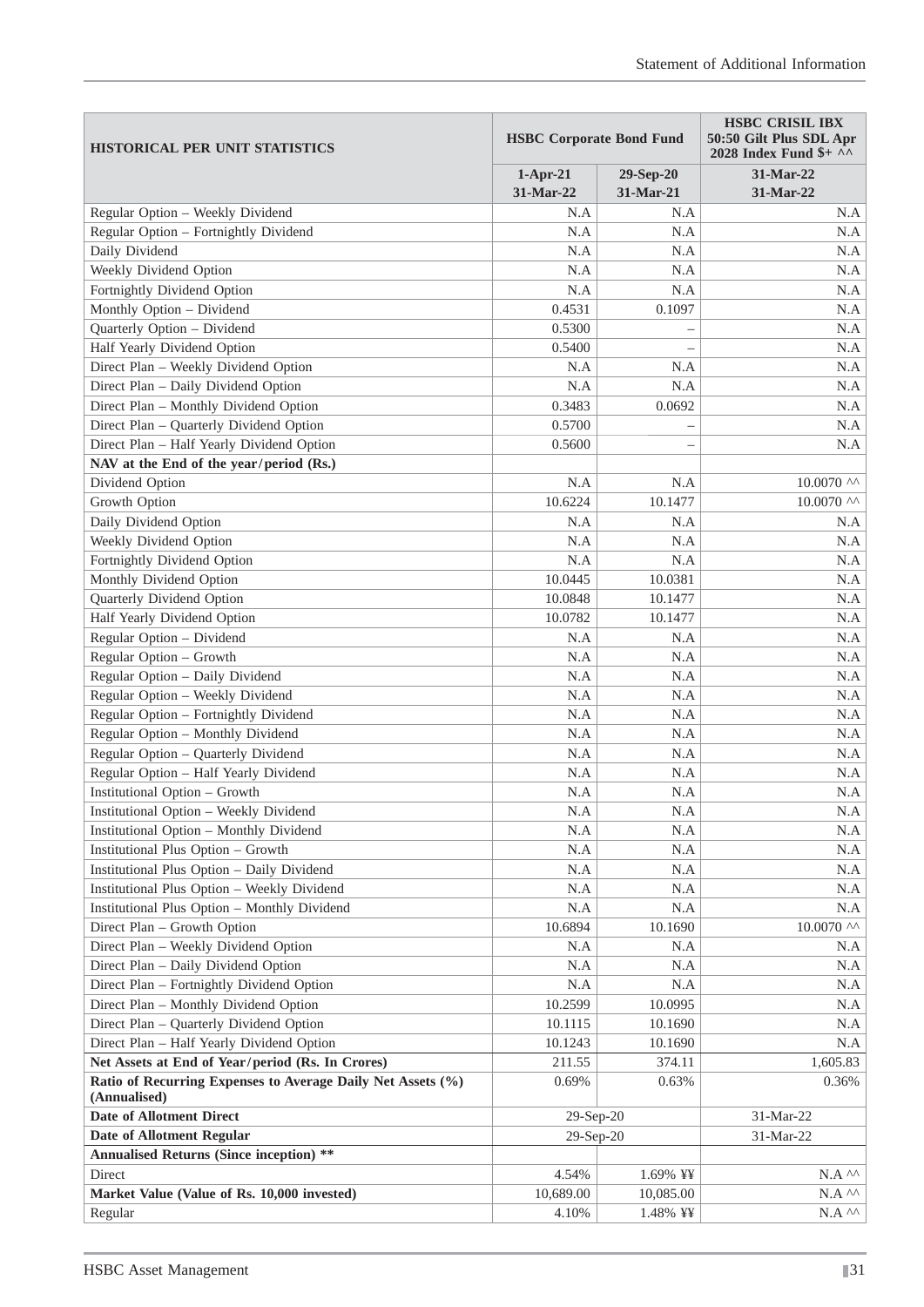| <b>HISTORICAL PER UNIT STATISTICS</b>                   | <b>HSBC Corporate Bond Fund</b> |             | <b>HSBC CRISIL IBX</b><br>50:50 Gilt Plus SDL Apr<br>2028 Index Fund $\frac{1}{2}$ ^^ |  |
|---------------------------------------------------------|---------------------------------|-------------|---------------------------------------------------------------------------------------|--|
|                                                         | $1-Apr-21$                      | $29-Sep-20$ | 31-Mar-22                                                                             |  |
|                                                         | 31-Mar-22                       | 31-Mar-21   | 31-Mar-22                                                                             |  |
| Market Value (Value of Rs. 10,000 invested)             | 10,622.00                       | 10,073.00   | $N.A^{\wedge\wedge}$                                                                  |  |
| <b>Benchmark Returns (Since inception)</b>              |                                 |             |                                                                                       |  |
| <b>Direct</b>                                           | 5.87%                           | 3.2288% ¥¥  | $N.A^{\wedge\wedge}$                                                                  |  |
| Market Value (Value of Rs. 10,000 invested)             | 10,895.00                       | 10,162.00   | $\rm N.A$ $^{\wedge\wedge}$                                                           |  |
| Regular                                                 | 5.87%                           | 3.2288% ¥¥  | $N.A^{\wedge\wedge}$                                                                  |  |
| Market Value (Value of Rs. 10,000 invested)             | 10,895.00                       | 10,162.00   | $N.A^{\wedge\wedge}$                                                                  |  |
| Performance of Additional Benchmark (Since inception) 1 |                                 |             |                                                                                       |  |
| <b>Direct</b>                                           | 1.94%                           | 1.83% ¥¥    | $N.A^{\wedge\wedge}$                                                                  |  |
| Market Value (Value of Rs. 10,000 invested)             | 10,293.00                       | 10,092.00   | $N.A$ $\wedge$                                                                        |  |
| Regular                                                 | 1.94%                           | 1.83% ¥¥    | $N.A^{\wedge\wedge}$                                                                  |  |
| Market Value (Value of Rs. 10,000 invested)             | 10.293.00                       | 10.092.00   | $N.A^{\wedge\wedge}$                                                                  |  |
| Performance of Additional Benchmark (Since inception) 2 |                                 |             |                                                                                       |  |
| Direct                                                  | 6.09%                           | 3.62% ¥¥    | <b>NA</b>                                                                             |  |
| Market Value (Value of Rs. 10,000 invested)             | 10.929.00                       | 10,181.00   | <b>NA</b>                                                                             |  |
| Regular                                                 | 6.09%                           | 3.62% ¥¥    | <b>NA</b>                                                                             |  |
| Market Value (Value of Rs. 10,000 invested)             | 10,929.00                       | 10.181.00   | <b>NA</b>                                                                             |  |
| <b>Benchmark Index</b>                                  | NIFTY Corporate Bond Index      |             | CRISIL IBX 50:50 Gilt                                                                 |  |
|                                                         |                                 |             | Plus SDL Index - April<br>2028                                                        |  |
| <b>Additional Benchmark Index 1</b>                     | CRISIL 10 Year Gilt Index       |             | <b>NA</b>                                                                             |  |
| <b>Additional Benchmark Index 2</b>                     | <b>CRISIL Corporate Bond</b>    |             | <b>NA</b>                                                                             |  |
|                                                         | Composite Index                 |             |                                                                                       |  |

| <b>HISTORICAL PER UNIT STATISTICS</b>                           | <b>HSBC Cash Fund</b> |            |            |  |
|-----------------------------------------------------------------|-----------------------|------------|------------|--|
|                                                                 | $1-Apr-21$            | $1-Apr-20$ | $1-Apr-19$ |  |
|                                                                 | 31-Mar-22             | 31-Mar-21  | 31-Mar-20  |  |
| NAV at the beginning of the period (Rs.) ^^^                    |                       |            |            |  |
| Growth Option                                                   | 2,038.4176            | 1,969.4131 | 1,855.6733 |  |
| Daily Dividend Option                                           | 1,001.0316            | 1,000.9969 | 1,000.9048 |  |
| Weekly Dividend Option                                          | 1,107.5817            | 1,112.7068 | 1,111.7429 |  |
| Monthly Dividend Option                                         | 1,002.1473            | 1,004.8499 | 1,001.7460 |  |
| Regular Option - Growth                                         | 2,979.2502            | 2,901.3056 | 2,755.9616 |  |
| Regular Option - Daily Dividend                                 | 1,019.3000            | 1,019.3000 | 1,019.3000 |  |
| Regular Option - Weekly Dividend                                | 1,000.3216            | 1,003.2619 | 1,002.6233 |  |
| <b>Institutional Option - Growth</b>                            |                       |            | N.A        |  |
| <b>Institutional Option - Daily Dividend</b>                    | 1,505.3734            | 1,456.5378 | 1,374.5659 |  |
| <b>Institutional Option - Weekly Dividend</b>                   |                       |            |            |  |
| Direct Plan - Growth Option                                     | 2,048.8138            | 1,977.4898 | 1,861.5797 |  |
| Direct Plan - Weekly Dividend Option                            | 1,153.5351            | 1,124.9161 | 1,120.8164 |  |
| Direct Plan - Daily Dividend Option                             | 1,000.9401            | 1,000.9401 | 1,000.8477 |  |
| Direct Plan - Monthly Dividend Option                           | 1,038.5039            | 1,042.0896 | 1,039.2716 |  |
| Unclaimed Dividend less than 3 yrs                              | 1,327.8942            | 1,286.7035 | 1,216.1128 |  |
| Unclaimed Dividend more than 3 yrs                              | 1,000.0000            | 1,000.0000 | 1,000.0000 |  |
| Unclaimed Redemption less than 3 yrs                            | 1,327.8942            | 1,286.7035 | 1,216.1128 |  |
| Unclaimed Redemption more than 3 yrs                            | 1,000.0000            | 1,000.0000 | 1,000.0000 |  |
| Dividend paid per unit during the year (Individual/HUF) (Rs.) # |                       |            |            |  |
| Regular Option - Daily Dividend                                 | 25.6127               | 27.0240    | 37.7391    |  |
| Regular Option - Weekly Dividend                                | 24.9386               | 26.4361    | 38.8286    |  |
| Daily Dividend                                                  | 32.7581               | 34.4407    | 42.8310    |  |
| Weekly Dividend Option                                          | 36.3863               | 38.0278    | 50.7045    |  |
| Monthly Option - Dividend                                       | 33.0204               | 37.2475    | 40.7628    |  |
| Direct Plan - Weekly Dividend Option                            | 13.8383               | 11.8399    | 45.7874    |  |
| Direct Plan - Daily Dividend Option                             | 34.0584               | 35.4448    | 43.4766    |  |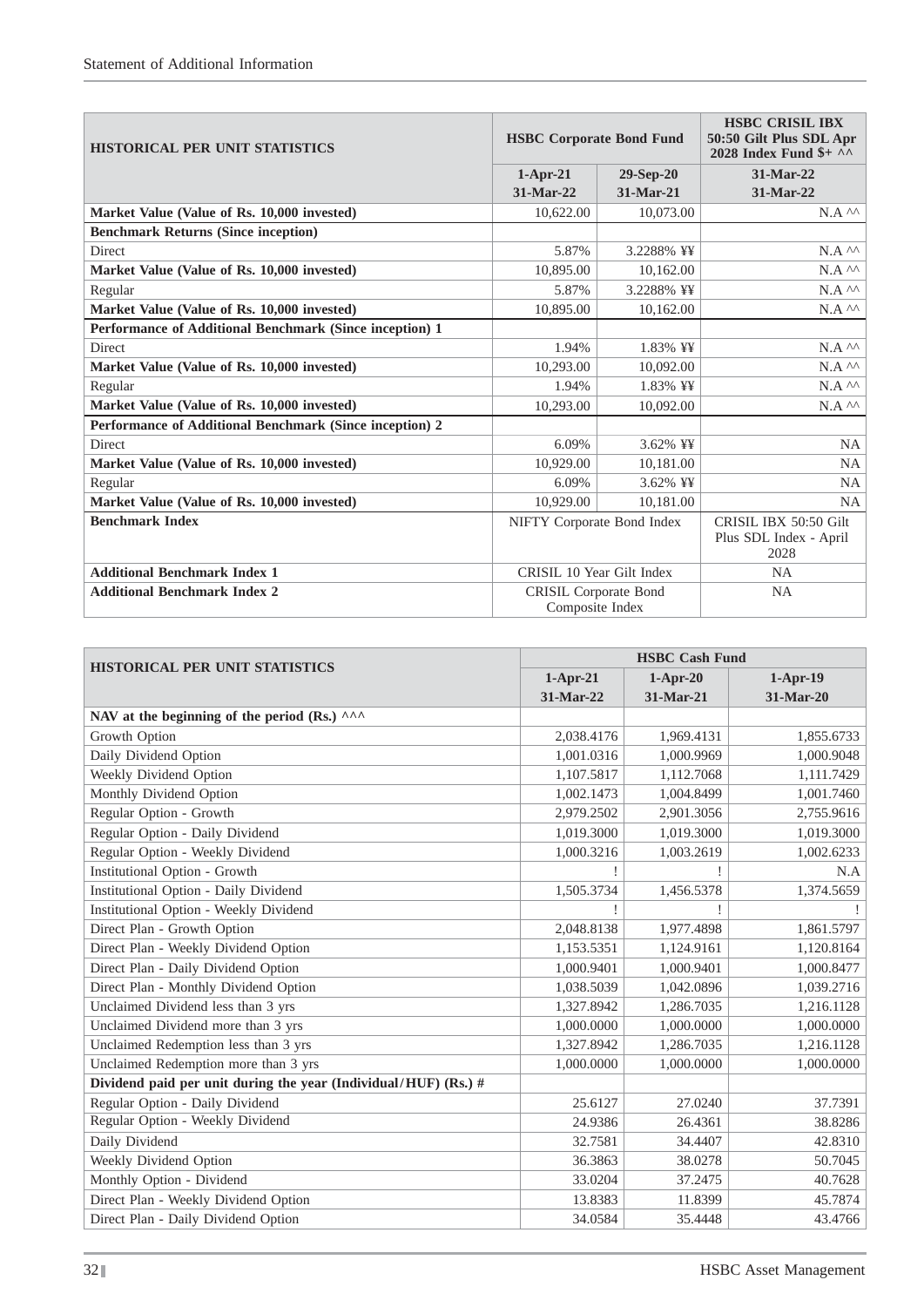| <b>HISTORICAL PER UNIT STATISTICS</b><br>$1-Apr-19$<br>$1-Apr-21$<br>$1-Apr-20$<br>31-Mar-22<br>31-Mar-21<br>31-Mar-20<br>35.2129<br>Direct Plan - Monthly Dividend Option<br>40.4140<br>43.2409<br>Dividend paid per unit during the year (Others) (Rs.) #<br>Regular Option - Daily Dividend<br>25.6127<br>27.0240<br>34.9466<br>Regular Option - Weekly Dividend<br>24.9386<br>35.9555<br>26.4361<br>Daily Dividend<br>32.7581<br>34.4407<br>39.6617<br>Weekly Dividend Option<br>36.3863<br>38.0278<br>46.9526<br>Fortnightly Dividend Option<br>N.A<br>N.A<br>N.A<br>Monthly Option - Dividend<br>33.0204<br>37.2475<br>37.7466<br>Direct Plan - Weekly Dividend Option<br>13.8383<br>11.8399<br>42.3994<br>Direct Plan - Daily Dividend Option<br>34.0584<br>40.2595<br>35.4448<br>Direct Plan - Monthly Dividend Option<br>35.2129<br>40.0412<br>40.4140<br>NAV at the End of the year/period (Rs.)<br>Growth Option<br>2,106.9529<br>2,038.4176<br>1,969.4131<br>Daily Dividend Option<br>1,000.9969<br>1,001.3789<br>1,001.0316<br>Weekly Dividend Option<br>1,112.7068<br>1,107.8300<br>1,107.5817<br>Monthly Dividend Option<br>1,004.8499<br>1,002.2952<br>1,002.1473<br>Regular Option - Growth<br>3,055.0566<br>2,901.3056<br>2,979.2502<br>Regular Option - Daily Dividend<br>1,019.3000<br>1,019.3000<br>1,019.3000<br>Regular Option - Weekly Dividend<br>1,000.5240<br>1,000.3216<br>1,003.2619<br><b>Institutional Option - Growth</b><br>1,000.0000<br>Institutional Option - Daily Dividend<br>1,505.3734<br>1,456.5378<br>1,553.7509<br>Institutional Option - Weekly Dividend<br>1,000.0000<br>Direct Plan - Growth Option<br>2,048.8138<br>2,119.7831<br>1,977.4898<br>Direct Plan - Weekly Dividend Option<br>1,179.2316<br>1,153.5351<br>1,124.9161<br>Direct Plan - Daily Dividend Option<br>1,000.9401<br>1,000.9401<br>1,000.9401<br>Direct Plan - Monthly Dividend Option<br>1,038.6577<br>1,038.5039<br>1,042.0896<br>Unclaimed Dividend less than 3 yrs<br>1,368.5045<br>1,286.7035<br>1,327.8942<br>Unclaimed Dividend more than 3 yrs<br>1,000.0000<br>1,000.0000<br>1,000.0000<br>Unclaimed Redemption less than 3 yrs<br>1,368.5045<br>1,327.8942<br>1,286.7035<br>Unclaimed Redemption more than 3 yrs<br>1,000.0000<br>1,000.0000<br>1,000.0000<br>Net Assets at End of Year/period (Rs. In Crores)<br>2,977.82<br>3,368.55<br>3,833.30<br>Ratio of Recurring Expenses to Average Daily Net Assets (%)<br>0.14%<br>0.15%<br>0.14%<br>(Annualised)<br><b>Date of Allotment Direct</b><br>01 Jan 13<br><b>Date of Allotment Regular</b><br>04 Dec 02<br><b>Annualised Returns (Since inception) **</b><br>6.88%<br>7.30%<br>7.82%<br>Direct<br>Market Value (Value of Rs. 10,000 invested)<br>18,501.00<br>17,882.00<br>17,259.00<br>Regular<br>7.09%<br>7.48%<br>7.94%<br>Market Value (Value of Rs. 10,000 invested)<br>21,070.00<br>20,386.00<br>19,700.00<br><b>Benchmark Returns (Since inception)</b><br>Direct<br>$6.93\% ++$<br>7.33%<br>7.79%<br>18,582.00<br>17,221.00<br>Market Value (Value of Rs. 10,000 invested)<br>17,922.00<br>Regular<br>$7.15% ++$<br>7.51%<br>7.90%<br>Market Value (Value of Rs. 10,000 invested)<br>21,186.00<br>20,442.00<br>19,635.00<br>Performance of Additional Benchmark (Since inception) 1<br>Direct<br>6.55%<br>6.89%<br>7.21%<br>Market Value (Value of Rs. 10,000 invested)<br>17,332.00<br>17,985.00<br>16,560.00<br>Regular<br>6.73%<br>7.04%<br>7.31%<br>Market Value (Value of Rs. 10,000 invested)<br>20,305.00<br>19,572.00<br>18,696.00<br>Performance of Additional Benchmark (Since inception) 2<br>Direct<br><b>NA</b><br><b>NA</b><br>NA<br>Market Value (Value of Rs. 10,000 invested)<br><b>NA</b><br><b>NA</b><br>NA<br>Regular<br>NA<br><b>NA</b><br>NA |                                             | <b>HSBC Cash Fund</b> |           |    |  |
|-------------------------------------------------------------------------------------------------------------------------------------------------------------------------------------------------------------------------------------------------------------------------------------------------------------------------------------------------------------------------------------------------------------------------------------------------------------------------------------------------------------------------------------------------------------------------------------------------------------------------------------------------------------------------------------------------------------------------------------------------------------------------------------------------------------------------------------------------------------------------------------------------------------------------------------------------------------------------------------------------------------------------------------------------------------------------------------------------------------------------------------------------------------------------------------------------------------------------------------------------------------------------------------------------------------------------------------------------------------------------------------------------------------------------------------------------------------------------------------------------------------------------------------------------------------------------------------------------------------------------------------------------------------------------------------------------------------------------------------------------------------------------------------------------------------------------------------------------------------------------------------------------------------------------------------------------------------------------------------------------------------------------------------------------------------------------------------------------------------------------------------------------------------------------------------------------------------------------------------------------------------------------------------------------------------------------------------------------------------------------------------------------------------------------------------------------------------------------------------------------------------------------------------------------------------------------------------------------------------------------------------------------------------------------------------------------------------------------------------------------------------------------------------------------------------------------------------------------------------------------------------------------------------------------------------------------------------------------------------------------------------------------------------------------------------------------------------------------------------------------------------------------------------------------------------------------------------------------------------------------------------------------------------------------------------------------------------------------------------------------------------------------------------------------------------------------------------------------------------------------------------------------------------------------------------------------------------------------------------------------------------------------------------------------------------------------------------------------------------------------------------|---------------------------------------------|-----------------------|-----------|----|--|
|                                                                                                                                                                                                                                                                                                                                                                                                                                                                                                                                                                                                                                                                                                                                                                                                                                                                                                                                                                                                                                                                                                                                                                                                                                                                                                                                                                                                                                                                                                                                                                                                                                                                                                                                                                                                                                                                                                                                                                                                                                                                                                                                                                                                                                                                                                                                                                                                                                                                                                                                                                                                                                                                                                                                                                                                                                                                                                                                                                                                                                                                                                                                                                                                                                                                                                                                                                                                                                                                                                                                                                                                                                                                                                                                                             |                                             |                       |           |    |  |
|                                                                                                                                                                                                                                                                                                                                                                                                                                                                                                                                                                                                                                                                                                                                                                                                                                                                                                                                                                                                                                                                                                                                                                                                                                                                                                                                                                                                                                                                                                                                                                                                                                                                                                                                                                                                                                                                                                                                                                                                                                                                                                                                                                                                                                                                                                                                                                                                                                                                                                                                                                                                                                                                                                                                                                                                                                                                                                                                                                                                                                                                                                                                                                                                                                                                                                                                                                                                                                                                                                                                                                                                                                                                                                                                                             |                                             |                       |           |    |  |
|                                                                                                                                                                                                                                                                                                                                                                                                                                                                                                                                                                                                                                                                                                                                                                                                                                                                                                                                                                                                                                                                                                                                                                                                                                                                                                                                                                                                                                                                                                                                                                                                                                                                                                                                                                                                                                                                                                                                                                                                                                                                                                                                                                                                                                                                                                                                                                                                                                                                                                                                                                                                                                                                                                                                                                                                                                                                                                                                                                                                                                                                                                                                                                                                                                                                                                                                                                                                                                                                                                                                                                                                                                                                                                                                                             |                                             |                       |           |    |  |
|                                                                                                                                                                                                                                                                                                                                                                                                                                                                                                                                                                                                                                                                                                                                                                                                                                                                                                                                                                                                                                                                                                                                                                                                                                                                                                                                                                                                                                                                                                                                                                                                                                                                                                                                                                                                                                                                                                                                                                                                                                                                                                                                                                                                                                                                                                                                                                                                                                                                                                                                                                                                                                                                                                                                                                                                                                                                                                                                                                                                                                                                                                                                                                                                                                                                                                                                                                                                                                                                                                                                                                                                                                                                                                                                                             |                                             |                       |           |    |  |
|                                                                                                                                                                                                                                                                                                                                                                                                                                                                                                                                                                                                                                                                                                                                                                                                                                                                                                                                                                                                                                                                                                                                                                                                                                                                                                                                                                                                                                                                                                                                                                                                                                                                                                                                                                                                                                                                                                                                                                                                                                                                                                                                                                                                                                                                                                                                                                                                                                                                                                                                                                                                                                                                                                                                                                                                                                                                                                                                                                                                                                                                                                                                                                                                                                                                                                                                                                                                                                                                                                                                                                                                                                                                                                                                                             |                                             |                       |           |    |  |
|                                                                                                                                                                                                                                                                                                                                                                                                                                                                                                                                                                                                                                                                                                                                                                                                                                                                                                                                                                                                                                                                                                                                                                                                                                                                                                                                                                                                                                                                                                                                                                                                                                                                                                                                                                                                                                                                                                                                                                                                                                                                                                                                                                                                                                                                                                                                                                                                                                                                                                                                                                                                                                                                                                                                                                                                                                                                                                                                                                                                                                                                                                                                                                                                                                                                                                                                                                                                                                                                                                                                                                                                                                                                                                                                                             |                                             |                       |           |    |  |
|                                                                                                                                                                                                                                                                                                                                                                                                                                                                                                                                                                                                                                                                                                                                                                                                                                                                                                                                                                                                                                                                                                                                                                                                                                                                                                                                                                                                                                                                                                                                                                                                                                                                                                                                                                                                                                                                                                                                                                                                                                                                                                                                                                                                                                                                                                                                                                                                                                                                                                                                                                                                                                                                                                                                                                                                                                                                                                                                                                                                                                                                                                                                                                                                                                                                                                                                                                                                                                                                                                                                                                                                                                                                                                                                                             |                                             |                       |           |    |  |
|                                                                                                                                                                                                                                                                                                                                                                                                                                                                                                                                                                                                                                                                                                                                                                                                                                                                                                                                                                                                                                                                                                                                                                                                                                                                                                                                                                                                                                                                                                                                                                                                                                                                                                                                                                                                                                                                                                                                                                                                                                                                                                                                                                                                                                                                                                                                                                                                                                                                                                                                                                                                                                                                                                                                                                                                                                                                                                                                                                                                                                                                                                                                                                                                                                                                                                                                                                                                                                                                                                                                                                                                                                                                                                                                                             |                                             |                       |           |    |  |
|                                                                                                                                                                                                                                                                                                                                                                                                                                                                                                                                                                                                                                                                                                                                                                                                                                                                                                                                                                                                                                                                                                                                                                                                                                                                                                                                                                                                                                                                                                                                                                                                                                                                                                                                                                                                                                                                                                                                                                                                                                                                                                                                                                                                                                                                                                                                                                                                                                                                                                                                                                                                                                                                                                                                                                                                                                                                                                                                                                                                                                                                                                                                                                                                                                                                                                                                                                                                                                                                                                                                                                                                                                                                                                                                                             |                                             |                       |           |    |  |
|                                                                                                                                                                                                                                                                                                                                                                                                                                                                                                                                                                                                                                                                                                                                                                                                                                                                                                                                                                                                                                                                                                                                                                                                                                                                                                                                                                                                                                                                                                                                                                                                                                                                                                                                                                                                                                                                                                                                                                                                                                                                                                                                                                                                                                                                                                                                                                                                                                                                                                                                                                                                                                                                                                                                                                                                                                                                                                                                                                                                                                                                                                                                                                                                                                                                                                                                                                                                                                                                                                                                                                                                                                                                                                                                                             |                                             |                       |           |    |  |
|                                                                                                                                                                                                                                                                                                                                                                                                                                                                                                                                                                                                                                                                                                                                                                                                                                                                                                                                                                                                                                                                                                                                                                                                                                                                                                                                                                                                                                                                                                                                                                                                                                                                                                                                                                                                                                                                                                                                                                                                                                                                                                                                                                                                                                                                                                                                                                                                                                                                                                                                                                                                                                                                                                                                                                                                                                                                                                                                                                                                                                                                                                                                                                                                                                                                                                                                                                                                                                                                                                                                                                                                                                                                                                                                                             |                                             |                       |           |    |  |
|                                                                                                                                                                                                                                                                                                                                                                                                                                                                                                                                                                                                                                                                                                                                                                                                                                                                                                                                                                                                                                                                                                                                                                                                                                                                                                                                                                                                                                                                                                                                                                                                                                                                                                                                                                                                                                                                                                                                                                                                                                                                                                                                                                                                                                                                                                                                                                                                                                                                                                                                                                                                                                                                                                                                                                                                                                                                                                                                                                                                                                                                                                                                                                                                                                                                                                                                                                                                                                                                                                                                                                                                                                                                                                                                                             |                                             |                       |           |    |  |
|                                                                                                                                                                                                                                                                                                                                                                                                                                                                                                                                                                                                                                                                                                                                                                                                                                                                                                                                                                                                                                                                                                                                                                                                                                                                                                                                                                                                                                                                                                                                                                                                                                                                                                                                                                                                                                                                                                                                                                                                                                                                                                                                                                                                                                                                                                                                                                                                                                                                                                                                                                                                                                                                                                                                                                                                                                                                                                                                                                                                                                                                                                                                                                                                                                                                                                                                                                                                                                                                                                                                                                                                                                                                                                                                                             |                                             |                       |           |    |  |
|                                                                                                                                                                                                                                                                                                                                                                                                                                                                                                                                                                                                                                                                                                                                                                                                                                                                                                                                                                                                                                                                                                                                                                                                                                                                                                                                                                                                                                                                                                                                                                                                                                                                                                                                                                                                                                                                                                                                                                                                                                                                                                                                                                                                                                                                                                                                                                                                                                                                                                                                                                                                                                                                                                                                                                                                                                                                                                                                                                                                                                                                                                                                                                                                                                                                                                                                                                                                                                                                                                                                                                                                                                                                                                                                                             |                                             |                       |           |    |  |
|                                                                                                                                                                                                                                                                                                                                                                                                                                                                                                                                                                                                                                                                                                                                                                                                                                                                                                                                                                                                                                                                                                                                                                                                                                                                                                                                                                                                                                                                                                                                                                                                                                                                                                                                                                                                                                                                                                                                                                                                                                                                                                                                                                                                                                                                                                                                                                                                                                                                                                                                                                                                                                                                                                                                                                                                                                                                                                                                                                                                                                                                                                                                                                                                                                                                                                                                                                                                                                                                                                                                                                                                                                                                                                                                                             |                                             |                       |           |    |  |
|                                                                                                                                                                                                                                                                                                                                                                                                                                                                                                                                                                                                                                                                                                                                                                                                                                                                                                                                                                                                                                                                                                                                                                                                                                                                                                                                                                                                                                                                                                                                                                                                                                                                                                                                                                                                                                                                                                                                                                                                                                                                                                                                                                                                                                                                                                                                                                                                                                                                                                                                                                                                                                                                                                                                                                                                                                                                                                                                                                                                                                                                                                                                                                                                                                                                                                                                                                                                                                                                                                                                                                                                                                                                                                                                                             |                                             |                       |           |    |  |
|                                                                                                                                                                                                                                                                                                                                                                                                                                                                                                                                                                                                                                                                                                                                                                                                                                                                                                                                                                                                                                                                                                                                                                                                                                                                                                                                                                                                                                                                                                                                                                                                                                                                                                                                                                                                                                                                                                                                                                                                                                                                                                                                                                                                                                                                                                                                                                                                                                                                                                                                                                                                                                                                                                                                                                                                                                                                                                                                                                                                                                                                                                                                                                                                                                                                                                                                                                                                                                                                                                                                                                                                                                                                                                                                                             |                                             |                       |           |    |  |
|                                                                                                                                                                                                                                                                                                                                                                                                                                                                                                                                                                                                                                                                                                                                                                                                                                                                                                                                                                                                                                                                                                                                                                                                                                                                                                                                                                                                                                                                                                                                                                                                                                                                                                                                                                                                                                                                                                                                                                                                                                                                                                                                                                                                                                                                                                                                                                                                                                                                                                                                                                                                                                                                                                                                                                                                                                                                                                                                                                                                                                                                                                                                                                                                                                                                                                                                                                                                                                                                                                                                                                                                                                                                                                                                                             |                                             |                       |           |    |  |
|                                                                                                                                                                                                                                                                                                                                                                                                                                                                                                                                                                                                                                                                                                                                                                                                                                                                                                                                                                                                                                                                                                                                                                                                                                                                                                                                                                                                                                                                                                                                                                                                                                                                                                                                                                                                                                                                                                                                                                                                                                                                                                                                                                                                                                                                                                                                                                                                                                                                                                                                                                                                                                                                                                                                                                                                                                                                                                                                                                                                                                                                                                                                                                                                                                                                                                                                                                                                                                                                                                                                                                                                                                                                                                                                                             |                                             |                       |           |    |  |
|                                                                                                                                                                                                                                                                                                                                                                                                                                                                                                                                                                                                                                                                                                                                                                                                                                                                                                                                                                                                                                                                                                                                                                                                                                                                                                                                                                                                                                                                                                                                                                                                                                                                                                                                                                                                                                                                                                                                                                                                                                                                                                                                                                                                                                                                                                                                                                                                                                                                                                                                                                                                                                                                                                                                                                                                                                                                                                                                                                                                                                                                                                                                                                                                                                                                                                                                                                                                                                                                                                                                                                                                                                                                                                                                                             |                                             |                       |           |    |  |
|                                                                                                                                                                                                                                                                                                                                                                                                                                                                                                                                                                                                                                                                                                                                                                                                                                                                                                                                                                                                                                                                                                                                                                                                                                                                                                                                                                                                                                                                                                                                                                                                                                                                                                                                                                                                                                                                                                                                                                                                                                                                                                                                                                                                                                                                                                                                                                                                                                                                                                                                                                                                                                                                                                                                                                                                                                                                                                                                                                                                                                                                                                                                                                                                                                                                                                                                                                                                                                                                                                                                                                                                                                                                                                                                                             |                                             |                       |           |    |  |
|                                                                                                                                                                                                                                                                                                                                                                                                                                                                                                                                                                                                                                                                                                                                                                                                                                                                                                                                                                                                                                                                                                                                                                                                                                                                                                                                                                                                                                                                                                                                                                                                                                                                                                                                                                                                                                                                                                                                                                                                                                                                                                                                                                                                                                                                                                                                                                                                                                                                                                                                                                                                                                                                                                                                                                                                                                                                                                                                                                                                                                                                                                                                                                                                                                                                                                                                                                                                                                                                                                                                                                                                                                                                                                                                                             |                                             |                       |           |    |  |
|                                                                                                                                                                                                                                                                                                                                                                                                                                                                                                                                                                                                                                                                                                                                                                                                                                                                                                                                                                                                                                                                                                                                                                                                                                                                                                                                                                                                                                                                                                                                                                                                                                                                                                                                                                                                                                                                                                                                                                                                                                                                                                                                                                                                                                                                                                                                                                                                                                                                                                                                                                                                                                                                                                                                                                                                                                                                                                                                                                                                                                                                                                                                                                                                                                                                                                                                                                                                                                                                                                                                                                                                                                                                                                                                                             |                                             |                       |           |    |  |
|                                                                                                                                                                                                                                                                                                                                                                                                                                                                                                                                                                                                                                                                                                                                                                                                                                                                                                                                                                                                                                                                                                                                                                                                                                                                                                                                                                                                                                                                                                                                                                                                                                                                                                                                                                                                                                                                                                                                                                                                                                                                                                                                                                                                                                                                                                                                                                                                                                                                                                                                                                                                                                                                                                                                                                                                                                                                                                                                                                                                                                                                                                                                                                                                                                                                                                                                                                                                                                                                                                                                                                                                                                                                                                                                                             |                                             |                       |           |    |  |
|                                                                                                                                                                                                                                                                                                                                                                                                                                                                                                                                                                                                                                                                                                                                                                                                                                                                                                                                                                                                                                                                                                                                                                                                                                                                                                                                                                                                                                                                                                                                                                                                                                                                                                                                                                                                                                                                                                                                                                                                                                                                                                                                                                                                                                                                                                                                                                                                                                                                                                                                                                                                                                                                                                                                                                                                                                                                                                                                                                                                                                                                                                                                                                                                                                                                                                                                                                                                                                                                                                                                                                                                                                                                                                                                                             |                                             |                       |           |    |  |
|                                                                                                                                                                                                                                                                                                                                                                                                                                                                                                                                                                                                                                                                                                                                                                                                                                                                                                                                                                                                                                                                                                                                                                                                                                                                                                                                                                                                                                                                                                                                                                                                                                                                                                                                                                                                                                                                                                                                                                                                                                                                                                                                                                                                                                                                                                                                                                                                                                                                                                                                                                                                                                                                                                                                                                                                                                                                                                                                                                                                                                                                                                                                                                                                                                                                                                                                                                                                                                                                                                                                                                                                                                                                                                                                                             |                                             |                       |           |    |  |
|                                                                                                                                                                                                                                                                                                                                                                                                                                                                                                                                                                                                                                                                                                                                                                                                                                                                                                                                                                                                                                                                                                                                                                                                                                                                                                                                                                                                                                                                                                                                                                                                                                                                                                                                                                                                                                                                                                                                                                                                                                                                                                                                                                                                                                                                                                                                                                                                                                                                                                                                                                                                                                                                                                                                                                                                                                                                                                                                                                                                                                                                                                                                                                                                                                                                                                                                                                                                                                                                                                                                                                                                                                                                                                                                                             |                                             |                       |           |    |  |
|                                                                                                                                                                                                                                                                                                                                                                                                                                                                                                                                                                                                                                                                                                                                                                                                                                                                                                                                                                                                                                                                                                                                                                                                                                                                                                                                                                                                                                                                                                                                                                                                                                                                                                                                                                                                                                                                                                                                                                                                                                                                                                                                                                                                                                                                                                                                                                                                                                                                                                                                                                                                                                                                                                                                                                                                                                                                                                                                                                                                                                                                                                                                                                                                                                                                                                                                                                                                                                                                                                                                                                                                                                                                                                                                                             |                                             |                       |           |    |  |
|                                                                                                                                                                                                                                                                                                                                                                                                                                                                                                                                                                                                                                                                                                                                                                                                                                                                                                                                                                                                                                                                                                                                                                                                                                                                                                                                                                                                                                                                                                                                                                                                                                                                                                                                                                                                                                                                                                                                                                                                                                                                                                                                                                                                                                                                                                                                                                                                                                                                                                                                                                                                                                                                                                                                                                                                                                                                                                                                                                                                                                                                                                                                                                                                                                                                                                                                                                                                                                                                                                                                                                                                                                                                                                                                                             |                                             |                       |           |    |  |
|                                                                                                                                                                                                                                                                                                                                                                                                                                                                                                                                                                                                                                                                                                                                                                                                                                                                                                                                                                                                                                                                                                                                                                                                                                                                                                                                                                                                                                                                                                                                                                                                                                                                                                                                                                                                                                                                                                                                                                                                                                                                                                                                                                                                                                                                                                                                                                                                                                                                                                                                                                                                                                                                                                                                                                                                                                                                                                                                                                                                                                                                                                                                                                                                                                                                                                                                                                                                                                                                                                                                                                                                                                                                                                                                                             |                                             |                       |           |    |  |
|                                                                                                                                                                                                                                                                                                                                                                                                                                                                                                                                                                                                                                                                                                                                                                                                                                                                                                                                                                                                                                                                                                                                                                                                                                                                                                                                                                                                                                                                                                                                                                                                                                                                                                                                                                                                                                                                                                                                                                                                                                                                                                                                                                                                                                                                                                                                                                                                                                                                                                                                                                                                                                                                                                                                                                                                                                                                                                                                                                                                                                                                                                                                                                                                                                                                                                                                                                                                                                                                                                                                                                                                                                                                                                                                                             |                                             |                       |           |    |  |
|                                                                                                                                                                                                                                                                                                                                                                                                                                                                                                                                                                                                                                                                                                                                                                                                                                                                                                                                                                                                                                                                                                                                                                                                                                                                                                                                                                                                                                                                                                                                                                                                                                                                                                                                                                                                                                                                                                                                                                                                                                                                                                                                                                                                                                                                                                                                                                                                                                                                                                                                                                                                                                                                                                                                                                                                                                                                                                                                                                                                                                                                                                                                                                                                                                                                                                                                                                                                                                                                                                                                                                                                                                                                                                                                                             |                                             |                       |           |    |  |
|                                                                                                                                                                                                                                                                                                                                                                                                                                                                                                                                                                                                                                                                                                                                                                                                                                                                                                                                                                                                                                                                                                                                                                                                                                                                                                                                                                                                                                                                                                                                                                                                                                                                                                                                                                                                                                                                                                                                                                                                                                                                                                                                                                                                                                                                                                                                                                                                                                                                                                                                                                                                                                                                                                                                                                                                                                                                                                                                                                                                                                                                                                                                                                                                                                                                                                                                                                                                                                                                                                                                                                                                                                                                                                                                                             |                                             |                       |           |    |  |
|                                                                                                                                                                                                                                                                                                                                                                                                                                                                                                                                                                                                                                                                                                                                                                                                                                                                                                                                                                                                                                                                                                                                                                                                                                                                                                                                                                                                                                                                                                                                                                                                                                                                                                                                                                                                                                                                                                                                                                                                                                                                                                                                                                                                                                                                                                                                                                                                                                                                                                                                                                                                                                                                                                                                                                                                                                                                                                                                                                                                                                                                                                                                                                                                                                                                                                                                                                                                                                                                                                                                                                                                                                                                                                                                                             |                                             |                       |           |    |  |
|                                                                                                                                                                                                                                                                                                                                                                                                                                                                                                                                                                                                                                                                                                                                                                                                                                                                                                                                                                                                                                                                                                                                                                                                                                                                                                                                                                                                                                                                                                                                                                                                                                                                                                                                                                                                                                                                                                                                                                                                                                                                                                                                                                                                                                                                                                                                                                                                                                                                                                                                                                                                                                                                                                                                                                                                                                                                                                                                                                                                                                                                                                                                                                                                                                                                                                                                                                                                                                                                                                                                                                                                                                                                                                                                                             |                                             |                       |           |    |  |
|                                                                                                                                                                                                                                                                                                                                                                                                                                                                                                                                                                                                                                                                                                                                                                                                                                                                                                                                                                                                                                                                                                                                                                                                                                                                                                                                                                                                                                                                                                                                                                                                                                                                                                                                                                                                                                                                                                                                                                                                                                                                                                                                                                                                                                                                                                                                                                                                                                                                                                                                                                                                                                                                                                                                                                                                                                                                                                                                                                                                                                                                                                                                                                                                                                                                                                                                                                                                                                                                                                                                                                                                                                                                                                                                                             |                                             |                       |           |    |  |
|                                                                                                                                                                                                                                                                                                                                                                                                                                                                                                                                                                                                                                                                                                                                                                                                                                                                                                                                                                                                                                                                                                                                                                                                                                                                                                                                                                                                                                                                                                                                                                                                                                                                                                                                                                                                                                                                                                                                                                                                                                                                                                                                                                                                                                                                                                                                                                                                                                                                                                                                                                                                                                                                                                                                                                                                                                                                                                                                                                                                                                                                                                                                                                                                                                                                                                                                                                                                                                                                                                                                                                                                                                                                                                                                                             |                                             |                       |           |    |  |
|                                                                                                                                                                                                                                                                                                                                                                                                                                                                                                                                                                                                                                                                                                                                                                                                                                                                                                                                                                                                                                                                                                                                                                                                                                                                                                                                                                                                                                                                                                                                                                                                                                                                                                                                                                                                                                                                                                                                                                                                                                                                                                                                                                                                                                                                                                                                                                                                                                                                                                                                                                                                                                                                                                                                                                                                                                                                                                                                                                                                                                                                                                                                                                                                                                                                                                                                                                                                                                                                                                                                                                                                                                                                                                                                                             |                                             |                       |           |    |  |
|                                                                                                                                                                                                                                                                                                                                                                                                                                                                                                                                                                                                                                                                                                                                                                                                                                                                                                                                                                                                                                                                                                                                                                                                                                                                                                                                                                                                                                                                                                                                                                                                                                                                                                                                                                                                                                                                                                                                                                                                                                                                                                                                                                                                                                                                                                                                                                                                                                                                                                                                                                                                                                                                                                                                                                                                                                                                                                                                                                                                                                                                                                                                                                                                                                                                                                                                                                                                                                                                                                                                                                                                                                                                                                                                                             |                                             |                       |           |    |  |
|                                                                                                                                                                                                                                                                                                                                                                                                                                                                                                                                                                                                                                                                                                                                                                                                                                                                                                                                                                                                                                                                                                                                                                                                                                                                                                                                                                                                                                                                                                                                                                                                                                                                                                                                                                                                                                                                                                                                                                                                                                                                                                                                                                                                                                                                                                                                                                                                                                                                                                                                                                                                                                                                                                                                                                                                                                                                                                                                                                                                                                                                                                                                                                                                                                                                                                                                                                                                                                                                                                                                                                                                                                                                                                                                                             |                                             |                       |           |    |  |
|                                                                                                                                                                                                                                                                                                                                                                                                                                                                                                                                                                                                                                                                                                                                                                                                                                                                                                                                                                                                                                                                                                                                                                                                                                                                                                                                                                                                                                                                                                                                                                                                                                                                                                                                                                                                                                                                                                                                                                                                                                                                                                                                                                                                                                                                                                                                                                                                                                                                                                                                                                                                                                                                                                                                                                                                                                                                                                                                                                                                                                                                                                                                                                                                                                                                                                                                                                                                                                                                                                                                                                                                                                                                                                                                                             |                                             |                       |           |    |  |
|                                                                                                                                                                                                                                                                                                                                                                                                                                                                                                                                                                                                                                                                                                                                                                                                                                                                                                                                                                                                                                                                                                                                                                                                                                                                                                                                                                                                                                                                                                                                                                                                                                                                                                                                                                                                                                                                                                                                                                                                                                                                                                                                                                                                                                                                                                                                                                                                                                                                                                                                                                                                                                                                                                                                                                                                                                                                                                                                                                                                                                                                                                                                                                                                                                                                                                                                                                                                                                                                                                                                                                                                                                                                                                                                                             |                                             |                       |           |    |  |
|                                                                                                                                                                                                                                                                                                                                                                                                                                                                                                                                                                                                                                                                                                                                                                                                                                                                                                                                                                                                                                                                                                                                                                                                                                                                                                                                                                                                                                                                                                                                                                                                                                                                                                                                                                                                                                                                                                                                                                                                                                                                                                                                                                                                                                                                                                                                                                                                                                                                                                                                                                                                                                                                                                                                                                                                                                                                                                                                                                                                                                                                                                                                                                                                                                                                                                                                                                                                                                                                                                                                                                                                                                                                                                                                                             |                                             |                       |           |    |  |
|                                                                                                                                                                                                                                                                                                                                                                                                                                                                                                                                                                                                                                                                                                                                                                                                                                                                                                                                                                                                                                                                                                                                                                                                                                                                                                                                                                                                                                                                                                                                                                                                                                                                                                                                                                                                                                                                                                                                                                                                                                                                                                                                                                                                                                                                                                                                                                                                                                                                                                                                                                                                                                                                                                                                                                                                                                                                                                                                                                                                                                                                                                                                                                                                                                                                                                                                                                                                                                                                                                                                                                                                                                                                                                                                                             |                                             |                       |           |    |  |
|                                                                                                                                                                                                                                                                                                                                                                                                                                                                                                                                                                                                                                                                                                                                                                                                                                                                                                                                                                                                                                                                                                                                                                                                                                                                                                                                                                                                                                                                                                                                                                                                                                                                                                                                                                                                                                                                                                                                                                                                                                                                                                                                                                                                                                                                                                                                                                                                                                                                                                                                                                                                                                                                                                                                                                                                                                                                                                                                                                                                                                                                                                                                                                                                                                                                                                                                                                                                                                                                                                                                                                                                                                                                                                                                                             |                                             |                       |           |    |  |
|                                                                                                                                                                                                                                                                                                                                                                                                                                                                                                                                                                                                                                                                                                                                                                                                                                                                                                                                                                                                                                                                                                                                                                                                                                                                                                                                                                                                                                                                                                                                                                                                                                                                                                                                                                                                                                                                                                                                                                                                                                                                                                                                                                                                                                                                                                                                                                                                                                                                                                                                                                                                                                                                                                                                                                                                                                                                                                                                                                                                                                                                                                                                                                                                                                                                                                                                                                                                                                                                                                                                                                                                                                                                                                                                                             |                                             |                       |           |    |  |
|                                                                                                                                                                                                                                                                                                                                                                                                                                                                                                                                                                                                                                                                                                                                                                                                                                                                                                                                                                                                                                                                                                                                                                                                                                                                                                                                                                                                                                                                                                                                                                                                                                                                                                                                                                                                                                                                                                                                                                                                                                                                                                                                                                                                                                                                                                                                                                                                                                                                                                                                                                                                                                                                                                                                                                                                                                                                                                                                                                                                                                                                                                                                                                                                                                                                                                                                                                                                                                                                                                                                                                                                                                                                                                                                                             |                                             |                       |           |    |  |
|                                                                                                                                                                                                                                                                                                                                                                                                                                                                                                                                                                                                                                                                                                                                                                                                                                                                                                                                                                                                                                                                                                                                                                                                                                                                                                                                                                                                                                                                                                                                                                                                                                                                                                                                                                                                                                                                                                                                                                                                                                                                                                                                                                                                                                                                                                                                                                                                                                                                                                                                                                                                                                                                                                                                                                                                                                                                                                                                                                                                                                                                                                                                                                                                                                                                                                                                                                                                                                                                                                                                                                                                                                                                                                                                                             |                                             |                       |           |    |  |
|                                                                                                                                                                                                                                                                                                                                                                                                                                                                                                                                                                                                                                                                                                                                                                                                                                                                                                                                                                                                                                                                                                                                                                                                                                                                                                                                                                                                                                                                                                                                                                                                                                                                                                                                                                                                                                                                                                                                                                                                                                                                                                                                                                                                                                                                                                                                                                                                                                                                                                                                                                                                                                                                                                                                                                                                                                                                                                                                                                                                                                                                                                                                                                                                                                                                                                                                                                                                                                                                                                                                                                                                                                                                                                                                                             |                                             |                       |           |    |  |
|                                                                                                                                                                                                                                                                                                                                                                                                                                                                                                                                                                                                                                                                                                                                                                                                                                                                                                                                                                                                                                                                                                                                                                                                                                                                                                                                                                                                                                                                                                                                                                                                                                                                                                                                                                                                                                                                                                                                                                                                                                                                                                                                                                                                                                                                                                                                                                                                                                                                                                                                                                                                                                                                                                                                                                                                                                                                                                                                                                                                                                                                                                                                                                                                                                                                                                                                                                                                                                                                                                                                                                                                                                                                                                                                                             |                                             |                       |           |    |  |
|                                                                                                                                                                                                                                                                                                                                                                                                                                                                                                                                                                                                                                                                                                                                                                                                                                                                                                                                                                                                                                                                                                                                                                                                                                                                                                                                                                                                                                                                                                                                                                                                                                                                                                                                                                                                                                                                                                                                                                                                                                                                                                                                                                                                                                                                                                                                                                                                                                                                                                                                                                                                                                                                                                                                                                                                                                                                                                                                                                                                                                                                                                                                                                                                                                                                                                                                                                                                                                                                                                                                                                                                                                                                                                                                                             |                                             |                       |           |    |  |
|                                                                                                                                                                                                                                                                                                                                                                                                                                                                                                                                                                                                                                                                                                                                                                                                                                                                                                                                                                                                                                                                                                                                                                                                                                                                                                                                                                                                                                                                                                                                                                                                                                                                                                                                                                                                                                                                                                                                                                                                                                                                                                                                                                                                                                                                                                                                                                                                                                                                                                                                                                                                                                                                                                                                                                                                                                                                                                                                                                                                                                                                                                                                                                                                                                                                                                                                                                                                                                                                                                                                                                                                                                                                                                                                                             |                                             |                       |           |    |  |
|                                                                                                                                                                                                                                                                                                                                                                                                                                                                                                                                                                                                                                                                                                                                                                                                                                                                                                                                                                                                                                                                                                                                                                                                                                                                                                                                                                                                                                                                                                                                                                                                                                                                                                                                                                                                                                                                                                                                                                                                                                                                                                                                                                                                                                                                                                                                                                                                                                                                                                                                                                                                                                                                                                                                                                                                                                                                                                                                                                                                                                                                                                                                                                                                                                                                                                                                                                                                                                                                                                                                                                                                                                                                                                                                                             |                                             |                       |           |    |  |
|                                                                                                                                                                                                                                                                                                                                                                                                                                                                                                                                                                                                                                                                                                                                                                                                                                                                                                                                                                                                                                                                                                                                                                                                                                                                                                                                                                                                                                                                                                                                                                                                                                                                                                                                                                                                                                                                                                                                                                                                                                                                                                                                                                                                                                                                                                                                                                                                                                                                                                                                                                                                                                                                                                                                                                                                                                                                                                                                                                                                                                                                                                                                                                                                                                                                                                                                                                                                                                                                                                                                                                                                                                                                                                                                                             |                                             |                       |           |    |  |
|                                                                                                                                                                                                                                                                                                                                                                                                                                                                                                                                                                                                                                                                                                                                                                                                                                                                                                                                                                                                                                                                                                                                                                                                                                                                                                                                                                                                                                                                                                                                                                                                                                                                                                                                                                                                                                                                                                                                                                                                                                                                                                                                                                                                                                                                                                                                                                                                                                                                                                                                                                                                                                                                                                                                                                                                                                                                                                                                                                                                                                                                                                                                                                                                                                                                                                                                                                                                                                                                                                                                                                                                                                                                                                                                                             | Market Value (Value of Rs. 10,000 invested) | $\rm NA$              | <b>NA</b> | NA |  |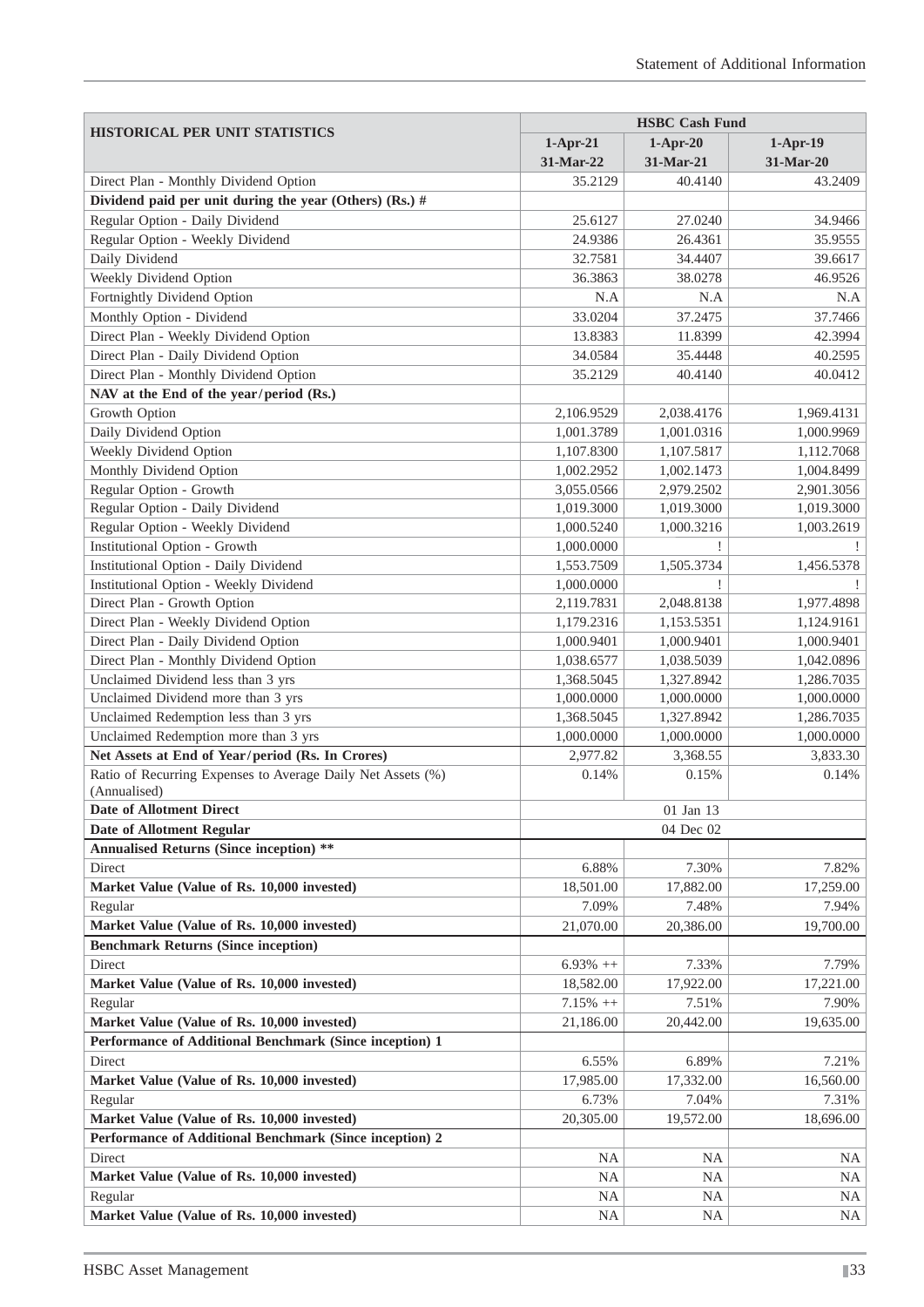| <b>HISTORICAL PER UNIT STATISTICS</b> | <b>HSBC Cash Fund</b>     |             |            |  |  |
|---------------------------------------|---------------------------|-------------|------------|--|--|
|                                       | $1-Apr-21$                | $1-Apr-20$  | $1-Apr-19$ |  |  |
|                                       | $31-Mar-22$               | $31-Mar-21$ | 31-Mar-20  |  |  |
| <b>Benchmark Index</b>                | CRISIL Liquid Fund Index  |             |            |  |  |
| <b>Additional Benchmark Index 1</b>   | CRISIL1 Year T-Bill Index |             |            |  |  |
| <b>Additional Benchmark Index 2</b>   | NA<br>NΑ<br>NΑ            |             |            |  |  |

| <b>HISTORICAL PER UNIT STATISTICS</b>                                       | <b>HSBC Fixed Term Series 130 ¥</b> |                                  |                          | <b>HSBC Fixed Term Series 131 ¥</b> |                                  |            |  |
|-----------------------------------------------------------------------------|-------------------------------------|----------------------------------|--------------------------|-------------------------------------|----------------------------------|------------|--|
|                                                                             | $1-Apr-21$                          | $1-Apr-20$                       | $1-Apr-19$               | $1-Apr-21$                          | $1-Apr-20$                       | $1-Apr-19$ |  |
|                                                                             | 31-Mar-22                           | 31-Mar-21                        | 31-Mar-20                | 31-Mar-22                           | 31-Mar-21                        | 31-Mar-20  |  |
| NAV at the beginning of the period (Rs.) ^^^                                |                                     |                                  |                          |                                     |                                  |            |  |
| <b>Dividend Option</b>                                                      | 12.4363                             | 11.8138                          | 10.8879                  | 12.1562                             | 11.4764                          | 10.7315    |  |
| Growth Option                                                               | 12.4363                             | 11.8138                          | 10.8879                  | 12.1562                             | 11.4764                          | 10.7315    |  |
| Direct Plan - Growth Option                                                 | 12.5211                             | 11.8692                          | 10.9155                  | 12.2536                             | 11.5370                          | 10.7590    |  |
| Direct Plan - Dividend Option                                               |                                     | 1                                |                          | Ţ                                   |                                  | Ţ          |  |
| Dividend paid per unit during the year<br>(Individual/HUF) (Rs.) #          |                                     |                                  |                          |                                     |                                  |            |  |
| Dividend Option                                                             | 2.4433                              | $\equiv$                         | $\overline{\phantom{m}}$ | 2.1877                              |                                  |            |  |
| Direct Plan - Dividend Option                                               | N.A                                 | N.A                              | N.A                      | N.A                                 | N.A                              | N.A        |  |
| Dividend paid per unit during the year<br>(Others) (Rs.) $#$                |                                     |                                  |                          |                                     |                                  |            |  |
| Dividend Option                                                             | 2.4433                              | $\overline{\phantom{m}}$         |                          | 2.1877                              |                                  |            |  |
| Direct Plan - Dividend Option                                               | N.A                                 | N.A                              | N.A                      | N.A                                 | N.A                              | N.A        |  |
| NAV at the End of the year/period (Rs.)                                     |                                     |                                  |                          |                                     |                                  |            |  |
| Dividend Option                                                             | N.A                                 | 12.4363                          | 11.8138                  | N.A                                 | 12.1562                          | 11.4764    |  |
| Growth Option                                                               | N.A                                 | 12.4363                          | 11.8138                  | N.A                                 | 12.1562                          | 11.4764    |  |
| Direct Plan - Growth Option                                                 | N.A                                 | 12.5211                          | 11.8692                  | N.A                                 | 12.2536                          | 11.5370    |  |
| Direct Plan - Dividend Option                                               | N.A                                 |                                  |                          | N.A                                 |                                  |            |  |
| Net Assets at End of Year/period (Rs. In Crores)                            |                                     | 28.63                            | 27.18                    |                                     | 49.32                            | 46.45      |  |
| Ratio of Recurring Expenses to Average Daily<br>Net Assets (%) (Annualised) | 0.23%                               | 0.24%                            | 0.24%                    | 0.09%                               | 0.10%                            | 0.10%      |  |
| <b>Date of Allotment Direct</b>                                             |                                     | 22 Dec 17                        |                          |                                     | 21 Mar 18                        |            |  |
| <b>Date of Allotment Regular</b>                                            |                                     | 22 Dec 17                        |                          |                                     | 21 Mar 18                        |            |  |
| <b>Annualised Returns (Since inception) **</b>                              |                                     |                                  |                          |                                     |                                  |            |  |
| Direct                                                                      | 7.08%                               | 7.11%                            | 7.83%                    | 6.83%                               | 6.94%                            | 7.30%      |  |
| Market Value (Value of Rs. 10,000 invested)                                 | 12,529                              | 12,521                           | 11,869                   | 12,288.00                           | 12,254                           | 11,537     |  |
| Regular                                                                     | 6.86%                               | 6.89%                            | 7.61%                    | 6.55%                               | 6.66%                            | 7.02%      |  |
| Market Value (Value of Rs. 10,000 invested)                                 | 12,443                              | 12,438.00                        | 11815.00                 | 12,188.00                           | 12,158.00                        | 11477.00   |  |
| <b>Benchmark Returns (Since inception)</b>                                  |                                     |                                  |                          |                                     |                                  |            |  |
| Direct                                                                      | 8.68%                               | 8.56%                            | 8.94%                    | 9.35%                               | 9.30%                            | 10.10%     |  |
| Market Value (Value of Rs. 10,000 invested)                                 | 13,157                              | 13,085                           | 12150.00                 | 13,216                              | 13,093                           | 12157.00   |  |
| Regular                                                                     | 8.68%                               | 8.56%                            | 8.94%                    | 9.35%                               | 9.30%                            | 10.10%     |  |
| Market Value (Value of Rs. 10,000 invested)                                 | 13,157                              | 13085.00                         | 12150.00                 | 13,216                              | 13093.00                         | 12157.00   |  |
| <b>Performance of Additional Benchmark</b><br>(Since inception) 1           |                                     |                                  |                          |                                     |                                  |            |  |
| Direct                                                                      | 7.77%                               | 7.50%                            | 9.26%                    | 9.00%                               | 8.69%                            | 11.28%     |  |
| Market Value (Value of Rs. 10,000 invested)                                 | 12,798                              | 12673.00                         | 12232.00                 | 13086.00                            | 12871.00                         | 12423.00   |  |
| Regular                                                                     | 7.77%                               | 7.50%                            | 9.26%                    | 9.00%                               | 8.69%                            | 11.28%     |  |
| Market Value (Value of Rs. 10,000 invested)                                 | 12,798                              | 12673.00                         | 12232.00                 | 13086.00                            | 12871.00                         | 12423.00   |  |
| <b>Performance of Additional Benchmark</b>                                  |                                     |                                  |                          |                                     |                                  |            |  |
| (Since inception) 2                                                         |                                     |                                  |                          |                                     |                                  |            |  |
| Direct                                                                      | <b>NA</b>                           | NA.                              | <b>NA</b>                | NA.                                 | <b>NA</b>                        | NA         |  |
| Market Value (Value of Rs. 10,000 invested)                                 | NA                                  | <b>NA</b>                        | <b>NA</b>                | <b>NA</b>                           | <b>NA</b>                        | NA         |  |
| Regular                                                                     | $\rm NA$                            | <b>NA</b>                        | <b>NA</b>                | <b>NA</b>                           | <b>NA</b>                        | <b>NA</b>  |  |
| Market Value (Value of Rs. 10,000 invested)                                 | $\rm NA$                            | $\rm NA$                         | NA                       | NA                                  | NA                               | <b>NA</b>  |  |
| <b>Benchmark Index</b>                                                      |                                     | CRISIL Composite Bond Fund Index |                          |                                     | CRISIL Composite Bond Fund Index |            |  |
| <b>Additional Benchmark Index 1</b>                                         |                                     | CRISIL 10 Year Gilt Index        |                          |                                     | CRISIL 10 Year Gilt Index        |            |  |
| <b>Additional Benchmark Index 2</b>                                         | <b>NA</b>                           | <b>NA</b>                        | <b>NA</b>                | <b>NA</b>                           | <b>NA</b>                        | NA         |  |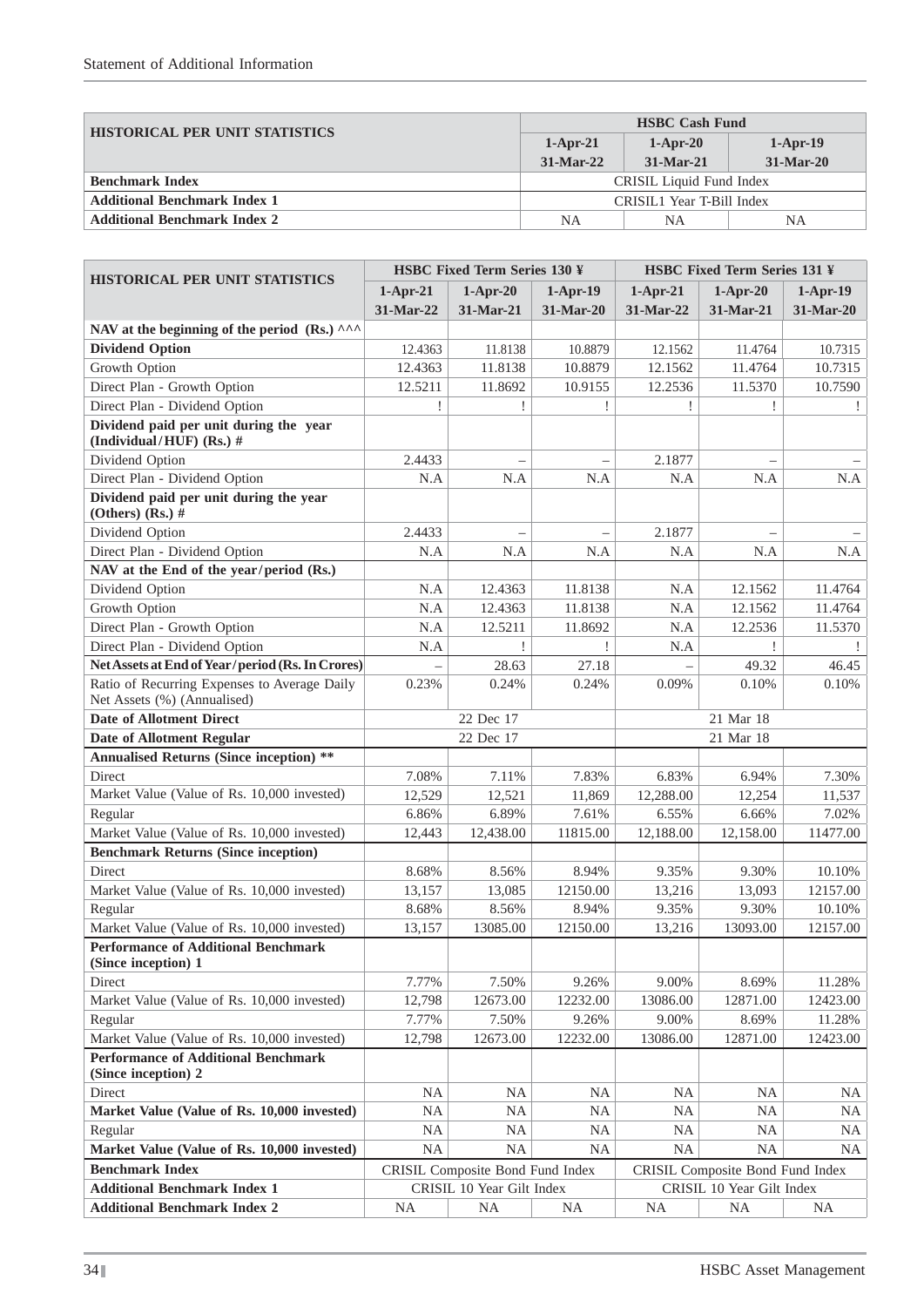| <b>HISTORICAL PER UNIT STATISTICS</b>                                       | <b>HSBC Fixed Term Series 132 ¥</b>                                  |                           |                          | <b>HSBC Fixed Term Series 133 ¥</b> |                           |            |
|-----------------------------------------------------------------------------|----------------------------------------------------------------------|---------------------------|--------------------------|-------------------------------------|---------------------------|------------|
|                                                                             | $1-Apr-21$                                                           | $1-Apr-20$                | $1-Apr-19$               | $1-Apr-21$                          | $1-Apr-20$                | $1-Apr-19$ |
|                                                                             | 31-Mar-22                                                            | 31-Mar-21                 | 31-Mar-20                | 31-Mar-22                           | 31-Mar-21                 | 31-Mar-20  |
| NAV at the beginning of the period (Rs.) ^^^                                |                                                                      |                           |                          |                                     |                           |            |
| <b>Dividend Option</b>                                                      | 12.6006                                                              | 11.6154                   | 10.7229                  | 12.2562                             | 11.4002                   | 10.6989    |
| Growth Option                                                               | 12.6006                                                              | 11.6154                   | 10.7229                  | 12.2562                             | 11.4002                   | 10.6989    |
| Direct Plan - Growth Option                                                 | 12.6811                                                              | 11.6648                   | 10.7454                  | 12.3336                             | 11.4477                   | 10.7205    |
| Direct Plan - Dividend Option                                               | 12.6811                                                              | 11.6648                   | 10.7454                  | 12.3336                             | 11.4477                   | 10.7205    |
| Dividend paid per unit during the year<br>(Individual/HUF) (Rs.) #          |                                                                      |                           |                          |                                     |                           |            |
| Dividend Option                                                             | 2.6460                                                               | $\overline{\phantom{0}}$  | $\overline{\phantom{0}}$ | 2.2944                              |                           |            |
| Direct Plan - Dividend Option                                               | 2.7291                                                               |                           |                          | 2.3742                              |                           |            |
| Dividend paid per unit during the year<br>(Others) (Rs.) $#$                |                                                                      |                           |                          |                                     |                           |            |
| Dividend Option                                                             | 2.6460                                                               | $\overline{\phantom{0}}$  | $\overline{\phantom{0}}$ | 2.2944                              | $\overline{\phantom{0}}$  |            |
| Direct Plan - Dividend Option                                               | 2.7291                                                               |                           |                          | 2.3742                              |                           |            |
| NAV at the End of the year/period (Rs.)                                     |                                                                      |                           |                          |                                     |                           |            |
| Dividend Option                                                             | N.A                                                                  | 12.6006                   | 11.6154                  | N.A                                 | 12.2562                   | 11.4002    |
| Growth Option                                                               | N.A                                                                  | 12.6006                   | 11.6154                  | N.A                                 | 12.2562                   | 11.4002    |
| Direct Plan - Growth Option                                                 | N.A                                                                  | 12.6811                   | 11.6648                  | N.A                                 | 12.3336                   | 11.4477    |
| Direct Plan - Dividend Option                                               | N.A                                                                  | 12.6811                   | 11.6648                  | N.A                                 | 12.3336                   | 11.4477    |
| Net Assets at End of Year/period (Rs. In<br>Crores)                         |                                                                      | 155.29                    | 143.15                   |                                     | 118.25                    | 109.96     |
| Ratio of Recurring Expenses to Average Daily<br>Net Assets (%) (Annualised) | 0.30%                                                                | 0.32%                     | 0.32%                    | 0.27%                               | 0.29%                     | 0.29%      |
| <b>Date of Allotment Direct</b>                                             | 12 Mar 18                                                            |                           |                          | 27 Mar 18                           |                           |            |
| <b>Date of Allotment Regular</b>                                            |                                                                      | 12 Mar 18                 |                          |                                     | 27 Mar 18                 |            |
| <b>Annualised Returns (Since inception) **</b>                              |                                                                      |                           |                          |                                     |                           |            |
| Direct                                                                      | 7.97%                                                                | 8.09%                     | 7.78%                    | 7.10%                               | 7.21%                     | 6.94%      |
| Market Value (Value of Rs. 10,000 invested)                                 | 12,729                                                               | 12,681                    | 11,665                   | 12,374                              | 12,334                    | 11,448     |
| Regular                                                                     | 7.75%                                                                | 7.86%                     | 7.56%                    | 6.88%                               | 6.98%                     | 6.72%      |
| Market Value (Value of Rs. 10,000 invested)                                 | 12,646                                                               | 12,600.00                 | 11615.00                 | 12,294                              | 12,255.00                 | 11399.00   |
| <b>Benchmark Returns (Since inception)</b>                                  |                                                                      |                           |                          |                                     |                           |            |
| Direct                                                                      | 9.43%                                                                | 9.39%                     | 10.22%                   | 8.99%                               | 8.93%                     | 9.55%      |
| Market Value (Value of Rs. 10,000 invested)                                 | 13,276                                                               | 13,154                    | 12213.00                 | 13,062                              | 12,941                    | 12016.00   |
| Regular                                                                     | 9.43%                                                                | 9.39%                     | 10.22%                   | 8.99%                               | 8.93%                     | 9.55%      |
| Market Value (Value of Rs. 10,000 invested)                                 | 13,276                                                               | 13154.00                  | 12213.00                 | 13,062                              | 12,941.00                 | 12016.00   |
| <b>Performance of Additional Benchmark</b><br>(Since inception) 1           |                                                                      |                           |                          |                                     |                           |            |
| Direct                                                                      | 9.11%                                                                | 8.80%                     | 11.42%                   | 8.42%                               | 8.09%                     | 10.38%     |
| Market Value (Value of Rs. 10,000 invested)                                 | 13,154                                                               | 12938.00                  | 12487.00                 | 12,852                              | 12641.00                  | 12201.00   |
| Regular                                                                     | 9.11%                                                                | 8.80%                     | 11.42%                   | 8.42%                               | 8.09%                     | 10.38%     |
| Market Value (Value of Rs. 10,000 invested)                                 | 13,154                                                               | 12938.00                  | 12487.00                 | 12,852                              | 12641.00                  | 12201.00   |
| <b>Performance of Additional Benchmark</b><br>(Since inception) 2           |                                                                      |                           |                          |                                     |                           |            |
| Direct                                                                      | <b>NA</b>                                                            | <b>NA</b>                 | <b>NA</b>                | <b>NA</b>                           | NA                        | NA         |
| Market Value (Value of Rs. 10,000 invested)                                 | <b>NA</b>                                                            | NA                        | <b>NA</b>                | <b>NA</b>                           | <b>NA</b>                 | NA         |
| Regular                                                                     | NA                                                                   | NA                        | <b>NA</b>                | <b>NA</b>                           | NA                        | NA         |
| Market Value (Value of Rs. 10,000 invested)                                 | <b>NA</b>                                                            | NA                        | <b>NA</b>                | <b>NA</b>                           | <b>NA</b>                 | NA.        |
| <b>Benchmark Index</b>                                                      | CRISIL Composite Bond Fund Index<br>CRISIL Composite Bond Fund Index |                           |                          |                                     |                           |            |
| <b>Additional Benchmark Index 1</b>                                         |                                                                      | CRISIL 10 Year Gilt Index |                          |                                     | CRISIL 10 Year Gilt Index |            |
| <b>Additional Benchmark Index 2</b>                                         | <b>NA</b>                                                            | <b>NA</b>                 | <b>NA</b>                | <b>NA</b>                           | <b>NA</b>                 | NA         |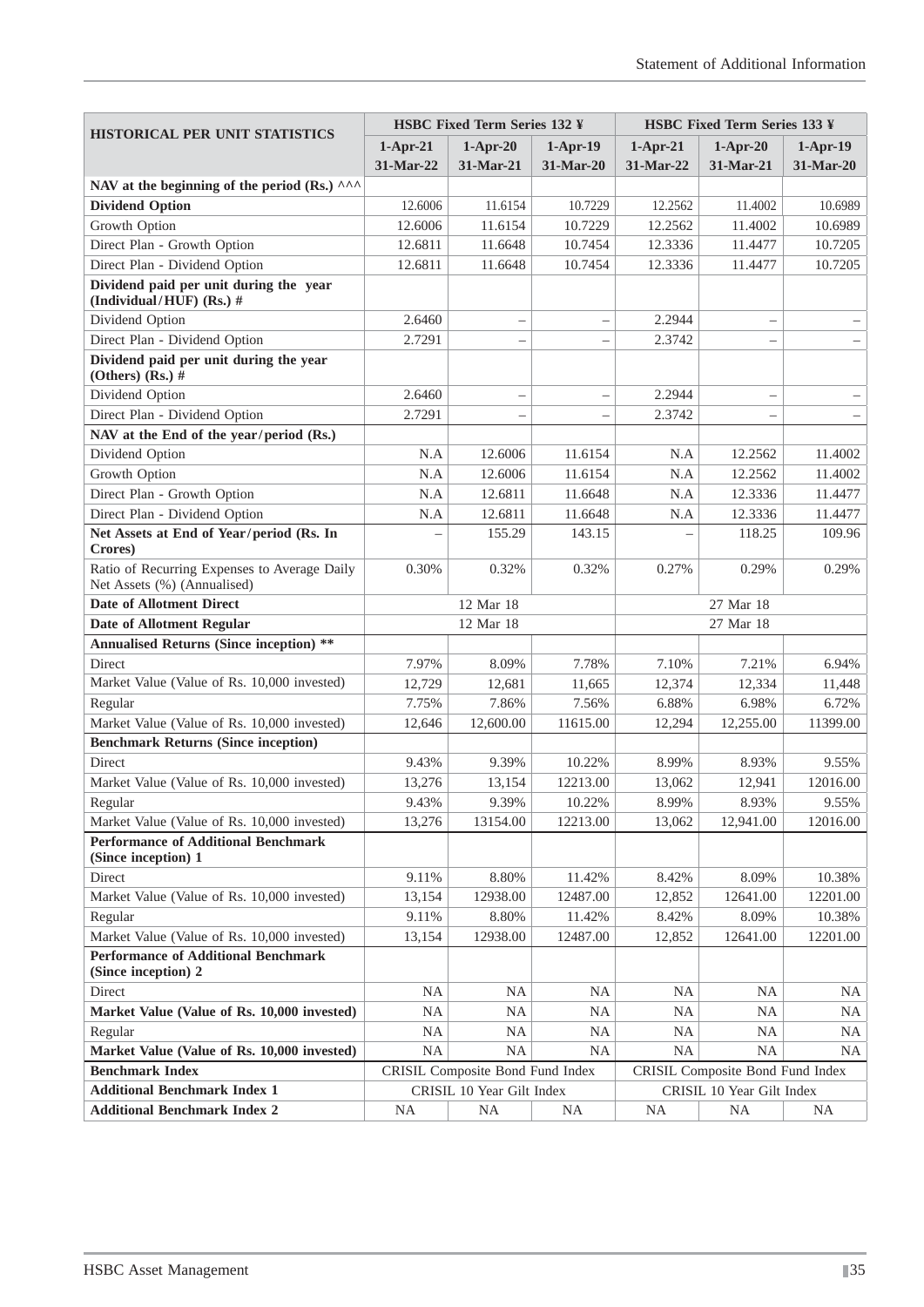| <b>HISTORICAL PER UNIT STATISTICS</b>                                       | <b>HSBC Fixed Term Series 134 ¥</b>                                  |                           |                          | <b>HSBC Fixed Term Series 135 ¥</b> |                           |            |
|-----------------------------------------------------------------------------|----------------------------------------------------------------------|---------------------------|--------------------------|-------------------------------------|---------------------------|------------|
|                                                                             | $1-Apr-21$                                                           | $1-Apr-20$                | $1-Apr-19$               | $1-Apr-21$                          | $1-Apr-20$                | $1-Apr-19$ |
|                                                                             | 31-Mar-22                                                            | 31-Mar-21                 | 31-Mar-20                | 31-Mar-22                           | 31-Mar-21                 | 31-Mar-20  |
| NAV at the beginning of the period (Rs.) ^^^                                |                                                                      |                           |                          |                                     |                           |            |
| <b>Dividend Option</b>                                                      | 10.9975                                                              | 10.3984                   | 10.6807                  | 10.9675                             | 10.3495                   | 10.5885    |
| Growth Option                                                               | 10.9975                                                              | 10.3984                   | 10.6807                  | 10.9675                             | 10.3495                   | 10.5885    |
| Direct Plan - Growth Option                                                 | 11.1105                                                              | 10.4662                   | 10.7101                  | 11.0631                             | 10.4059                   | 10.6114    |
| Direct Plan - Dividend Option                                               | 11.1105                                                              | 10.4662                   | 10.7101                  | 11.0631                             | 10.4059                   | 10.6114    |
| Dividend paid per unit during the year<br>(Individual/HUF) (Rs.) #          |                                                                      |                           |                          |                                     |                           |            |
| Dividend Option                                                             | 1.0782                                                               |                           | $\overline{\phantom{0}}$ | 1.0813                              |                           |            |
| Direct Plan - Dividend Option                                               | 1.2019                                                               |                           | $\overline{\phantom{0}}$ | 1.1897                              |                           |            |
| Dividend paid per unit during the year<br>(Others) (Rs.) $#$                |                                                                      |                           |                          |                                     |                           |            |
| Dividend Option                                                             | 1.0782                                                               |                           | $\overline{\phantom{0}}$ | 1.0813                              |                           |            |
| Direct Plan - Dividend Option                                               | 1.2019                                                               | $\equiv$                  | $\overline{\phantom{0}}$ | 1.1897                              | ÷                         |            |
| NAV at the End of the year/period (Rs.)                                     |                                                                      |                           |                          |                                     |                           |            |
| Dividend Option                                                             | N.A                                                                  | 10.9975                   | 10.3984                  | N.A                                 | 10.9675                   | 10.3495    |
| Growth Option                                                               | N.A                                                                  | 10.9975                   | 10.3984                  | N.A                                 | 10.9675                   | 10.3495    |
| Direct Plan - Growth Option                                                 | N.A                                                                  | 11.1105                   | 10.4662                  | N.A                                 | 11.0631                   | 10.4059    |
| Direct Plan - Dividend Option                                               | N.A                                                                  | 11.1105                   | 10.4662                  | N.A                                 | 11.0631                   | 10.4059    |
| Net Assets at End of Year/period (Rs. In<br>Crores)                         |                                                                      | 173.33                    | 163.68                   |                                     | 184.04                    | 173.53     |
| Ratio of Recurring Expenses to Average Daily<br>Net Assets (%) (Annualised) | 0.30%                                                                | 0.31%                     | 0.31%                    | 0.34%                               | 0.35%                     | 0.36%      |
| <b>Date of Allotment Direct</b>                                             |                                                                      | 08 Jun 18                 |                          | 10 Jul 18                           |                           |            |
| <b>Date of Allotment Regular</b>                                            |                                                                      | 08 Jun 18                 |                          |                                     | 10 Jul 18                 |            |
| <b>Annualised Returns (Since inception) **</b>                              |                                                                      |                           |                          |                                     |                           |            |
| Direct                                                                      | 3.78%                                                                | 3.81%                     | 2.54%                    | 3.75%                               | 3.78%                     | 2.33%      |
| Market Value (Value of Rs. 10,000 invested)                                 | 11,202                                                               | 11,110                    | 10,466                   | 11,190                              | 11,063                    | 10,406     |
| Regular                                                                     | 3.40%                                                                | 3.44%                     | 2.18%                    | 3.42%                               | 3.45%                     | 2.01%      |
| Market Value (Value of Rs. 10,000 invested)                                 | 11,078                                                               | 10,998.00                 | 10399.00                 | 11,081                              | 10,969.00                 | 10349.00   |
| <b>Benchmark Returns (Since inception)</b>                                  |                                                                      |                           |                          |                                     |                           |            |
| Direct                                                                      | 9.92%                                                                | 10.26%                    | 11.71%                   | 9.66%                               | 10.20%                    | 11.68%     |
| Market Value (Value of Rs. 10,000 invested)                                 | 13,357                                                               | 13,163                    | 12224.00                 | 13,256                              | 13,031                    | 12101.00   |
| Regular                                                                     | 9.92%                                                                | 10.26%                    | 11.71%                   | 9.66%                               | 10.20%                    | 11.68%     |
| Market Value (Value of Rs. 10,000 invested)                                 | 13,357                                                               | 13163.00                  | 12224.00                 | 13,256                              | 13,031.00                 | 12101.00   |
| <b>Performance of Additional Benchmark</b><br>(Since inception) 1           |                                                                      |                           |                          |                                     |                           |            |
| Direct                                                                      | 9.71%                                                                | 9.70%                     | 13.21%                   | 8.99%                               | 9.63%                     | 13.28% ¥¥  |
| Market Value (Value of Rs. 10,000 invested)                                 | 13,278                                                               | 12976.00                  | 12524.00                 | 13,012                              | 12848.00                  | 12401.00   |
| Regular                                                                     | 9.71%                                                                | 9.70%                     | 13.21%                   | 8.99%                               | 9.63%                     | 13.28% ¥¥  |
| Market Value (Value of Rs. 10,000 invested)                                 | 13,278                                                               | 12976.00                  | 12524.00                 | 13,012                              | 12848.00                  | 12401.00   |
| <b>Performance of Additional Benchmark</b><br>(Since inception) 2           |                                                                      |                           |                          |                                     |                           |            |
| Direct                                                                      | <b>NA</b>                                                            | <b>NA</b>                 | <b>NA</b>                | <b>NA</b>                           | NA.                       | NA         |
| Market Value (Value of Rs. 10,000 invested)                                 | <b>NA</b>                                                            | <b>NA</b>                 | <b>NA</b>                | <b>NA</b>                           | <b>NA</b>                 | <b>NA</b>  |
| Regular                                                                     | NA                                                                   | <b>NA</b>                 | NA                       | <b>NA</b>                           | NA                        | NA         |
| Market Value (Value of Rs. 10,000 invested)                                 | <b>NA</b>                                                            | <b>NA</b>                 | NA.                      | <b>NA</b>                           | <b>NA</b>                 | NA.        |
| <b>Benchmark Index</b>                                                      | CRISIL Composite Bond Fund Index<br>CRISIL Composite Bond Fund Index |                           |                          |                                     |                           |            |
| <b>Additional Benchmark Index 1</b>                                         |                                                                      | CRISIL 10 Year Gilt Index |                          |                                     | CRISIL 10 Year Gilt Index |            |
| <b>Additional Benchmark Index 2</b>                                         | <b>NA</b>                                                            | <b>NA</b>                 | <b>NA</b>                | <b>NA</b>                           | <b>NA</b>                 | <b>NA</b>  |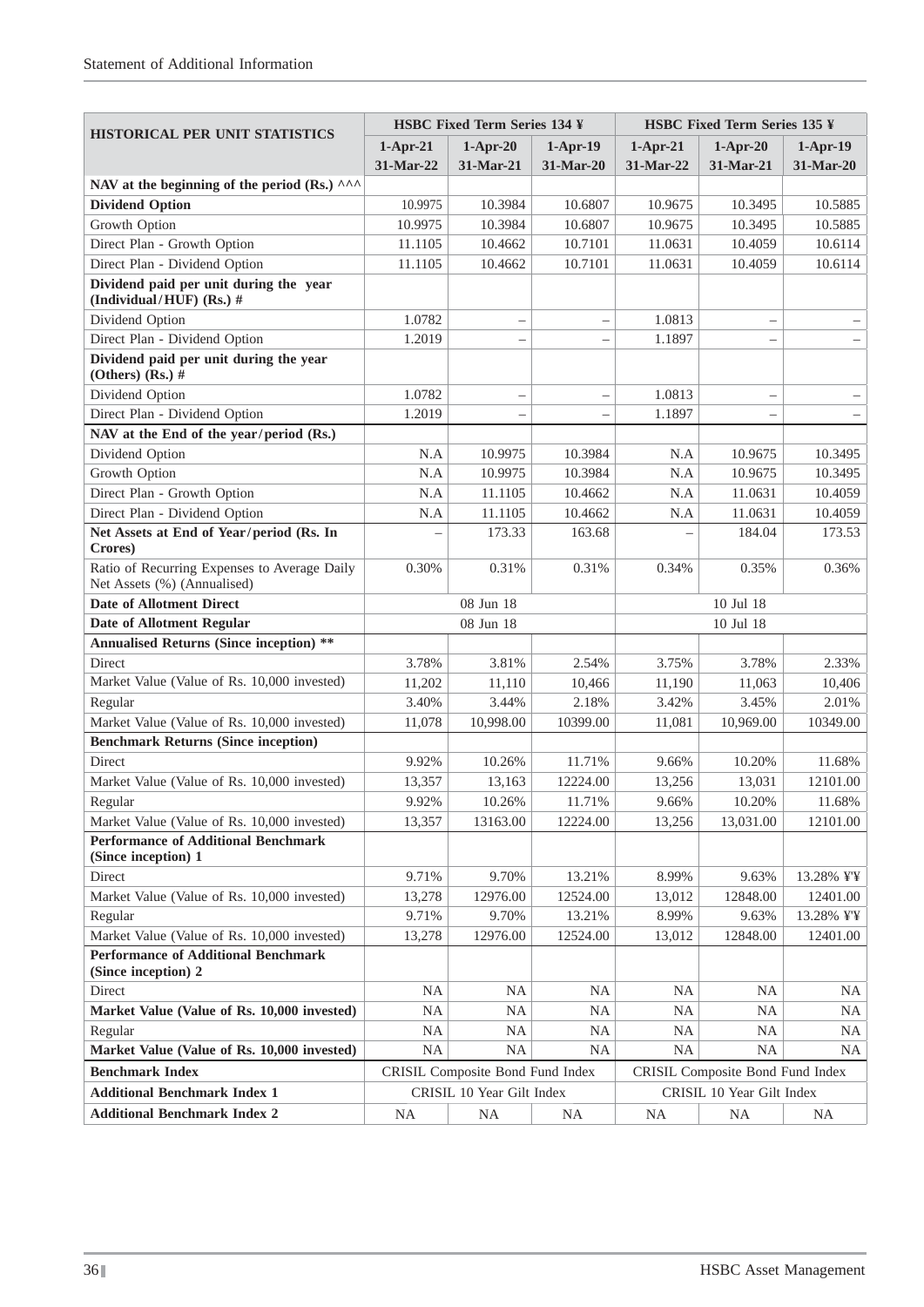| HISTORICAL PER UNIT STATISTICS                                              | HSBC Fixed Term Series 136 ¥                                         |            |            | <b>HSBC Fixed Term Series 137</b> |            |            |
|-----------------------------------------------------------------------------|----------------------------------------------------------------------|------------|------------|-----------------------------------|------------|------------|
|                                                                             | $1-Apr-21$                                                           | $1-Apr-20$ | $1-Apr-19$ | $1-Apr-21$                        | $1-Apr-20$ | $1-Apr-19$ |
|                                                                             | 31-Mar-22                                                            | 31-Mar-21  | 31-Mar-20  | 31-Mar-22                         | 31-Mar-21  | 31-Mar-20  |
| NAV at the beginning of the period (Rs.) ^^^                                |                                                                      |            |            |                                   |            |            |
| <b>Dividend Option</b>                                                      | 11.0446                                                              | 10.3682    | 10.4720    | 12.1877                           | 11.2046    | 10.2484    |
| Growth Option                                                               | 11.0446                                                              | 10.3682    | 10.4720    | 12.1877                           | 11.2046    | 10.2484    |
| Direct Plan - Growth Option                                                 | 11.1374                                                              | 10.4216    | 10.4917    | 12.2594                           | 11.2404    | 10.2534    |
| Direct Plan - Dividend Option                                               | 11.1374                                                              | 10.4216    | 10.4917    | 12.2594                           | 11.2404    | 10.2534    |
| Dividend paid per unit during the year<br>(Individual/HUF) (Rs.) #          |                                                                      |            |            |                                   |            |            |
| Dividend Option                                                             | 1.2368                                                               |            |            | N.A                               | N.A        | N.A        |
| Direct Plan - Dividend Option                                               | 1.3493                                                               |            |            | N.A                               | N.A        | N.A        |
| Dividend paid per unit during the year<br>(Others) (Rs.) $#$                |                                                                      |            |            |                                   |            |            |
| Dividend Option                                                             | 1.2368                                                               |            |            | N.A                               | N.A        | N.A        |
| Direct Plan - Dividend Option                                               | 1.3493                                                               |            |            | N.A                               | N.A        | N.A        |
| NAV at the End of the year/period (Rs.)                                     |                                                                      |            |            |                                   |            |            |
| Dividend Option                                                             | N.A                                                                  | 11.0446    | 10.3682    | 12.6864                           | 12.1877    | 11.2046    |
| Growth Option                                                               | N.A                                                                  | 11.0446    | 10.3682    | 12.6864                           | 12.1877    | 11.2046    |
| Direct Plan - Growth Option                                                 | N.A                                                                  | 11.1374    | 10.4216    | 12.7951                           | 12.2594    | 11.2404    |
| Direct Plan - Dividend Option                                               | N.A                                                                  | 11.1374    | 10.4216    | 12.7951                           | 12.2594    | 11.2404    |
| Net Assets at End of Year/period (Rs. In<br>Crores)                         |                                                                      | 52.69      | 49.46      | 74.72                             | 71.72      | 65.88      |
| Ratio of Recurring Expenses to Average Daily<br>Net Assets (%) (Annualised) | 0.42%                                                                | 0.43%      | 0.43%      | 0.29%                             | 0.29%      | 0.29%      |
| <b>Date of Allotment Direct</b>                                             | 13 Aug 18                                                            |            | 18 Jan 19  |                                   |            |            |
| <b>Date of Allotment Regular</b>                                            |                                                                      | 13 Aug 18  |            |                                   | 18 Jan 19  |            |
| <b>Annualised Returns (Since inception) **</b>                              |                                                                      |            |            |                                   |            |            |
| Direct                                                                      | 4.12%                                                                | 4.18%      | 2.56%      | 8.01%                             | 9.70%      | 10.23%     |
| Market Value (Value of Rs. 10,000 invested)                                 | 11,349                                                               | 11,137     | 10,422     | 12,795                            | 12,259     | 11,240     |
| Regular                                                                     | 3.79%                                                                | 3.85%      | 2.24%      | 7.72%                             | 9.41%      | 9.94%      |
| Market Value (Value of Rs. 10,000 invested)                                 | 11,237                                                               | 11,046.00  | 10368.00   | 12,686                            | 12,188.00  | 11204.00   |
| <b>Benchmark Returns (Since inception)</b>                                  |                                                                      |            |            |                                   |            |            |
| Direct                                                                      | 9.61%                                                                | 10.14%     | 11.67%     | 8.41%                             | 10.25%     | 12.42%     |
| Market Value (Value of Rs. 10,000 invested)                                 | 13,334                                                               | 12,895     | 11975.00   | 12,949                            | 12,395.00  | 11508.00   |
| Regular                                                                     | 9.61%                                                                | 10.14%     | 11.67%     | 8.41%                             | 10.25%     | 12.42%     |
| Market Value (Value of Rs. 10,000 invested)                                 | 13,334                                                               | 12,895.00  | 11975.00   | 12,949                            | 12,395.00  | 11508.00   |
| <b>Performance of Additional Benchmark</b><br>(Since inception) 1           |                                                                      |            |            |                                   |            |            |
| Direct                                                                      | 8.66%                                                                | 9.48%      | 13.24% ¥¥  | 6.53%                             | 9.10%      | 13.90%     |
| Market Value (Value of Rs. 10,000 invested)                                 | 12,975                                                               | 12693.00   | 12251.00   | 12,242                            | 12,112.00  | 11690.00   |
| Regular                                                                     | 8.66%                                                                | 9.48%      | 13.24% ¥¥  | 6.53%                             | 9.10%      | 13.90%     |
| Market Value (Value of Rs. 10,000 invested)                                 | 12,975                                                               | 12693.00   | 12251.00   | 12,242                            | 12,112.00  | 11690.00   |
| <b>Performance of Additional Benchmark</b><br>(Since inception) 2           |                                                                      |            |            |                                   |            |            |
| Direct                                                                      | <b>NA</b>                                                            | NA         | NA         | <b>NA</b>                         | <b>NA</b>  | NA.        |
| Market Value (Value of Rs. 10,000 invested)                                 | <b>NA</b>                                                            | <b>NA</b>  | NA         | <b>NA</b>                         | <b>NA</b>  | NA         |
| Regular                                                                     | NA                                                                   | <b>NA</b>  | NA         | <b>NA</b>                         | <b>NA</b>  | NA         |
| Market Value (Value of Rs. 10,000 invested)                                 | <b>NA</b>                                                            | <b>NA</b>  | <b>NA</b>  | <b>NA</b>                         | <b>NA</b>  | NA.        |
| <b>Benchmark Index</b>                                                      | CRISIL Composite Bond Fund Index<br>CRISIL Composite Bond Fund Index |            |            |                                   |            |            |
| <b>Additional Benchmark Index 1</b>                                         | CRISIL 10 Year Gilt Index<br>CRISIL 10 Year Gilt Index               |            |            |                                   |            |            |
| <b>Additional Benchmark Index 2</b>                                         | <b>NA</b>                                                            | <b>NA</b>  | <b>NA</b>  | <b>NA</b>                         | <b>NA</b>  | <b>NA</b>  |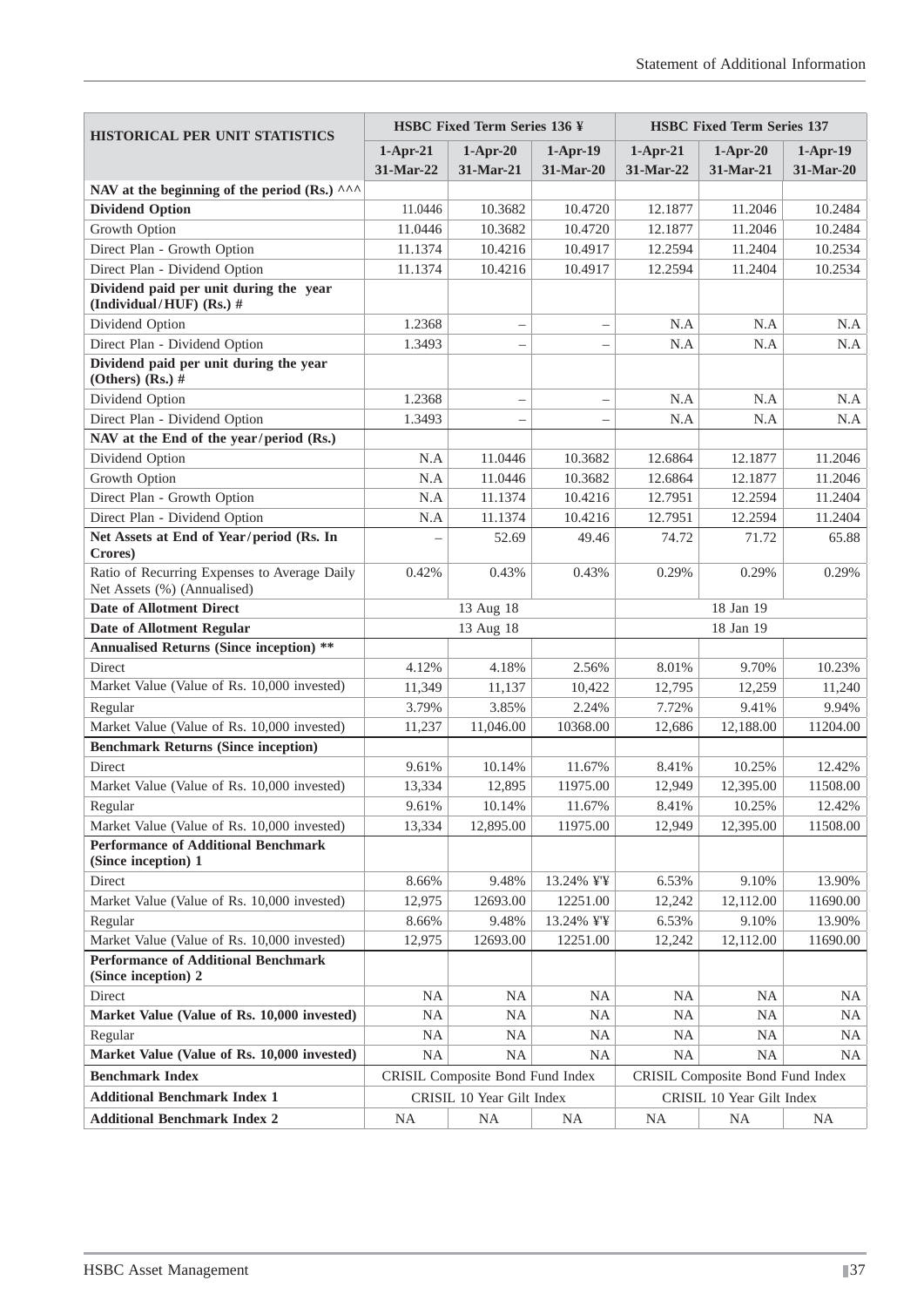|                                                                             | <b>HSBC Fixed Term Series 139</b>                                    |                           |            | <b>HSBC Fixed Term Series 140</b> |                           |                |
|-----------------------------------------------------------------------------|----------------------------------------------------------------------|---------------------------|------------|-----------------------------------|---------------------------|----------------|
| <b>HISTORICAL PER UNIT STATISTICS</b>                                       | $1-Apr-21$                                                           | $1-Apr-20$                | $1-Apr-19$ | $1-Apr-21$                        | $1-Apr-20$                | $1-Apr-19$     |
|                                                                             | 31-Mar-22                                                            | 31-Mar-21                 | 31-Mar-20  | 31-Mar-22                         | 31-Mar-21                 | 31-Mar-20      |
| NAV at the beginning of the period (Rs.) ^^^                                |                                                                      |                           |            |                                   |                           |                |
| <b>Dividend Option</b>                                                      | 12.0900                                                              | 11.1325                   | 10.1515    | 11.9284                           | 10.9491                   | N.A            |
| Growth Option                                                               | 12.0900                                                              | 11.1325                   | 10.1515    | 11.9284                           | 10.9491                   | N.A            |
| Direct Plan - Growth Option                                                 | 12.1579                                                              | 11.1651                   | 10.1537    | 11.9903                           | 10.9765                   | N.A            |
| Direct Plan - Dividend Option                                               | 12.1579                                                              | 11.1651                   | 10.1537    | 11.9903                           | 10.9765                   | N.A            |
| Dividend paid per unit during the year<br>(Individual/HUF) (Rs.) #          |                                                                      |                           |            |                                   |                           |                |
| Dividend Option                                                             | N.A                                                                  | N.A                       | N.A        | N.A                               | N.A                       | N.A            |
| Direct Plan - Dividend Option                                               | N.A                                                                  | N.A                       | N.A        | N.A                               | N.A                       | N.A            |
| Dividend paid per unit during the year (Others) (Rs.) $#$                   |                                                                      |                           |            |                                   |                           |                |
| Dividend Option                                                             | N.A                                                                  | N.A                       | N.A        | N.A                               | N.A                       | N.A            |
| Direct Plan - Dividend Option                                               | N.A                                                                  | N.A                       | N.A        | N.A                               | N.A                       | N.A            |
| NAV at the End of the year/period (Rs.)                                     |                                                                      |                           |            |                                   |                           |                |
| Dividend Option                                                             | 12.5676                                                              | 12.0900                   | 11.1325    | 12.4213                           | 11.9284                   | 10.9491        |
| Growth Option                                                               | 12.5676                                                              | 12.0900                   | 11.1325    | 12.4213                           | 11.9284                   | 10.9491        |
| Direct Plan - Growth Option                                                 | 12.6718                                                              | 12.1579                   | 11.1651    | 12.5190                           | 11.9903                   | 10.9765        |
| Direct Plan - Dividend Option                                               | 12.6718                                                              | 12.1579                   | 11.1651    | 12.5190                           | 11.9903                   | 10.9765        |
| Net Assets at End of Year/period (Rs. In Crores)                            | 53.91                                                                | 51.84                     | 47.70      | 47.90                             | 45.97                     | 42.18          |
| Ratio of Recurring Expenses to Average Daily<br>Net Assets (%) (Annualised) | 0.32%                                                                | 0.32%                     | 0.32%      | 0.32%                             | 0.32%                     | 0.29%          |
| <b>Date of Allotment Direct</b>                                             | 26 Feb 19                                                            |                           | 26-Apr-19  |                                   |                           |                |
| <b>Date of Allotment Regular</b>                                            |                                                                      | 26 Feb 19                 |            | 26-Apr-19                         |                           |                |
| <b>Annualised Returns (Since inception) **</b>                              |                                                                      |                           |            |                                   |                           |                |
| Direct                                                                      | 7.96%                                                                | 9.78%                     | 10.61%     | 7.97%                             | 9.85%                     | 9.77% ¥¥       |
| Market Value (Value of Rs. 10,000 invested)                                 | 12,672                                                               | 12,158                    | 11,165     | 12,519                            | 11,990                    | 10,910         |
| Regular                                                                     | 7.67%                                                                | 9.49%                     | 10.31%     | 7.68%                             | 9.56%                     | 9.49% ¥¥       |
| Market Value (Value of Rs. 10,000 invested)                                 | 12,568                                                               | 12,090.00                 | 11132.00   | 12,421                            | 11,929.00                 | 10949.00       |
| <b>Benchmark Returns (Since inception)</b>                                  |                                                                      |                           |            |                                   |                           |                |
| Direct                                                                      | 8.56%                                                                | 10.56%                    | 13.25%     | 8.46%                             | 10.58%                    | 12.76% ¥¥      |
| Market Value (Value of Rs. 10,000 invested)                                 | 12,891                                                               | 12,338.00                 | 11457.00   | 12,686                            | 12,144.00                 | 11188.00       |
| Regular                                                                     | 8.56%                                                                | 10.56%                    | 13.25%     | 8.46%                             | 10.58%                    | 12.76% ¥¥      |
| Market Value (Value of Rs. 10,000 invested)                                 | 12,891                                                               | 12,338.00                 | 11457.00   | 12,686                            | 12,144.00                 | 11188.00       |
| <b>Performance of Additional Benchmark (Since</b><br>inception) 1           |                                                                      |                           |            |                                   |                           |                |
| Direct                                                                      | 6.47%                                                                | 9.14%                     | 14.47%     | 6.40%                             | 9.27%                     | 14.5417%<br>¥¥ |
| Market Value (Value of Rs. 10,000 invested)                                 | 12,139                                                               | 12,010.00                 | 11592.00   | 11,995                            | 11,867.00                 | 11355.00       |
| Regular                                                                     | 6.47%                                                                | 9.14%                     | 14.47%     | 6.40%                             | 9.27%                     | 14.5417%¥¥     |
| Market Value (Value of Rs. 10,000 invested)                                 | 12,139                                                               | 12,010.00                 | 11592.00   | 11,995                            | 11,867.00                 | 11355.00       |
| <b>Performance of Additional Benchmark (Since</b>                           |                                                                      |                           |            |                                   |                           |                |
| inception) 2                                                                |                                                                      |                           |            |                                   |                           |                |
| Direct                                                                      | <b>NA</b>                                                            | <b>NA</b>                 | <b>NA</b>  | <b>NA</b>                         | <b>NA</b>                 | NA.            |
| Market Value (Value of Rs. 10,000 invested)                                 | <b>NA</b>                                                            | <b>NA</b>                 | <b>NA</b>  | <b>NA</b>                         | <b>NA</b>                 | <b>NA</b>      |
| Regular                                                                     | <b>NA</b>                                                            | NA                        | NA         | <b>NA</b>                         | NA                        | <b>NA</b>      |
| Market Value (Value of Rs. 10,000 invested)                                 | <b>NA</b>                                                            | NA                        | NA         | <b>NA</b>                         | NA                        | <b>NA</b>      |
| <b>Benchmark Index</b>                                                      | CRISIL Composite Bond Fund Index<br>CRISIL Composite Bond Fund Index |                           |            |                                   |                           |                |
| <b>Additional Benchmark Index 1</b>                                         |                                                                      | CRISIL 10 Year Gilt Index |            |                                   | CRISIL 10 Year Gilt Index |                |
| <b>Additional Benchmark Index 2</b>                                         | $\rm NA$                                                             | $\rm NA$                  | <b>NA</b>  | NA                                | $\rm NA$                  | <b>NA</b>      |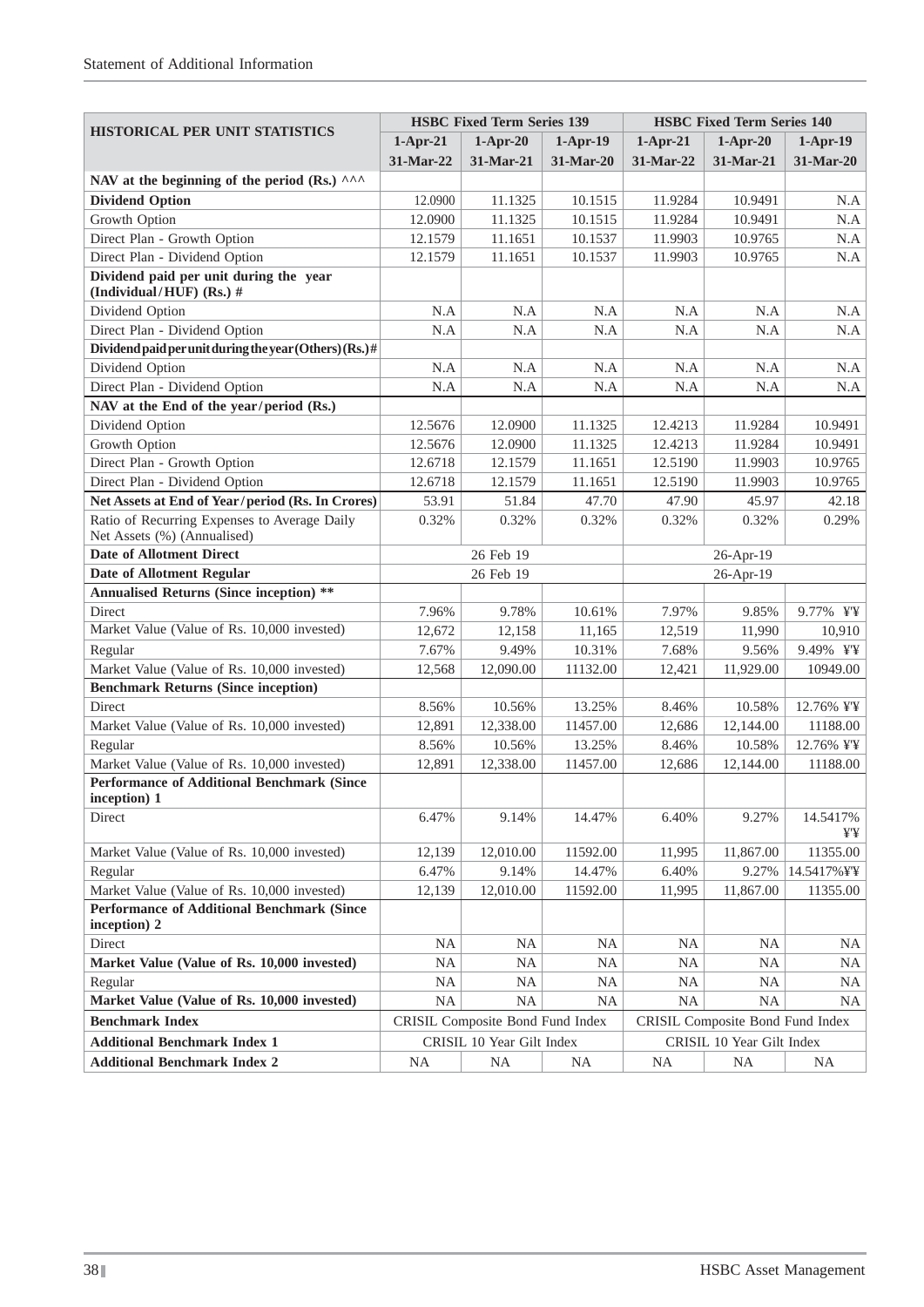#### **Notes :**

- 1) # Dividend paid per unit is net of dividend distribution tax, wherever dividend distribution tax is applicable.
- 2) \$+ Schemes launched during the period.
- 3) ! Indicates there are no investors in the Option.
- 4) <sup>^^</sup> For HSBC CRISIL IBX 50:50 Gilt Plus SDL Apr 2028 Index Fund it is Computed NAV on March 31, 2022 and the first NAV is declared on 4th April 2022.
- 5) ^^^ As 30th & 31st March, 2019 were non-business days for this scheme, NAV at the beginning of the period are as of March 29, 2019.
- 6)  $\frac{4}{3}$  During the period following schemes matured as follows.

| <b>From Scheme</b>                | <b>Matured on Date</b> |
|-----------------------------------|------------------------|
| <b>HSBC Fixed Term Series 130</b> | $08$ -Apr-21           |
| <b>HSBC Fixed Term Series 131</b> | $03-Mav-21$            |
| <b>HSBC Fixed Term Series 132</b> | $03-Mav-21$            |
| <b>HSBC Fixed Term Series 133</b> | $03-Mav-21$            |
| <b>HSBC Fixed Term Series 134</b> | $29 - Jun - 21$        |
| <b>HSBC Fixed Term Series 135</b> | $30 - \text{Jul} - 21$ |
| <b>HSBC Fixed Term Series 136</b> | $30-Sep-21$            |

- 7) + For HSBC Small cap Equity Fund: S&P BSE 250 Small Cap Index TRI was launched on 30 November 2017 i.e post date of allotment of HSBC Small Cap Equity Fund, the 5 years & returns since inception are not available.
	- + For HSBC Infrastructure Equity Fund: S&P BSE India Infrastructure Index TRI was launched on 19 May 2014 i.e., post date of allotment of HSBC Infrastructure Equity Fund, the returns since inception are not available.
	- + For HSBC Large Cap Equity Fund Nifty 100 TRI index was launched on Jan 01, 2003 i.e. post date of allotment of HSBC Large cap equity fund direct plan, the returns since inception are not available.
	- + For HSBC Flexi Cap Fund :The benchmark of the scheme has been changed from S&P BSE 200 TRI to NIFTY 500 TRI with effect from November 18, 2019.
	- + For HSBC Equity Hybrid Fund :The benchmark of the scheme has been changed from A customized index with 70% weight to S&P BSE 200 TRI and 30% weight to CRISIL Composite Bond Fund Index to CRISIL Hybrid 35+65 Aggressive Index with effect from December 01, 2021.
	- + For HSBC Focused Equity Fund :The benchmark of the scheme has been changed from S&P BSE 200 TRI to NIFTY 500 TRI with effect from December 01, 2021.
	- + For HSBC Large Cap Equity Fund :The benchmark of the scheme has been changed from Nifty 50 TRI to NIFTY 100 TRI with effect from December 01, 2021.
	- + For HSBC Tax Saver Equity Fund :The benchmark of the scheme has been changed from S&P BSE 200 TRI to NIFTY 500 TRI with effect from December 01, 2021.
	- + For HSBC Mid Cap Fund :The benchmark of the scheme has been changed from Nifty Midcap 150 Index TRI to S&P BSE 150 MidCap TRI with effect from December 02, 2021.
- 8) \$ With effect from January 28,2021, HSBC Multi Cap Equity Fund, a Multi Cap Fund had been re-categorized to Flexi Cap Fund and new name of the scheme is HSBC Flexi Cap Fund.
- 9) ¥'¥ Since scheme has not completed one year, since inception scheme & benchmark returns are absolute returns.
- 10) \*\* Returns given are for Growth Plan.
- 11) \* With effect from 13 May 2021, HSBC Global Consumer Opportunities Fund– Benefiting from China's Growing Consumption Power merged into HSBC Asia Pacific (Ex Japan) Dividend Yield Fund
- 12) Additional Benchmark Index 1 & Index 2 disclosed above is as per SEBI circular no. SEBI/HO/IMD/DF2/CIR/P/2021/024 dated March 04, 2021.
- 13) Pursuant to SEBI Circular No. SEBI/HO/IMD/DF3/CIR/P/2020/194 dated October 05, 2020, the nomenclature of 'Dividend Option' under all the schemes of HSBC Mutual Fund has been revised to 'Income Distribution cum Capital Withdrawal Option' (IDCW), with effect from April 01, 2021.

#### **Single Plan Structure**

| <b>Name of Scheme</b>                            | <b>Existing Plan(s)</b>        | Plan(s) discontinued from accepting subscriptions | Plan(s) available for fresh subscription |
|--------------------------------------------------|--------------------------------|---------------------------------------------------|------------------------------------------|
| <b>HSBC Cash Fund</b>                            | Regular Plan                   | Regular Plan                                      | —                                        |
|                                                  | <b>Institutional Plan</b>      | <b>Institutional Plan</b>                         | –                                        |
|                                                  | <b>Institutional Plus Plan</b> | $\overline{\phantom{0}}$                          | <b>Institutional Plus Plan</b>           |
|                                                  | Regular Plan                   | Regular Plan                                      |                                          |
| <b>HSBC Ultra Short Term</b><br><b>Bond Fund</b> | <b>Institutional Plan</b>      | $\overline{\phantom{0}}$                          | <b>Institutional Plan</b>                |
|                                                  | <b>Institutional Plus Plan</b> | <b>Institutional Plus Plan</b>                    |                                          |
|                                                  | Regular Plan                   | $\overline{\phantom{0}}$                          | Regular Plan                             |
| <b>HSBC</b> Short Duration<br>Fund               | <b>Institutional Plan</b>      | Institutional Plan                                | —                                        |
|                                                  | <b>Institutional Plus Plan</b> | <b>Institutional Plus Plan</b>                    | —                                        |
| <b>HSBC</b> Flexi Debt Fund                      | Retail Plan                    | Regular Plan                                      | —                                        |
|                                                  | <b>Institutional Plan</b>      | $\overline{\phantom{0}}$                          | <b>Institutional Plan</b>                |
| <b>HSBC</b> Debt Fund                            | Regular Plan                   | $\overline{\phantom{0}}$                          | Regular Plan                             |
|                                                  | Institutional Plan             | <b>Institutional Plan</b>                         |                                          |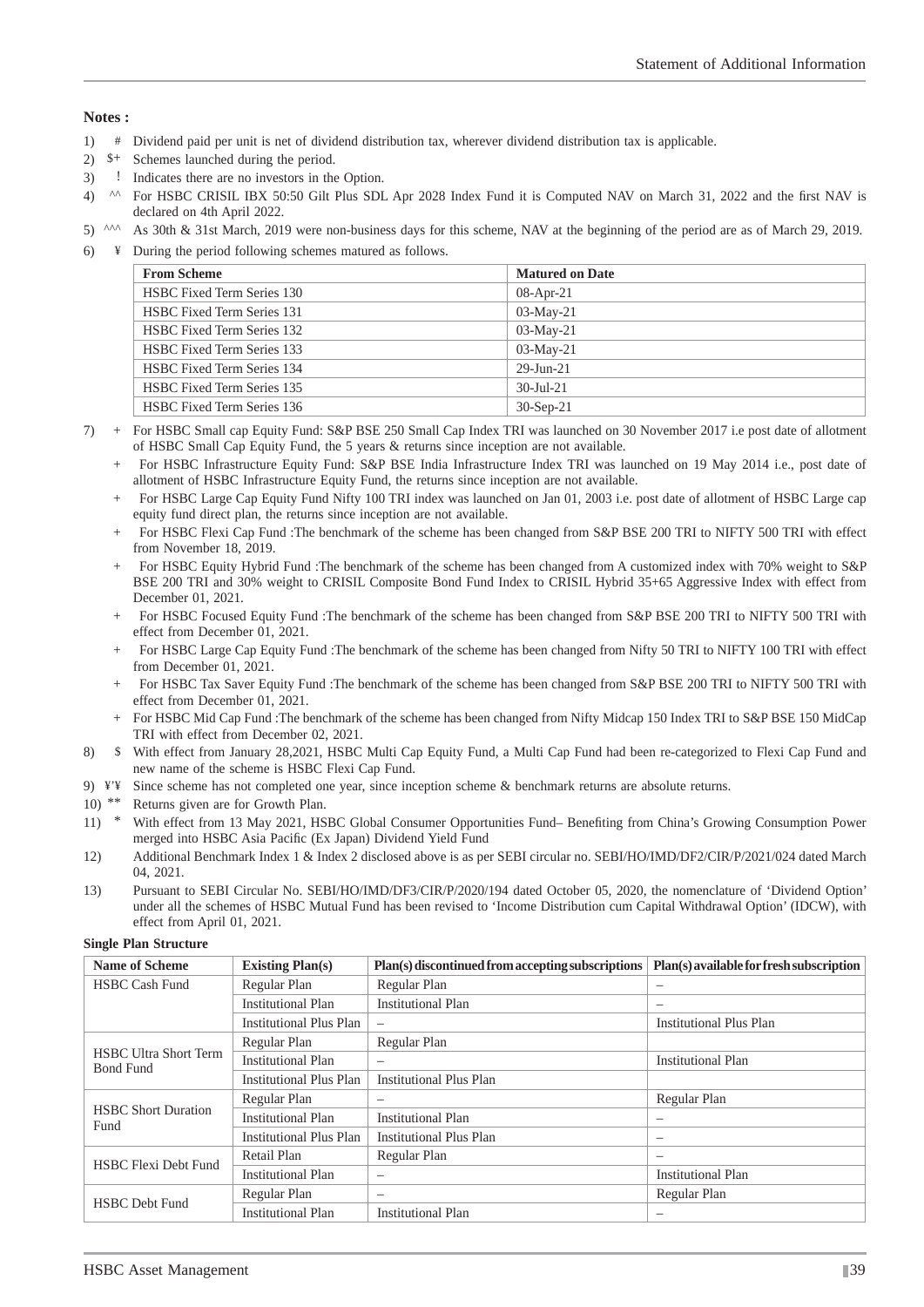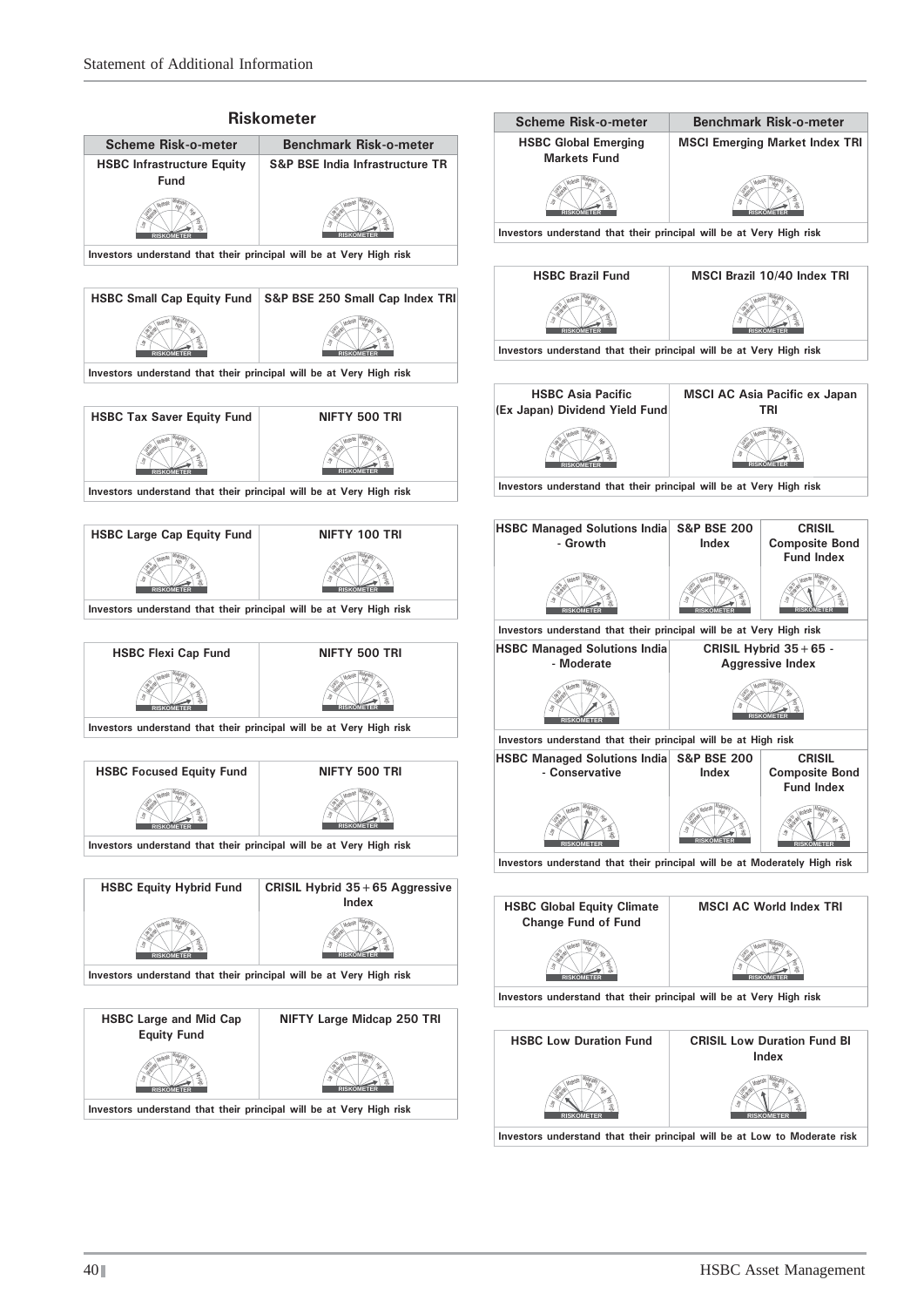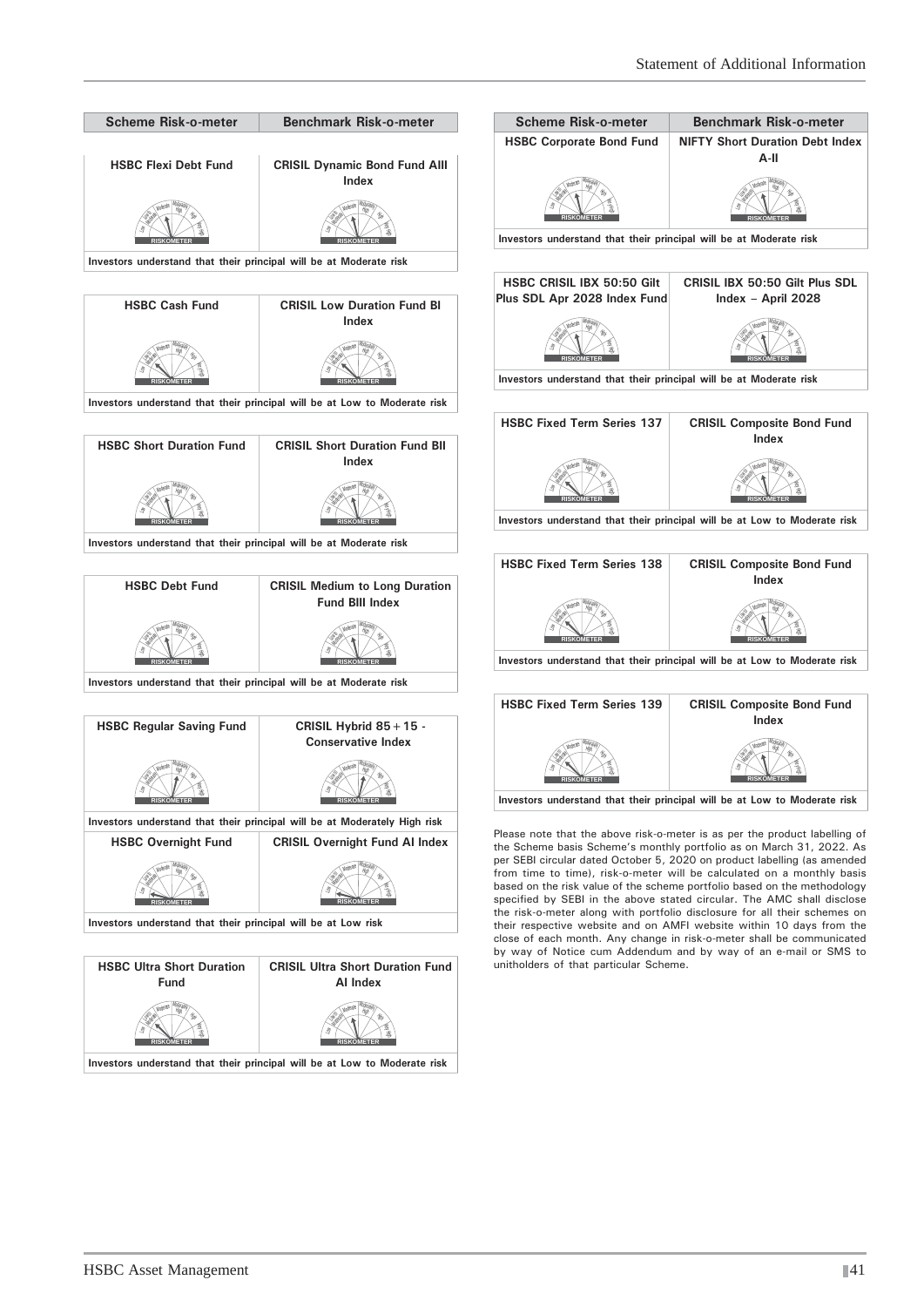# III. HOW TO APPLY?

- The Application Form for the sale of Units of the Scheme will be available at the Investor Service Centres / Designated Collection Centres / Distributors and also on our website at www.assetmanagement.hsbc.co.in.
- Applications should be completed in block letters in English. Signatures should be in English or in any Indian language. Thumb impressions and signatures in languages not specified in the Eighth Schedule of the Constitution of India should be attested by a magistrate or a Notary Public or a special Executive Magistrate under his/her official seal.
- Payment should be made by cheque or bank draft drawn on any bank which is situated at and is a member of the Banker's Clearing House located at the place where the application is submitted or in a manner acceptable to the AMC, which is evidenced by receipt of credit in Bank Account of the Fund.
- Outstation cheques will not be accepted and applications accompanied by such cheques are liable to be rejected. However, outstation cheques are acceptable in case of SIP applications. The first instalment of SIP should however be payable at the location where the application is tendered.
- No cash, money orders and postal orders will be accepted.
- Post-dated cheques will not be accepted.
- Bank charges for demand drafts will be reimbursed by the AMC in the form of allotment of additional units limited upto the maximum bank charges as per table below.

| <b>Amount</b>      | <b>DD</b> Charges                                                                          |
|--------------------|--------------------------------------------------------------------------------------------|
| Up to Rs. $10,000$ | At actuals, subject to a maximum of<br>$Rs. 65/-$                                          |
|                    | Above Rs. 10,000   At Rs. 3.5 per Rs. 1,000/- Minimum<br>Rs. 65/- and Maximum Rs. 12,500/- |

 However, such Demand Draft charges would be borne by the AMC only when the investor is not residing in any of the locations where the AMC or CAMS have official points of acceptance and the Demand draft has also not been issued from any of such locations. Such demand drafts should be payable at the AMC/CAMS location where the investment application is submitted. The AMC will not entertain any request for refund of demand draft charges.

- Applications should be made in adherence to the minimum amount requirements as mentioned in the Scheme Information Document.
- All cheques and bank drafts must be drawn in the name of the Scheme e.g. "HSBC Equity Fund" and crossed "Account Payee only". A separate cheque or bank draft must accompany each Application. Investors must use separate application forms for investing simultaneously in more than one option of the Scheme subject to the minimum subscription requirements under each option.
- All cheques and bank drafts accompanying the application form should contain the application form number/folio number on its reverse.
- Investors are requested to use the services of AMFI certified Distributors empanelled with the AMC. The AMC shall not be liable to an Investor, with respect to investments made through non-empanelled Distributors. If the investor wishes to invest directly, i.e. without involving the services of any agent or broker, "DIRECT" should be mentioned in the space provided for "ARN Number" in the Application Form / Transaction Form. Any subsequent change / updation / removal of broker code will be based on the written request from the Unit holder and will

be on a prospective basis only from the date when the Registrar executes such written instruction.

- **Treatment of Financial Transactions Received Through Suspended Distributors :**
	- All Purchase / Switch requests (including under fresh registrations of Systematic Investment Plan ("SIP") / Systematic Transfer Plan ("STP") or under SIPs / STPs registered prior to the suspension period) received during the suspension period shall be processed under "Direct Plan" and continue to be processed under "Direct Plan" perpetually unless, after suspension of ARN is revoked, investor makes a written request to process the future instalments / investments under "Regular Plan". HSBC Asset Management (India) Private Limited ('AMC') shall also suitably inform the concerned unitholders about the suspension of the distributor from doing mutual fund distribution business.
	- 2. Any Purchase/Switch or SIP/STP transaction requests received through the stock exchange platform, from any distributor whose ARN has been suspended, shall be rejected.
	- 3. Additionally, where the ARN of a distributor has been terminated permanently, the AMC shall advise the concerned unitholder(s), who may at their option, either continue their existing investments under Regular Plan under any valid ARN holder of their choice or switch their existing investments from "Regular Plan" to "Direct Plan" subject to tax implications and exit load, if any.
- **Employee Unique Identification Number (EUIN) :** Applications received without a valid EUIN is subject to rejection by the fund. Employee Unique Identification Number (EUIN) : SEBI circular CIR/IMD/DF/21/2012 dated September 13, 2012, required creation of a unique identity number of the employee / relationship manager / sales person of the distributors interacting with the investor for the sale of mutual fund products, in addition to the AMFI Registration Number (ARN) of the distributor. Due to this regulatory change, all employees of distributors who are involved in sale of mutual fund products are required to be obtained an Employee Unique Identification Number (EUIN). Quoting of EUIN is mandatory irrespective of whether the transaction is "Execution only" or "Advisory". Applications received without a valid EUIN is subject to rejection by the fund. Under instances where the investment / switch has been carried out or submitted without any interaction by the employee/sales person/relationship manager of the distributor / sub broker with respect to the transaction, Investors are requested to submit a declaration available on our Fund website, to confirm the same.
- **Option to hold Units in Demat mode:** In terms of SEBI circular dated May 19, 2011, with effect from October 01, 2011, investors subscribing for the Units in any of the schemes of the Fund may opt to hold Units in dematerialized (demat) mode by filling and providing details of their demat account in the specified application form and furnish Bank Account details linked with their demat account. Units shall be allotted in physical form by default, unless the investors intimate their intention of holding Units in demat form by filling in the specified application form. This option shall be available in accordance with the provisions laid under the respective scheme(s) and in terms of guidelines / procedural requirements as laid by the depositories (NSDL/CDSL) from time to time. Currently, the option to hold Units in demat form shall not be available to investors subscribing for Units into options where the dividend distribution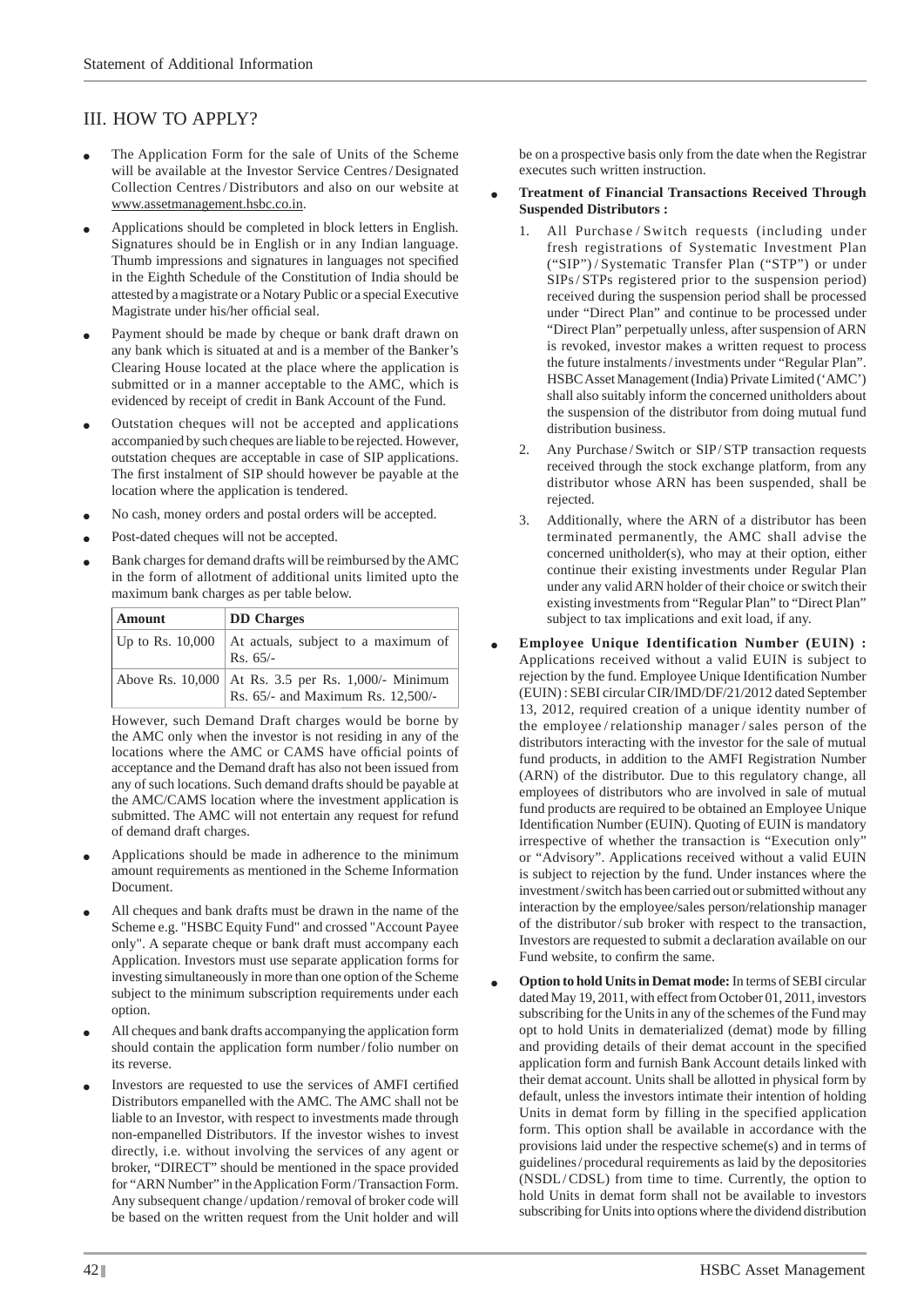frequency is less than one month.

 Investors intending to hold the Units in Demat form are required to have a beneficiary account with the Depository Participant (DP) registered with NSDL/CDSL and will be required to indicate in the specified application form, the DP's name, DP ID number and the beneficiary account number of the Unit holder with the DP apart from other details. In case the Demat account details are not provided or the details are incomplete or the details do not match with the records as per Depository(ies), Units will be allotted in physical form. The sequence of names / pattern of holding as mentioned in the application form must be same as that in the demat account. Units shall be credited to the investors' demat account only after the funds are credited into the Mutual Fund's scheme(s) account to the satisfaction of the AMC. In case of credit of Units to depository account, applicants' details like the mode of holding, bank account, correspondence address, payment bank, nomination etc. will be considered as appearing in the DP records. For any subsequent change in static information like address, bank details, nomination etc. investors should approach their respective depository.

 If the demat account details do not match with applicants' name and order, Units will be allotted in physical form. Bank details in such cases shall be captured from the payment instrument provided by the investor. No further transactions shall be permitted in such folio in case Units have been allotted in physical form, till the time KYC related documents are provided, or until valid depository account details are provided for holding of units in demat mode.

In case, the Unit holder desires to convert the Units into Dematerialized / Rematerialized form at a later date, the request for conversion of Units held from non-demat form into Demat (electronic) form or vice-versa should be submitted alongwith a Demat/Remat Request Form to their Depository Participants. Rematerialization of Units will be in accordance with the provisions of SEBI (Depositories & Participants) Regulations, 2018 as may be amended from time. Units held in demat form will be transferable subject to the provisions laid under the respective Scheme(s) / Plan(s) and in accordance with provisions of Depositories Act, 2018 and the SEBI (Depositories and Participants) Regulations, 2018 as may be amended from time to time. All expenses in connection with demat account/dematerialisation of units will have to be incurred by the investor.

- **Transacting through Stock Exchange mechanism:** The Mutual Fund also offers an alternate facility of transacting in the Units of the select Schemes of the Mutual Fund through the mutual fund trading platform of the Bombay Stock Exchange (BSE StAR MF) and National Stock Exchange (NSE MFSS). Investors desirous of transacting through the stock exchange mode have an option to hold units in Demat Mode or in Physical Mode.. Investors may note that the facility of transacting through the stock exchange mode being offered for all schemes of the Mutual Fund. Investors desirous of transacting through the stock exchange mode shall submit applications to registered stock brokers, clearing members of recognized stock exchanges, or Depository Participants for transacting through BSE StAR MF or NSE MFSS. Stock brokers, Clearing members and Depository Participants (DP) will be considered as official points of acceptance of such transactions. A confirmation slip will be issued to the investor upon acceptance of the application.
- If the investor wishes to invest directly, i.e. without involving the services of any agent or broker, "DIRECT" should be mentioned in the space provided for "ARN Number" in the application form / Transaction Form. Any subsequent change / updation / removal of broker code will be based on the written request from the Unit holder and will be on a prospective

basis only from the date when the Registrar executes such written instruction.

- The Application Forms together with the cheque / demand draft can be tendered at any of the Designated Collection Centres.
- **ASBA facility :** An investor can subscribe to NFO through "Applications Supported by Blocked Amount (ASBA)" facility by applying for the Units offered under the Scheme(s) in the ASBA Application Form and following the procedure as prescribed in the form.
- Any discrepancy in the application on account of address or residence status, the application will be rejected and the money will be refunded upon confirmation from KRA.
- **Additional Mode of Payment through Applications Supported by Blocked Amount (Applicable during NFO period)**

 As defined under SEBI (Issue of Capital and Disclosure Requirements) Regulations, 2009, "Application Supported by Blocked Amount (ASBA)" means an application for subscribing to a public issue or rights issue, along with an authorisation to Self Certified Syndicate Bank ('SCSB') to block the application money in a bank account. The ASBA facility shall co-exist with the current process, wherein cheques / demand drafts are accepted by Mutual Funds as a mode of payment for subscription.

Self Certified Syndicate Bank (SCSB) means a banker to an issue registered with SEBI, which offers the facility of ASBA. The SCSB shall identify its Designated Branches (DBs) at which an ASBA investor shall submit the ASBA form. SCSB shall also identify the Controlling Branch (CB) which shall act as a cocoordinating Branch for the Registrars. The list of banks that have been notified by SEBI to act as SCSBs for the ASBA and their designated branches is available on the website of SEBI (www.sebi.gov.in).

#### **Process to be followed**

- Investor intending to subscribe to Units of NFO through ASBA, shall submit a duly completed ASBA form to an SCSB, with whom his / her bank account is maintained and will be provided an acknowledgement. The ASBA Application Form towards the subscription of Units can be submitted through one of the following modes –
	- a. Submit the form physically with the Designated Branches (DBs) of the SCSB ("Physical ASBA"); or
	- b. Submit the form electronically through the internet banking facility offered by the SCSB ("Electronic ASBA").
- In case the bank account specified in the ASBA form does not have sufficient credit balance to meet the application money towards the subscription of Units, the Bank shall reject the application.
- On acceptance of the form, the SCSB shall block funds available in the bank account specified to the extent of the application money specified in the ASBA form.
- The application money towards subscription of Units shall be blocked in the account until (i) allotment of Units is made or (ii) rejection of the application or (iii) winding up of the Scheme, as the case may be.
- SCSBs shall unblock the bank accounts for (i) transfer of requisite money to the Mutual Fund / Scheme bank account against each valid application on allotment or (ii) in case the application is rejected.

### **Mechanism for Redressal of Investor Grievances**

 All grievances relating to the ASBA facility may be addressed to the respective SCSBs, giving full details such as name, address of the applicant, number of Units applied for, counterfoil or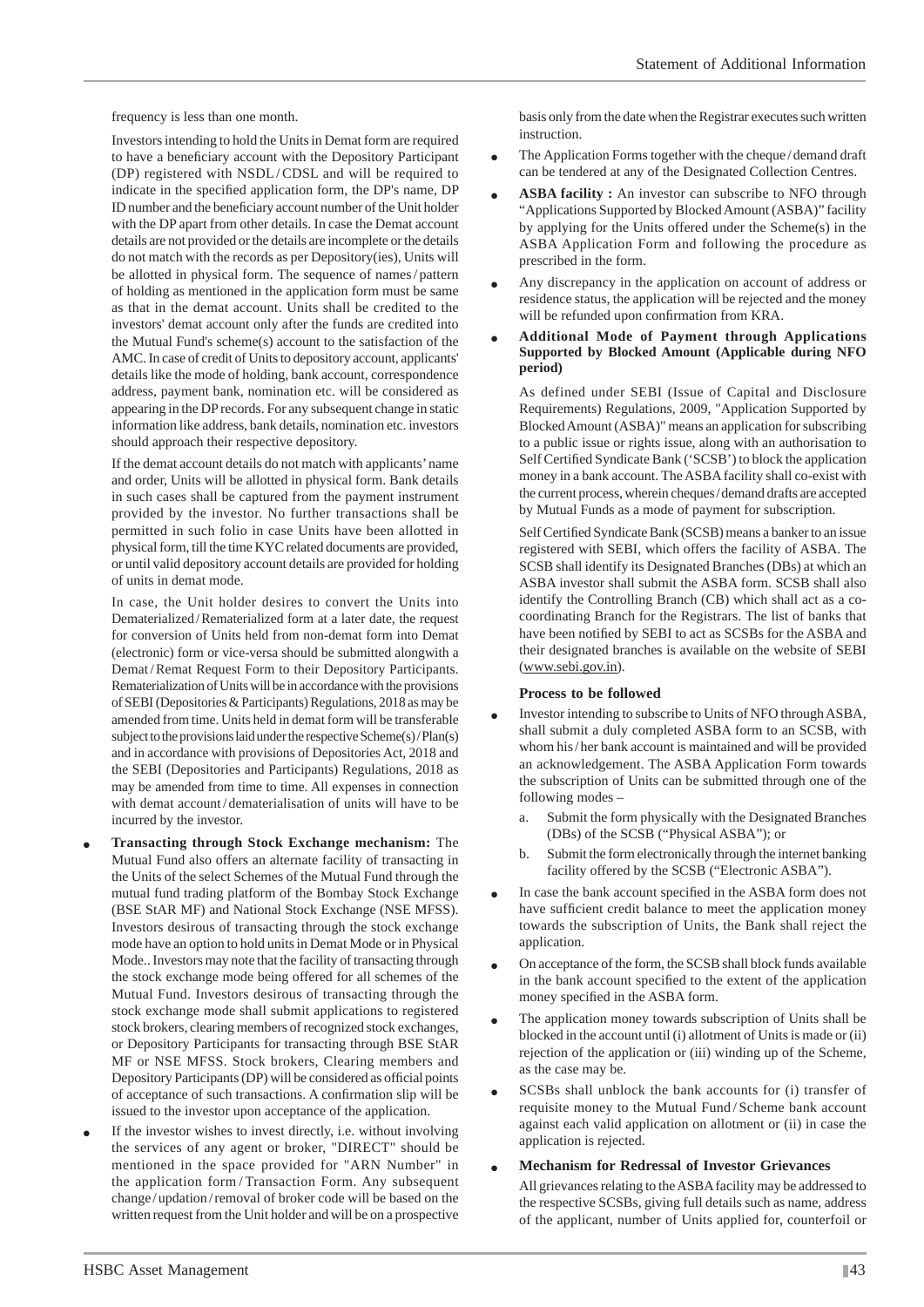the application reference given by the SCSBs, DBs or CBs, amount paid on application and the Designated Branch or the collection centre of the SCSB where the Application Form was submitted by the ASBA Investor. If the SCSB is unable to resolve the grievance, it shall be addressed to the Registrar and Transfer Agent M/s. Computer Age Management Services Limited (CAMS), 'C' Block, 2nd Floor, Hanudev Info Park P Ltd, SF No. 558/2, Udayampalayam Road, Nava India, Coimbatore - 641028 with a copy to Ms. Rheitu Bansal, Senior Vice President and Head, MF, Client Operations, who can be contacted at 9-11 Floors, NESCO IT Park, Building No. 3, Western Express Highway, Goregaon (East), Mumbai 400 063 at telephone number Tel.: (91) 1800 200 2434 / 1800 258 2434. E-mail can be sent on : hsbcmf@camsonline.com.

 The Mutual Fund, AMC and Trustees shall not be responsible for any acts, mistakes, errors, omissions and commissions etc. in relation to the ASBA facility.

 **Transactions through Facsimile/Electronic Mode:** The AMC, Mutual Fund, Registrar or any other agent or representative of the AMC, Mutual Fund, Registrar ("Recipient") may accept certain transactions via facsimile or through any electronic mode  $("fax/electronic transactions")$ , subject to the investor fulfilling certain terms and conditions as stipulated by the AMC from time to time. Acceptance of fax / electronic transactions will be as permitted by SEBI or other regulatory authorities from time to time and will be solely at the risk of the transmitter of the fax/electronic transaction ("Transmitter") and the Recipient shall not in any way be liable or responsible for any loss, damage caused to the Transmitter directly or indirectly, as a result of the Transmitter sending or purporting to send such fax / electronic transactions including where a fax / electronic transaction sent/purported to be sent is not processed on account of the fact that it was not received by the Recipient. The Transmitter acknowledges that fax / electronic transaction is not a secure means of giving instructions / transaction requests and that the Transmitter is aware of the risks involved including those arising out of such transmission being inaccurate, imperfect, ineffective, illegible, having a lack of quality or clarity, garbled, altered, distorted, not timely etc. and that the Transmitter's request to the Recipient to act on any fax / electronic transaction is for the Transmitter's convenience and the Recipient shall not be obliged or bound to act on the same. The Transmitter authorizes the Recipient to accept and act on any fax / electronic transaction which the Recipient believes in good faith to be given by the Transmitter and the Recipient shall be entitled to treat any such fax/electronic transaction as if the same was given to the Recipient under the Transmitter's original signature. The Transmitter agrees that security procedures adopted by the Recipient may include signature verification, telephone callbacks or a combination of the same. Callbacks may be recorded by tape recording device and the Transmitter consents to such recording and agrees to co-operate with the Recipient to enable confirmation of such fax/electronic transaction requests. The Transmitter further accepts that the fax / electronic transaction shall not be considered until time stamped appropriately as a valid transaction request in the Scheme in line with the SEBI Regulations. In consideration of the Recipient from time to time accepting and at its sole discretion (including but not limited to the AMC extending / discontinuing such facilities from time to time) acting on any fax / electronic transaction request received / purporting to be received from the Transmitter, the Transmitter agrees to indemnify and keep indemnified the AMC, Directors, employees, agents, representatives of the AMC, Mutual Fund and Trustees (indemnified parties) from and against all actions, claims, demands, liabilities, obligations,

losses, damages, costs (including without limitation, interest and legal fees) and expenses of whatever nature (whether actual or contingent) directly or indirectly suffered or incurred sustained by or threatened against the indemnified parties whatsoever arising from or in connection with or any way relating to the indemnified parties in good faith accepting and acting on fax / electronic transaction requests including relying upon such fax/electronic transaction requests purporting to come from the Transmitter even though it may not come from the Transmitter. The AMC reserves the right to discontinue the above mentioned facilities at any point in time.

Applications not complete in any respect are liable to be rejected.

### **Bank Account Numbers**

In order to protect the interest of investors from fraudulent encashment of cheques, cheques specify the name of the Unitholder and the bank name and account number where payments are to be credited. As per the directive issued by SEBI vide its letters IIMARP/MF/ CIR/07/826/98 dated April 15, 1998, and IMD/CIR/No. 6/4213/04 dated March 1, 2004, it is mandatory for applicants to mention their bank details in their applications for purchase or redemption of units.

It is important for applicants to mention their bank name, bank account number, branch address, account type in their applications at the time of subscription. Applications without this information shall be rejected.

### **Bank Mandate Registration as part of new folio creation**

Investor(s) or Unit Holder(s) are requested to note that any one of the following documents shall be submitted by the investor(s) or Unit Holder(s), in case the cheque / Fund Transfer Request provided along with fresh subscription / new folio creation does not belong to the bank mandate specified in the application form:

#### **Any one of the following supporting document\* can be accepted as a Proof for Old and New Bank account**

- Cancelled original cheque leaf with first Unit Holder name and bank account number printed on the face of the cheque. OR Copy of Bank Passbook having the name, address and account number of the account holder.
- b) Bank Statement (issued within 3 months for new bank, in case of old bank account the date of statement will not be applicable).

**Important :** \*The above documents should be either in original or copy to be submitted along with original produced for verification. In case if documents for the existing bank account are not available, kindly visit HSBC/CAMS office for In Person Verification along with PAN Card Copy/Photo Identification Proof for PAN Exempt cases. All documents to be self attested. Kindly carry originals for adding a new bank.

Where such additional document(s) are not provided for the verification of bank account, the AMC reserves the right to capture the bank account used towards subscription for the purpose of redemption and dividend payments.

### **Updation of Bank Account**

Updation / change of bank account in a folio should either be through Multiple Bank Account Registration Form or a standalone separate Change of Bank Mandate form only. Hence, forms like Common Transaction Form or any other form containing Redemption and Change of Bank Mandate requests will not be processed by the Fund and investors must refrain from using such forms which have combined Redemption and Change of Bank Mandate requests for the purpose of changing their bank mandate or updating a new bank mandate. Please visit our website www.assetmanagement.hsbc.co.in for the list of documents for updation of new bank mandate.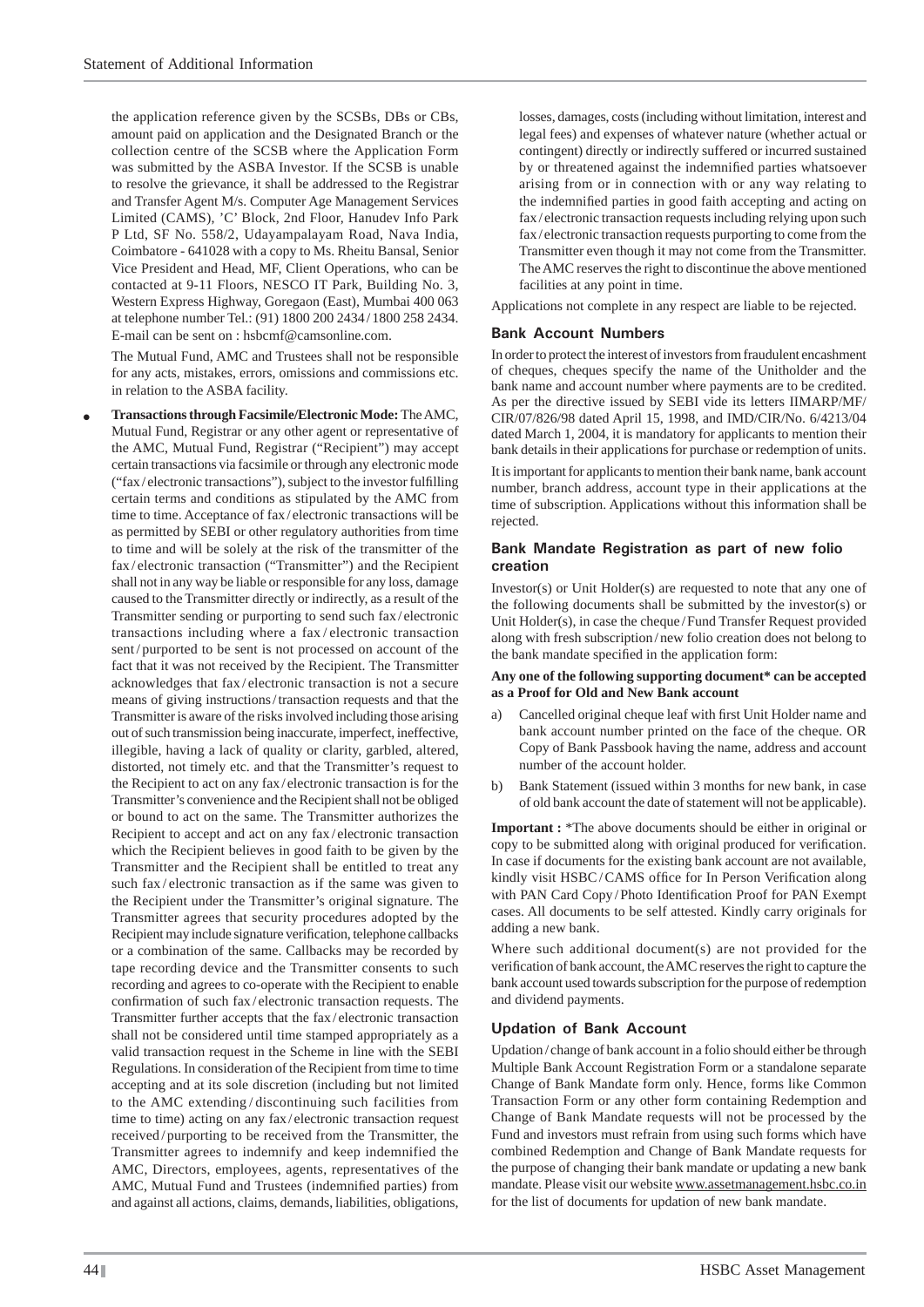Any request for change of bank mandate details will be entertained only if the Unit Holder provides any of the following documents along with the designated Multiple Bank Account Registration / Deletion form or a standalone separate Change of Bank Mandate form :

Any one of the following document to be provided for Existing (Old) as well as New Bank account.

- a) Cancelled original cheque leaf with first Unit Holder name and bank account number printed on the face of the cheque. OR Copy of Bank Passbook having the name, address and account number of the account holder.
- b) Bank Statement (issued within 3 months for new bank, in case of old bank account the date of statement will not be applicable).

**Important :** The above document can be in original or a copy which is duly attested by the bank (providing the attester's name, designation, employee id, seal and stamp of the bank) or verified against original by AMC / CAMS staff. In case if documents for the existing bank account are not available, kindly visit HSBC/CAMS office for In Person Verification along with PAN Card Copy / Photo Identification Proof for PAN Exempt cases. All documents to be self attested. Kindly carry originals for adding a **new** bank.

In case if multiple banks are registered in the folio, existing bank proof of any one bank will be required to be submitted for adding another bank.

It may be noted that, in case of those unit holders who hold Units in demat form, the bank mandate available with respective DP will be treated as the valid bank mandate for the purpose of payout at the time of maturity or at the time of any corporate action.

#### **Change of bank account along with Redemption request placed with the Mutual Fund**

In the interest of security of investments made by the Unit holder(s), the below risk mitigating steps have been introduced by the Mutual Fund:

Any request received for Change in Bank details which forms part of a financial transaction request will be subject to rejection. In such cases, only the financial transaction will be processed. For e.g. In case of a redemption transaction, the same will be processed and the proceeds shall be credited to the registered bank account without considering the change of bank details received along with such redemption request.

In case a redemption request is received before the change of bank details have been validated and registered, the redemption request would be processed to the currently registered bank account (existing on Fund's records). The Fund will follow a cooling period only in such cases where an updation/change of bank mandate request is received / processed few days prior to submission of a redemption request.

The Mutual Fund will require a cooling period of not more than 10 calendar days for validation and registration of bank accounts. The process of validation would include notifying the investor through e-mail, SMS, phone etc. about the registration of a new bank account. The Fund shall endeavour to use, where possible, more than one of the above means of communication. Further, the Fund shall credit the redemption / dividend proceeds only to a registered bank account that has gone through the validation process as enumerated above.

Within the cooling period, the investor will have an option to contact the Fund and validate the request placed. In case of non-validation or no objection raised by the Unit holder, the redemption proceeds will be paid in favour of the new bank account details requested for registration. The Fund reserves the right to reject any such request found incomplete or not found in order.

# **Investment transactions (Lump sum and SIPs) upto Rs. 50,000/- exempt from Permanent Account Number (PAN)**

For details on Micro financial products(MFP), Investors are requested to refer to the Scheme Information Document (SID) available on the Fund website.

Further, ass per SEBI circular no. MRD/DoP/MF Cir - 08/2008 dated April 3, 2008 and circular no. MRD/DoP/Cir-20/2008 dated June 30, 2008 investors residing in the state of Sikkim and Central Government/State Government officials and officials appointed by the courts e.g. Official liquidator, Court receiver etc. (under the category of Government) respectively are exempted from the mandatory requirement of PAN for their investments in Mutual Funds. However, this would be subject to verification of the veracity of the claim of the investors by collecting sufficient documentary evidence. The AMC reserves the right to ask for the necessary documentation to the satisfaction of the Mutual Fund. The PAN requirements will be applicable to all joint applicants as well as the Guardian, in case of applications by a Minor. Applications without this information will be rejected as per the presently applicable regulations. It is also to be noted that furnishing an incorrect PAN or not furnishing these details could invite a penalty of Rs. 10,000, as per the provisions of the Income Tax Act, 1961.

Dividend reinvestment, if any, of Rs. 50,000 or more, qualifies as purchase of Units and hence will be subject to PAN requirement for all holders under such folio(s). Further, no exit load shall be charged for Unit(s) allotted under bonus / Reinvestment of IDCW option. In case of non-receipt of PAN details from the investors / Unit holders (in case the application / Units are held in joint names, each of the Unitholders), the dividend will be compulsorily paid out to the Unit holders and not reinvested.

An application made may be accepted or rejected in the sole and absolute discretion of the Trustees. The Trustees may reject any application for purchase of Units, if in the opinion of the Trustees, increasing the size of any or all of the Scheme's Unit capital is not in the general interest of the Unitholders, or the Trustees for any other reason believe it would be in the best interest of the Scheme or its Unitholders to accept / reject such an application. Provided always that the Trustees' rights will be subject to applicable SEBI Regulations, if any.

The AMC shall have the right to set-off dividend amounts, redemption amounts or any other amounts that may be payable to an investor under the Scheme:

- against redemption proceeds already paid by the AMC in respect of units created without realizing the subscription amounts, and / or
- (ii) against any excess payments made (and, in the case of payments by cheque, whether encashed or not) to such investor, under the Scheme or under any other scheme of the Mutual Fund managed by the AMC in the same folio or any other folio of such investor in the Mutual Fund.

The Mutual Fund needs to use intermediaries such as post office. local and international couriers, banks and other intermediaries for correspondence with the investor and for making payments to the investor by cheques, drafts, warrants, through ECS etc. The investor expressly agrees and authorizes the Mutual Fund to correspond with the investor or make payments to the investor through intermediaries including but not limited to post office, local and international couriers and banks. The investor clearly understands the mutual fund uses such intermediaries for the convenience of the investor and such intermediaries are agents of the investor and not the mutual fund. The Fund is not responsible for delayed receipt or non-receipt of any correspondence or payment through such intermediaries.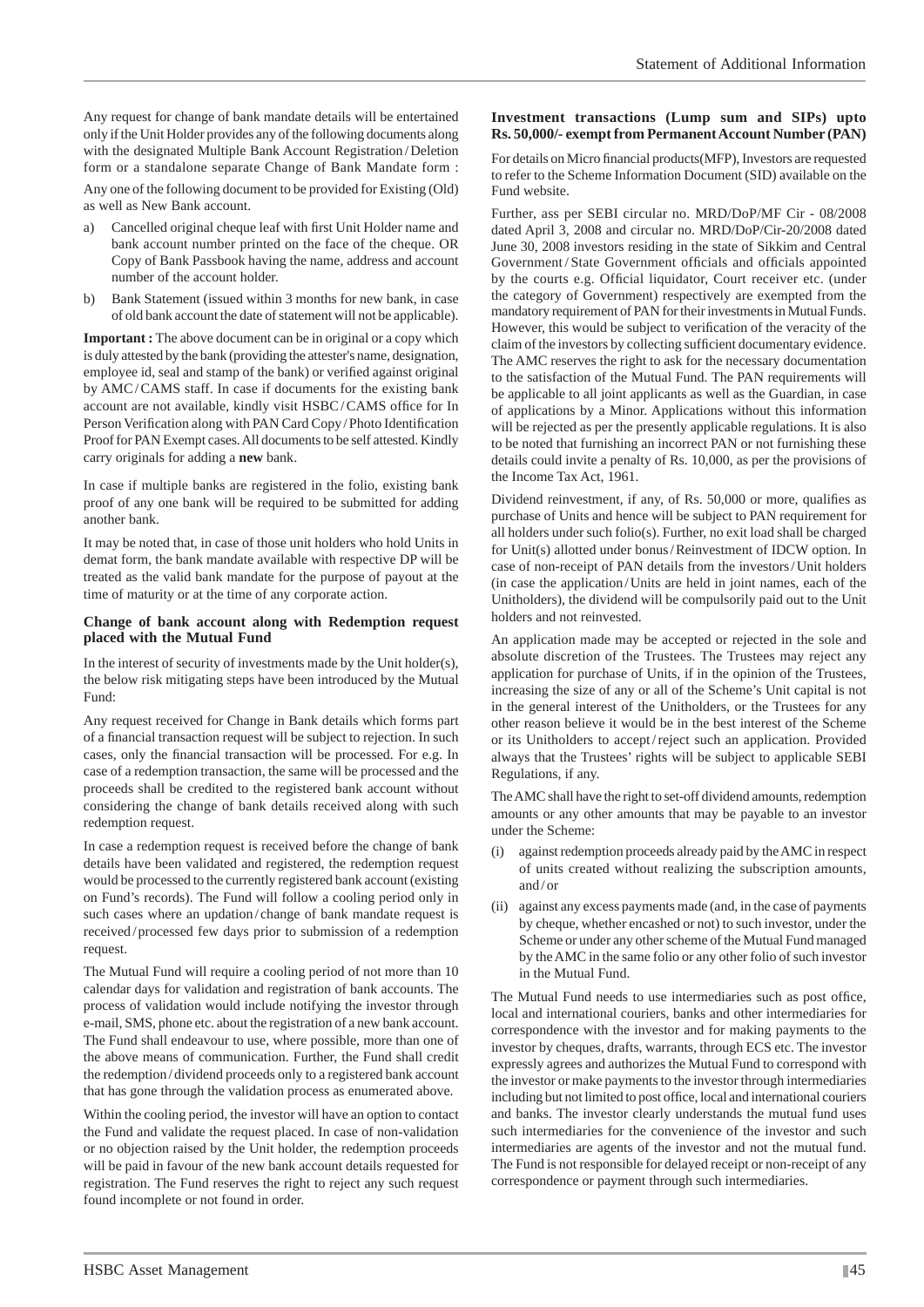### **NRIs / FPIs**

The Foreign Exchange Management (Transfer or Issue of Security by a Person Resident Outside India) Regulations, 2000 (the "FEMA Regulations") permit a NRI / PIO to purchase on repatriation or nonrepatriation basis, without limit, units of domestic mutual funds. Payment for such units must be made either by: (i) inward remittance through normal banking channels; or (ii) out of funds held in the NRE / FCNR account, or (iii) Indian Rupee drafts purchased abroad, in the case of purchases on a repatriation basis or out of funds held in the NRE/FCNR/NRO account, in the case of purchases on a non-repatriation basis.

In case Indian Rupee drafts are purchased abroad or from FCNR / NRE accounts, an account debit certificate from the bank/financial entity issuing the draft confirming the debit shall also be enclosed. NRIs shall also be required to furnish such other documents as may be necessary and as desired by the AMC / Mutual Fund / Registrar, in connection with the investment in the schemes.

The FEMA Regulations also permit a registered FPI to purchase, on repatriation basis, units of domestic mutual funds provided the FPI restricts allocation of its total investment between equity and debt instruments in the ratio as applicable at the time of investments. Payment by the FPI must be made either by inward remittance through normal banking channels or out of funds held in foreign currency account or non resident rupee account maintained by the FPI with a designated branch of an authorised dealer with the approval of the RBI in terms of paragraph 2 of Schedule 2 to the FEMA Regulations.

In case an investor who is a foreign national and resident in India, ceases to be resident in India, such investor will be required to redeem his / her investments prior to change in the resident status. Investor shall be fully liable for all consequences (including taxation) arising out of the failure to redeem on account of change in residential status. The AMC reserves the right to redeem investments of such investors if their resident status is found to have changed to a country other than India. The redemption proceeds will be credited in Indian rupees only. Further, the AMC, its affiliates or service providers reserve the right to seek additional documents, implement controls and / or impose restrictions with respect to acceptance of investments from foreign nationals resident in India including the right to reject applications or subsequently redeem investments which are not in line with the controls deemed necessary by the AMC.

### **Applications under Power of Attorney / Body Corporate / Registered Society / Trust / Partnership**

The original Power of Attorney or a duly notarised copy of the Power of Attorney shall be required to be submitted where applications are made under a Power of Attorney.

A company, body corporate, eligible institutions, registered society, trusts, partnership or other eligible non-individuals who apply in the Scheme should furnish a certified copy of resolution or authority to make the application as the case may be and a certified copy of the Memorandum and Articles of Association and / or bye-laws and / or Trust Deed and/or Partnership Deed and certificate of registration or any other document as the case may be. In case of a Trust / Fund, it shall submit a certified true copy of the resolution from the  $Trustee(s)$ authorising such purchases. The officials should sign the application under their official designation and furnish a list of authorised signatories. All communications and payments shall be made to the First Applicant only.

### **Identification of Ultimate Beneficial Owner (UBO)**

Pursuant to SEBI master circular vide ref. no. CIR/ISD/AML/3/2010 dated December 31, 2010 on anti-money laundering standards and guidelines on identification of Beneficial Ownership issued by SEBI vide its circular ref. no. CIR/MIRSD/2/2013 dated January 24, 2013,

investors (other than Individuals) are required to provide details of Ultimate Beneficial Owner(s) ("UBO(s)") and submit proofs to identify the UBO, i.e., Identity and address proof.

Ultimate Beneficial Owner (UBO) is the natural person, who ultimately owns or controls, directly or indirectly your organisation. Controlling ownership interest has been defined as ownership of/entitlement to

- a) more than 25% of shares or capital or profits of the juridical person, where the juridical person is a company;
- b) more than 15% of the capital or profits of the juridical person, where the juridical person is a partnership or,
- c) more than 15% of the property or capital or profits of the juridical person, where the juridical person is an unincorporated association or body of individuals
- In case of Trust, beneficial owners of the trust needs to be known by determining the identity of the settler of the trust, the trustee, the protector, the beneficiaries with 15% or more interest in the trust and any other natural person exercising ultimate effective control over the trust through a chain of control or ownership.
- e) In case the Investor is a listed company or a subsidiary where the majority is held by a listed company, then the details of shareholders or beneficial owners is not required.
- f) The identification of beneficial ownership in case of Foreign Portfolio Investors (FPIs), their sub-accounts and Multilateral Funding Agencies / Bodies Corporate incorporated outside India with the permission of Government of India / Reserve Bank of India may be guided by the clarifications issued vide SEBI circular CIR/MIRSD/11/2012 dated September 5, 2012.

#### **Investors (other than Individuals & Listed companies) are required to submit the following additional documents along with the declaration, to the Fund at the time of an investment transaction. Additionally, investors shall be required to notify**  the fund, when there is a change in the beneficial ownership:

- Copy of the latest share holding pattern including list of all those holding control, either directly or indirectly, in the company in terms of SEBI takeover Regulations, duly certified by the Company Secretary / Whole time director / MD.
- Documents confirming identity and address of the UBOs of the entity.

Investors are requested to note that, the fund shall reserve the right to seek additional information to ascertain the beneficial or controlling ownership in the entity investing with the fund. Applications without the information are subject to rejection / refund. Investors are also required to note that the Beneficial owners of investors shall also be required to comply with the "Who can Invest" section as outlined in the Scheme Information Document.

In accordance with SEBI Circular no. CIR/MIRSD/2/2013 dated January 24, 2013 and AMFI Best practices guidelines circular no. 62/2015-16 dated September 18, 2015, it shall be mandatory for existing Unitholders to provide the beneficial ownership details, failing which the AMC shall have the authority to reject the transaction for additional subscription (including switches).

### **Joint Applicants**

In the event an account has more than one registered owner, the first-named holder (as determined by reference to the original Application Form) shall receive all Account Statements, notices and correspondence with respect to the account, as well as the proceeds of any redemption requests or dividends or other distributions. In addition, such Unitholder shall have voting rights associated with such Units, as per the applicable guidelines. Applicants can specify the mode of holding in the Application Form as 'Joint' or 'Anyone or Survivor'. In the case of holding specified as 'Joint', all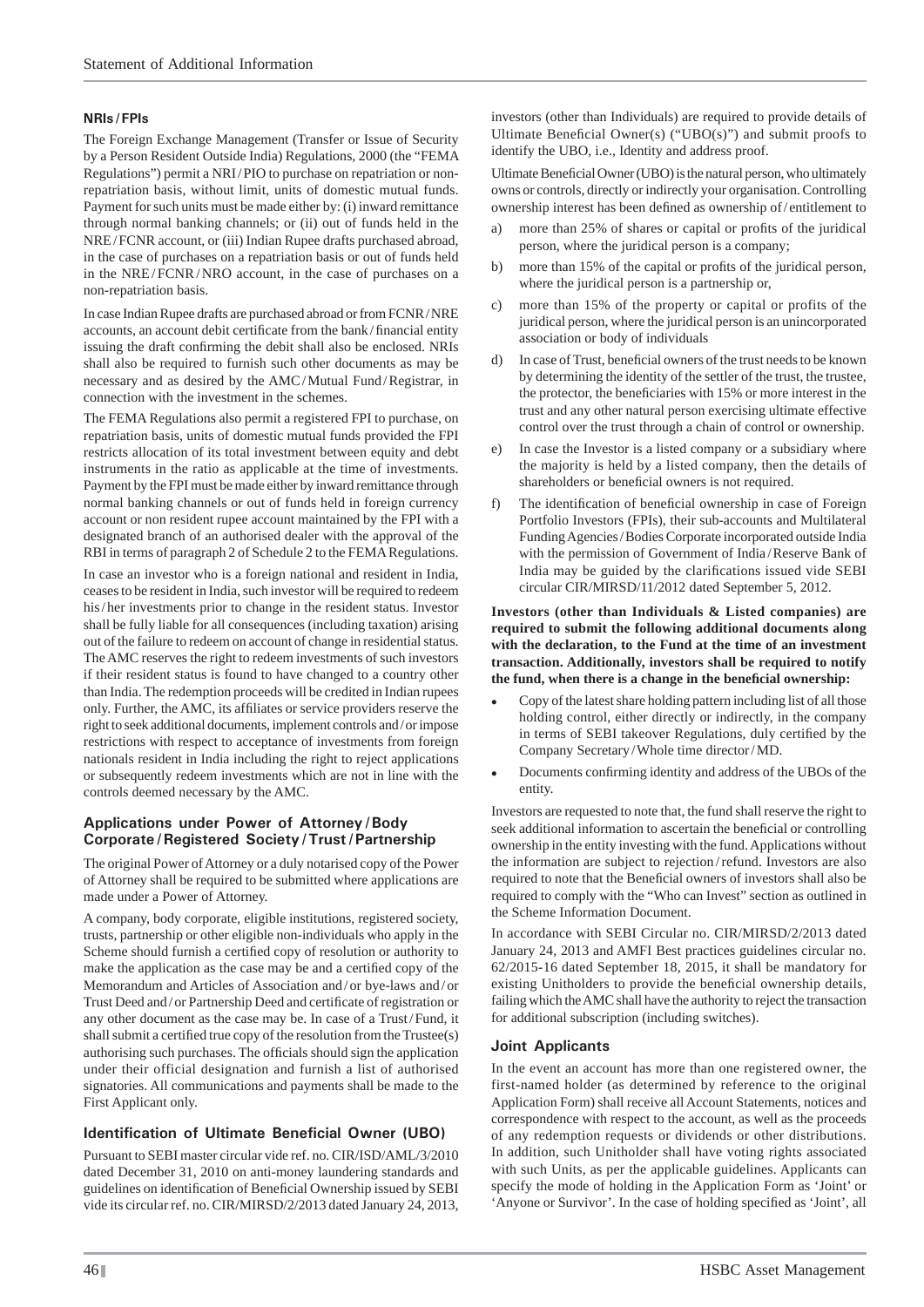transactions / instructions would have to be signed by all joint holders. However, in cases of holding specified as 'Anyone or Survivor', any one of the Unitholders will have the power to make transaction requests / provide instructions, without it being necessary for all the Unitholders to sign. However, in all cases, all distributions will be made to the first-named holder only.

In case of death / insolvency of any one or more of the persons named in the register of Unitholders as the joint holders of any Units, the AMC shall not be bound to recognise any person(s) other than the remaining holders. In all such cases, redemption proceeds shall be paid to the first named of such remaining Unitholders.

#### **Investments on behalf of Minor**

In case of investments made On Behalf of Minor, investors are requested to note the following :

- i) The Minor shall be the first and sole holder in the folio. In folios where Unit holder is a Minor, there can be no Joint Holders or nominees.
- ii) The Guardian to the Minor should either be a natural guardian (i.e. father or mother) or a court appointed legal guardian. The supporting documents reflecting Date of Birth of Minor and relationship of Minor with Guardian should mandatorily accompany the application form. In case of court appointed legal guardian, supporting documentary evidence shall be required.
- iii) Payment for investment by means of Cheque, Demand Draft or any other mode shall be accepted from the bank account of the minor or from a joint account of the minor with the guardian only, else the transaction is liable to get rejected
- iv) Existing unit holders are requested to review the Bank Account registered in the folio and ensure that the registered Bank Mandate is in favour of minor or joint with registered guardian in folio. If the registered Bank Account is not in favour of minor or not joint with registered guardian, unit holders will be required to submit the change of bank mandate, where minor is also a bank account holder (either single or joint with registered guardian), before initiation any redemption transaction in the folio, else the transaction is liable to get rejected
- v) Unit holders are required to submit the supporting document for old bank account as well as new bank account while submitting the request for change of bank mandate.
- vi) The supporting documents confirming the date of birth of the minor unit holder :
	- a. Birth certificate of the minor (or)
	- b. School leaving certificate/Mark sheet issued by Higher Secondary Board of respective states, ICSE, CBSE etc., (or)
	- c. Passport of the minor, (or)
	- d. Any other suitable proof evidencing the date of birth of the minor.

#### **Change in Guardian**

On a later date if a change in guardian is to be requested, either due to mutual consent or demise of existing guardian, the following documents are required to be submitted :

- i) Request letter from the new guardian,
- ii) No Objection Letter (NoC) or Consent Letter from existing guardian or Court Order for new guardian, in case the existing guardian is alive.
- iii) Notarized or attested copy of the Death Certificate of the deceased guardian, where applicable. (Attested by a special executive magistrate, AMC authorised official or manager of a scheduled bank).
- iv) Supporting documents evidencing the relationship of new

Guardian with the Minor Unit holder.

- v) Bank attestation attesting the signature of the new guardian in a bank account of the minor where the new guardian is registered as the guardian.
- vi) KYC of the new guardian as per current norms.
- vii) FATCA, CRS and Additional KYC Details and Declaration Form

#### **Minor attaining majority – Status Change**

When the units are held on behalf of the Minor, the ownership of the units rests with the Minor. A guardian operates the account until the Minor attains the age of majority. When a Minor attains majority, AMC shall obtain relevant documents as listed below, along with a request application for change in tax status from Minor to Individual / NRI as applicable:

- i) Services Request form, duly filled and containing details like name of major, folio number, etc.
- ii) New Bank mandate where account changed from Minor to major,
- iii) Signature attestation of the major duly attested by:
	- The parent/guardian whose signature is registered in the records of mutual fund / RTA against the folio of minor unit holder
- iv) KYC acknowledgement of the major as per current norms,
- v) FATCA/CRS and Additional KYC Details and Declaration Form,
- vi) Nomination form is mandatory.

The guardian cannot undertake any financial and non-financial transactions including fresh registration of Systematic Investment Plan (SIP), Systematic Transfer Plan (STP) and Systematic Withdrawal Plan (SWP) after the date of minor attaining majority till the above application form along with prescribed documents are received by the AMC / RTA. The AMC shall freeze the account for operation by the guardian on the day the Minor attains majority and no transactions shall be permitted till the documents for changing the status are received. Incase standing instructions for SIP, SWP, STP have already been registered for a period beyond the minor's date of majority, the AMC/RTA shall send an advance notice advising the guardian and minor that existing standing instructions will be suspended in case the documents to change the status are not received by the date when the minor attains majority. However, for fresh SIP, STP or SWP registered post April 01, 2011, the AMC shall register standing instructions only till the date of minor attaining majority. Investors are requested to visit the Fund's website for the list of prescribed documents under the above procedure.

#### **Web transactions Facility**

In the new era of liberalisation and modernisation, the Fund wishes to take optimum advantage of the modern techniques of communication and transactions to serve its investors in a more efficient manner.

As a step towards the same, the Fund allows investors to invest in any scheme of HSBC Mutual Fund through its website https://invest.assetmanagement.hsbc.co.in/. Also, existing investors can do additional purchase, switch, Systematic transactions and redemption of the Units of the Fund through the website.

The Fund allows its investors to invest in any scheme of HSBC Mutual Fund through its website https://invest.assetmanagement.hsbc.co.in. The Fund will also allow existing investors to transact through the website of the Fund's Registrar & Transfer Agent (CAMS), i.e. www. camsonline.com. Additionally, website / mobile application of MFUI shall be eligible to be considered as 'official points of acceptance' for all financial and non-financial transactions in the schemes of HSBC Mutual Fund electronically. For further information kindly refer to the website of MFUI at http://www.mfuindia.com.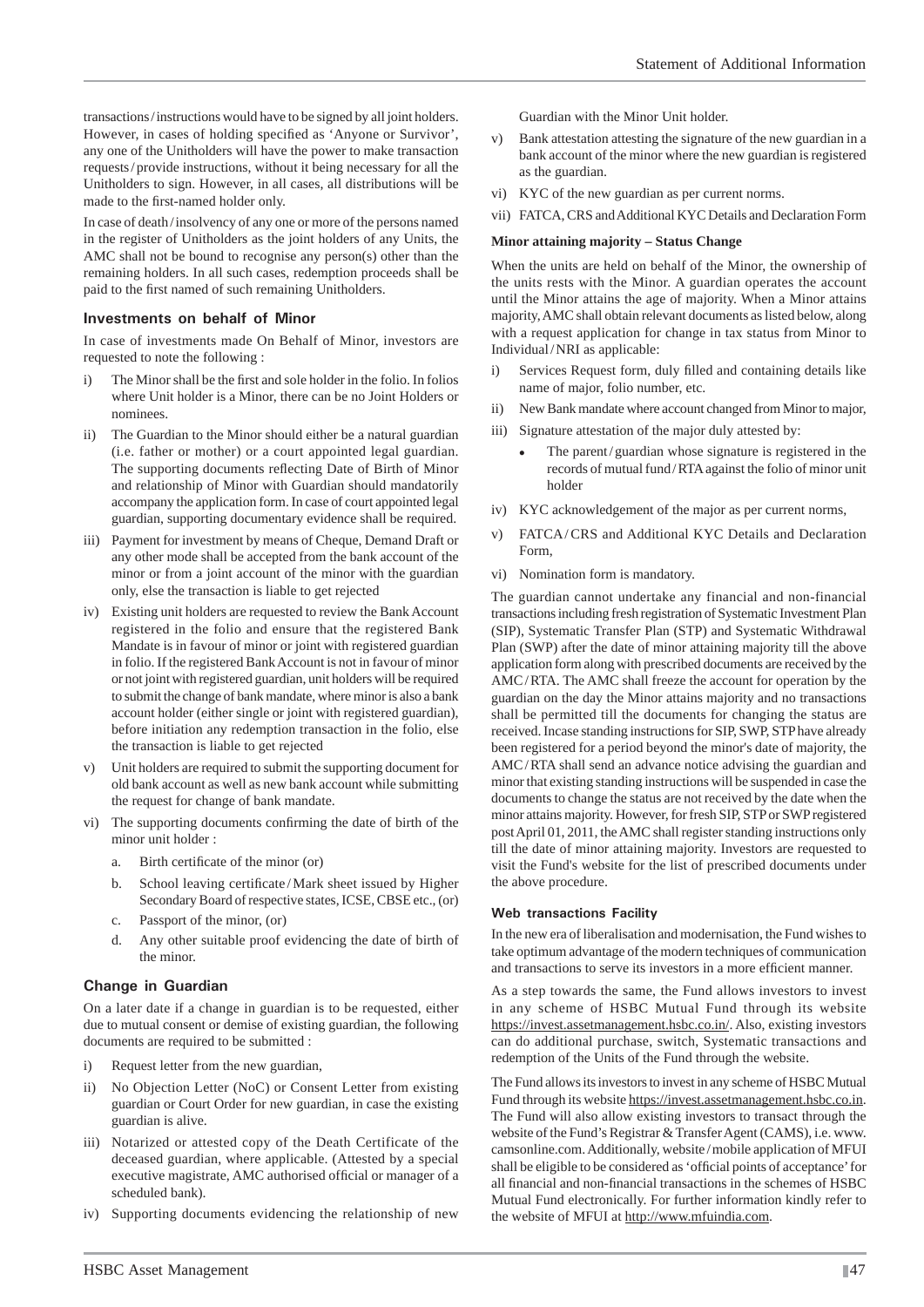For subscriptions or SIP received through Online transaction platform, the bank account details provided will be verified through Penny drop. It is a method of third party verification where the investor's bank mandate (that is given for making the online payment during fresh / additional purchase / SIP transaction) shall be validated for payment done by a third party or not, by crediting Re. 1 to investor's account from HSBC scheme fund account. Using the response feed provided by the bank which contains the account holder name, account number etc. the investor's name & bank mandate details as available against the transaction shall be verified and the bank account shall be marled as Third Party Verified . If any of the details do not match and investor's account is found to be a third party account, such transaction is liable to get rejected.

Online transactions will save cost and time of the investor and will also enable the Fund to serve its clients in a faster and efficient way. However, investors intending to take benefit of the web-based transaction facility should note that the investor shall use this service at his own risk. The Fund, the AMC, the Trustee, along with its directors, employees and representatives shall not be liable for any damages or injuries arising out of or in connection with the use of the website or its non-use including, without limitation, non-availability or failure of performance, loss or corruption of data, loss of or damage to property (including profit and goodwill), work stoppage, computer failure or malfunctioning, or interruption of business; error, omission, interruption, deletion, defect, delay in operation or transmission, computer virus, communication line failure, unauthorised access or use of information.

The Fund shall not be liable for any misuse of data placed on the Internet, by third parties "hacking" or unauthorized accessing of the server. The Fund will not be liable for any failure to act upon electronic instructions or to provide any facility for any cause that is beyond the control of the Fund.

The time of transaction done through various online facilities / electronic modes offered by the AMC, for the purpose of determining the applicability of NAV, would be the time when the request for purchase / sale / switch of units is received in the servers of AMC / RTA.

In case of transactions through online facilities / electronic modes, the movement of funds from the investors' bank account to the Scheme's bank account may happen via the Intermediary / Aggregator service provider through a Nodal bank account and post reconciliation of fund. The process of movement of funds from the investors' bank account into the Scheme's Bank account in case of online transaction is governed by Reserve Bank of India(RBI)vide their circular Ref. RBI/2009-10/231 DPSS.CO.PD.No.1102/02.14.08/2009-10 dated 24th November, 2009. The process followed by the aggregator and the time lines within which the Funds are credited into the Scheme's bank account is within the time lines provided by RBI which is T+3 settlement cycle / business days, where T is the date of Transaction / day of intimation regarding completion of transaction. The nodal bank account as stated above is an internal account of the bank and such accounts are not maintained or operated by the intermediary / aggregator or by the Mutual Fund. While the movement of Funds out of the investors' Bank account may have happened on T day, however post reconciliation and as per statutory norms, the allotment can happen only on availability of Funds for utilization by the AMC/MF and accordingly the transaction will processed as per the applicable NAV based on availability of funds for utilization. This lag may impact the applicability of NAV for transactions where NAV is to be applied, based on actual realization of funds by the Scheme. Under no circumstances will HSBC Asset Management Limited or its bankers or its service providers be liable for any lag / delay in realization of funds and consequent pricing of units.

The AMC has the right to amend cut off timings subject to SEBI (MF) Regulations for the smooth and efficient functioning of the Scheme(s).

## **Electronic Payouts**

Electronic payout (NEFT / RTGS / Direct Credit / ACH Credit) are facilities offered by RBI, for facilitating better customer service by direct credit of dividend / redemption to an investor's bank account through electronic credit. This helps in avoiding loss of dividend / redemption warrant in transit or fraudulent encashment. To facilitate the above electronic credits and minimise errors, HSBC AMC may validate the investors' Bank Account numbers with the respective banks and / or populate necessary IFSC / MICR codes through publicly available sources or through its banks. The Mutual Fund will endeavour to arrange such facility for payment of dividend / redemption proceeds to the Unit holders. However, this facility is optional for the investors. It may be specifically noted that there is no commitment from the Mutual Fund that this facility will be made available to the Unit holders for payment of dividend / redemption proceeds. While the Mutual Fund will endeavour to arrange the facility, provision of this facility will be dependent on various factors including sufficient demand for the facility from Unit holders at any centre, as required by the authorities. In places where such a facility is not available or if the facility is discontinued by the Scheme for any reason, the AMC shall dispatch to the Unit holders the dividend proceeds within 15 days of the record date and the redemption proceeds within 10 Business Days from the date of acceptance of redemption request at any of the Investor Service Centres.

**Note:** AMC may use instruments or payment channels such as RTGS, NEFT, IMPS, direct credit, etc. or any other mode allowed by Reserve Bank of India from time to time, for payments including refunds to unitholders in addition to the cheque, demand draft or dividend warrants. Further, AMC may also use modes of despatch such as speed post, courier etc. for payments including refunds to unitholders in addition to the registered post with acknowledgment due.

### **Prevention of Money Laundering and Know Your Customer (KYC)**

KYC (Know Your Customer) norms are mandatory for all unit holders, including for all joint holders and the guardian in case of folio of a minor investor for transacting in Mutual Funds. Accordingly, financial transactions (including redemptions, switches and all types of systematic plans) and non-financial requests will not be processed if the unit holders (including POA holder) have not completed KYC requirements. Investors are requested to note that all investors are required to be KRA (KYC Registration Agency) KYC compliant. Those investors who had obtained MF KYC compliance through CVL (KYC registration authority till 31 December 2011) are required to submit necessary supporting(s) and update the missing information to be in compliance with the uniform KYC requirement laid down by SEBI.

Pursuant to SEBI circular dated December 26, 2013 on uniform KYC norms, certain information from Part I of the standard KYC application form, sourced by KRA (KYC Registration Agency) has been shifted to Part II which captures information specific to the area of activity of an intermediary. Accordingly, the additional KYC information required for mutual fund activities has been incorporated into the new application forms of the Fund and investors are requested to provide the same in order for the Fund to have all the necessary KYC details. For investors who have not completed KYC compliance through KRA, any application received without the requisite KYC information will be rejected. However, investors who have obtained KRA KYC compliance, as well as existing investors of the Fund who have registered their KYC details with the Fund shall be required to submit the additional KYC information to the Fund, only in the event of change in their occupation or income details. Kindly use the updated application forms or the separate KYC form of the Fund, available at ISCs or on the Fund's website for updating the additional information. The AMC reserves the right to reject the application and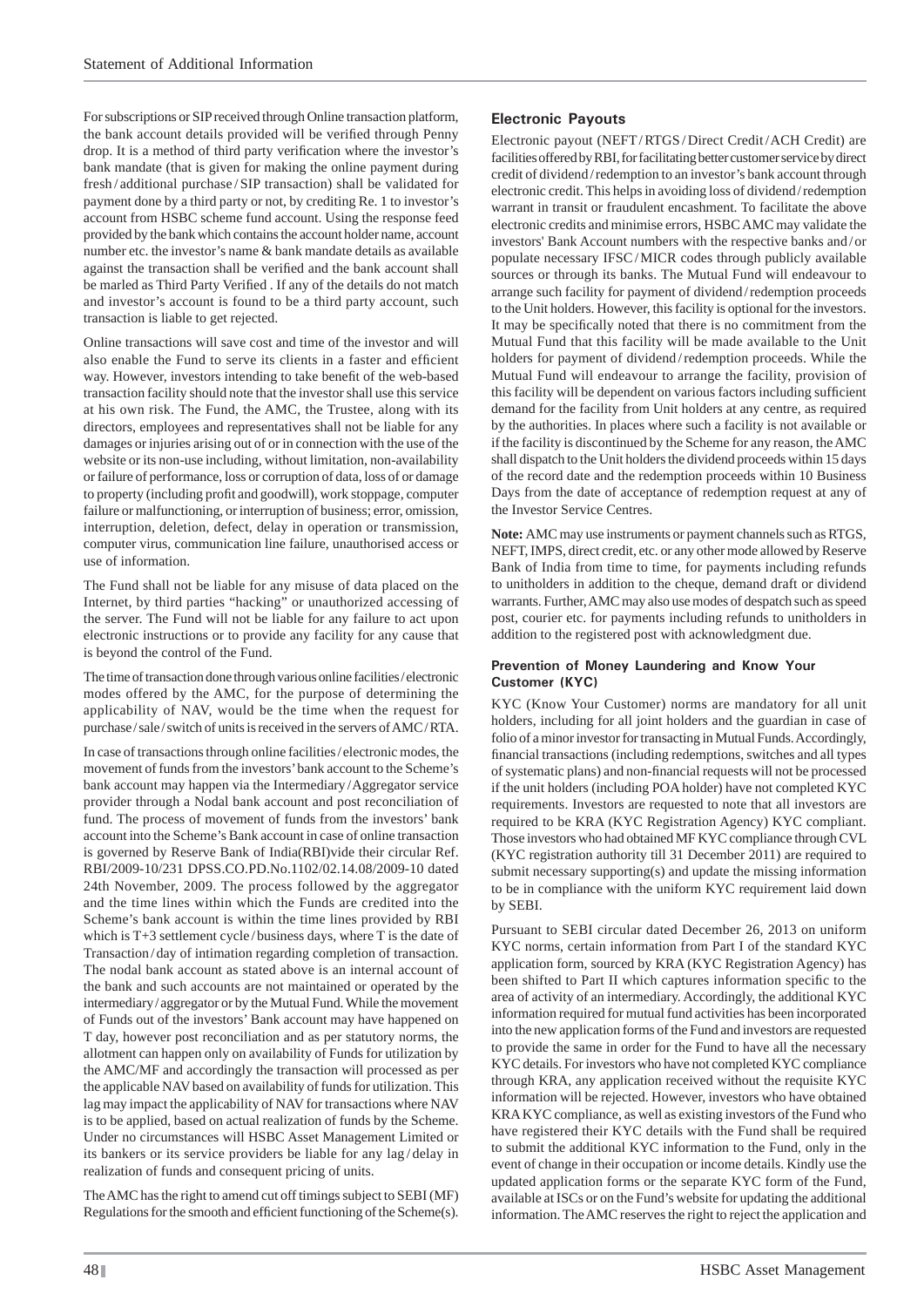refund the application amount, post acceptance of the application, in the event that the required KYC information is not provided or not found adequate.

Further, in accordance with SEBI Circulars MIRSD/SE/Cir-21/2011 dated October 5, 2011 and MIRSD/Cir-5/2012 dated April 13, 2012 on Uniform Know Your Client (KYC) read with AMFI Best practices guidelines circular no. 62/2015-16 dated September 18, 2015, it shall be mandatory for existing Unitholders to provide additional KYC information such as Income details, Occupation, Politically Exposed Person status, Net worth etc. as mentioned in the application form as well as complete In-Person Verification (IPV) and provide any missing KYC information, failing which the AMC shall have the authority to reject the transaction for additional subscription (including switches) in their existing folios. However, any SIP/STP registered till December 31, 2015 will be exempt from this requirement.

### **Implementation of Central KYC (CKYC)**

The Government of India has authorized the Central Registry of Securitization and Asset Reconstruction and Security interest of India (CERSAI, an independent body), to perform the function of Central KYC Records Registry including receiving, storing, safeguarding and retrieving KYC records in digital form. Accordingly, in line with SEBI circular nos. CIR/MIRSD/66/2016 dated July 21, 2016 and CIR/ MIRSD/120/2016 dated November 10, 2016 on Operationalisation of Central KYC (CKYC), read with AMFI Best Practice Guidelines circular no. 68/2016-17 dated December 22, 2016, new individual investors investing into the Fund are requested to note the following changes, from February 1, 2017.

- 1. New individual investors who have never done KYC under KRA (KYC Registration Agency) regime and whose KYC is not registered or verified in the KRA system, will be required to fill the new CKYC form while investing with the Fund.
- 2. If any new individual investor uses the old KRA KYC form which does not have all the information needed for registration with CKYC, such investor will be required to either fill the new CKYC form or provide the missing/additional information using the Supplementary CKYC form.

Investors who have already completed CKYC and have a KYC Identification Number (KIN) from the CKYC Registry can invest in schemes of the Fund quoting their 14 digit KIN in the application form. Further, in case the investors PAN is not updated in CKYC system, a self-certified copy of PAN Card will need to be provided.

#### **Non acceptance of Third Party instruments**

In accordance with PMLA and AMFI guidelines dated August 16, 2010 on 'Risk mitigation process against Third-Party Cheques in mutual fund subscriptions', applications to schemes of the Fund accompanied by a Third Party payment will be rejected except in the following cases :

- Payments not exceeding Rs. 50,000/- (regular purchase or single SIP installment) made by Parents / Grand Parents / Related Person\* on behalf of minor in consideration of natural love and affection or as gift.
- Payment made by an Employer on behalf of employee under SIP or lumpsum / one time subscription, through payroll deductions or deductions out of expense reimbursements.
- Custodian making investments on behalf of a FPI / Client.
- Payment by AMC to a Distributor empanelled with it on account of commission / incentive etc. in the form of mutual fund Units of the funds managed by the AMC through SIPs or lumpsum investment.
- Payment by a Corporate to its Agent/Distributor/Dealer, on account of commission or incentive payable for sale of its goods / services , in the form of the Mutual Fund Units through

Systematic Investment Plan or Lumpsum Investment.

'*Related Persons*' means any person investing on behalf of minor in consideration of natural love or affection or as a gift.

 "*Third Party Payment*" refers to payment made from a bank account other than that of the investor. For a payment to be not considered as a third party payment, the sole holder or the 1st holder of the folio (depending upon whether the folio is 'singly' or 'jointly' held) must be one of the joint holders of the bank account from which payment is made.

In case the payment falls under the abovementioned exceptions, the following additional documents will be required to be provided together with the application form, failing which the application will be rejected / not processed / refunded without interest:

- a. KYC Acknowledgment letter of the Investor and the person making the payment; and
- b. A duly filled "Third Party Payment Declaration Form" from the Investor (guardian in case of a minor) and the person making the payment. The said form shall be available on the Fund's website and at Investor Service Centers (ISCs). Investors are requested to use the standard forms available and not make any changes to the forms. Any form that is not in the prescribed format will not be accepted as valid.

#### **The Mutual Fund shall adopt the following procedures to ascertain whether payments are third party payments and investors are therefore required to comply with the requirements specified herein below:**

#### **i) Source of Funds – if paid by Cheque**

An investor at the time of his / her purchase of units must provide in the application form the details of his pay-in bank account (i.e. account from which a subscription payment is made) and his pay-out bank account (i.e. account into which redemption / dividend proceeds are to be paid).

Identification of third party cheques by the AMC/RTA will be on the basis of either matching of pay-in bank accounts details with the pay-out bank account details, or by matching the bank account number, name of the first applicant with the name and, account number available on the cheque or by matching the signature of the Unit holder as on the investment application against the signature on the payment instrument. For all such cases, where the name is not pre-printed on the cheque, then the first named applicant/investor should submit a self - attested copy of the bank passbook containing the name of the unit holder and the bank account number. The documents should be either in original or copy to be submitted along with original produced for verification.

#### **ii) Source of Funds – if funded by pre-funded instruments such as Demand Draft / Pay Order / Banker's Cheque etc.**

In case of subscriptions received through these pre-funded instruments, such instruments should be accompanied with a certificate<sup>\$</sup> from the issuing banker (containing bank seal and name and employee number of issuing officials), stating the account holder's name and the account number which has been debited for issue of the instrument.

#### **iii) Source of funds - if paid by a pre-funded instrument issued by the Bank against Cash**

Subscription received through a pre-funded instrument procured against cash shall only be accepted for investments below Rs. 50,000/. Investor is required to provide a certificate\$ from Banker stating the name, address and PAN of the person requisitioning such pre-funded instruments.

Declaration obtained from the banker, if any in a different format will be subject to rejection if the required details are not captured.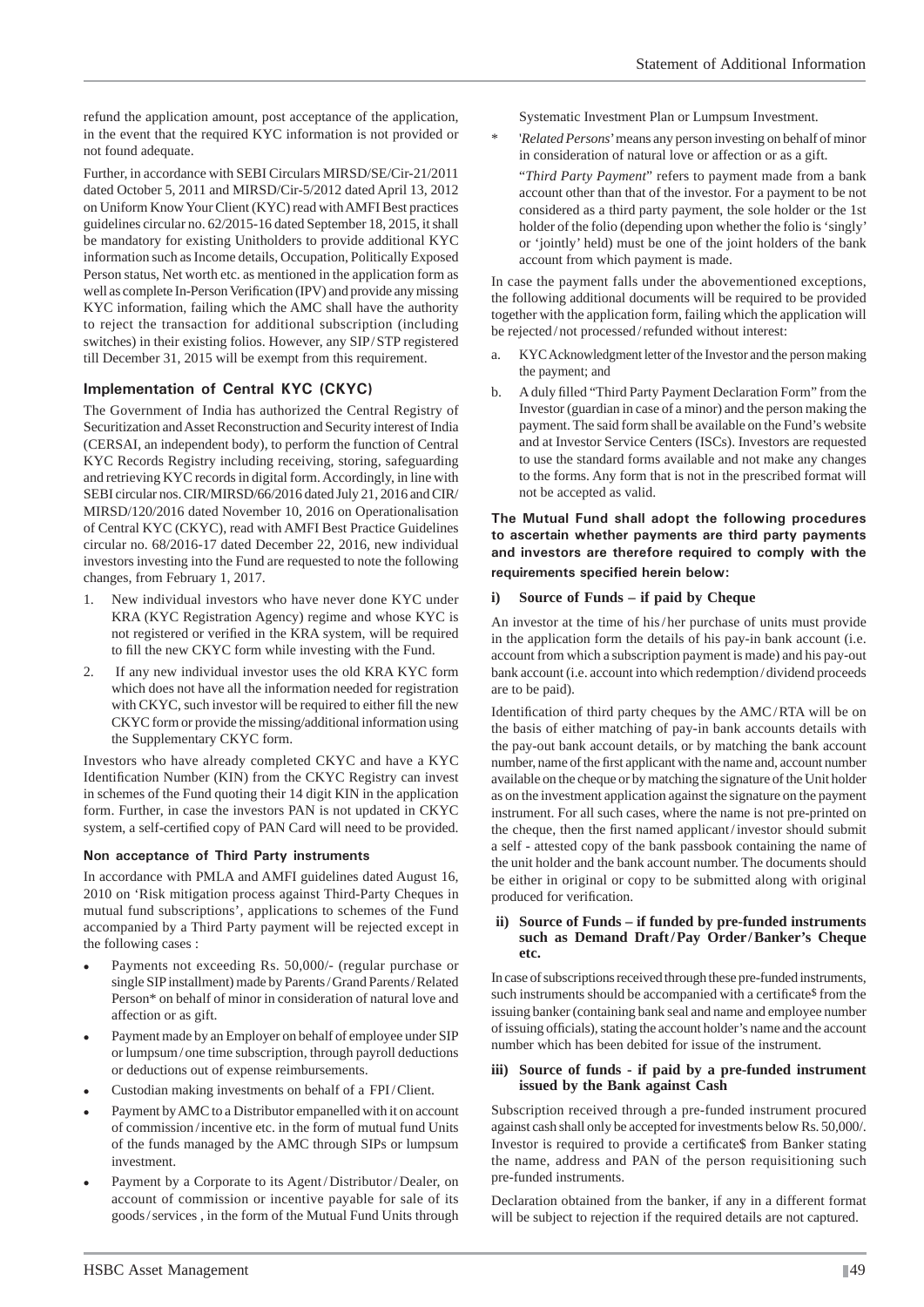### **iv) Source of Funds - if paid by RTGS, Bank Account-to-Account Transfer, NEFT, ECS, etc.**

A copy of the instruction to the bank stating the account number debited must accompany the purchase application. The account number mentioned on the transfer instruction copy should be a registered bank account or the first named applicant/investor should be one of the account holders to the bank account debited for such electronic transfer of funds.

Any other method of payment allowed by the Fund will also be covered under these provisions. All the above mentioned documents, to the extent applicable, are required to be provided along with the application form. In case the application for subscription is not in accordance with the above provisions, the AMC reserves the right to reject / not process the application and refund the subscription amount without interest.

## **Multiple Bank Account Registration / Deletion facility**

- 1. The Fund offers its investors the facility to register Multiple Bank Accounts to receive redemption / dividend proceeds.
- 2. Registering of Multiple Bank Accounts will enable the Fund to systematically validate the Pay-in payment and avoid acceptance of third party payments.
- 3. Investor can register upto 5 bank accounts in case of individuals / HUFs, and upto 10 in other cases.
- Investor may choose one of the registered bank accounts as default bank account for the credit of redemption / dividend proceeds. In case of existing investors, their existing bank mandate registered with the AMC/RTA, and in case of new investors, their bank account details as mentioned in the application form shall be treated as default bank account for pay-out, if they have not specifically designated a default bank account. Investors may change the same in writing, using the Multiple Bank Account Registration / Deletion Form.
- 5. For registration of bank account(s), investors shall submit the 'Multiple Bank Account Registration / Deletion Form' together with the supporting documentation, attested as specified in point (i) above.
- 6. The AMC / RTA will register the bank account only after verifying that the sole or 1st joint holder is the holder or one of the joint holders of the bank account, respectively.
- 7. Where an investor proposes to delete his existing default bank account, he shall compulsorily designate another account as default account.
- 8. Thus, change of bank mandates shall be effected only through the 'Multiple Bank Account Registration / Deletion facility'. Such change of bank mandates will be effected within 10 days of valid documents being received by the AMC / RTA.
- 9. Any financial transaction request received in the interim, will be processed in 10 days as specified in 8 above.
- 10. Investors are requested to use the Multiple Bank Account Registration / Deletion Form for all bank account related requirements. AMC reserves the right to reject such bank account registration requests which are not in the specified format.

# **Safe mode for writing / drawing cheques**

In order to avoid fraudulent practices, it is recommended to investors that the subscription payment instruments such as Cheque / Demand Draft / Pay Order be drawn in favour of the scheme account followed by the name of the first investor. For e.g. "HSBC Equity Fund  $A/c$  – Neeraj Mehra" and the application number / folio number should be written on the reverse of the cheque.

## **Change in Static Information**

Investors, for whom the KYC process has been previously completed, should submit their request for change in static information, viz. Name, PAN, DOB, Address, Email address to any of the Point of Services (PoS) appointed by CDSL Ventures Ltd / Intermediary through whom the uniform KYC was recorded. Investors, who have not complied with the KYC requirement, may submit their request for change in static information to the AMC's Registrar. Other information such as bank account details, dividend sub option etc. may be changed by Unit Holders by submitting a written request to the Registrar. Such changes will be effected within 5 Business Days of the valid signed request reaching the processing centre of the Registrar at Coimbatore, and any interim financial transactions like purchase, redemption, switch, payment of dividend etc. will be effected with the previously registered details only.

Investors are advised to update their static details immediately on occurrence of change. Please note that, if any change in static information is submitted along with a financial transaction in the same request, such change shall not be processed and the financial transaction shall get processed with the previously registered details. Unit Holders are therefore advised to provide requests for change in static information separately and not along with financial transactions. Investors transacting through the stock exchange mechanism should approach their respective DP for non-financial requests / applications such as change of address, change of bank, etc.

Any change in Income Distribution cum capital withdrawal (IDCW) sub option due to additional investment or Unit Holder request will be applicable to the entire Units in the IDCW option of the scheme / plan concerned.

### **Process and documents for Change in Address :**

The following documents will be mandatorily required to effect Change in Address :

### **a. For Non-KYC compliant folios / clients:**

- Proof of new Address (POA), and
- Proof of Identity (POI): PAN card copy if PAN is updated in the folio, or PAN / other proof of identity if PAN is not updated in the folio.

### **b. For KYC compliant folios / clients:**

- Proof of new Address (POA),
- Any other document / form that the KRA may specify form time to time.

Copies of documents submitted must be self-attested and accompanied by originals for verification. If originals are not produced, copies should be properly attested / verified by entities authorized for attesting/verification of documents as per extant KYC guidelines.

In case there is any change in the investor's KYC information, the same is required to be updated by using the prescribed KYC Change Request Form or the CKYC Form and submit the same at the Point of Service of any KYC Registration Agency.

#### **Proof of Identity (POI): List of documents admissible as Proof of Identity (\*Documents having an expiry date should be valid on the date of submission.):**

- 1. PAN card with photograph. This is a mandatory requirement for all applicants except those who are specifically exempt from obtaining PAN (listed in Section D).
- 2. Unique Identification Number (UID) (Aadhaar with Aadhaar number being masked) / Passport / Voter ID card / Driving license.
- 3. Identity card / document with applicant's Photo, issued by any of the following: Central / State Government and its Departments,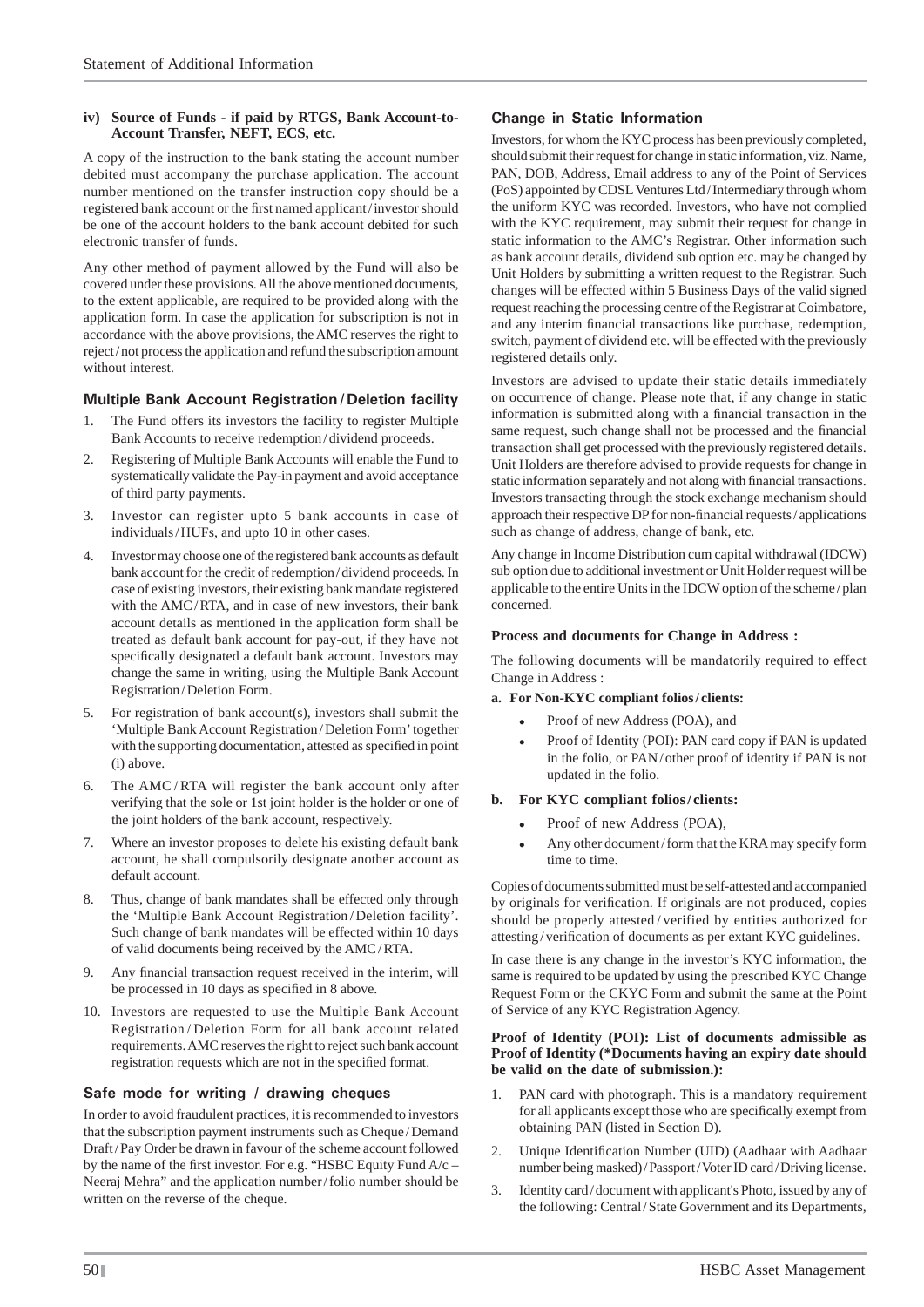Statutory / Regulatory Authorities, Public Sector Undertakings, Scheduled Commercial Banks, Public Financial Institutions, Colleges affiliated to Universities, Professional Bodies such as ICAI, ICWAI, ICSI, Bar Council etc., to their Members; and Credit cards / Debit cards issued by Banks.

#### **Proof of Address (POA): List of documents admissible as Proof of Address: (\*Documents having an expiry date should be valid on the date of submission.)**

- 1. Passport / Voters Identity Card / Ration Card / Registered Lease or Sale Agreement of Residence / Driving License / Flat Maintenance bill / Insurance Copy.
- 2. Utility bills like Telephone Bill (only land line), Electricity bill or Gas bill - Not more than 3 months old.
- 3. Bank Account Statement / Passbook -Not more than 3 months old.
- 4. Self-declaration by High Court and Supreme Court judges, giving the new address in respect of their own accounts.
- 5. Proof of address issued by any of the following: Bank Managers of Scheduled Commercial Banks / Scheduled Co-operative Bank/Multinational Foreign Banks/Gazetted Officer/Notary public / Elected representatives to the Legislative Assembly or Parliament/Documents issued by any Govt. or Statutory Authority.
- 6. Identity card / document with address, issued by any of the following: Central/State Government and its Departments, Statutory / Regulatory Authorities, Public Sector Undertakings, Scheduled Commercial Banks, Public Financial Institutions, Colleges affiliated to Universities and Professional Bodies such as ICAI, ICWAI, ICSI, Bar Council etc., to their Members.
- 7. The proof of address in the name of the spouse will be accepted.

#### **List of people authorized to attest Proof of Address and Proof**  of identity after verification with the originals:

- 1. Authorised officials of Asset Management Companies (AMC).
- 2. Authorised officials of Registrar & Transfer Agent (R&T) acting on behalf of the AMC.
- 3. KYD compliant mutual fund distributors.
- 4. Notary Public, Gazetted Officer, Manager of a Scheduled Commercial/Co-operative Bank or Multinational Foreign Banks (Name, Designation  $&$  Seal should be affixed on the copy).
- 5. In case of NRIs, authorized officials of overseas branches of Scheduled Commercial Banks registered in India, Notary Public, Court Magistrate, Judge, Indian Embassy / Consulate General in the country where the client resides are permitted to attest the documents.
- 6. Government authorized officials who are empowered to issue Apostille Certificates.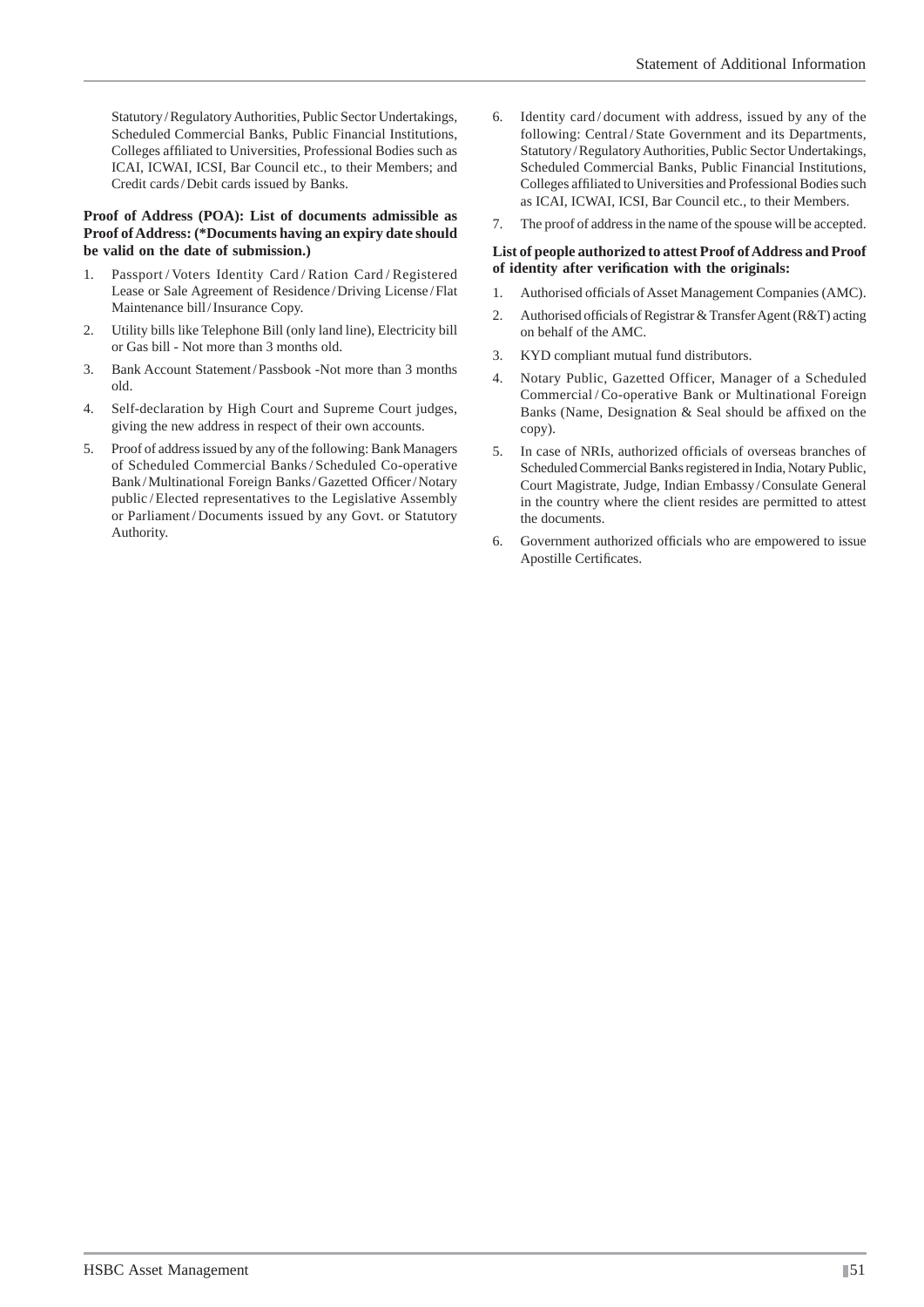# IV. RIGHTS OF UNITHOLDERS OF THE SCHEME

- 1. Unitholders of the Scheme have a proportionate right in the beneficial ownership of the assets of the Scheme and in case of IDCW sub-option(s), wherever applicable, to the dividend declared, if any, by the Fund under the Scheme.
- 2. When the Mutual Fund declares a dividend under the Scheme, the dividend warrants shall be dispatched within 15 days of the record date. Account Statement reflecting the new or additional subscription as well as Redemption/Switch of Units shall be dispatched to the Unit holder, as soon as possible, but not later than 15 days from date of receipt of request from the unit holder.
- 3. The Fund shall despatch the redemption proceeds to the Unitholders within 10 Business Days from the date of acceptance of the request for the same. In the event of failure to despatch the redemption proceeds within the above time, interest @ 15% per annum or such rate as may be specified by SEBI, would be paid to the unitholders for the period of delay.
- The Trustees are bound to make such disclosures to the Unitholders as are essential in order to keep them informed about any information known to Trustees which may have an adverse bearing on their investments.
- 5. The appointment of the AMC for the Fund can be terminated by a majority of the Trustees or by 75% of the Unitholders of any one or more of the Scheme of the Fund and any change in the appointment of the AMC shall be subject to the prior approval of SEBI and the Unitholders of the respective Schemes.
- 6. The Trustees are obliged to convene a meeting on a requisition of 75% of the Unitholders of a Scheme.
- 7. 75% of the Unitholders of a Scheme can pass a resolution to wind up the Scheme.
- 8. Unitholders have the right to inspect all the documents listed under "Documents Available for Inspection" in the respective Scheme Information Document.
- 9. The Trustees shall obtain the consent of the Unitholders:
	- Whenever required to do so by SEBI, in the interest of the Unitholders
	- Whenever required to do so on a requisition made by three-fourths of the Unitholders of the Scheme
	- When the Trustees decide to wind-up or prematurely redeem the Units.
- 10. The Trustees shall ensure that no change in the fundamental attributes of any Scheme or the Trust or fees and expenses payable or any other change which would modify the Scheme and affect the interests of Unitholders is carried out unless:
	- A written communication about the proposed change is sent to each Unitholder and
	- An advertisement is given in one English daily newspaper having nationwide circulation as well as in newspaper published in the language of the region where the Head Office of the Mutual Fund is situated and
	- Unitholders are given an option to exit at the prevailing Net Asset Value without any exit load.
- 11. Subject to the Regulations and the guidelines issued by SEBI, the consent of the Unitholders of the Scheme will be obtained through voting by mail or by way of a postal ballot or such other means as may be approved by SEBI. Detailed modalities of the same, including the principles for entitlement of votes for each Unitholder will be finalised in consultation with and after obtaining the approval of SEBI and the Trustees. In specific circumstances, where the approval of unitholders is sought on any matter, the same shall be obtained by way of a postal ballot or such other means as may be approved by SEBI.
- 12. The annual report containing accounts of the AMC would be displayed on the website of the AMC (i.e. www.assetmanagement.hsbc.co.in). Unitholders, if they so desire, may request for the annual report of the AMC.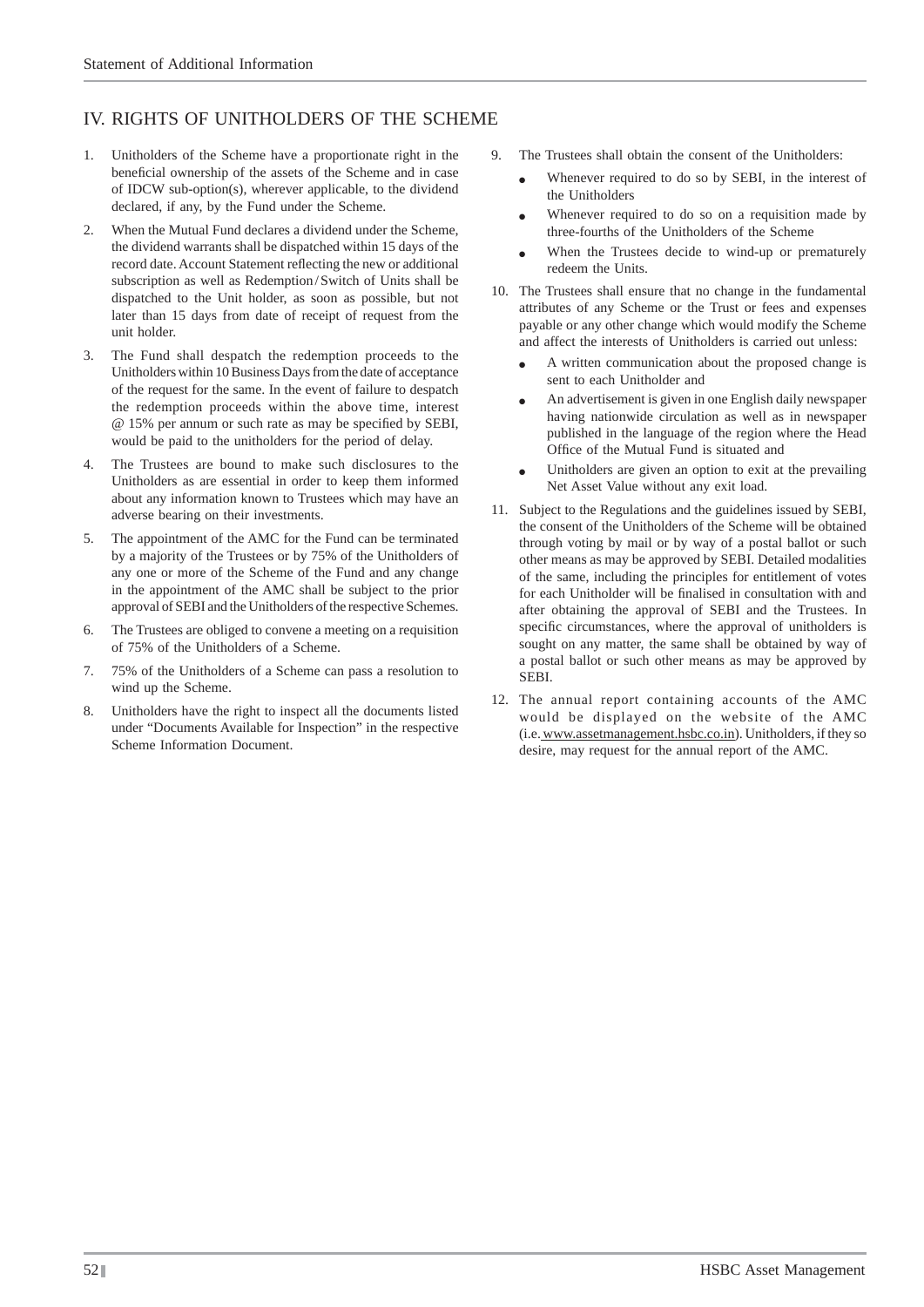# V. INVESTMENT VALUATION NORMS FOR SECURITIES AND OTHER ASSETS

## **Investment Valuation Policy**

SEBI vide its notification dated February 21, 2012 amended Regulation 47 and the Eighth Schedule of SEBI (Mutual Fund) Regulations, 1996 and introduced overarching Principles of Fair Valuation to ensure fair treatment to all investors including existing investors as well as investors seeking to purchase or redeem units of mutual funds in all schemes at all points of time.

It further prescribed that the valuation shall be reflective of the realizable value of securities and shall be done in good faith and in true and fair manner through appropriate valuation policies and procedures approved by the Board of the Asset Management Company.

The amendment also states that in case of any conflict between the principles of fair valuation and valuation guidelines prescribed in Eighth Schedule and circulars issued by SEBI, the Principles of Fair Valuation shall prevail.

Based on the said amendment, the Board of Director of HSBC Asset Management (India) Private Limited (AMIN) and the Trustees of HSBC Mutual Fund (Trustees) have adopted the following revised Valuation Policy and Procedure:

### **Valuation methodologies**

- The appended table **(refer Annexure A)** describes the methodologies for valuing all types of securities held by the schemes.
- Investment in any new type of securities/assets by the mutual fund scheme shall be made only after establishment of the valuation methodologies for such securities with the approval of the Board of the asset management company
- Inter-scheme transfers, if any, will be executed as per Regulations at fair value thereby ensuring fair treatment to all the investors in accordance with the guidelines in appended table **(refer Annexure A)**
- Deviations from the valuation policy and principles, if any, will be communicated to the Board of AMIN, Trustees through periodical reporting and to the Unit holders/Investors through suitable disclosures on the mutual fund's website
- Documentation of rationale for fair valuation including interscheme transfers, if any, shall be maintained and preserved for such period of time as prescribed under the regulations to enable audit trail
- Valuation agencies shall follow a waterfall approach for valuation of debt and money market securities. AMFI in consultation with SEBI has issued (vide AMFI Best Practice Guidelines Circular No. 83/2019-20 dated November 18, 2019) the waterfall approach to be followed by the valuation agencies, details of which are provided in **Annexure B**. The said guidelines are effective within 90 days from the date of the AMFI circular.

#### **Valuation Committee**

- 1. The Board of AMIN has constituted a Valuation Committee (Committee) comprising of senior officials of AMIN.
- 2. The Committee shall be responsible for implementation and oversight of the valuation methodologies, policies and procedures and update the Board of AMIN and Trustees on the effectiveness of methodologies adopted and deviations, if any, on periodic basis.
- 3. The Committee shall ensure that the valuation policies and procedures are regularly reviewed (at least once in a financial year) by an independent auditor to seek to ensure their continued appropriateness.
- 4. The Committee shall ensure that the valuation policies and procedures adopted by AMIN shall seek to address conflict of interest.
- 5. The Committee shall be responsible for monitoring of exceptional events\* where market quotations may not be available/reliable/ sufficient for valuation of a particular security and to decide on its valuation based on the fair valuation principles as per the Regulations.

*\* Exceptional events are those events where current market information may not be available / suffi cient/reliable for valuation of securities. For example, events like - major policy announcements by the Central Bank, the Government or the Regulator; ii) natural disasters or public disturbances that force the markets to close unexpectedly; iii) significant volatility in capital markets and; iv) any other significant events considered as abnormal event for the purpose of fair valuation.*

| <b>Snapshot of Valuation Policy</b> |                                                                                                                                                                                  |                                                                                                                                                                                                                                                                                                                   |  |  |  |
|-------------------------------------|----------------------------------------------------------------------------------------------------------------------------------------------------------------------------------|-------------------------------------------------------------------------------------------------------------------------------------------------------------------------------------------------------------------------------------------------------------------------------------------------------------------|--|--|--|
| Sr. No                              | <b>Type of Instrument</b>                                                                                                                                                        | <b>Basis of Valuation</b>                                                                                                                                                                                                                                                                                         |  |  |  |
| $\mathbf{1}$                        | <b>EQUITY</b>                                                                                                                                                                    |                                                                                                                                                                                                                                                                                                                   |  |  |  |
| 1.1                                 | <b>Listed Equity</b>                                                                                                                                                             | To be valued at the last quoted closing price on NSE (primary<br>exchange for HSBC) else BSE or other recognized stock exchange<br>where the security is listed.                                                                                                                                                  |  |  |  |
|                                     |                                                                                                                                                                                  | For valuation of securities held by Exchange Traded Funds<br>(ETFs)/Index Funds which are benchmarked to indices relating to<br>a particular stock exchange, the primary stock exchange will be<br>that exchange, e.g. for an Sensex ETF or Sensex Index Fund, the<br>primary stock exchange will be the S&P BSE. |  |  |  |
| 1.2                                 | <b>Non traded Equity</b> (Equity Not traded on any of the exchanges<br>for a continuous period of 30 calendar days)                                                              | At Fair value as per SEBI formula i.e. AMC to value the securities<br>based on SEBI valuation guidelines as per circular dated September                                                                                                                                                                          |  |  |  |
| 1.3                                 | <b>Thinly Traded Equity</b> (Trading on all the exchanges in a<br>particular calendar month is both less than Rs 5 lakhs in value<br>and total volume is less than 50000 shares) | 18, 2000 and May 09, 2002 (i.e. use of Net worth and EPS<br>capitalization method as prescribed by SEBI formula). If more<br>than 9 months have elapsed from the end of Financial year and                                                                                                                        |  |  |  |
| 1.4                                 | <b>Unlisted Equity</b>                                                                                                                                                           | Audited Balance Sheet is not available, the security shall be valued<br>at Nil. In determining the valuation as per aforesaid methodology,<br>the valuation committee will also assess the realizable value of<br>the security and document its rationale for applying a particular<br>valuation price.           |  |  |  |

# **Annexure A:**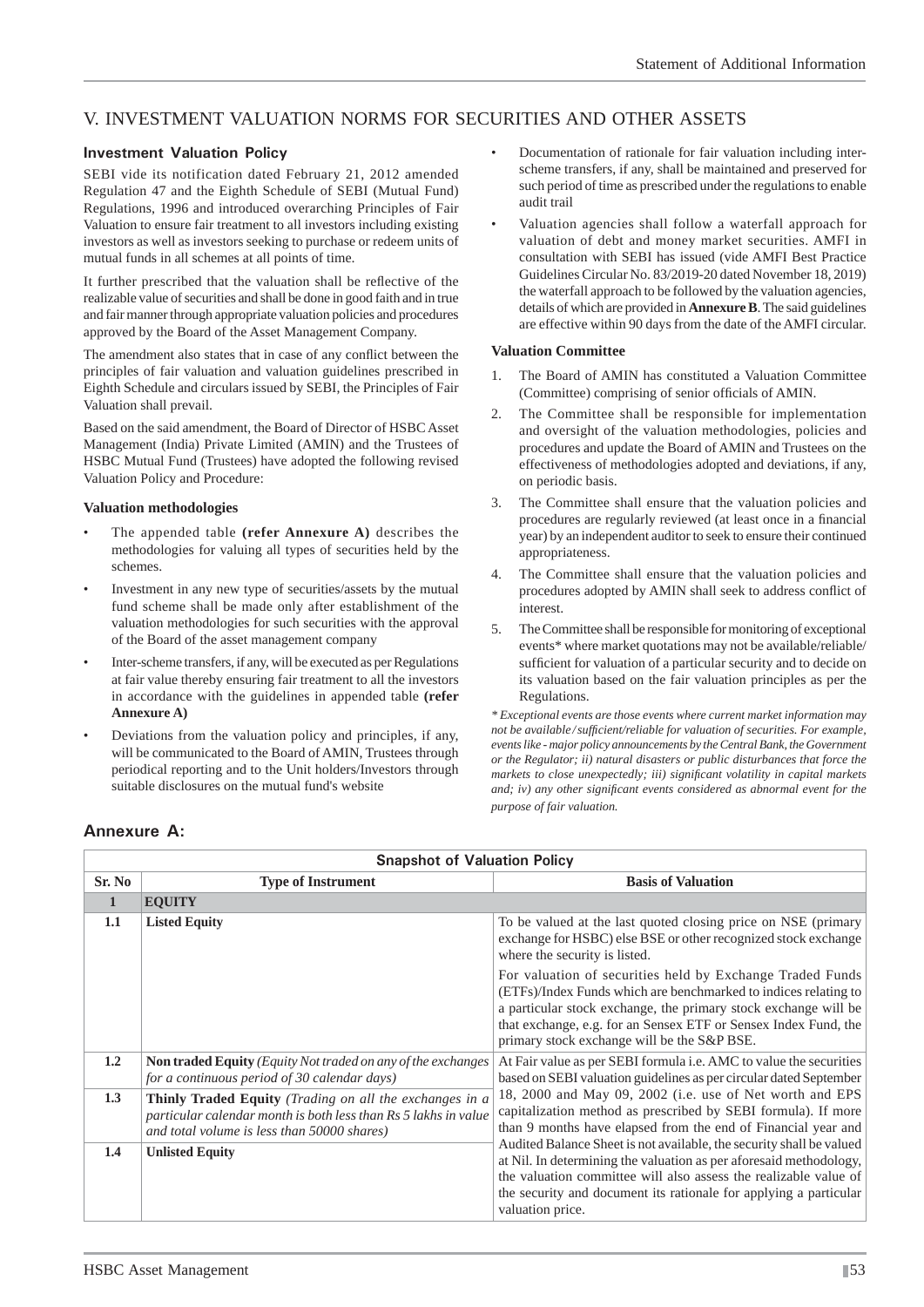|                | <b>Snapshot of Valuation Policy</b>                                                                                                                                                                         |                                                                                                                                                                                                                                                                                                                                                                                                                                                                                                                                                                                                                                                                                                                                                                                                                                                                                                                                                                                                                                                                                                                                                                                                                                                                                                                                                                                                                                                                                                                                                                                                                                                                                                                                  |  |  |
|----------------|-------------------------------------------------------------------------------------------------------------------------------------------------------------------------------------------------------------|----------------------------------------------------------------------------------------------------------------------------------------------------------------------------------------------------------------------------------------------------------------------------------------------------------------------------------------------------------------------------------------------------------------------------------------------------------------------------------------------------------------------------------------------------------------------------------------------------------------------------------------------------------------------------------------------------------------------------------------------------------------------------------------------------------------------------------------------------------------------------------------------------------------------------------------------------------------------------------------------------------------------------------------------------------------------------------------------------------------------------------------------------------------------------------------------------------------------------------------------------------------------------------------------------------------------------------------------------------------------------------------------------------------------------------------------------------------------------------------------------------------------------------------------------------------------------------------------------------------------------------------------------------------------------------------------------------------------------------|--|--|
| Sr. No         | <b>Type of Instrument</b>                                                                                                                                                                                   | <b>Basis of Valuation</b>                                                                                                                                                                                                                                                                                                                                                                                                                                                                                                                                                                                                                                                                                                                                                                                                                                                                                                                                                                                                                                                                                                                                                                                                                                                                                                                                                                                                                                                                                                                                                                                                                                                                                                        |  |  |
| 1.5            | <b>Suspended Equity</b>                                                                                                                                                                                     | In case trading in an equity security is suspended for trading on the<br>stock exchange up to 30 calendar days, then the last traded price would<br>be considered for valuation of that security. If an equity security is<br>suspended for trading on the stock exchange for more than 30 calendar<br>days, then it would be considered as non-traded and valued accordingly.                                                                                                                                                                                                                                                                                                                                                                                                                                                                                                                                                                                                                                                                                                                                                                                                                                                                                                                                                                                                                                                                                                                                                                                                                                                                                                                                                   |  |  |
| 1.6            | <b>Illiquid securities</b> (Non-traded/thinly traded/unlisted equity<br>security is in excess of 15% of total net assets of the scheme in<br>case of open-ended funds and 20% in case of close-ended funds) | Nil Value                                                                                                                                                                                                                                                                                                                                                                                                                                                                                                                                                                                                                                                                                                                                                                                                                                                                                                                                                                                                                                                                                                                                                                                                                                                                                                                                                                                                                                                                                                                                                                                                                                                                                                                        |  |  |
| 1.7            | Equity shares which are unlisted as a result of corporate $ a\rangle$<br>actions (i.e. Mergers, Demergers, reduction of capital,<br>consolidation, etc.)                                                    | Demerger: Where at least one resultant company is not<br>immediately listed, valuation price will be worked out by using<br>cum-price before corporate action as reduced by the quoted price<br>of the listed resultant company after providing for appropriate<br>illiquidity discount but a minimum illiquidity discount of 10%.<br>Corporate Action Pending listing: In case of a corporate<br>b)<br>action pending listing, the resultant company/ies shall be<br>valued at fair value as determined by the valuation committee<br>on the date of corporate action after providing for appropriate<br>illiquidity discount but a minimum illiquidity discount of 10%.<br>Merger: In cases where identity of entities getting merged is<br>$\bf c)$<br>lost and the new entity is yet unlisted - Valuation of merged<br>entity would be arrived at by summation of previous day's<br>value of respective companies prior to the merger divided<br>by the entitled quantity of the merged entity. For example, If<br>company A and company B merge to form a new company<br>C, then company C would be valued at price equal to that of<br>value of company $A$ + company B.<br>In cases where identity of one entity continues -<br>Valuation of merged entity would be according to the closing<br>price of the surviving entity.<br>The Fair value so arrived for shares which are unlisted as a result<br>of corporate actions will be periodically reviewed by Valuation<br>Committee till listing of such shares.<br>However, if more than 9 months have elapsed from the date of<br>corporate action and the company/ies is/are still not listed, the<br>same shall be valued in accordance with the methodology stated |  |  |
| 1.8            | Equity Shares which are allotted pursuant to IPO and are                                                                                                                                                    | in 1.2, 1.3 and 1.4 above.<br>At acquisition cost up to 30 days from the date of allotment.<br>a)                                                                                                                                                                                                                                                                                                                                                                                                                                                                                                                                                                                                                                                                                                                                                                                                                                                                                                                                                                                                                                                                                                                                                                                                                                                                                                                                                                                                                                                                                                                                                                                                                                |  |  |
|                | pending listing                                                                                                                                                                                             | In case the security is not listed within 30 days from the<br>b)<br>allotment date, the valuation shall be arrived at in good faith<br>by the Valuation Committee of the AMC. The rationale shall<br>be documented and recorded.                                                                                                                                                                                                                                                                                                                                                                                                                                                                                                                                                                                                                                                                                                                                                                                                                                                                                                                                                                                                                                                                                                                                                                                                                                                                                                                                                                                                                                                                                                 |  |  |
| 1.9            | <b>Buy-back of Securities</b>                                                                                                                                                                               | If a company offers to buy-back hundred percent of the shares<br>tendered then shares will be valued at the price of buy-back,<br>ignoring the market price. Else, market price of the shares will be<br>considered for valuation till formal confirmation of acceptance of<br>shares tendered under the buy-back schemes. Quantum of shares<br>accepted under buy-back will be accounted as a sale trade on receipt<br>of formal confirmation of such acceptance.                                                                                                                                                                                                                                                                                                                                                                                                                                                                                                                                                                                                                                                                                                                                                                                                                                                                                                                                                                                                                                                                                                                                                                                                                                                               |  |  |
| 1.10           | Valuation of Partly paid up equity share                                                                                                                                                                    | <b>Traded:</b><br>a)                                                                                                                                                                                                                                                                                                                                                                                                                                                                                                                                                                                                                                                                                                                                                                                                                                                                                                                                                                                                                                                                                                                                                                                                                                                                                                                                                                                                                                                                                                                                                                                                                                                                                                             |  |  |
|                |                                                                                                                                                                                                             | Refer point 1.1 above.                                                                                                                                                                                                                                                                                                                                                                                                                                                                                                                                                                                                                                                                                                                                                                                                                                                                                                                                                                                                                                                                                                                                                                                                                                                                                                                                                                                                                                                                                                                                                                                                                                                                                                           |  |  |
|                |                                                                                                                                                                                                             | Non-traded:<br>$\mathbf{b}$                                                                                                                                                                                                                                                                                                                                                                                                                                                                                                                                                                                                                                                                                                                                                                                                                                                                                                                                                                                                                                                                                                                                                                                                                                                                                                                                                                                                                                                                                                                                                                                                                                                                                                      |  |  |
|                |                                                                                                                                                                                                             | Will be valued at Underlying Equity price as reduced by the<br>balance call money payable with illiquidity discount as may<br>be deemed appropriate by the valuation committee.                                                                                                                                                                                                                                                                                                                                                                                                                                                                                                                                                                                                                                                                                                                                                                                                                                                                                                                                                                                                                                                                                                                                                                                                                                                                                                                                                                                                                                                                                                                                                  |  |  |
| $\overline{2}$ | PREFERENCE SHARES                                                                                                                                                                                           |                                                                                                                                                                                                                                                                                                                                                                                                                                                                                                                                                                                                                                                                                                                                                                                                                                                                                                                                                                                                                                                                                                                                                                                                                                                                                                                                                                                                                                                                                                                                                                                                                                                                                                                                  |  |  |
| 2.1            | <b>Traded</b>                                                                                                                                                                                               | At Traded Price.                                                                                                                                                                                                                                                                                                                                                                                                                                                                                                                                                                                                                                                                                                                                                                                                                                                                                                                                                                                                                                                                                                                                                                                                                                                                                                                                                                                                                                                                                                                                                                                                                                                                                                                 |  |  |
| 2.2            | Non-traded                                                                                                                                                                                                  | At cost or at fair value as determined by the valuation committee.                                                                                                                                                                                                                                                                                                                                                                                                                                                                                                                                                                                                                                                                                                                                                                                                                                                                                                                                                                                                                                                                                                                                                                                                                                                                                                                                                                                                                                                                                                                                                                                                                                                               |  |  |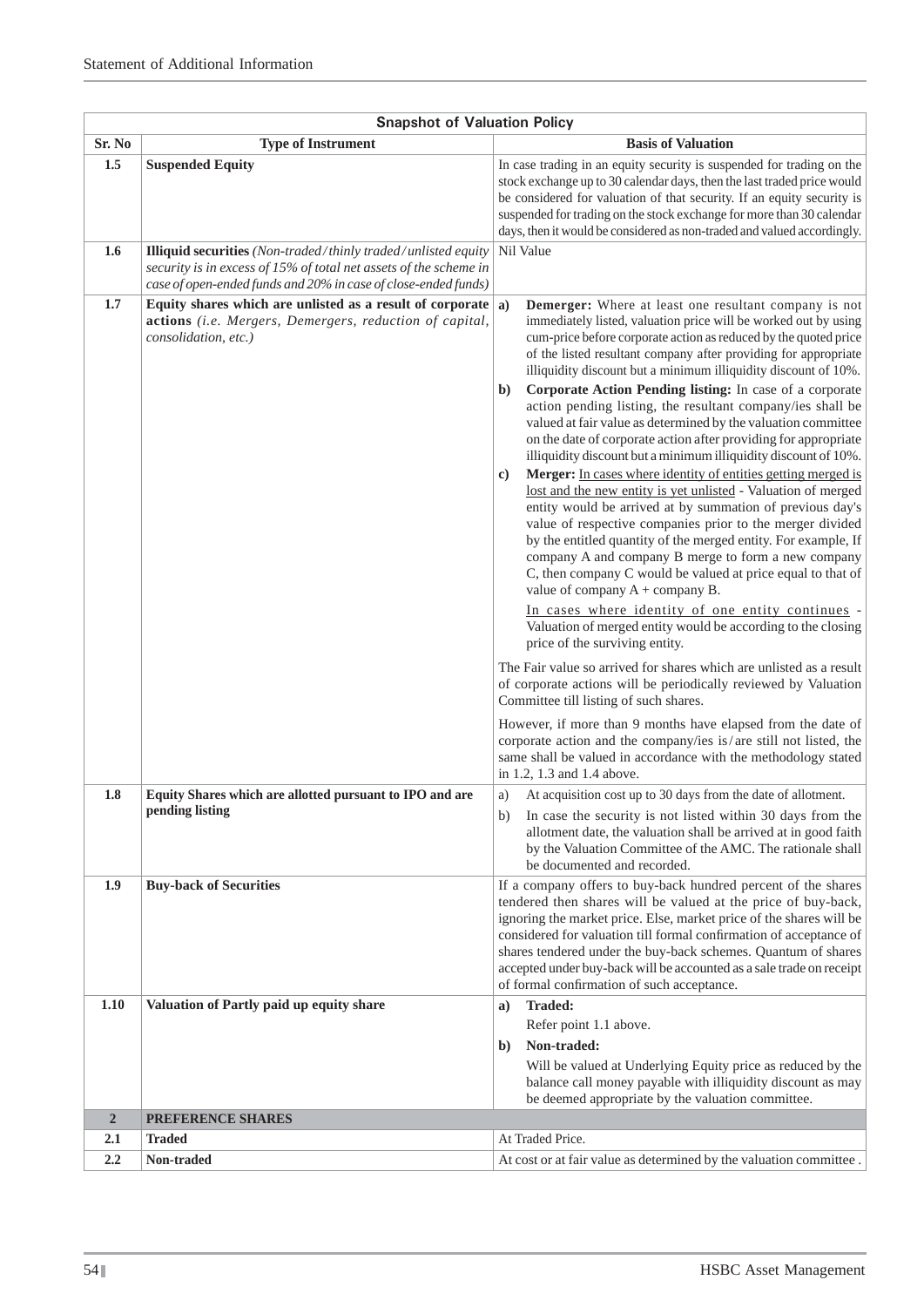|                         | <b>Snapshot of Valuation Policy</b>                                                                  |                                                                                                                                                                                                                                                                                                                                                                                                                                                                                                                                                                                                                                                                                                                                                                                                                                                                                                                                             |  |  |  |  |
|-------------------------|------------------------------------------------------------------------------------------------------|---------------------------------------------------------------------------------------------------------------------------------------------------------------------------------------------------------------------------------------------------------------------------------------------------------------------------------------------------------------------------------------------------------------------------------------------------------------------------------------------------------------------------------------------------------------------------------------------------------------------------------------------------------------------------------------------------------------------------------------------------------------------------------------------------------------------------------------------------------------------------------------------------------------------------------------------|--|--|--|--|
| Sr. No                  | <b>Type of Instrument</b>                                                                            | <b>Basis of Valuation</b>                                                                                                                                                                                                                                                                                                                                                                                                                                                                                                                                                                                                                                                                                                                                                                                                                                                                                                                   |  |  |  |  |
| $\mathbf{3}$            | ADR's/GDR's                                                                                          |                                                                                                                                                                                                                                                                                                                                                                                                                                                                                                                                                                                                                                                                                                                                                                                                                                                                                                                                             |  |  |  |  |
| 3.1                     | <b>Conversion rate - Forex</b>                                                                       | On valuation date, all assets and liabilities in foreign currency<br>shall be valued in Indian Rupees at the RBI reference rate. In case<br>the RBI reference rate is not available, on a particular Valuation<br>Day, the exchange rate available on Bloomberg/Reuters will be<br>used for conversion.                                                                                                                                                                                                                                                                                                                                                                                                                                                                                                                                                                                                                                     |  |  |  |  |
| 3.2                     | <b>ADR/GDR Security Price - Traded</b>                                                               | Foreign securities shall be valued based on the last quoted closing prices<br>at the Overseas Stock Exchange on which the respective securities are<br>listed. However, the AMC shall select the Primary stock exchange<br>prior to transacting in any scheme in case a security is listed on more<br>than one stock exchange and the reasons for the selection will be<br>recorded in writing. Any subsequent change in the reference stock<br>exchange used for valuation will be necessarily backed by reasons<br>for such change being recorded in writing by the AMC and approved<br>by the Valuation Committee. However, in case of extra ordinary event<br>in other markets post the closure of the relevant markets, the AMC<br>shall value the security at suitable fair value as determined by the<br>Valuation Committee.                                                                                                        |  |  |  |  |
|                         |                                                                                                      | When on a particular valuation day, a security has not been traded on the<br>selected stock exchange; the value at which it is traded on another stock<br>exchange or last quoted closing price on the selected stock exchange<br>shall be used provided such date is not more than thirty days prior to<br>the valuation date. Due to difference in time zones of different markets,<br>in case the closing prices of securities are not available within a given<br>time frame to enable the AMC to upload the NAV for a Valuation<br>Day, the AMC may use the last available traded price/previous day's<br>price for the purpose of valuation. The use of the closing price/last<br>available traded price for the purpose of valuation will also be based<br>on the practice followed in a particular market. Closing Quote on T-1<br>of the security sourced from NYSE/Bloomberg or other recognized<br>international stock exchange. |  |  |  |  |
| 3.3                     | <b>ADR/GDR Security Price - Non-Traded</b>                                                           | Non-traded ADR/GDRs shall be valued after considering<br>prices/issue terms of underlying security. Valuation Committee<br>shall decide the appropriate discount for illiquidity. Non traded<br>foreign security shall be valued by AMC at fair value after<br>considering relevant factors on case to case basis.                                                                                                                                                                                                                                                                                                                                                                                                                                                                                                                                                                                                                          |  |  |  |  |
| $\overline{\mathbf{4}}$ | <b>WARRANTS</b>                                                                                      |                                                                                                                                                                                                                                                                                                                                                                                                                                                                                                                                                                                                                                                                                                                                                                                                                                                                                                                                             |  |  |  |  |
| 4.1                     | <b>Traded warrants</b>                                                                               | At quoted price                                                                                                                                                                                                                                                                                                                                                                                                                                                                                                                                                                                                                                                                                                                                                                                                                                                                                                                             |  |  |  |  |
| 4.2                     | Non-traded warrants                                                                                  |                                                                                                                                                                                                                                                                                                                                                                                                                                                                                                                                                                                                                                                                                                                                                                                                                                                                                                                                             |  |  |  |  |
| 4.2.1                   | Exercise price is lower than the value of the underlying share                                       | Value of the underlying share less exercise price with illiquidity<br>discount as may be deemed appropriate by the valuation committee<br>with an appropriate illiquidity discount.                                                                                                                                                                                                                                                                                                                                                                                                                                                                                                                                                                                                                                                                                                                                                         |  |  |  |  |
| 4.2.2                   | Exercise price is higher than the value of the share                                                 | At Zero                                                                                                                                                                                                                                                                                                                                                                                                                                                                                                                                                                                                                                                                                                                                                                                                                                                                                                                                     |  |  |  |  |
| $\overline{5}$          | RIGHTS ENTITLEMENTS/PARTLY PAID UP RIGHTS SHARES                                                     |                                                                                                                                                                                                                                                                                                                                                                                                                                                                                                                                                                                                                                                                                                                                                                                                                                                                                                                                             |  |  |  |  |
| 5.1                     | <b>Traded Rights</b>                                                                                 | At quoted price                                                                                                                                                                                                                                                                                                                                                                                                                                                                                                                                                                                                                                                                                                                                                                                                                                                                                                                             |  |  |  |  |
| 5.2                     | <b>Non-traded Rights</b>                                                                             |                                                                                                                                                                                                                                                                                                                                                                                                                                                                                                                                                                                                                                                                                                                                                                                                                                                                                                                                             |  |  |  |  |
| 5.2.1                   | Exercise price is lower than the value of the underlying share                                       | Value of the underlying share less exercise price with illiquidity<br>discount as may be deemed appropriate by the valuation committee.                                                                                                                                                                                                                                                                                                                                                                                                                                                                                                                                                                                                                                                                                                                                                                                                     |  |  |  |  |
| 5.2.2                   | Exercise price is higher than the value of the share                                                 | At Zero                                                                                                                                                                                                                                                                                                                                                                                                                                                                                                                                                                                                                                                                                                                                                                                                                                                                                                                                     |  |  |  |  |
| 6                       | <b>FUTURES AND OPTIONS (F&amp;O)</b>                                                                 |                                                                                                                                                                                                                                                                                                                                                                                                                                                                                                                                                                                                                                                                                                                                                                                                                                                                                                                                             |  |  |  |  |
| 6.1                     | <b>Futures</b>                                                                                       | To be valued at the settlement price as released by NSE                                                                                                                                                                                                                                                                                                                                                                                                                                                                                                                                                                                                                                                                                                                                                                                                                                                                                     |  |  |  |  |
| 6.2                     | <b>Options</b>                                                                                       | To be valued at the settlement price as released by NSE                                                                                                                                                                                                                                                                                                                                                                                                                                                                                                                                                                                                                                                                                                                                                                                                                                                                                     |  |  |  |  |
| $\overline{7}$<br>7.1   | <b>DEBT &amp; MONEY MARKET SECURITIES</b><br>All debt and money market securities (including Central | To be valued at average of security level prices provided by<br>a)                                                                                                                                                                                                                                                                                                                                                                                                                                                                                                                                                                                                                                                                                                                                                                                                                                                                          |  |  |  |  |
|                         | and state government securities, treasury bills and cash<br>management bills)                        | AMFI appointed agencies (currently CRISIL and ICRA).<br>In case security level prices given by valuation agencies are not<br>b)<br>available for a new security (which is currently not held by any<br>Mutual Fund), then such security may be valued at weighted                                                                                                                                                                                                                                                                                                                                                                                                                                                                                                                                                                                                                                                                           |  |  |  |  |
|                         |                                                                                                      | average purchase yield on the date of allotment/purchase.                                                                                                                                                                                                                                                                                                                                                                                                                                                                                                                                                                                                                                                                                                                                                                                                                                                                                   |  |  |  |  |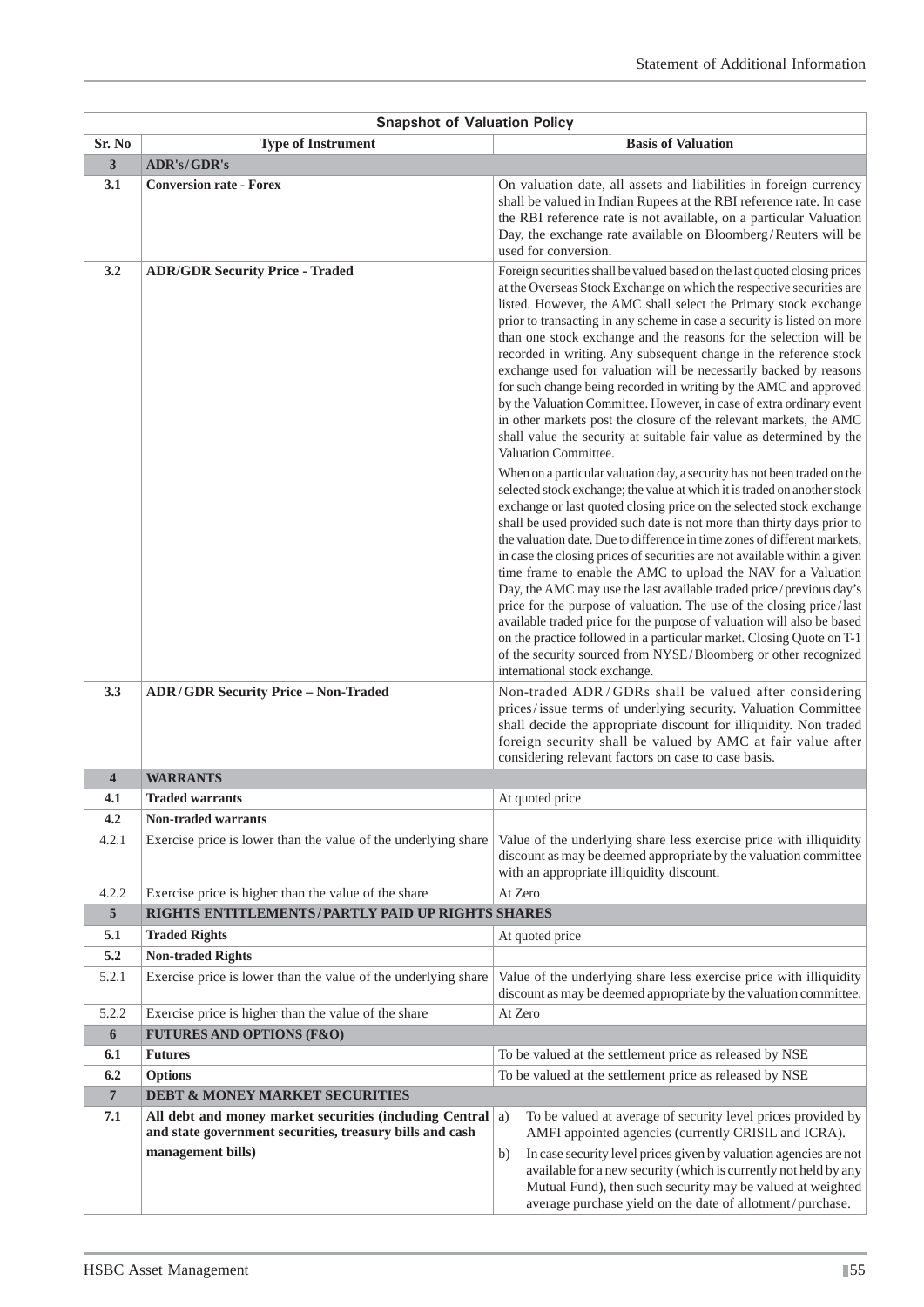|        | <b>Snapshot of Valuation Policy</b>                               |                                                                                                                                                                                                                                                                                                                                                                                                                                                 |  |  |
|--------|-------------------------------------------------------------------|-------------------------------------------------------------------------------------------------------------------------------------------------------------------------------------------------------------------------------------------------------------------------------------------------------------------------------------------------------------------------------------------------------------------------------------------------|--|--|
| Sr. No | <b>Type of Instrument</b>                                         | <b>Basis of Valuation</b>                                                                                                                                                                                                                                                                                                                                                                                                                       |  |  |
| 7.2    | <b>Securities with Put/Call Options</b>                           | Only securities with both put and call options on the same day<br>and having the same put and call option price, shall be deemed<br>to mature on such put/call date and shall be valued accordingly.                                                                                                                                                                                                                                            |  |  |
|        |                                                                   | In all other cases, the cash flow of each put/call option shall be<br>evaluated and the security shall be valued on the following basis:                                                                                                                                                                                                                                                                                                        |  |  |
|        |                                                                   | Identify a 'Put Trigger Date', a date on which 'price to put<br>1.<br>option' is the highest when compared with price to other put<br>options and maturity price.                                                                                                                                                                                                                                                                               |  |  |
|        |                                                                   | Identify a 'Call Trigger Date', a date on which 'price to call<br>$\overline{11}$ .<br>option' is the lowest when compared with price to other call<br>options and maturity price.                                                                                                                                                                                                                                                              |  |  |
|        |                                                                   | In case no Put Trigger Date or Call Trigger Date ("Trigger<br>111.<br>Date") is available, then valuation would be done to maturity<br>price. In case one Trigger Date is available, then valuation<br>would be done as to the said Trigger Date. In case both<br>Trigger Dates are available, then valuation would be done to<br>the earliest date.                                                                                            |  |  |
|        |                                                                   | If a put option is not exercised by a Mutual Fund when exercising<br>such put option would have been in favour of the scheme, in such<br>cases the justification for not exercising the put option shall be<br>provided to the Board of AMC and Trustees.                                                                                                                                                                                       |  |  |
| 7.3    | Securities with multiple Put Options present ab-initio:           | If a put option is not exercised when exercising such put option<br>would have been in favor of the scheme, in such cases the<br>justification for not exercising the put option shall be provided to<br>the Valuation Agencies, Board of AMC and Trustees on or before<br>the last date of the notice period. The Valuation Agencies shall<br>not take into account the remaining put options for the purpose of<br>valuation of the security. |  |  |
|        |                                                                   | The put option shall be considered as 'in favour of the scheme' if the<br>yield of the valuation price ignoring the put option under evaluation<br>is more than the contractual yield/coupon rate by 30 basis points.                                                                                                                                                                                                                           |  |  |
| 7.4    | Impact of any Changes to terms of an investment:                  | While making any change to terms of an investment, AMC shall<br>adhere to the following conditions:                                                                                                                                                                                                                                                                                                                                             |  |  |
|        |                                                                   | Any changes to the terms of investment, including extension<br>in the maturity of a money market or debt security, shall be<br>reported to valuation agencies and SEBI registered Credit<br>Rating Agencies (CRAs) immediately, along-with reasons<br>for such changes.                                                                                                                                                                         |  |  |
|        |                                                                   | Any extension in the maturity of a money market or debt<br>$\bullet$<br>security shall result in the security being treated as "Default",<br>for the purpose of valuation.                                                                                                                                                                                                                                                                      |  |  |
|        |                                                                   | If the maturity date of a money market or debt security is<br>$\bullet$<br>shortened and then subsequently extended, the security shall<br>be treated as "Default" for the purpose of valuation.                                                                                                                                                                                                                                                |  |  |
|        |                                                                   | Any put option inserted subsequent to the issuance of the<br>$\bullet$<br>security shall not be considered for the purpose of valuation<br>and original terms of the issue will be considered for valuation.                                                                                                                                                                                                                                    |  |  |
| 7.5    | <b>Reverse Repo/Repo/TREPS (Tri Party Repo Dealing</b><br>System) |                                                                                                                                                                                                                                                                                                                                                                                                                                                 |  |  |
|        | Reverse Repo/Repo/TREPS with Tenor more than 30 days              | To be valued at average of security level prices provided by AMFI<br>appointed agencies (currently CRISIL and ICRA).                                                                                                                                                                                                                                                                                                                            |  |  |
|        |                                                                   | In case security level prices given by valuation agencies are not<br>available for a new security (which is currently not held by any<br>Mutual Fund), then such security may be valued at weighted<br>average purchase yield on the date of allotment/purchase.                                                                                                                                                                                |  |  |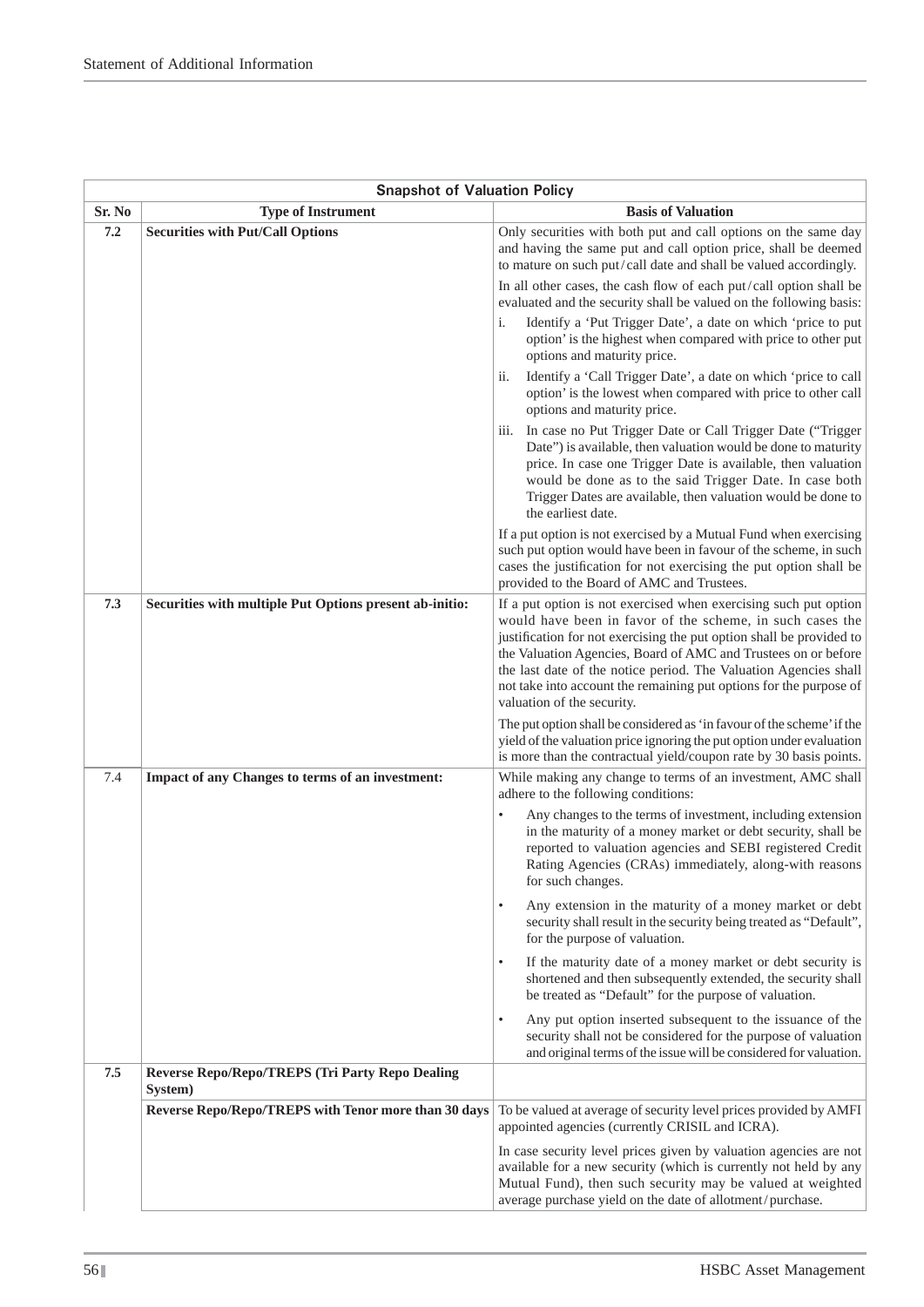|        | <b>Snapshot of Valuation Policy</b>                                                                                                                                                                                                                                                                                                                                                                                                                                                                                                                                                                                                                    |                                                                                                                                                                                                                                                                                                                                                                                                    |  |  |  |  |
|--------|--------------------------------------------------------------------------------------------------------------------------------------------------------------------------------------------------------------------------------------------------------------------------------------------------------------------------------------------------------------------------------------------------------------------------------------------------------------------------------------------------------------------------------------------------------------------------------------------------------------------------------------------------------|----------------------------------------------------------------------------------------------------------------------------------------------------------------------------------------------------------------------------------------------------------------------------------------------------------------------------------------------------------------------------------------------------|--|--|--|--|
| Sr. No | <b>Type of Instrument</b>                                                                                                                                                                                                                                                                                                                                                                                                                                                                                                                                                                                                                              | <b>Basis of Valuation</b>                                                                                                                                                                                                                                                                                                                                                                          |  |  |  |  |
|        | Reverse Repo/Repo/TREPS with tenor up to 30 days                                                                                                                                                                                                                                                                                                                                                                                                                                                                                                                                                                                                       | To be Valued at cost plus accruals.                                                                                                                                                                                                                                                                                                                                                                |  |  |  |  |
|        |                                                                                                                                                                                                                                                                                                                                                                                                                                                                                                                                                                                                                                                        | Whenever a security moves from 31 days residual maturity to 30<br>days residual maturity, the price as on 31st day would be used for<br>amortization from 30th day.                                                                                                                                                                                                                                |  |  |  |  |
| 7.6    | <b>Fixed Deposits</b>                                                                                                                                                                                                                                                                                                                                                                                                                                                                                                                                                                                                                                  | At cost plus accruals                                                                                                                                                                                                                                                                                                                                                                              |  |  |  |  |
| 7.7    | <b>CONVERTIBLE DEBENTURES</b>                                                                                                                                                                                                                                                                                                                                                                                                                                                                                                                                                                                                                          |                                                                                                                                                                                                                                                                                                                                                                                                    |  |  |  |  |
|        | Non-convertible components                                                                                                                                                                                                                                                                                                                                                                                                                                                                                                                                                                                                                             | Refer point 7.1,7.2 & 7.3 above                                                                                                                                                                                                                                                                                                                                                                    |  |  |  |  |
|        | <b>Convertible components</b>                                                                                                                                                                                                                                                                                                                                                                                                                                                                                                                                                                                                                          | The convertible component shall be valued on same basis as<br>underlying equity instrument after providing for appropriate<br>illiquidity discount in accordance with investment valuation norms<br>prescribed by SEBI in the Eight Schedule.                                                                                                                                                      |  |  |  |  |
| 7.8    | OTC Derivatives (including Interest Rate Swaps) and Market Linked Debentures                                                                                                                                                                                                                                                                                                                                                                                                                                                                                                                                                                           |                                                                                                                                                                                                                                                                                                                                                                                                    |  |  |  |  |
|        | agencies.                                                                                                                                                                                                                                                                                                                                                                                                                                                                                                                                                                                                                                              | Prices for all OTC derivatives (including Interest Rate Swaps) and market linked debentures shall be obtained from valuation                                                                                                                                                                                                                                                                       |  |  |  |  |
| 7.9    | <b>Interest Rate Futures</b>                                                                                                                                                                                                                                                                                                                                                                                                                                                                                                                                                                                                                           |                                                                                                                                                                                                                                                                                                                                                                                                    |  |  |  |  |
|        | Interest Rate Futures will be valued at the settlement price as released by NSE.                                                                                                                                                                                                                                                                                                                                                                                                                                                                                                                                                                       |                                                                                                                                                                                                                                                                                                                                                                                                    |  |  |  |  |
| 7.10   | <b>Securities Rated Below Investment Grade and Default</b>                                                                                                                                                                                                                                                                                                                                                                                                                                                                                                                                                                                             |                                                                                                                                                                                                                                                                                                                                                                                                    |  |  |  |  |
|        | Definition of below investment grade and default:                                                                                                                                                                                                                                                                                                                                                                                                                                                                                                                                                                                                      |                                                                                                                                                                                                                                                                                                                                                                                                    |  |  |  |  |
|        | a SEBI registered Credit Rating Agency (CRA) is below BBB- or if the short term rating of the security is below A3.                                                                                                                                                                                                                                                                                                                                                                                                                                                                                                                                    | A money market or debt security shall be classified as "below investment grade" if the long term rating of the security issued by                                                                                                                                                                                                                                                                  |  |  |  |  |
|        | amount (part or full) in any security.                                                                                                                                                                                                                                                                                                                                                                                                                                                                                                                                                                                                                 | A money market or debt security shall be classified as "Default" if the interest and/or principal amount has not been received,<br>on the day such amount was due or when such security has been downgraded to "Default" grade by a CRA. In this respect, AMC<br>shall promptly inform to the valuation agencies and the CRAs, any instance of non-receipt of payment of interest and/or principal |  |  |  |  |
|        | a)<br>agency (ies).                                                                                                                                                                                                                                                                                                                                                                                                                                                                                                                                                                                                                                    | To be valued on the basis of valuation price for such securities provided by CRISIL and ICRA/or any other AMFI appointed                                                                                                                                                                                                                                                                           |  |  |  |  |
|        | Till such time the valuation agencies compute the valuation of money market and debt securities classified as below investment<br>b)<br>grade or default, such securities shall be valued on the basis of indicative haircuts provided by these agencies. These indicative<br>haircuts shall be applied on the date of credit event i.e. migration of the security to sub-investment grade or default and shall<br>continue till the valuation agencies compute the valuation price of such securities. Further, these haircuts shall be updated<br>and refined, as and when there is availability of material information which impacts the haircuts. |                                                                                                                                                                                                                                                                                                                                                                                                    |  |  |  |  |
|        | Consideration of traded price for valuation:<br>$\mathbf{c})$                                                                                                                                                                                                                                                                                                                                                                                                                                                                                                                                                                                          |                                                                                                                                                                                                                                                                                                                                                                                                    |  |  |  |  |
|        |                                                                                                                                                                                                                                                                                                                                                                                                                                                                                                                                                                                                                                                        | In case of trades during the interim period between date of credit event and receipt of valuation price from valuation<br>agencies, AMC shall consider such traded price for valuation if it is lower than the price post standard haircut. The said<br>traded price shall be considered for valuation till the valuation price is determined by the valuation agencies.                           |  |  |  |  |
|        | valuation price may be revised accordingly.                                                                                                                                                                                                                                                                                                                                                                                                                                                                                                                                                                                                            | In case of trades after the valuation price is computed by the valuation agencies as referred above and where the traded<br>price is lower than such computed price, such traded price shall be considered for the purpose of valuation and the                                                                                                                                                    |  |  |  |  |
|        | d)<br>the following:                                                                                                                                                                                                                                                                                                                                                                                                                                                                                                                                                                                                                                   | The trades referred above shall be of a minimum size as determined by valuation agencies/AMFI.AMC may deviate from<br>the indicative haircuts and/or the valuation price for money market and debt securities rated below investment grade/default<br>provided by the valuation agencies and consider a fair valuation approach for valuation of principal and interest subject to                 |  |  |  |  |
|        | $\bullet$<br>recorded by the Valuation Committee/AMC.                                                                                                                                                                                                                                                                                                                                                                                                                                                                                                                                                                                                  | The detailed rationale for deviation from the price post haircuts or the price provided by the valuation agencies shall be                                                                                                                                                                                                                                                                         |  |  |  |  |
|        | $\bullet$<br>reported to the Board of AMC and Trustees.                                                                                                                                                                                                                                                                                                                                                                                                                                                                                                                                                                                                | The rationale for deviation along-with details such as information about the security (ISIN, issuer name, rating etc.), price<br>at which the security was valued vis-a-vis the price post haircuts or the average of the price provided by the valuation<br>agencies (as applicable) and the impact of such deviation on scheme NAV (in amount and percentage terms) shall be                     |  |  |  |  |
|        | details of all such instances of deviation are available.                                                                                                                                                                                                                                                                                                                                                                                                                                                                                                                                                                                              | The rationale for deviation along-with details as mentioned above shall also be disclosed to investors. In this regard, the AMC<br>shall disclose instances of deviations on our website. Further, the total number of such instances shall also be disclosed in<br>the monthly and half-yearly portfolio statements for the relevant period along-with an exact link to the website wherein the   |  |  |  |  |
|        | Treatment of accrued interest, future interest accrual and future recovery: -<br>e)                                                                                                                                                                                                                                                                                                                                                                                                                                                                                                                                                                    |                                                                                                                                                                                                                                                                                                                                                                                                    |  |  |  |  |
|        | The indicative haircut that has been applied to the principal should be applied to any accrued interest.<br>a)                                                                                                                                                                                                                                                                                                                                                                                                                                                                                                                                         |                                                                                                                                                                                                                                                                                                                                                                                                    |  |  |  |  |
|        | b)                                                                                                                                                                                                                                                                                                                                                                                                                                                                                                                                                                                                                                                     | In case of securities classified as below investment grade but not default, interest accrual may continue with the same<br>haircut applied to the principal. In case of securities classified as default, no further interest accrual shall be made.                                                                                                                                               |  |  |  |  |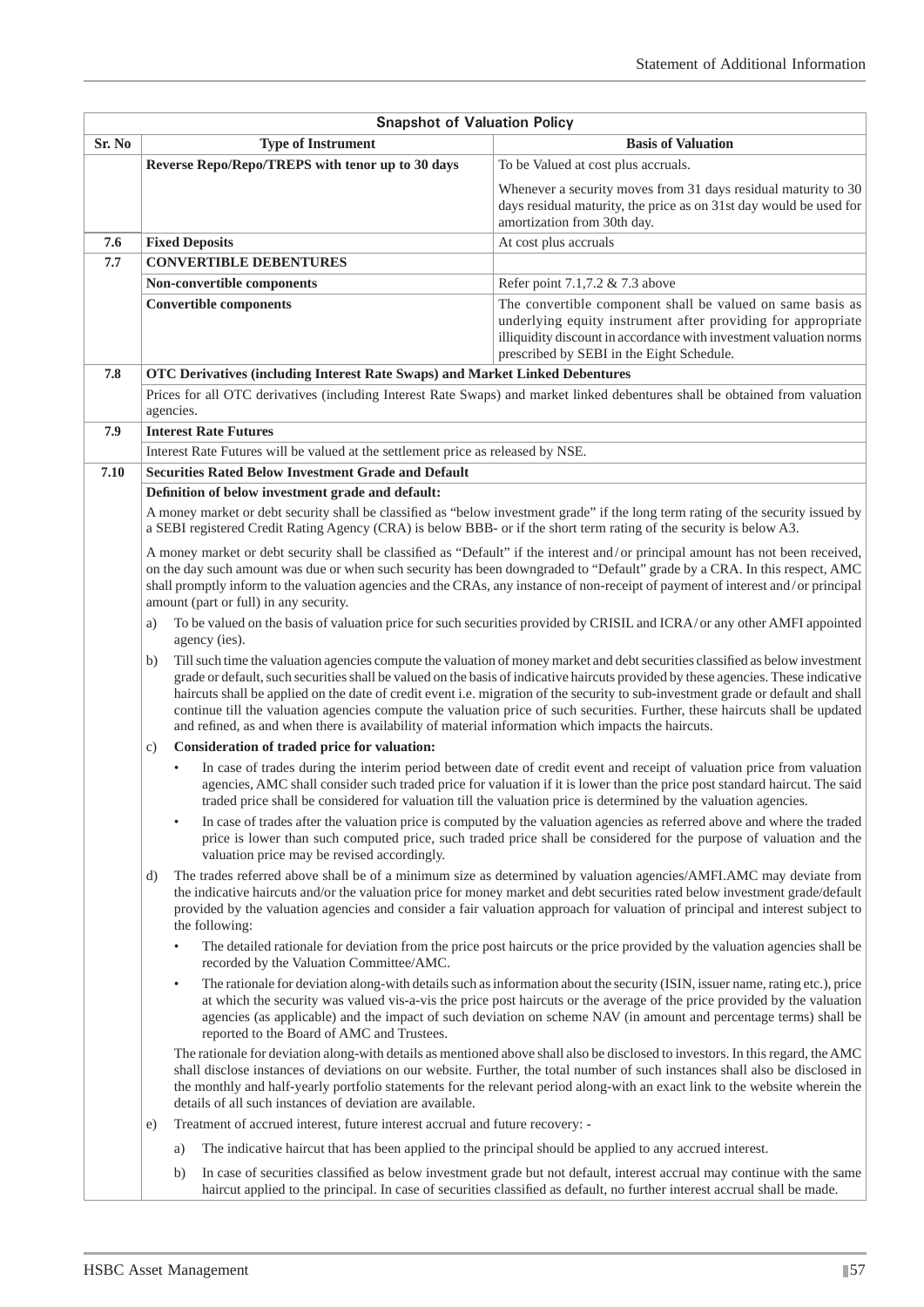|        | <b>Snapshot of Valuation Policy</b>                                                                                                                                                                                                                                                                                                                        |                                                                                                                                                                                                                                                     |  |  |  |  |
|--------|------------------------------------------------------------------------------------------------------------------------------------------------------------------------------------------------------------------------------------------------------------------------------------------------------------------------------------------------------------|-----------------------------------------------------------------------------------------------------------------------------------------------------------------------------------------------------------------------------------------------------|--|--|--|--|
| Sr. No | <b>Type of Instrument</b>                                                                                                                                                                                                                                                                                                                                  | <b>Basis of Valuation</b>                                                                                                                                                                                                                           |  |  |  |  |
|        | Any recovery shall first be adjusted against the outstanding interest recognized in the NAV and any balance shall be<br>$\mathbf{c}$ )<br>adjusted against the value of principal recognized in the NAV.                                                                                                                                                   |                                                                                                                                                                                                                                                     |  |  |  |  |
|        | Any recovery in excess of the carried value (i.e. the value recognized in NAV) should then be applied first towards<br>$\mathbf{d}$<br>amount of interest written off and then towards amount of principal written off.                                                                                                                                    |                                                                                                                                                                                                                                                     |  |  |  |  |
| 7.11   | Valuation of any upfront fee on trades:                                                                                                                                                                                                                                                                                                                    |                                                                                                                                                                                                                                                     |  |  |  |  |
|        | upfront fees on trades:                                                                                                                                                                                                                                                                                                                                    | In line with AMFI Best Practice guidelines circular no. 83/2019-20, following guidelines shall be adhered to for valuation of any                                                                                                                   |  |  |  |  |
|        | Upfront fees on all trades (including primary market trades), by whatever name and manner called, shall be considered by<br>1.<br>the valuation agencies for the purpose of valuation of the security.                                                                                                                                                     |                                                                                                                                                                                                                                                     |  |  |  |  |
|        | Details of such upfront fees shall be shared by the AMC on the trade date to the valuation agencies as part of the trade reporting<br>2.<br>to enable valuation agencies to arrive at the fair valuation for that date.                                                                                                                                    |                                                                                                                                                                                                                                                     |  |  |  |  |
|        | 3.<br>the investment.                                                                                                                                                                                                                                                                                                                                      | For the purpose of accounting, such upfront fees shall be reduced from the cost of the investment in the scheme that made                                                                                                                           |  |  |  |  |
|        | 4.<br>such schemes.                                                                                                                                                                                                                                                                                                                                        | In case upfront fees are received across multiple schemes, then such upfront fees shall be shared on a pro-rata basis across                                                                                                                        |  |  |  |  |
| 8      | <b>INVESTMENT IN MF UNITS</b>                                                                                                                                                                                                                                                                                                                              |                                                                                                                                                                                                                                                     |  |  |  |  |
| 8.1    | <b>Units of Domestic Mutual fund</b>                                                                                                                                                                                                                                                                                                                       | Domestic Mutual Fund Units would be valued at the NAV as on the<br>valuation day.                                                                                                                                                                   |  |  |  |  |
| 8.2    | <b>Units of Overseas Mutual fund</b>                                                                                                                                                                                                                                                                                                                       | Overseas Mutual Fund units would be valued at the NAV as on<br>the valuation day.                                                                                                                                                                   |  |  |  |  |
| 9      | <b>GUIDELINES FOR INTER-SCHEME TRANSFERS</b>                                                                                                                                                                                                                                                                                                               |                                                                                                                                                                                                                                                     |  |  |  |  |
|        | $\mathbf{i}$ .                                                                                                                                                                                                                                                                                                                                             | IST of any money market or debt security (irrespective of maturity) will be done at an average of the prices provided by the<br>valuation agencies, if prices from the valuation agencies are received within the pre-agreed turn-aroundtime (TAT). |  |  |  |  |
|        | If price from only one valuation agency is received within the agreed TAT, that price may be used for IST pricing.<br>ii.                                                                                                                                                                                                                                  |                                                                                                                                                                                                                                                     |  |  |  |  |
|        | If prices are not received from any of the valuation agencies within the agreed TAT, AMC may determine the price for the<br>IST, in accordance with Clause 3 (a) of Seventh Schedule of SEBI (Mutual Funds) Regulations, 1996.i.e., prevailing Market<br>Price for quoted instrument on spot basis. Such price would be obtained from the public platform. |                                                                                                                                                                                                                                                     |  |  |  |  |
| 10     | GUIDELINES FOR VALUATION OF UNITS OF INFRASTRUCTURE INVESTMENT TRUST (INVITS) & REAL<br><b>ESTATE INVESTMENT TRUST (REITS)</b>                                                                                                                                                                                                                             |                                                                                                                                                                                                                                                     |  |  |  |  |
|        | $\bullet$<br>exchange where the units of InvITs and REITs are listed.                                                                                                                                                                                                                                                                                      | To be valued at the last quoted closing price on NSE (primary exchange for HSBC) else BSE or other recognized stock                                                                                                                                 |  |  |  |  |
|        | Where units of InvITs and REITs are not traded on any of the stock exchanges for a continuous period of 30 calendar days<br>$\bullet$<br>then the valuation for such units of InvITs and REITs will be determined based on the procedure determined by Valuation<br>Committee.                                                                             |                                                                                                                                                                                                                                                     |  |  |  |  |

#### **Notes :**

1) In case the valuation committee is of the opinion that the price feeds provided by AMFI appointed agencies are not reflective of fair value / realizable value of the security, the same shall be valued on the basis of guidelines provided by the valuation committee. In approving such valuations, the valuation committee shall follow the principles of fair valuation and provide suitable justification for the same.

 The rationale for deviation along-with details such as information about the security (ISIN, issuer name, rating etc.), price at which the security was valued vis-a-vis the price as per the valuation agencies and the impact of such deviation on scheme NAV (in amount and percentage terms) shall be reported to the Board of AMC and Trustees. The rationale shall also be disclosed immediately and prominently, under a separate head on the website of AMC, Monthly portfolio and Half-Yearly portfolio.

#### 2) **Use of Own Trade for Valuation:**

- AMC shall not use own/self-trades for valuation of debt and money market securities. However, in case security level prices given by valuation agencies are not available for a new security (which is currently not held by any Mutual Fund), then such security may be valued at weighted average purchase yield on the date of allotment/purchase.
- Own/self-trades will not be used for valuation of inter-scheme transfers.

#### **Disclaimer :**

By using the valuation contained in this document, the user acknowledges and accepts that the valuations are provided severally (and not jointly) by the service providers and that valuations are subject to the disclaimers and exclusion of liability provided on the relevant service providers' web sites. The user must visit the relevant service providers' web sites and understand the disclaimers and conditions

to which the use of these valuations is subject.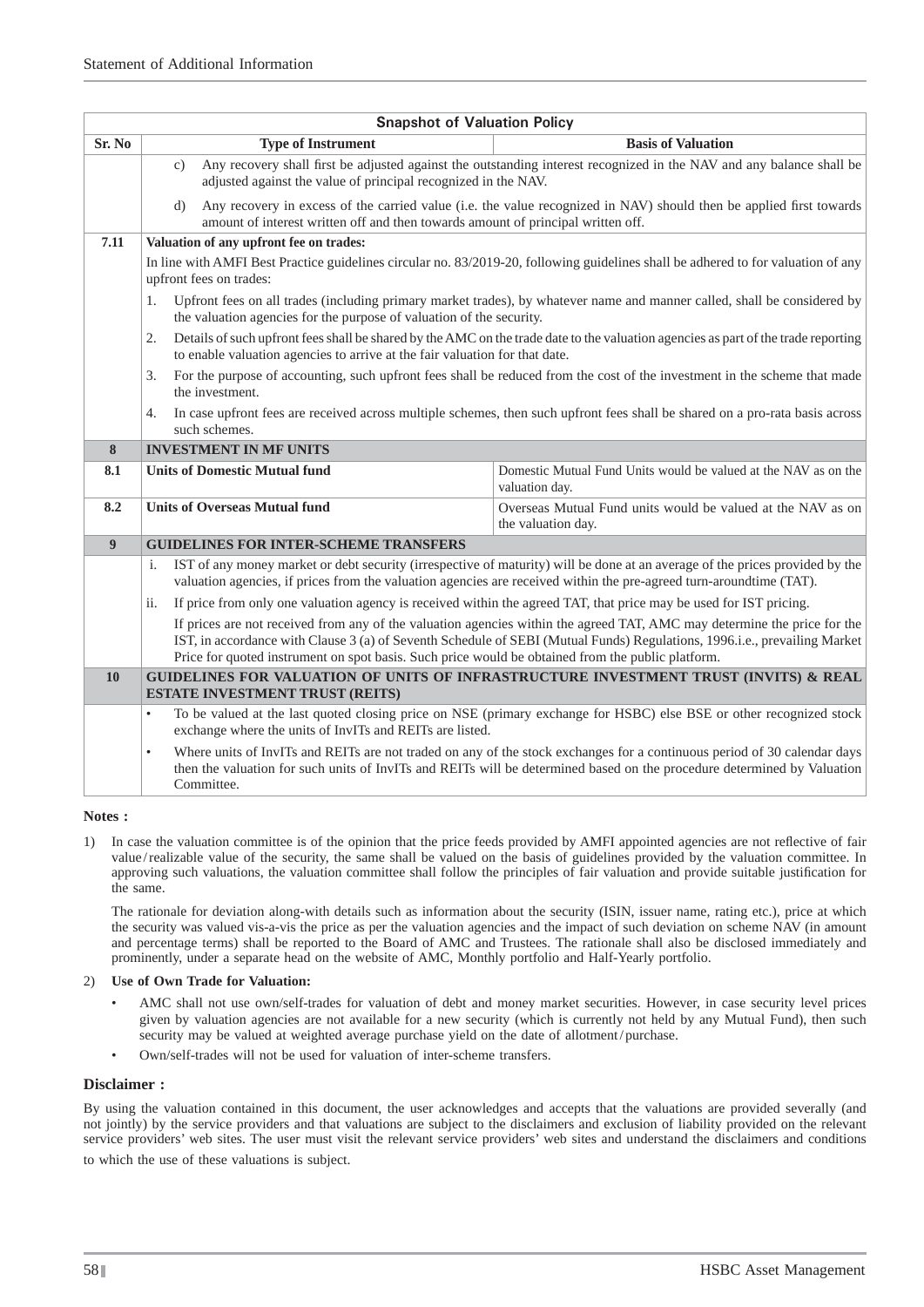# **Annexure B:**

### **WATERFALL APPROACH FOR VALUATION OF TRADED AND NON-TRADED MONEY MARKET AND DEBT SECURITIES**

AMFI, vide its best practice circular no. 83/2019-20 dated November 18, 2019 had issued the standard guidelines for waterfall valuation approach for money market and debt securities to be followed and documented by Valuation agencies. The following are the areas identified for the said guidelines:

- 1. Waterfall mechanism for valuation of money market and debt securities
- 2. Definition of tenure buckets for similar maturity
- 3. Process for determination of similar issuer
- 4. Recognition of trades and outlier criteria
- 5. Process for construction of spread matrix

#### **Part A: Valuation of Money Market and Debt Securities other than G-Secs**

#### **1. Waterfall Mechanism for valuation of money market and debt securities:**

The following shall be the broad sequence of the waterfall for valuation of money market and debt securities:

- i. Volume Weighted Average Yield (VWAY) of primary reissuances of the same ISIN (whether through book building or fixed price) and secondary trades in the same ISIN
- ii. VWAY of primary issuances through book building of same issuer, similar maturity (Refer Note 1 below)
- iii. VWAY of secondary trades of same issuer, similar maturity iv. VWAY of primary issuances through fixed price auction of same issuer, similar maturity
- v. VWAY of primary issuances through book building of similar issuer, similar maturity (Refer Note 1 below)
- vi. VWAY of secondary trades of similar issuer, similar maturity.
- vii. VWAY of primary issuance through fixed price auction of similar issuer, similar maturity
- viii. Construction of matrix (polling may also be used for matrix construction) ix. In case of exceptional circumstances, polling for security level valuation (Refer Note 2 below)

#### **Notes:**

- 1. Polling shall be conducted to identify outlier trades for any booking building issuance of less than INR 100 Cr and also for those primary issuances that are not done through book building.
- 2. Polling shall be conducted for exceptional circumstances like stale spreads, any event/news in particular sector/issuer, rating changes, high volatility, corporate action or such other event as may be considered by valuation agencies. Here stale spreads are defined as spreads of issuer which were not reviewed/updated through trades/primary/polls in same or similar security/issuers of same/similar maturities in waterfall approach in last 6 months.

 Further, the exact details and reasons for the exceptional circumstances which led to polling shall be documented and reported to AMC. Further, a record of all such instances shall be maintained by AMC and shall be subject to verification during SEBI inspections.

- 3. All trades on stock exchanges and trades reported on trade reporting platforms till end of trade reporting time (excluding Interscheme transfers) should be considered for valuation on that day.
- 4. In case of exceptional events, for the purpose of calculation of VWAY of trades and identification of outliers, on the day of such exceptional events, rather than considering whole day trades, only those trades shall be considered which have occurred post the event (on the same day).

The following events would be considered exceptional events:

- i. Monetary / Credit Policy
- ii. Union Budget
- iii. Government Borrowing / Auction Days
- iv. Material Statements on Sovereign Rating
- v. Issuer or Sector Specific events which have a material impact on yields
- vi. Central Government Election Days
- vii. Quarter end day

In addition to the above, valuation agencies may determine any other event as an exceptional event. All exceptional events alongwith valuation carried out on such dates shall be documented with adequate justification.

#### **2. Defi nition of tenure buckets for Similar Maturity:**

When a trade in the same ISIN has not taken place, reference should be taken to trades of either the same issuer or a similar issuer, where the residual tenure matches the tenure of the bond to be priced. For identifying similar maturity trades, the tenure buckets are to be created and trades failing within such similar maturity shall be used as per table below: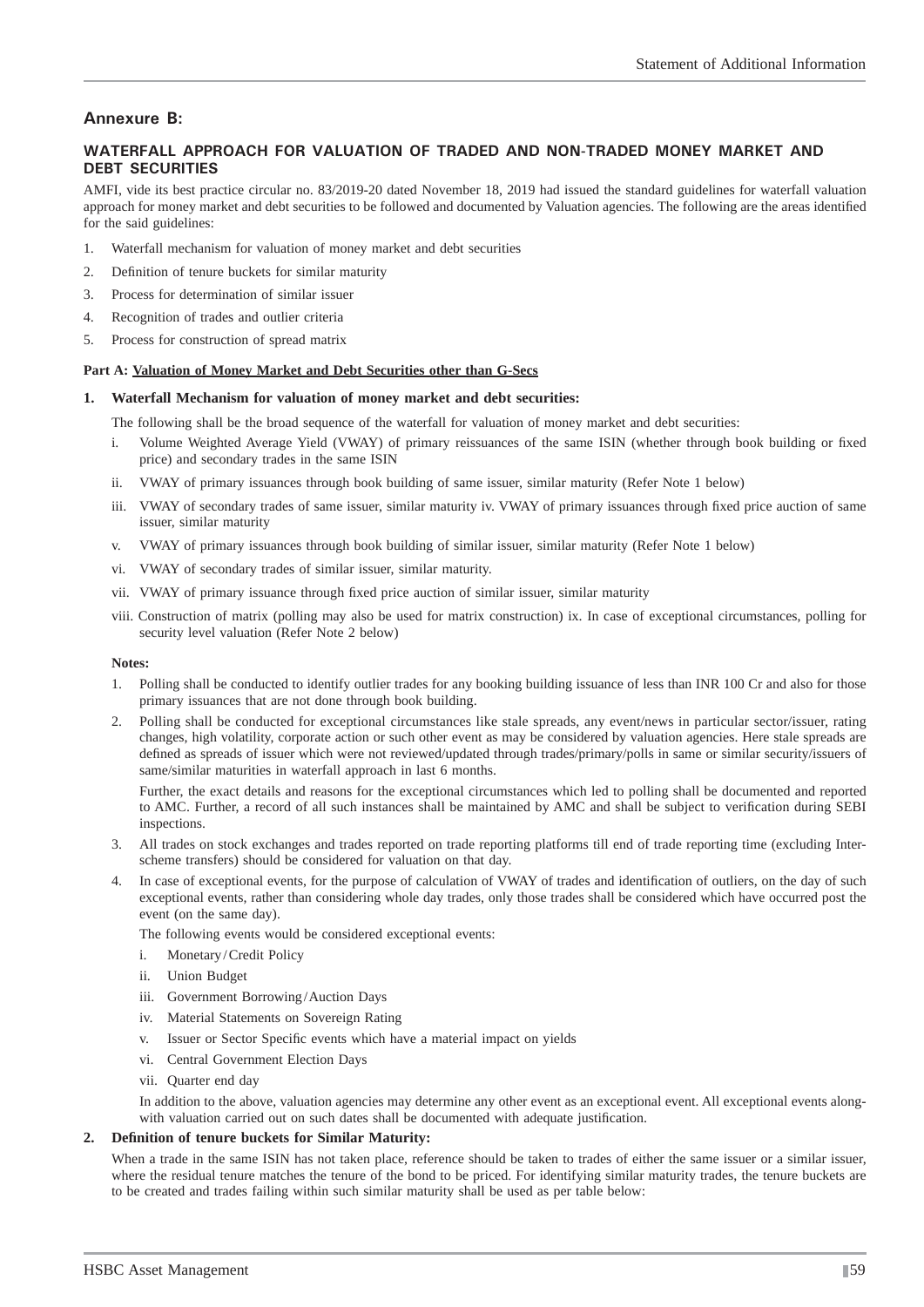| <b>Residual Tenure of Bond to be priced</b> | Criteria for similar maturity          |  |  |
|---------------------------------------------|----------------------------------------|--|--|
| Upto 1 month                                | Calendar Weekly Bucket                 |  |  |
| Greater than 1 month to 3 months            | Calendar Fortnightly Bucket            |  |  |
| Greater than 3 months to 1 year             | Calendar Monthly Bucket                |  |  |
| Greater than 1 year to 3 years              | Calendar Quarterly Bucket              |  |  |
| Greater than 3 years                        | Calendar Half Yearly or Greater Bucket |  |  |

In addition to the above:

- a. In case of market events, or to account for specific market nuances, valuation agencies may be permitted to vary the bucket in which the trade is matched or to split buckets to finer time periods as necessary. Such changes shall be auditable. Below are the example for such events / nuances:
	- i. Traded yields for securities with residual tenure of less than 90 days and more than 90 days are markedly different even though both may fall within the same maturity bucket
	- ii. Similarly, for less than 30 days and more than 30 days or cases where yields for the last week v/s second last week of certain months such as calendar quarter ends can differ.
- b. In the case of illiquid/semi liquid bonds, traded spreads shall be permitted to be used for longer maturity buckets (1 year and above). However, the yield should be adjusted to account for steepness of the yield curve across maturities.
- c. The changes / deviations mentioned in clauses a and b above, should be documented, along with the detailed rationale for the same. Process for making any such deviations shall also be recorded. Such records shall be preserved for verification.

#### **3. Process for determination of similar issuer:**

 Valuation agencies shall determine similar issuers using one or a combination of the following criteria. Similar issuer does not always refer to issuers which trade at same yields, but may carry spreads amongst themselves & move in tandem or they are sensitive to specific market factor/s hence warrant review of spreads when such factors are triggered.

- i. Issuers within same sector/industry and/or
- ii. Issuers within same rating band and/or
- iii. Issuers with same parent/within same group and/or
- iv. Issuers with debt securities having same guarantors and/or
- v. Issuers with securities having similar terms like Loan Against Shares (LAS) / Loan Against Property (LAP)

The above criteria are stated as principles and final determination on criteria, and whether in combination or isolation shall be determined by the valuation agencies. The criteria used for such determination should be documented along with the detailed rationale for the same in each instance. Such records shall be preserved for verification. Similar issuers which trade at same level or replicate each other's movements are used in waterfall approach for valuations. However, similar issuer may also be used just to trigger the review of spreads for other securities in the similar issuer category basis the trade/news/action in any security/ies within the similar issuer group.

#### **4. Recognition of trades and outlier criteria:**

#### **i. Volume criteria for recognition of trades (marketable lot)**

AMFI, in consultation with SEBI has defined the marketable lot as under. The following volume criteria shall be used for recognition of trades by valuation agencies:

| <b>Parameter</b> | Minimum Volume Criteria for marketable lot                            |  |  |
|------------------|-----------------------------------------------------------------------|--|--|
| Primary          | INR 25 cr for both Bonds/NCD/CP/CD and other money market instruments |  |  |
| Secondary        | INR 25 cr for CP/CD, T-Bills and other money market instruments       |  |  |
| Secondary        | INR $5$ Cr for Bonds/NCD/G-secs                                       |  |  |

Trades not meeting the minimum volume criteria i.e. the marketable lot criteria as stated above shall be ignored.

#### **ii. Outlier criteria**

It is critical to identify and disregard trades which are aberrations, do not reflect market levels and may potentially lead to mispricing of a security or group of securities. Hence, the following broad principles would be followed by valuation agencies for determining outlier criteria.

- Outlier trades shall be classified on the basis of liquidity buckets (Liquid, Semi-liquid, Illiquid). Price discovery for liquid issuers is generally easier than that of illiquid issuers and hence a tighter pricing band as compared to illiquid issuers would be appropriate.
- The outlier trades shall be determined basis the yield movement of the trade, over and above the yield movement of the matrix. Relative movement ensures that general market movements are accounted for in determining trades that are outliers. Hence, relative movement over and above benchmark movement shall be used to identify outlier trades.
- Potential outlier trades which are identified through objective criteria defined above will have to be validated through polling from market participants. Potential outlier trades that are not validated through polling shall be ignored for the purpose of valuation.
- The following criteria shall be used by valuation agencies in determining Outlier Trades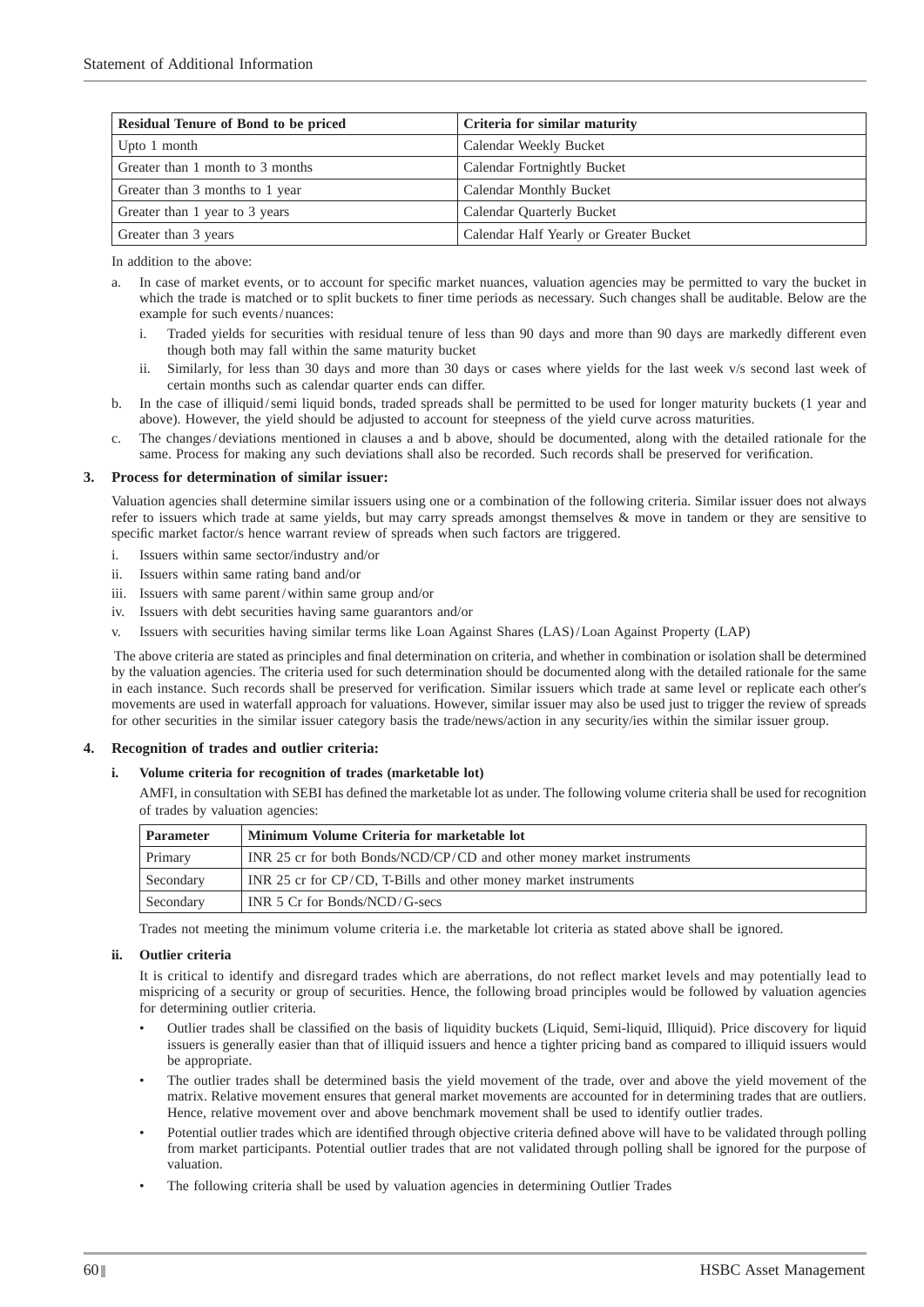| <b>Liquidity</b> | Bps Criteria (Yield movement over Previous Day yield after accounting for yield movement of matrix) |              |                      |  |  |  |
|------------------|-----------------------------------------------------------------------------------------------------|--------------|----------------------|--|--|--|
| Classification   | Upto 15 days                                                                                        | $15-30$ days | Greater than 30 days |  |  |  |
| Liquid           | 30 <sub>bps</sub>                                                                                   | 20 bps       | 10 <sub>bps</sub>    |  |  |  |
| Semi-liquid      | $45$ bps                                                                                            | $35$ bps     | 20 bps               |  |  |  |
| Illiquid         | $70$ bps                                                                                            | $50$ bps     | $35$ bps             |  |  |  |

 The above criteria shall be followed consistently and would be subject to review on a periodic basis by valuation agencies and any change would be carried in consultation with AMFI

In order to ensure uniform process in determination of outlier trades the criteria for liquidity classification shall be as detailed below.

#### Liquidity classification criteria — Liquid, semi-liquid and Illiquid definition

 Valuation agencies shall use standard criteria for classifying trades as Liquid, Semi-Liquid and illiquid basis the following two criteria

a. Trading Volume

b. Spread over reference yield

Such criteria shall be reviewed on periodic basis in consultation with AMFI.

#### **Trading Volume (Traded days) based criteria:**

 Number of unique days an issuer trades in the secondary market or issues a new security in the primary market in a calendar quarter

| Liquid   | $\geq$ =50% of trade days     |
|----------|-------------------------------|
| Semi     | $\geq$ =10% to 50% trade days |
| Illiquid | $< 10$ % of trade days        |

#### **Spread based criteria:**

Spread over the matrix shall be computed and based on thresholds defined, issuers shall be classified as liquid, semi liquid and illiquid. For bonds thresholds are defined as:

|                 | <b>Bonds</b>  | CP/CD         |  |
|-----------------|---------------|---------------|--|
| Liquid          | upto $15$ bps | upto $25$ bps |  |
| Semi            | $>15-75$ bps  | $>25-50$      |  |
| <b>Illiquid</b> | $> 75$ bps    | $> 50$ bps    |  |

 In case of bonds, spread is computed as average spread of issuer over AAA Public Sector Undertakings/Financial Institutions/ Banks matrix .For CP/CD, spread is computed as average spread of issuer over A1+/AAA CD Bank matrix).

The above thresholds shall be periodically reviewed and updated having regard to the market.

The best classification (liquid being the best) from the above two criteria (trading volume and spread based) shall be considered as the final liquidity classification of the issuer. The above classification shall be carried out separately for money market instruments (CP/CDs) and bonds.

#### **5. Process for construction of spread matrix:**

Valuation agencies shall follow the below process in terms of calculating spreads and constructing the matrix:

| <b>Steps</b> | <b>Detailed Process</b>                                                                                                                                                                                                                                                                                                                                                                                                                                                                                                                                                                                                |  |  |  |  |
|--------------|------------------------------------------------------------------------------------------------------------------------------------------------------------------------------------------------------------------------------------------------------------------------------------------------------------------------------------------------------------------------------------------------------------------------------------------------------------------------------------------------------------------------------------------------------------------------------------------------------------------------|--|--|--|--|
| Step 1       | Segmentation of corporates:                                                                                                                                                                                                                                                                                                                                                                                                                                                                                                                                                                                            |  |  |  |  |
|              | The entire corporate sector is first categorised across following four sectors <i>i.e.</i> all the corporates will be catalogued<br>under one of the below mentioned bucket:                                                                                                                                                                                                                                                                                                                                                                                                                                           |  |  |  |  |
|              | Public Sector Undertakings/Financial Institutions/Banks;<br>1.                                                                                                                                                                                                                                                                                                                                                                                                                                                                                                                                                         |  |  |  |  |
|              | Non-Banking Finance Companies - except Housing Finance Companies;<br>2.                                                                                                                                                                                                                                                                                                                                                                                                                                                                                                                                                |  |  |  |  |
|              | 3.<br>Housing Finance Companies;                                                                                                                                                                                                                                                                                                                                                                                                                                                                                                                                                                                       |  |  |  |  |
|              | <b>Other Corporates</b><br>4.                                                                                                                                                                                                                                                                                                                                                                                                                                                                                                                                                                                          |  |  |  |  |
| Step 2       | <b>Representative issuers:</b>                                                                                                                                                                                                                                                                                                                                                                                                                                                                                                                                                                                         |  |  |  |  |
|              | For the aforesaid 4 sectors, representative issuers (Benchmark Issuers) shall be chosen by the valuation agencies for only<br>higher rating (I.e. "AAA" or AA+). Benchmark/Representative Issuers will be identified basis high liquidity, availability<br>across tenure in AAA/AA+ category and having lower credit/liquidity premium. Benchmark Issuers can be single or<br>multiple for each sector.                                                                                                                                                                                                                |  |  |  |  |
|              | It may not be possible to find representative issuers in the lower rated segments, however in case of any change in spread<br>in a particular rating segment, the spreads in lower rated segments should be suitably adjusted to reflect the market<br>conditions. In this respect, in case spreads over benchmark are widening at a better rated segment, then adjustments<br>should be made across lower rated segments, such that compression of spreads is not seen at any step. For instance,<br>if there is widening of spread of AA segment over the AAA benchmark, then there should not be any compression in |  |  |  |  |
|              | spreads between AA and A rated segment and so on.                                                                                                                                                                                                                                                                                                                                                                                                                                                                                                                                                                      |  |  |  |  |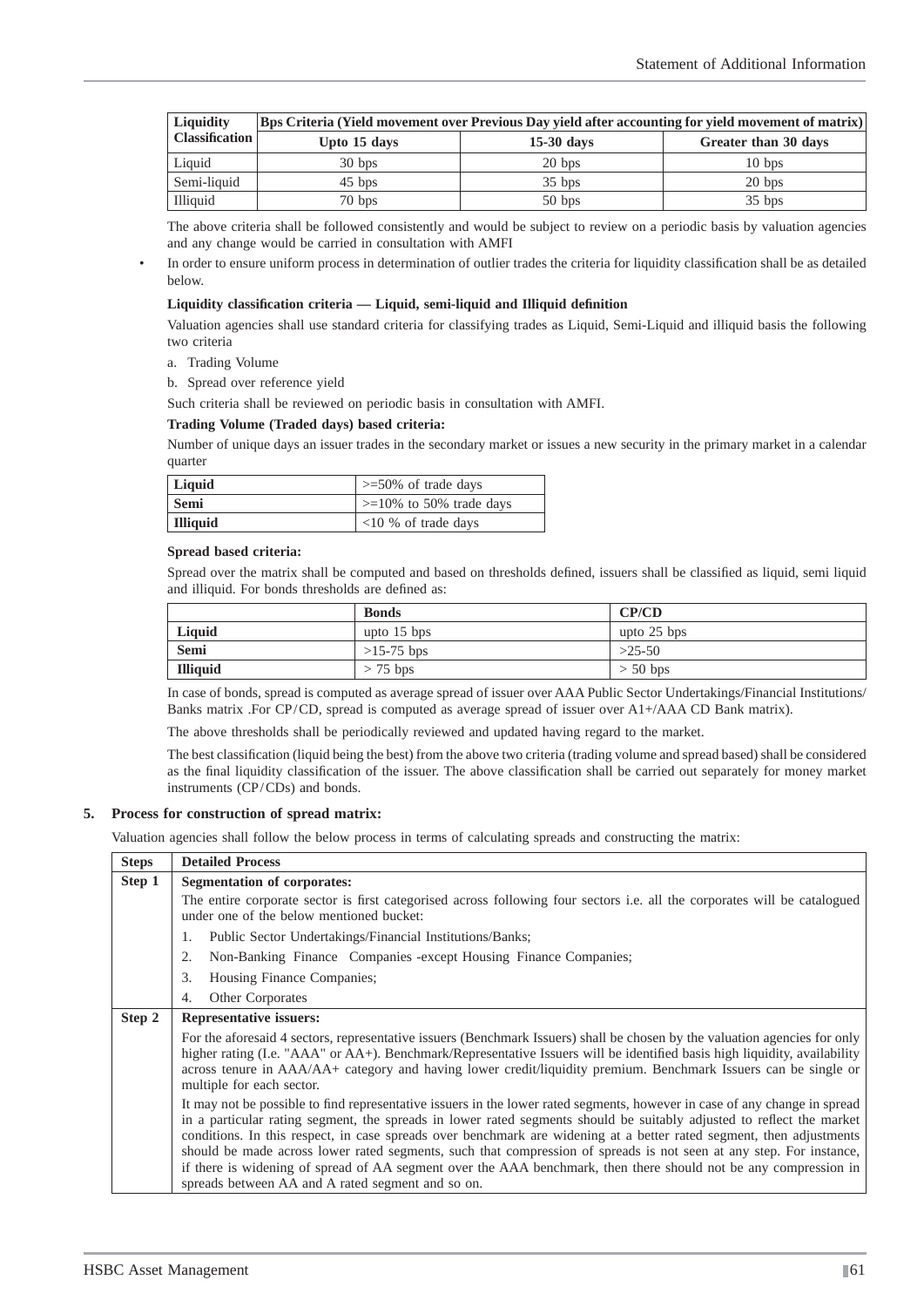| Step 3 |    | Calculation of benchmark curve and calculation of spread :                                                                                                                                                                                                                                                                                                                                           |  |  |  |  |
|--------|----|------------------------------------------------------------------------------------------------------------------------------------------------------------------------------------------------------------------------------------------------------------------------------------------------------------------------------------------------------------------------------------------------------|--|--|--|--|
|        | 1. | Yield curve to be calculated for representative issuers for each sector for maturities ranging from 1 month till 20<br>years and above.                                                                                                                                                                                                                                                              |  |  |  |  |
|        | 2. | Waterfall approach as defined in Part A (1) above will be used for construction of yield curve of each sector.                                                                                                                                                                                                                                                                                       |  |  |  |  |
|        | 3. | In the event of no data related to trades/primary issuances in the securities of the representative issuer is available,<br>polling shall be conducted from market participants                                                                                                                                                                                                                      |  |  |  |  |
|        | 4. | Yield curve for Representative Issuers will be created on daily basis for all 4 sectors. All other issuers will be<br>pegged to the respective benchmark issuers depending on the sector, parentage and characteristics. Spread over the<br>benchmark curve for each security is computed using latest available trades/primaries/polls for respective maturity<br>bucket over the Benchmark Issuer. |  |  |  |  |
|        | 5. | Spreads will be carried forward in case no data points in terms of trades/primaries/polls are available for any issuer<br>and respective benchmark movement will be given.                                                                                                                                                                                                                           |  |  |  |  |
| Step 4 | 1. | The principles of VWAY, outlier trades and exceptional events shall be applicable while constructing the benchmark<br>curve on the basis of trades/primary issuances.                                                                                                                                                                                                                                |  |  |  |  |
|        | 2. | In case of rating downgrade/credit event/change in liquidity or any other material event in Representative Issuers,<br>new Representative Issuers will be identified. Also, in case there are two credit ratings, the lower rating to be<br>considered.                                                                                                                                              |  |  |  |  |
|        | 3. | Residual tenure of the securities of representative issuers shall be used for construction of yield curve.                                                                                                                                                                                                                                                                                           |  |  |  |  |

### **Part B: Valuation of G-Secs (T-Bill, Cash management bills, G-Sec and SDL)**

The following is the waterfall mechanism for valuation of Government securities:

- VWAY of last one hour, subject to outlier validation
- VWAY for the day (including a two quote, not wider than 5 bps on NDSOM), subject to outlier validation
- Two quote, not wider than 5 bps on NDSOM, subject to outlier validation
- Carry forward of spreads over the benchmark
- Polling etc.

### **Note:**

- 1. VWAY shall be computed from trades which meet the marketable lot criteria stated in Part A of these Guidelines.
- 2. Outlier criteria: Any trade deviating by more than  $+/-$  5 bps post factoring the movement of benchmark security shall be identified as outlier. Such outlier shall be validated through polling for inclusion in valuations. If the trades are not validated, such trades shall be ignored.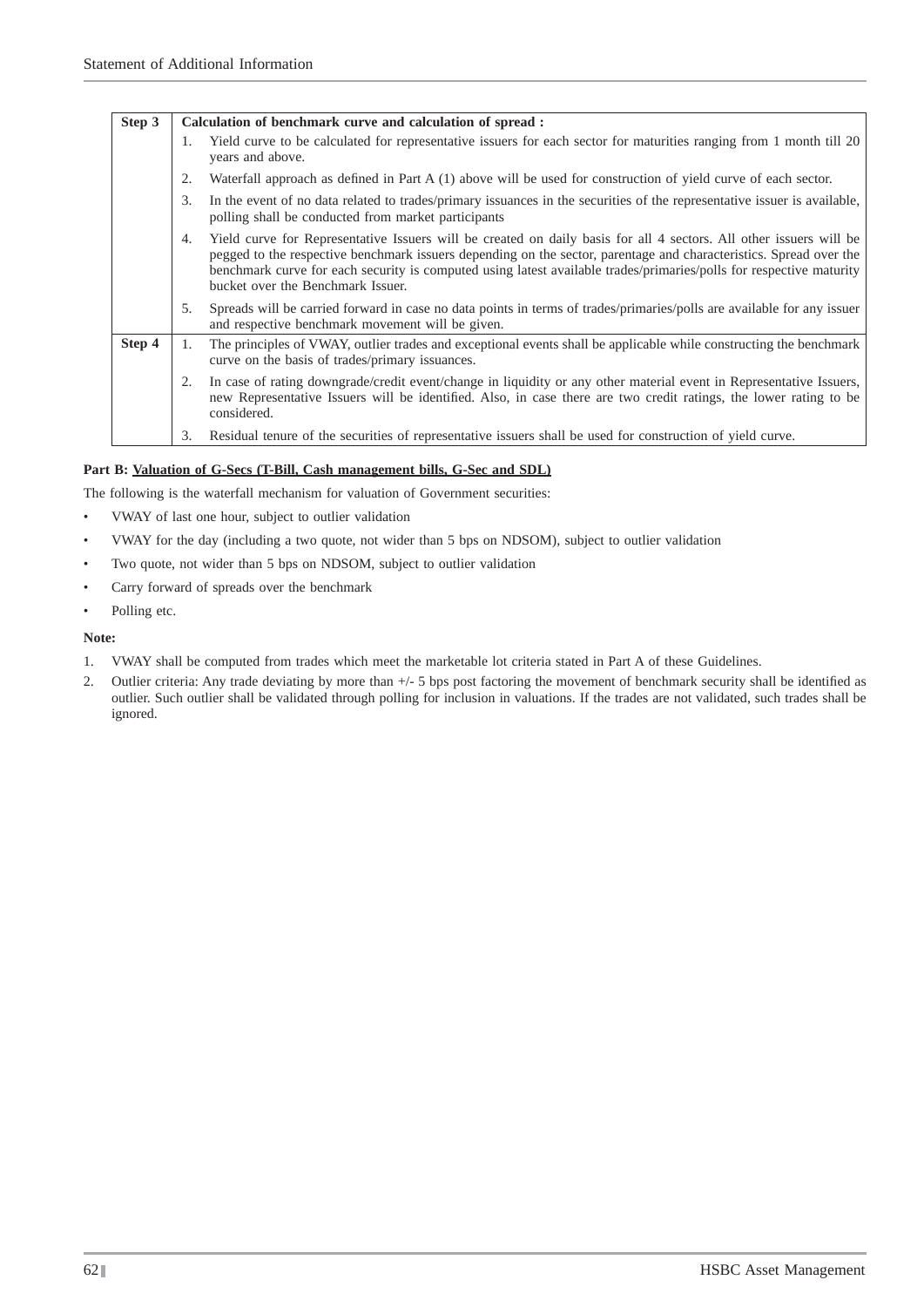# VI. ACCOUNTING POLICIES AND STANDARDS

In accordance with the Regulations, the AMC will follow the accounting policies and standards, as detailed below:

- The AMC shall keep and maintain proper books of account, records and documents, so as to explain its transactions and to disclose at any point of time the financial position of each scheme and, in particular, give a true and fair view of the state of affairs of the Fund. Further, with effect from April 1, 2023, the financial statements and accounts of the mutual fund schemes shall be prepared in accordance with Indian Accounting Standards (IND AS) and any addendum thereto, as notified by the Companies (Indian Accounting Standards) Rules, 2015, as amended from time to time. In case there is any conflict between the requirements of IND AS and SEBI regulations and guidelines issued thereunder, the AMC shall follow the requirements specified under SEBI regulations.
- For the purposes of the financial statements, mutual funds shall mark all investments to market and carry investments in the balance sheet at market value. The realised gains or losses on sale or redemption of investment, as well as unrealised appreciation or depreciation shall be recognised in all financial statements through Revenue Accounts. However, since the unrealised gain arising out of appreciation on investments cannot be distributed, provision shall be made for exclusion of this item when arriving at distributable income.
- In respect of all interest-bearing investments, income shall be accrued on a day to day basis as it is earned. Therefore, when such investments are purchased, interest paid for the period from the last interest due date up to the date of purchase should not be treated as a cost of purchase but shall be debited to Interest Recoverable Account. Similarly, interest received at the time of sale for the period from the last interest due date up to the date of sale must not be treated as an addition to sale value but shall be credited to Interest Recoverable Account.
- In determining the holding cost of investments and the gains or loss on sale of investments, the "weighted average cost" method shall be followed for each security.
- Transactions for purchase or sale of investments shall be recognised as of the trade date and not as of the settlement date, so that the effect of all investments traded during a financial year are recorded and reflected in the financial statements for that year. Where investment transactions take place outside the stock market, for example, acquisition through private placement or purchases or sales through private treaty, the transaction would be recorded, in the event of a purchase, as of the date on which the Scheme obtains an enforceable obligation to pay the price or, in the event of a sale, when the Scheme obtains an enforceable right to collect the proceeds of sale or an enforceable obligation to deliver the instruments sold.
- Where income receivable on investments has accrued but has not been received or in case of debt securities classified as below investment grade, provision shall be made by debit to the revenue account the income so accrued in the manner specified by guidelines issued by SEBI.
- When Units are sold in the Scheme and its Plans, an appropriate part of the sale proceeds shall be credited to an Equalisation Account and when Units are repurchased an appropriate amount shall be debited to Equalisation Account. The net balance on this account shall be credited or debited to the Revenue Account. The balance on the Equalisation Account debited or credited to the Revenue Account shall not decrease or increase the net income of the Fund but is only an adjustment to the distributable surplus. It shall therefore be reflected in the Revenue Account only after the net income of the Fund is determined.

 The Trustees may, if necessary, transfer a portion of the distributable profits to a dividend equalization reserve. Such a transfer would be independent of the requirement to operate an Equalization Account.

- When Units are sold, after considering the equalisation as above, the difference between the sale price and the face value of the Unit, if positive, shall be credited to reserves and if negative, shall be debited to reserve, the face value being credited to Capital Account. Similarly, when the Units are repurchased, after considering the equalisation as above, the difference between the purchase price and face value of the Unit, if positive, shall be debited to reserves and, if negative, shall be credited to reserves, the face value being debited to the Capital Account.
- The cost of investments acquired or purchased shall include brokerage, stamp charges and any charge customarily included in the broker's bought note. However, with effect from April 1, 2023, the investments acquired or sold shall be accounted at transaction price excluding all transaction costs such as brokerage, stamp charges and any charge customarily included in the broker's contract note that are attributable to acquisition/ sale of investments.
- Underwriting commission shall be recognised as revenue only when there is no devolvement on the Scheme and its Plans. Where there is devolvement on the Scheme and the Plans thereunder, the full underwriting commission received and not merely the portion applicable to the devolvement shall be reduced from the cost of the investment.
- Bonus shares to which the Scheme and the Plans thereunder becomes entitled shall be recognized only when the original shares on which the bonus entitlement accrues are traded on the stock exchange on an ex-bonus basis. Similarly, rights entitlements shall be recognized only when the original shares on which the right entitlement accrues are traded on the stock exchange on an ex-right basis.
- Dividend income earned by the Scheme and its Plans shall be recognized, not on the date the dividend is declared, but on the date the share is quoted on an ex-dividend basis. For investments, which are not quoted on the stock exchange, dividend income would be recognized on the date of declaration of dividend / information about dividend / receipt of dividend proceeds.

The accounting policies and standards outlined above are as per the existing Regulations and are subject to change as per changes in the Regulations.

### **Accrual of Expenses and Income**

All expenses and incomes accrued up to the valuation date shall be considered for computation of NAV. For this purpose, while major expenses like management fees and other periodic expenses should be accrued on a day to day basis, other minor expenses and income need not be so accrued, provided the non-accrual does not affect the NAV calculations by more than 1%.

#### **Recording of changes in securities and unit capital transactions**

Any changes in securities and in the number of units shall be recorded in the books not later than the first valuation date following the date of transaction. If this is not possible given the frequency of the Net Asset Value disclosure, the recording may be delayed upto a period of seven days following the date of the transaction, provided that as a result of the non-recording, the Net Asset Value calculations shall not be affected by more than 1%.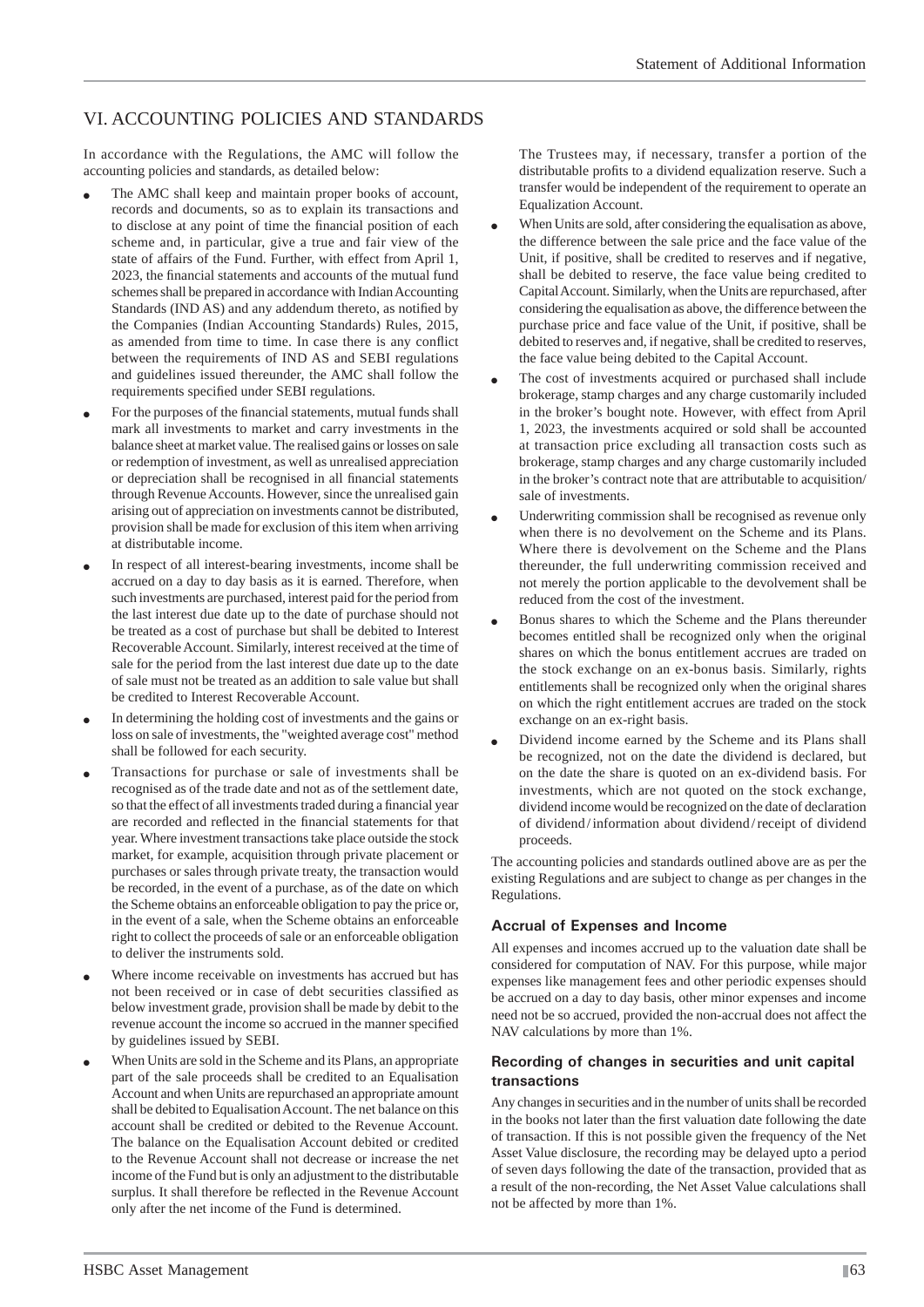# VII. TAX, LEGAL & GENERAL INFORMATION

# **A. TAXATION ON INVESTING IN MUTUAL FUND**

 The following tax implications are provided for general information purposes only, based on the law prevalent as on the date of this document. These implications will have to be determined taking into ACCOUNT the specific facts of each individual case. Further, in the event of amendments to legislation pertaining to taxation from time to time, the nature and/or quantum of such benefits/implications is/are subject to change. Therefore, it is recommended that investors should appropriately consult their tax consultant with respect to the specific tax implications arising out of their participation in the schemes of the mutual fund.

### **I. To the mutual fund:**

#### **Income in the hands of the mutual fund**

 The entire income of the mutual fund registered under the Securities and Exchange Board of India Act, 1992 ("SEBI Act, 1992") or any Regulations made thereunder is exempt from income-tax in accordance with the provisions of Section 10(23D) of the Income-tax Act, 1961 ("the Act").

 Investment in the units of securitisation trusts. The key features of the taxation regime for securitisation trusts are as under:

- a. Tax pass-through status is accorded to trusts set-up by Asset Reconstruction Companies and securitisation trusts.
- b. Exemption in respect of income of investor from securitisation trust should not be available, and hence the same should be taxable in the hands of the investors. However, the income received by a mutual fund from a securitisation trust should still continue to remain exempt, as section 10(23D) of the Act provides exemption to the entire income earned by a mutual fund.
- c. Tax should be deducted at source by the securitization trust at the rate of 25% in case the payments are made to resident individuals / HUFs and at the rate of 30% in case payments are made to other resident assessees. However, income received by a mutual fund should not be liable to deduction of tax at source in accordance with the provisions of section 196(iv) of the Act. Even otherwise, no tax should be deducted at source by a securitization trust while making payments to a mutual fund, as any income received by a mutual fund is entirely exempt from tax under section 10(23D) of the Act.

 The income received by the mutual fund is not liable for deduction of income-tax at source as per the provisions of Section 196(iv) of the Act. However, where the mutual fund receives any income from investments made in overseas jurisdiction, it may be subject to withholding in the relevant jurisdiction from which the income is received. As the income of the mutual fund is exempt from tax in India, credits / refunds in respect of such foreign taxes may not be available in India.

 As per Finance Act, 2020, with effect from 1 April 2020, the provision related to dividend distribution tax has been deleted and new section 194K has been inserted. As per section 194K, any person responsible for paying to a resident any dividend in respect of units of a Mutual Fund specified under clause (23D) of section 10, or units from the Administrator of the specified undertaking or units from the specified company shall withhold tax at the rate of 10%. No tax is required to be withheld if such dividend does not exceed Rs. 5,000 or not likely to exceed Rs. 5,000 in a financial year. Further, no tax is required to be withheld on capital gain. The dividend would be taxable in the hands of resident unitholders.

Non-residents can claim treaty benefit subject to eligibility and furnishing of requisite documents.

 Fund will be liable to withhold taxes at applicable rates on the capital gains (long term or short term) earned by NRIs (Non-resident Indians) and Non domestic companies.

 In case of non-resident investors, the mutual fund in respect of units of a Mutual Fund specified under section  $10(23D)$  at the time of credit of such income to the account of the payee or at the time of payment, whichever is earlier, deduct income-tax at the rate of 20% plus applicable surcharge and health and education cess.

#### **With-holding tax and GST on Management fees payable to investment manager**

 Fees paid by the fund to the investment manager will be subject to with-holding taxes at 10%. Further, the AMC would be charging Goods and Service Tax (GST) @18% on such fees.

#### **With-holding tax on other expense payments**

 Fund will be liable to withhold taxes at applicable rates on various expenses incurred by the fund (e.g.: custodian fees, Registrar fees, etc.)

### **II. To the unit holders:**

#### **Deduction from total income**

 Under Section 80C of the Act, an assessee, being an individual or HUF, is eligible to claim a deduction of upto an aggregate of Rs. 1,50,000 on account of sums paid as subscription to units of an Equity Linked Savings Scheme ("ELSS") The expression, "ELSS" refers to a scheme issued in terms of the Equity Linked Savings Scheme, 2005, as notified by the Central Board of Direct Taxes ("CBDT"), Ministry of Finance, vide notification dated November 3, 2005 as amended vide notification dated December 13, 2005.

### **Securities Transaction Tax**

 Under Chapter VII of Finance (No. 2) Act, 2004, the Unit holder is liable to pay a Securities Transaction Tax ("STT") in respect of taxable securities transactions, at the applicable rates. Taxable securities transactions include purchase or sale of units of an equity oriented fund, entered into on the stock exchange or sale of units of an equity oriented fund to the mutual fund.

 The purchaser of the units of an equity oriented fund is not liable to pay STT, where the purchase is entered into on a recognised stock exchange and the contract for the purchase of such units is settled by the actual delivery or transfer of such units.

 The seller of the units of an equity oriented fund is liable to pay STT at 0.001%, where the sale is entered into on a recognised stock exchange and the contract for sale of such units is settled by the actual delivery or transfer of such units.

 At the time of the sale of units of an equity oriented fund to the mutual fund, the seller is required to pay STT @ 0.001%.

 STT is not applicable on purchase / sale / redemption of units other than units of an equity oriented fund.

 In case of investor who is engaged in the business, the STT paid during the year in respect of taxable securities transactions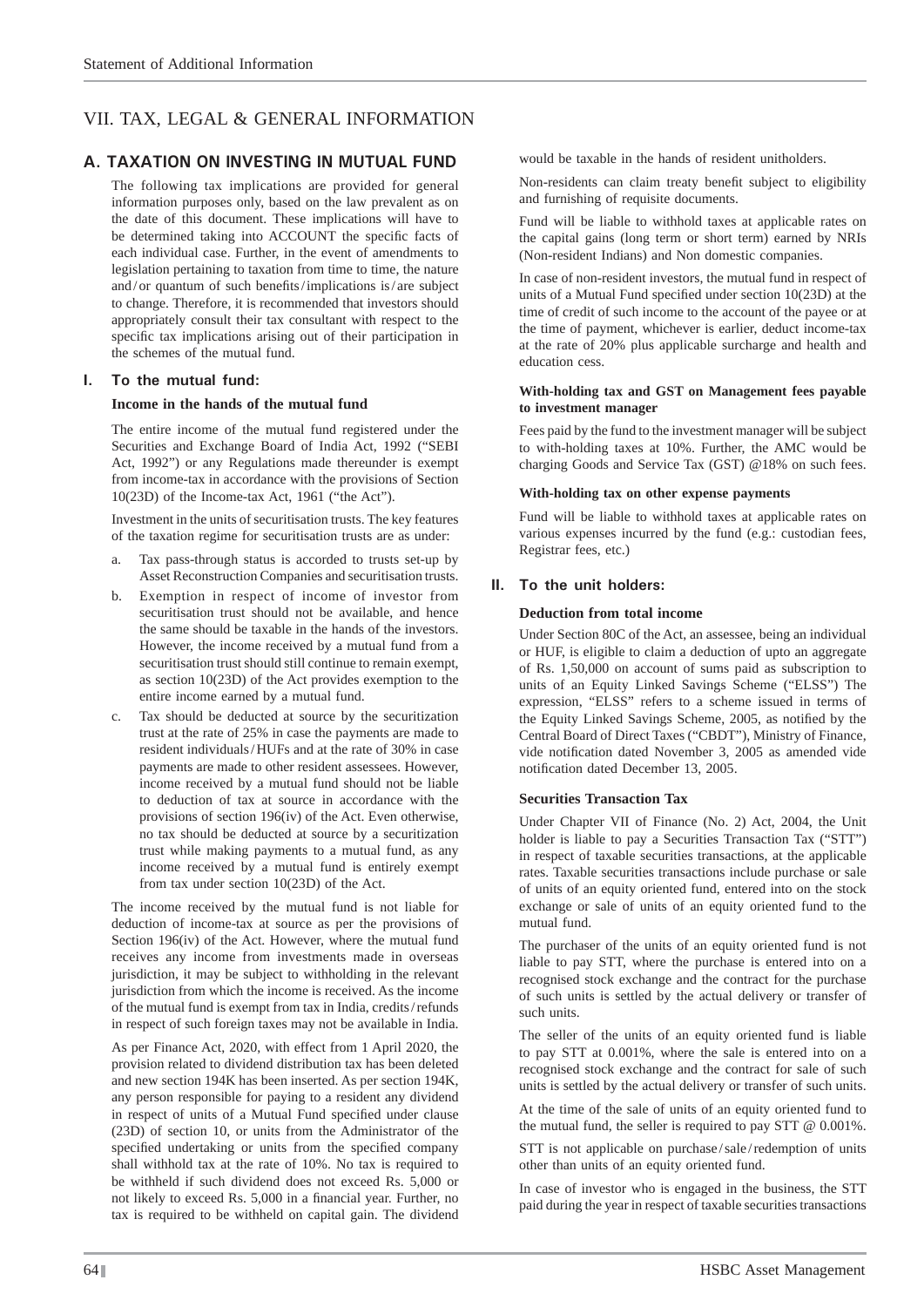entered in the course of business shall be allowed as deduction under Section 36 of the Act, subject to the condition that such income from taxable securities transactions is included under the head, "profits and gains of business or profession".

 However, STT is not deductible for the computation of capital gains, if the gains on sale of securities are considered to be in the nature of capital gains.

### **Stamp Duty**

Pursuant to Notification No. S.O. 4419(E) dated December 10,  $2019$  read with Notification No. S.O.  $115(E)$  dated January 08, 2020 issued by Department of Revenue, Ministry of Finance, Government of India, read with Part I of Chapter IV of Notification dated February 21, 2019 issued by Legislative Department, Ministry of Law and Justice, Government of India on the Finance Act, 2019, a stamp duty @0.005% of the transaction value would be levied on mutual fund transactions (including transactions carried through stock exchanges and depositories for units in demat mode), with effect from July 1, 2020\*.

 Accordingly, pursuant to levy of stamp duty, the number of units allotted on purchase transactions (including Reinvestment of IDCW and transfers of IDCW) to the unitholders would be reduced to that extent.

Further, with effect from July 1,  $2020^*$ , stamp duty shall be applicable at the rate of 0.015% on the consideration amount stated in the transfer instrument for off market transfer of units held is demat mode as well units held in physical mode.

 $^\star$  Or any other future date as may be notified by the Government of India.

#### **Capital Gains on transfer/redemption of units**

 Gains arising on transfer / redemption of units as well as switching between schemes will be chargeable to tax under the Act. The characterization of income from investment in securities as "business income" or "capital gains" should be examined on a case-to-case basis.

#### **Business Income**

 Where units of the mutual fund are regarded as business asset, any gain arising from the transfer / redemption of units would be taxed under the head "Profits and Gains of Business or Profession", under Section 28 of the Act. The gain / loss is to be computed under the head, "Profits and Gains of Business or Profession", after allowing normal business expenses (inclusive of the expenses incurred on transfer).

Business Income is chargeable to tax at the following rates:

| <b>Type of Investor</b>                                                                                                                | <b>Rates</b>                    |
|----------------------------------------------------------------------------------------------------------------------------------------|---------------------------------|
| Individuals, HUF, Association of Persons                                                                                               | Applicable<br><b>Slab Rates</b> |
| Domestic company having turnover/gross<br>receipts not exceeding Rs. 400 crore in<br>financial year 2018-19                            | 22%/25%                         |
| Partnership Firms [including Limited Liability]<br>Partnerships ("LLPs")] & Indian Corporates &<br>Domestic Company (other than above) | 30%                             |
| Foreign Company                                                                                                                        |                                 |

Unless specifically stated, the income-tax rates specified above and elsewhere in this document are exclusive of the applicable surcharge and health and education cess. The rates of surcharge applicable for Assessment year 2021-22 are given below:

| Type of<br>Surcharge is applicable as<br>% of income-tax<br><b>Investor</b> |                                                       |                                                                                                      |                                                                                                                         |                                                                                                     |                                                                                         |                                     |
|-----------------------------------------------------------------------------|-------------------------------------------------------|------------------------------------------------------------------------------------------------------|-------------------------------------------------------------------------------------------------------------------------|-----------------------------------------------------------------------------------------------------|-----------------------------------------------------------------------------------------|-------------------------------------|
|                                                                             | Total<br>Income<br>is less<br>than<br>Rs. 50<br>Lakhs | Total<br><b>Income</b><br>Rs. 50<br>Lakhs<br><b>but</b><br>does<br>not.<br>exceed<br>Rs. 1<br>crores | Total<br>exceeds exceeds exceeds exceeds exceeds<br>Rs. 1<br>crores<br>but<br>does<br>not.<br>exceed<br>Rs. 2<br>crores | Total<br>Income Income<br>Rs. 2<br>crores<br><b>but</b><br>does<br>not<br>exceed<br>Rs. 5<br>crores | Total<br>Income<br>Rs. 5<br>crores<br>but<br>does<br>not.<br>exceed<br>Rs. 10<br>crores | Total<br>Income<br>Rs. 10<br>crores |
| Individual,<br>HUF, AOP<br>(Resident &<br>foreign) <sup>®</sup>             | Nil                                                   | 10%                                                                                                  | 15%                                                                                                                     | 25%                                                                                                 | 37%                                                                                     | 37%                                 |
| Partnership<br>firm (Domestic<br>$&$ foreign)                               | Nil                                                   | Nil                                                                                                  | 12%                                                                                                                     | 12%                                                                                                 | 12%                                                                                     | 12%                                 |
| Domestic<br>Company                                                         | Nil                                                   | Nil                                                                                                  | 7%                                                                                                                      | 7%                                                                                                  | 7%                                                                                      | 12%                                 |
| Foreign<br>Company                                                          | Nil                                                   | Nil                                                                                                  | 2%                                                                                                                      | 2%                                                                                                  | 2%                                                                                      | 5%                                  |

@ In case total income includes income chargeable under section 111A and 112A of the income tax Act, 1961, surcharge will not be more than 15%.

 \* Additionally, health and education cess is leviable @4% on the income-tax and surcharge as computed above.

 Surcharge on income chargeable under section 115BAA and 115BAB will be at the rate of 10% irrespective of the amount.

### **Long term capital gains**

#### **In case of Equity Oriented Fund, including ELSS**

 Capital gains arising on transfer or redemption of units of an equity oriented fund shall be regarded as long-term capital gains if such units are held for a period of more than 12 months, immediately preceding the date of transfer.

 In case of ELSS, the units are subject to a lock-in of 3 years. Accordingly, any sale of units after such lock-in will qualify as long-term capital gains.

 With effect from 1 April 2018, long term capital gains above Rs. 1 lakh on transfer of units of equity oriented fund shall be taxable at 10% (plus surcharge and health and education cess) where such transfer is subject to STT.

Benefit of the computation of gains in foreign currency and cost inflation index shall not be available on such gains and the cost of acquisition of units of equity oriented mutual fund shall be higher of:

- Actual cost of acquisition; and
- Lower of:
- a. Fair market value as on 31 January 2018; and
- b. Value of consideration received upon transfer

For this purpose "fair market value" shall mean:

 (i) in a case where the capital asset is listed on any recognized stock exchange as on the 31 January, 2018, the highest price of the capital asset quoted on such exchange on the said date. Provided that where there is no trading in such asset on such exchange on the 31 January, 2018, the highest price of such asset on such exchange on a date immediately preceding the 31st day of January, 2018 when such asset was traded on such exchange shall be the fair market value;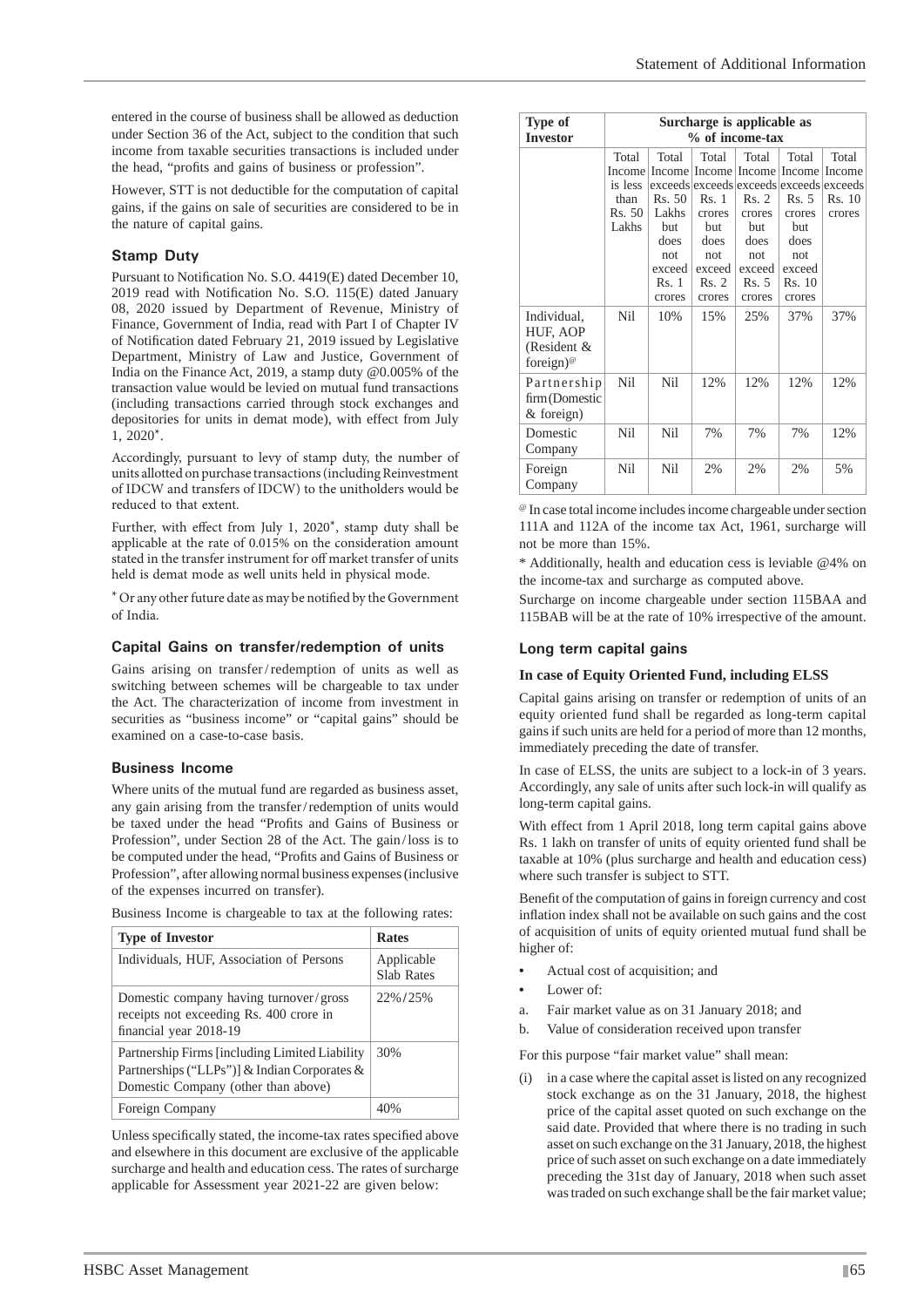(ii) in a case where the capital asset is a unit which is not listed on a recognised stock exchange as on the 31 January, 2018, the net asset value of such unit as on the said date.

### **In case of other than Equity Oriented Fund, including Money Market mutual fund or a Liquid Fund**

 Capital gains arising on transfer or redemption of "other than units of an equity oriented fund" should be regarded as long term capital gains, if such units are held for a period of more than 36 months immediately preceding the date of such transfer.

 As per Section 112 of the Act, tax on income on long term capital gains arising from the transfer of units shall be taxable at the rate of 20% plus applicable surcharge and health and education cess @ 4% on the amount of tax and surcharge, on the long-term capital gain computed after claiming indexed cost of acquisition in place of the cost of acquisition.

 Furthermore, long-term capital gains in the case of non-residents would be taxable @ 10% on the transfer of capital assets, being unlisted securities, computed without giving effect to the first and second proviso of section 48 i.e. without taking benefit of foreign currency fluctuation and indexation benefit.

The benefit of indexation will, however, not be available to specified Offshore Fund, which is taxable  $@10\%$  plus applicable surcharge and health and education cess @4% on the amount of tax and surcharge in terms of section 115AB of the Act.

The benefit of indexation will also not be available to FPIs, who are taxed under Section 115AD of the Act @10% plus applicable surcharge and health and education cess @4% on the amount of tax and surcharge.

 In cases where the taxable income as reduced by long-term capital gains of a resident individual or HUF is below the taxable limit, the long-term capital gain will be reduced to the extent of such shortfall and only the balance long-term capital gain will be chargeable to Income-tax.

 The deductions are available from long-term capital gains arising on sale of mutual fund units, if the sale proceeds are invested as per section 54 and 54EE of the income Tax Act.

# **Short-term Capital Gains**

### **In case of Equity Oriented Fund**

 Short-term capital gains arising from transfer of units of an equity oriented fund being subjected to STT will be charged to tax under section 111A of the Act @ 15% (plus applicable surcharge and health and education cess). The mutual fund will recover STT from the unit holder at the applicable rates when the units are repurchased by the mutual fund / redeemed by the investor.

 In cases where the taxable income as reduced by short term capital gains of a resident individual and Hindu Undivided

 Family is below the taxable limit, the short term capital gain will be reduced to the extent of such shortfall and only the balance short term capital gain will be chargeable to income tax.

#### **In case of other than Equity Oriented Fund, including Money Market mutual fund or a Liquid Fund**

 Short term capital gains arising from the transfer of units of schemes other than equity oriented scheme will be chargeable to tax as under:

 Short term capital gains are taxed at the normal rates applicable to each unit holder. In case where the taxable income as reduced by short-term capital gains of a resident individual or HUF is below the taxable limit, the Short-term Capital gain will be reduced to the extent of such shortfall and only the balance

short-term capital gain is chargeable to Income-tax.

## **Capital losses**

 Losses under the head capital gains cannot be set off against income under any other head. Further, within the head capital gains, losses arising from the transfer of long term capital assets cannot be adjusted against gains arising from the transfer of a short term capital asset. However, losses arising from the transfer of short term capital assets can be adjusted against gains arising from the transfer of either a long term or a short term capital asset.

 Unabsorbed long term capital losses can be carried forward and set off against the long term capital gains arising in any of the subsequent eight assessment years. Unabsorbed short term capital losses can be carried forward and set off against the income under the head capital gains in any of the subsequent eight assessment years.

# **Consolidation / Merger of schemes**

 In case of consolidation of mutual fund schemes, the investors generally receive units in the consolidated scheme in consideration of units held in the consolidating scheme.

 The following provisions would apply in case of consolidation of mutual fund schemes.

- a. As per section 47(xviii) of the Act, any transfer of units held by the investor in the consolidating scheme of the mutual fund in consideration of allotment of units in the consolidated scheme, shall not to be regarded as a taxable transfer, provided that the consolidation is of two or more schemes of an equity oriented fund or two or more schemes of a fund other than equity oriented fund.
- b. Further, as per section 49(2AD) of the Act, the cost of acquisition of units in the consolidated scheme shall be deemed to be the cost of acquisition of the units in the consolidating scheme. Also, as per section 2(42A) of the Act, the period of holding of the units in the consolidated scheme shall include the period of holding of the units in the consolidating scheme.
- c. "Consolidating scheme" has been defined under section 47(xviii) of the Act as the scheme of a mutual fund which merges under the process of consolidation of the schemes of mutual fund in accordance with the SEBI (Mutual Funds) Regulations, 1996. "Consolidated scheme" has been defined as the scheme with which the consolidating scheme merges or which is formed as a result of such merger.

### **Consolidation of plans within a scheme of a mutual fund**

 In case of consolidation of mutual fund plans within a scheme, the investors generally receive units in the consolidated plan in consideration of units held in the consolidating plan.

- a. As per section  $47(xix)$  of the Act, any transfer of units (held by the investor as a capital asset) on account of a consolidation of a plan with other plans of the same scheme shall not be regarded as a taxable transfer.
- b. Further as per section 49(2AF) of the Act, the cost of acquisition of units in a consolidated plan shall be deemed to be the cost of acquisition of units in the consolidating plan. Also, as per section 2(42A) of the Act, the period of holding of the units in the consolidated plan shall include the period of holding of the units in the consolidating plan.
- "Consolidating plan" has been defined under section 47(xix) of the Act as the plan within a scheme of a mutual fund which merges under the process of consolidation of the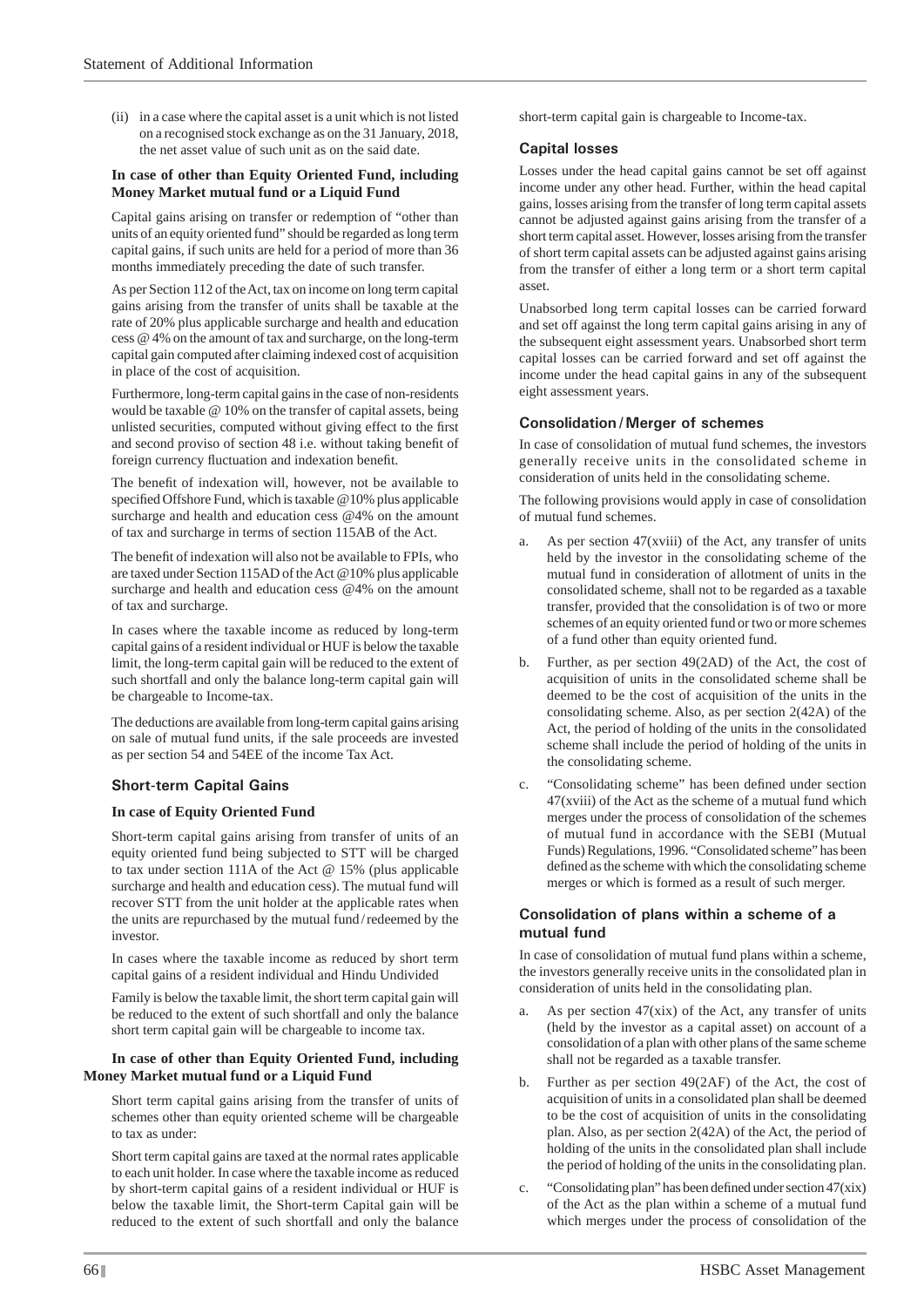plans within a scheme of mutual fund in accordance with the Securities and Exchange Board of India (Mutual Funds) Regulations, 1996. "Consolidated plan" has been defined as the plan with which the consolidating plan merges or which is formed as a result of such merger.

# **Minimum Alternate Tax / Alternate Minimum Tax**

 Where, the income tax payable on the total income as computed under the Act is less than the tax computed at 15% of its book profits, then such book profits shall be deemed to be the total income of the company and the tax payable should be at the rate of 15% (plus applicable surcharge and cess on such book profits.

Where MAT has been paid, credit is available in subsequent financial years for the MAT paid in excess of income-tax payable in a financial year. This credit should be eligible to be carried forward for 15 years and set-off against future income-tax payable to the extent normal income-tax payable exceeds MAT in that financial year.

 The income on the transfer of mutual fund units by a company would be taken into account in computing the book profits and Minimum Alternate Tax, if any, under section 115JB of the Act.

 The taxable income on transfer of mutual fund units by a person other than company would be taken into account in computing the Adjusted Total Income and Alternate Minimum Tax, if any, under section 115JC of the Act. Section 115JC is applicable to all persons other than company which has claimed any deduction under Chapter VI-A under the heading "C- Deductions in respect of certain incomes" (other than section 80P), section 10AA and section 35AD.

## **Deduction of income-tax at source from Capital Gains**

### **• Resident unit holders**

 No income-tax is required to be deducted at source from capital gains arising on transfer of units held by resident unit holders.

### **• Non-resident unit holders**

 As per the provisions of Section 196D of the Act, no deduction of tax shall be made from any income, by way of capital gains arising from the transfer of securities referred to in Section 115AD of the Act, payable to a FPI.

### **In case of Equity Oriented Fund under the Act**

### **A) Non-Resident unit holders**

 Income-tax is required to be deducted at source from the capital gains under section 195 of the Act at the applicable rates.

 Under the Act, the following rates have been prescribed for deduction of tax at source from capital gains.

- On income by the way of long term capital gains, in excess of Rs. 1 lakh , on transfer of units subject to STT taxable (without giving effect to first  $&$  second proviso to section 48) at the rate of 10% (plus applicable surcharge and health and education cess).
- b. On income by way of short-term capital gains arising from transfer of units subject to STT taxable under section 111A @ 15% (plus applicable surcharge and health and education cess).

 A non-resident, eligible to claim treaty benefits, would be governed by the provisions of the Act to the extent that they are more beneficial. Accordingly, tax should be withheld as per the provisions of the Act or the provisions in the Double Tax Avoidance Agreement ("DTAA"), whichever is more beneficial to the assessee. However, the unit holder will be required to provide appropriate documents to the mutual fund, to be entitled to a beneficial rate under such DTAA.

 As per section 90(4) of the Act, a non-resident shall not be entitled to claim treaty benefits, unless the non-resident obtains a Tax Residency Certificate ("TRC") of being a resident of his home country. Furthermore, as per section 90(5) of the Act, a non-resident is also required to furnish duly complied form 10F alongwith other supporting documents, if called for by the income-tax authorities.

### **B) Offshore Fund unit holders**

 Under Section 196B of the Act, tax shall be deducted at source from the long term capital gains @ 10% plus applicable surcharge and health and education cess @ 4% on the amount of tax and surcharge.

 Income-tax is required to be deducted at source from the capital gains under section 195 of the Act at the applicable rates. A non-resident, eligible to claim treaty benefits, would be governed by the provisions of the Act to the extent that they are more beneficial. Accordingly, tax should be withheld as per the provisions of the Act or the provisions in the DTAA, whichever is more beneficial to the assessee. However, such a non-resident unit holder will be required to provide appropriate documents to the mutual fund, to be entitled to a beneficial rate under such DTAA.

 As per section 90(4) of the Act, a non-resident shall not be entitled to claim treaty benefits, unless the non-resident obtains a TRC) of being a resident of his home country. Furthermore, as per section 90(5) of the Act, a non-resident is also required to furnish duly complied form 10F alongwith other supporting documents, if called for by the income-tax authorities.

### **In case of funds other than Equity Oriented Fund under the Act**

### **A) Non-Resident unit holders**

 Income-tax is required to be deducted at source from the capital gains under section 195 of the Act at the applicable rates.

 Under the Act, the following rates have been prescribed for deduction of tax at source from capital gains:

- a. On income by way of long-term capital gains on transfer of units of other than equity oriented fund taxable at the rate of @ 20% (plus applicable surcharge and health and education cess)
- b. On income by way of long-term capital gains on unlisted securities (without giving effect to first  $&$  second proviso to section 48) @ 10% (plus applicable surcharge and health and education cess)
- On income by way of short-term capital gains  $@30\%$  (plus applicable surcharge and health and education cess)

 A non-resident, eligible to claim treaty benefits, would be governed by the provisions of the Act to the extent that they are more beneficial. Accordingly, tax should be withheld as per the provisions of the Act or the provisions in the "DTAA", whichever is more beneficial to the assessee. However, the unit holder will be required to provide appropriate documents to the mutual fund, to be entitled to a beneficial rate under such DTAA.

 As per section 90(4) of the Act, a non-resident shall not be entitled to claim treaty benefits, unless the non-resident obtains a "TRC" of being a resident of his home country. Furthermore, as per section 90(5) of the Act, a non-resident is also required to furnish duly complied form 10F alongwith other supporting documents , if called for by the income-tax authorities.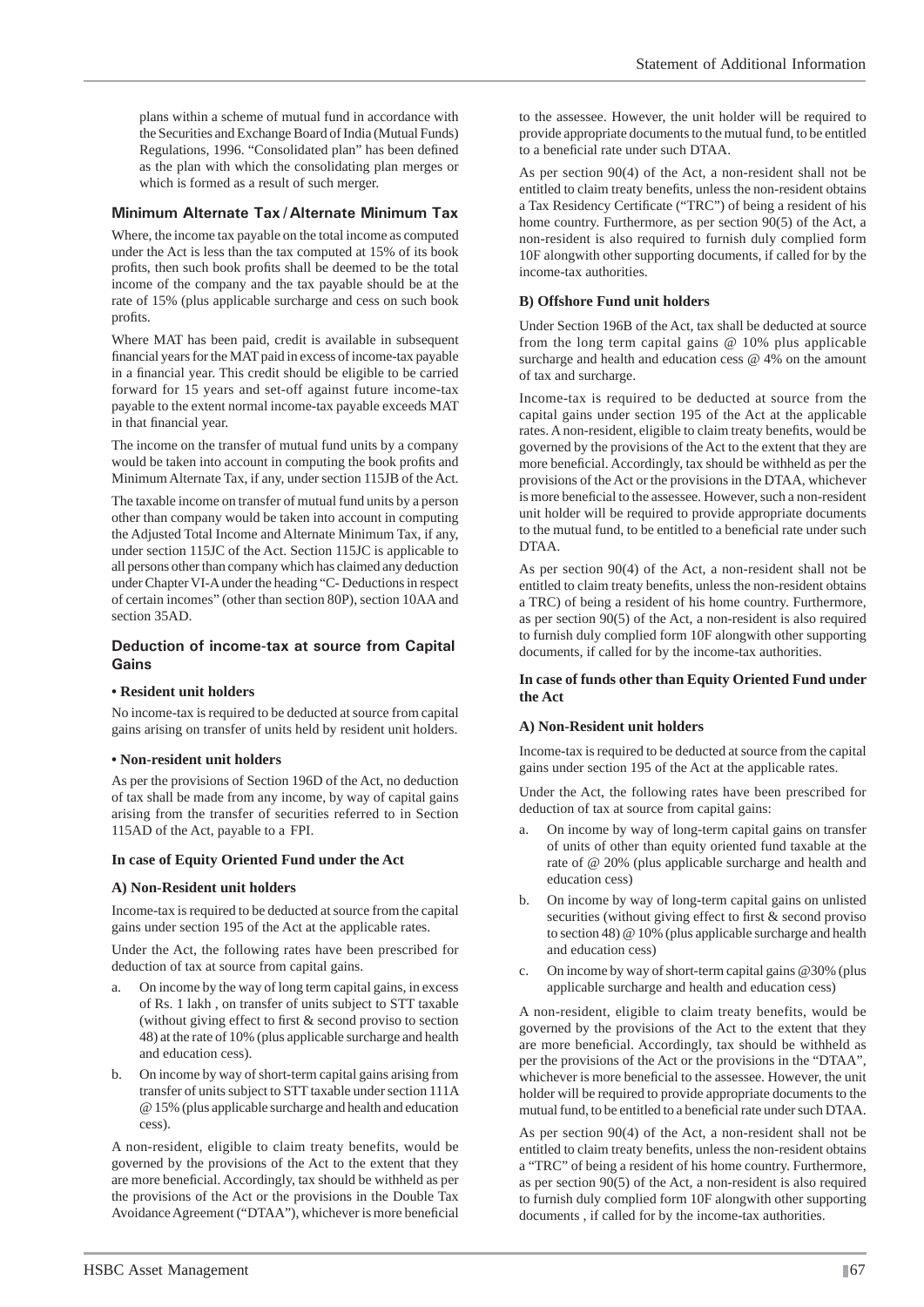#### **B) Offshore Fund unit holders**

 Under Section 196B of the Act, tax shall be deducted at source from the long term capital gains @ 10% plus applicable surcharge and health and education cess @ 4% on the amount of tax and surcharge.

 Income-tax is required to be deducted at source on any payment of any sum chargeable under the provisions of the Act to a non-resident under section 195 of the Act at the applicable rates. A non-resident, eligible to claim treaty benefits, would be governed by the provisions of the Act to the extent that they are more beneficial. Accordingly, tax should be withheld as per the provisions of the Act or the provisions in the DTAA, whichever is more beneficial to the assessee. However, the unit holder will be required to provide appropriate documents to the mutual fund, to be entitled to a beneficial rate under such DTAA.

 As per section 90(4) of the Act, a non-resident shall not be entitled to claim treaty benefits, unless the non-resident obtains a TRC of being a resident of his home country. Furthermore, as per section 90(5) of the Act, a non-resident is also required to furnish duly complied form 10F alongwith other supporting documents , if called for by the income-tax authorities.

 Default in furnishing the PAN Section 206AA of the Act states that the deductee is required to mandatorily furnish his PAN to the deductor, failing which the deductor shall deduct tax at source at higher of the following rates:

- a. the rate prescribed in the Act;
- b. at the rate in force i.e., the rate mentioned in the Finance Act; or
- c. at the rate of 20%.

However, CBDT has issued a notification no. 53/2016 dated June 24, 2016 wherein a new rule 37BC was introduced in the Income - tax Rules, 1962. This notification provides that in the case of a non-resident, not being a company, or a foreign company (hereafter referred to as the deductee) not having a PAN, the provisions of section 206AA of the Act shall not apply in respect of payments in the nature of interest, royalty, fees for technical services and payments on transfer of any capital asset, if the deductee furnishes the following details and documents to the deductor:

- a) name, e-mail id, contact number of the deductee;
- b) address in the country or specified territory outside India of which the deductee is a resident;
- c) a certificate of his being resident in any country or specified territory outside India from the Government of that country or specified territory if the law of that country or specified territory provides for issuance of such certificate;
- d) Tax Identification Number of the deductee in the country or specified territory of his residence and in case no such number is available, then a unique number on the basis of which the deductee is identified by the Government of that country or the specified territory of which he claims to be a resident

#### **Dividend Stripping**

 As per Section 94(7) of the Act, loss arising on sale of units, which are bought within 3 months of the record date and sold within 9 months after the record date, shall be ignored for the purpose of computing income chargeable to tax to the extent of exempt income received or receivable on such units.

### **Bonus Stripping**

 As per Section 94(8) of the Act, units purchased within a period of 3 months prior to record date of entitlement of bonus and

sold within a period of 9 months after such date, the loss arising on transfer of original units shall be ignored for the purpose of computing the income chargeable to tax.

 The amount of loss so ignored shall be deemed to be the cost of purchase / acquisition of the bonus units.

#### **III. Religious and Charitable Trust**

 Units of Mutual Fund Schemes referred to in clause 23D of Section 10 of the Act constitute an eligible avenue for investment by charitable or religious trusts per Rule 17C of the Income Tax Rules, 1962, read with clause (xii) of sub-section (5) of section 11 of the Act.

#### **IV. New Pension Scheme**

 Any income, including gains from redemption of units of scheme of mutual fund, received by any person for, or on behalf of, the New Pension System Trust (as established under the provisions of Indian Trust Act, 1882, on 27 February 2008), is exempt in the hands of such person under Section 10(44) of the Act.

 STT is not leviable in respect of taxable securities transactions entered into by any person for, or on behalf of, the New Pension System Trust referred to in Section 10(44) of the Act.

#### **V. Gift-tax**

 The Gift –Tax Act, 1958 has been repealed since October 1, 1988. Gift of units of mutual fund would be subject to incometax in the hands of the donee. As per section  $56(2)(x)$ , receipts of securities, fair market value of which exceeds fifty thousand rupees, without consideration or without adequate consideration is taxable as income in the hands of recipients.

 Further the above provision of Section 56(2)(x) shall not apply to any units received by the donee:

- i. from any relative; or
- ii. on the occasion of the marriage of the individual; or
- iii. under a will or by way of inheritance; or
- iv. in contemplation of death of the payer or donor, as the case may be; or
- v. from any local authority as defined in the Explanation to clause (20) of section 10 of the Act; or
- vi. from any fund or foundation or university or other educational institution or hospital or other medical institution or any trust or institution referred to in clause (23C) of section 10 of the Act; or
- vii. from any trust or institution registered under section 12AA of the Act; or
- viii. By any fund or trust or institution or any university or other educational institution or any hospital or other medical institution referred to in sub-clause (iv) or sub-clause (v) or sub-clause (vi) or sub-clause (via) of clause (23C) of section 10; or
- ix. By way of transaction not regarded as transfer under clause (i) or clause (iv) or clause (v) or clause (vi) or clause (via) or clause (viaa) or clause (vib) or clause (vic) or clause (vica) or clause (vicb) or clause (vid) or clause (vii) of section 47; or
- From an individual by a trust created or established solely for the benefit of relative of the individual.

The term "relative" shall mean:

#### **a) In the case of an Individual -**

- (ii) The spouse of the individual;
- (iii) The brother or sister of the individual;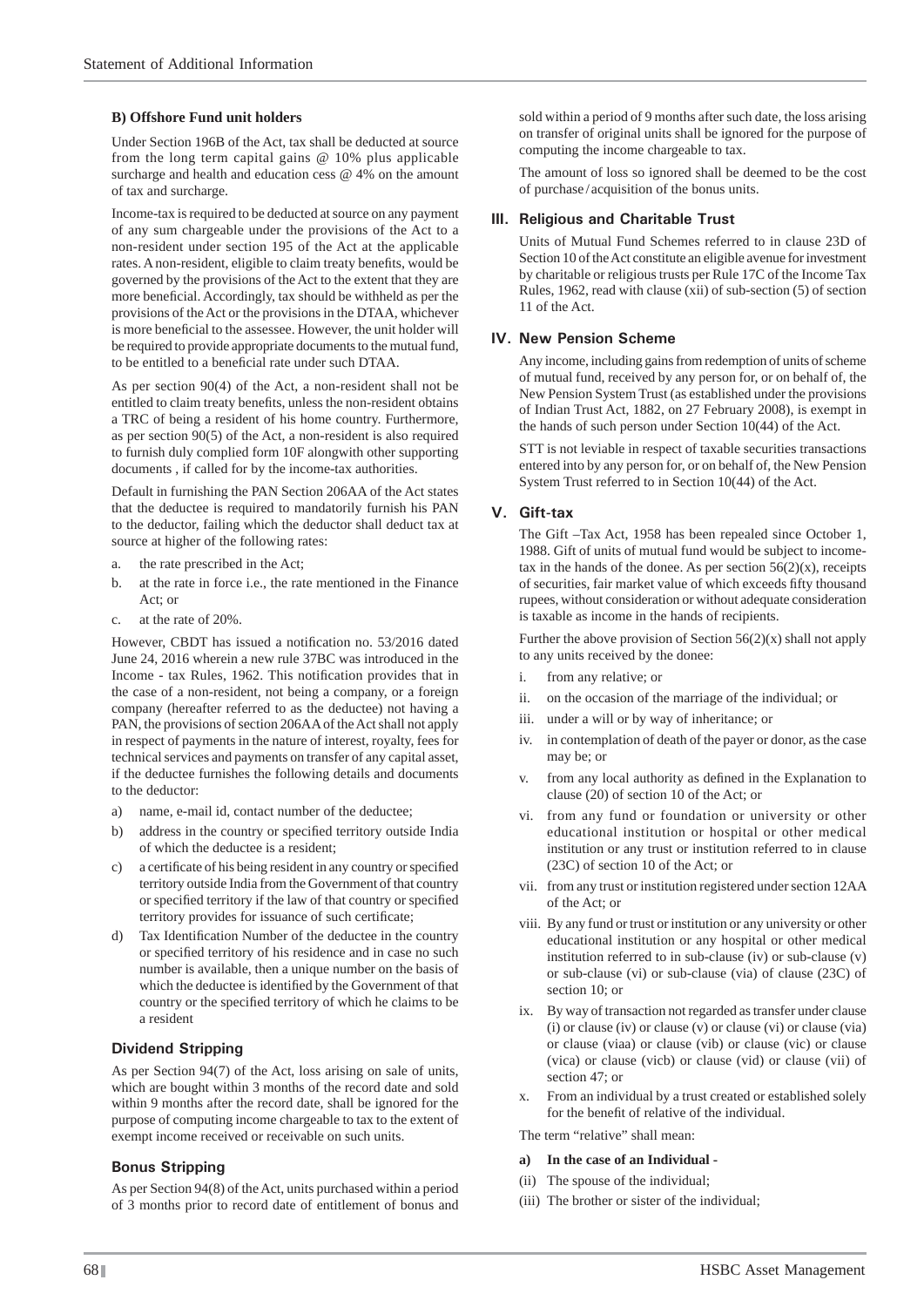- (iv) The brother or sister of the spouse of the individual;
- (v) The brother or sister of either of the parents of the individual;
- (vi) Any lineal ascendant or descendant of the individual;
- (vii) Any lineal ascendant or descendant of the spouse of the individual;
- (viii) The spouse of the person referred to in clauses (ii) to (vi), and

#### **b) In case of a HUF, any member thereof.**

### **VI. Wealth Tax**

Wealth Tax has been abolished with effect from 01.04.2015.

#### **VII Pan Aadhaar Linking**

As per the finance act 2021 passed by the government recently, it is mandatory for all individuals / HUF to link PAN number with Aadhaar. Non-linking will render the PAN inoperative. Under the provisions of the Act, an inoperative PAN would be deemed as not furnished and TDS is required to be deducted at the higher rate i.e. 20% w.e.f. 01 July 2021.

#### **VIII Non return filers**

 New Section 206AB creates an obligation to deduct / collect TDS/TCS at higher rates on any amount paid, or payable or credited, by a person to "a person who has not filed the returns of income for both the 2 Previous Years which are immediately before the year in which tax is required to be deducted or collected", as the case may be, subject to various conditions as applicable.

## **B. Legal Information**

### **1. Nomination Facility**

The AMC will provide an option to the Unitholder to nominate the persons in whom all the Units held by the Unitholder shall vest in the event of his death. Where the Units are held by more than one person jointly, all the joint Unitholders may together nominate a person by signing the nomination form / a request letter indicating the name of the person in whom all the rights in the Units shall vest in the event of death of all the joint Unitholders.

The investors/Unitholders are requested to note that a maximum of three nominees can be registered for a Folio. In case of multiple nominees, the 'Share/Ratio' of nomination has to be clearly specified in the nomination form / request letter. If the 'Share / Ratio' of nomination is not explicitly stated, then the nomination shall be treated at 'Equal Share / Ratio'.

The nomination can be made only by individuals applying for / holding Units on their own behalf singly or jointly. Non-individuals including Company, PSU, AOP, BOI, society, trust, body corporate, partnership firm, Karta of Hindu Undivided Family, holder of Power of Attorney and FPI cannot nominate.

A Minor can be nominated and in that event, the name and address of the Guardian of the Minor Nominee shall be provided by the Unitholder.

The Nominee shall not be a society, trust (other than a religious or charitable trust), body corporate, partnership firm, Karta of Hindu Undivided Family, holder of Power of Attorney. A non-resident Indian can be a Nominee subject to the exchange controls in force from time to time. Nomination can also be made in favour of the Central Government, State Government, Local Authority, any person designated by virtue of his office or a religious or charitable trust. For nomination to a religious or charitable trust, the investor should attach a proof or certificate that the trust being nominated is religious or charitable trust.

Where a folio has joint holders, all joint holders should sign the request for nomination / cancellation of nomination, even if the mode of holding is not "joint". Nomination form cannot be signed by Power of Attorney (PoA) holders. Every new nomination for a folio / account will overwrite the existing nomination. Nomination will not be allowed in a folio held on behalf of a minor.

Nomination shall be mandatory for new folios / accounts opened by individual especially with sole holding and no new folios / accounts for individuals in single holding should be opened without nomination. Those investors who do not wish to nominate must sign separately on the application form, confirming their non-intention to nominate. Where nominee details and non-intention to nominate both are mentioned, non intention to nominate will be considered as "Default". Folio in such case will be updated without Nominee.

Nomination in respect of the Units stands rescinded upon the transmission of Units.

Transmission of Units in favour of a Nominee, shall be a valid discharge by the Mutual Fund / AMC / Trustees against the legal heirs of the Unit holder(s).

The cancellation of Nomination can be made only by those individuals who hold Units on their own behalf singly or jointly and who made the original nomination.

On cancellation of the nomination, the nomination shall stand rescinded and the Mutual Fund / AMC / Trustees shall not be under any obligation to transmit the Units in favour of the Nominee.

The nomination facility extended under the Scheme is in accordance with SEBI regulations and subject to other applicable laws. The single / joint / surviving Unitholders can subsequently write to the ISC requesting for a Nomination Form in order to nominate any person to receive the Units upon his / her / their death, subject to completion of necessary formalities. Further, if either the Mutual Fund or the AMC incur any loss whatsoever arising out of any litigation or harm that it may suffer in relation to the nomination, they will be entitled to be indemnified absolutely from the deceased Unitholders' estate. Upon the demise of the Unitholder, the Units would be transmitted in favour of the Nominee subject to the Nominee executing suitable indemnities in favour of the Mutual Fund and the AMC and necessary documentation to the satisfaction of the Mutual Fund.

Investors / Unitholders are advised to read the instructions carefully before nominating.

The Mutual Fund can call for such documents from the Nominee as deemed necessary.

### **2. Transfer & Transmission of Units**

The Unit holders are given an option to hold the Units by way of an Account Statement (physical form) or in Dematerialized (demat form).

Units held in Demat form are transferable (subject to lock-in period, if any and subject to lien, if any marked on the units) in accordance with the provisions of SEBI (Depositories and Participants) Regulations, 2018, as may be amended from time to time. Transfer can be made only in favor of transferees who are capable of holding Units and having a Demat Account. The delivery instructions for transfer of Units will have to be lodged with the DP in requisite form as may be required from time to time and transfer will be effected in accordance with such rules / regulations as may be in force governing transfer of securities in dematerialized mode. Further, for the procedure of release of lien, the investors shall contact their respective DP.

Units held in paper / physical form are not transferable. However, if an applicant so desires to transfer units, the same can be done post conversion of units from paper / physical form to demat form. The AMC, upon submission of documents which will be prescribed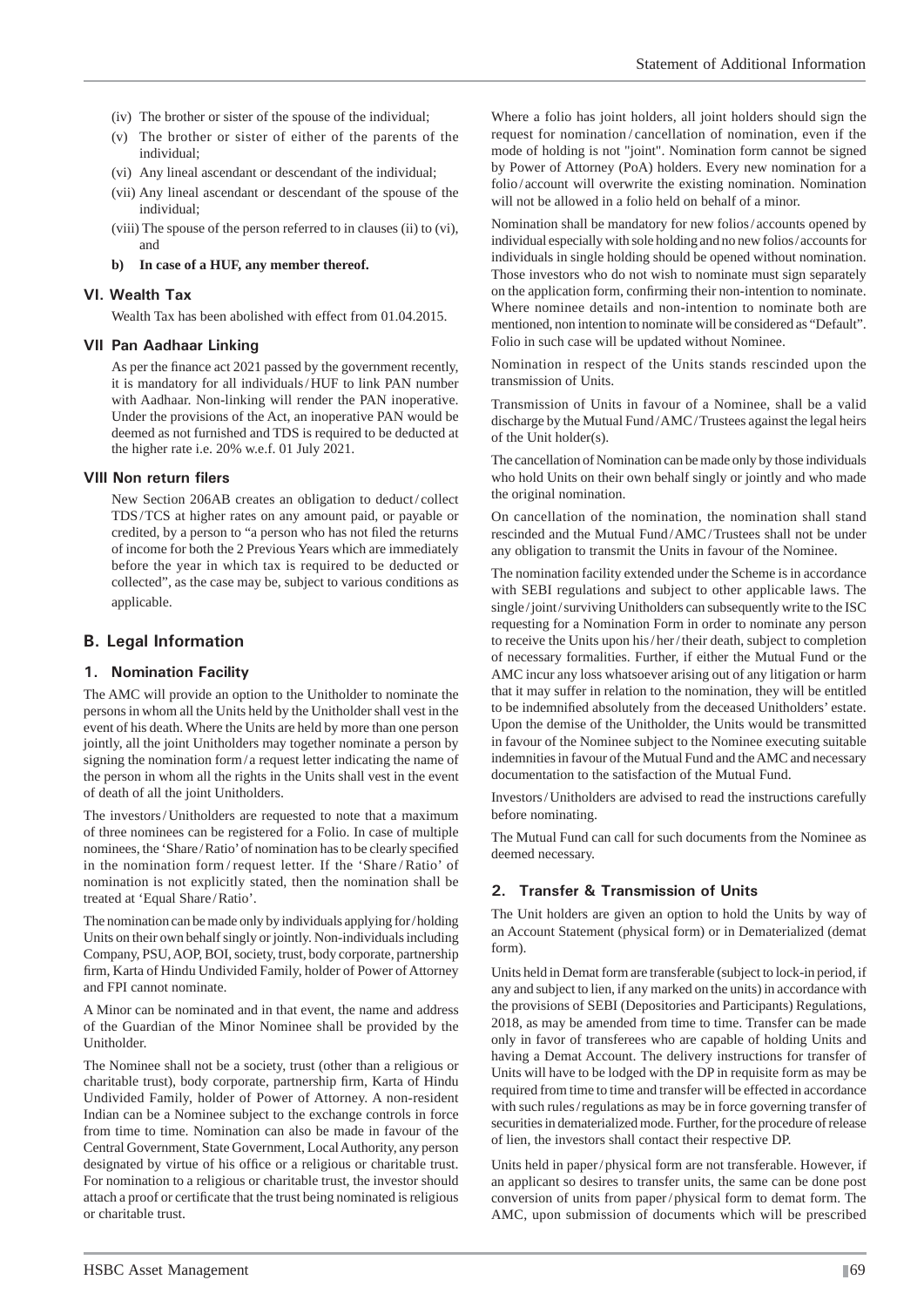from time to time, shall issue units in dematerialized form to a unit holder in a scheme within two working days of the receipt of request from the unitholder AMC reserves the right to accept the request for dematerialization of units. The AMC reserves the right to reject the application for dematerialization of units, post acceptance of the same, if any of the requisite documents / declarations are unavailable or incomplete.

A person becoming entitled to hold the Units in consequence of the death, insolvency, or winding up of the sole holder or the survivors of joint holders, upon producing evidence and documentation to the satisfaction of the Fund and upon executing suitable indemnities in favor of the Fund and the AMC, shall be registered as a Unit holder if the transferee is otherwise eligible to hold the Units.

Where the Units of the Plan(s) are issued in demat form in the Demat account of the investor, the nomination as registered with the DP will be applicable to the Units of the Plan(s). A Nominee/ legal heir approaching the Fund for Transmission of Units must have beneficiary account with a DP of CDSL or NSDL, since the Units shall be in demat mode. It may be noted that the nominee / legal heir is required to provide a copy of his/her PAN card as well as fulfil the Know Your Customer (KYC) requirements which is a pre-requisite for the transmission process. The list of documents required in order to place a request for transmission of units can be obtained directly from the AMC / RTA of AMC. The AMC reserves the right to seek additional documents where it may deem necessary.

In case of HSBC Tax Saver Equity Fund (HTSF), unitholders should, however, note that in the event of death of the Unit holder, the legal heir, subject to production of requisite documentary evidence, will be able to redeem the investment only after the completion of one year or anytime thereafter, from the date of allotment of Units to the deceased Unit holder. Units issued under HTSF can be transferred, assigned or pledged after a period of 3 years from the date of allotment.

In case of Close ended scheme, the transmission of units in favour of claimant will be completed before the maturity date subject to completion of KYC process etc. The claimant may redeem the units held by deceased unit holder in the close ended schemes before maturity by selling the units on the stock exchange after completing the transmission procedure and dematerialization of units.

In the event of transmission of units to a Minor, documents submitted including KYC, bank attestation, indemnity etc. should be of the guardian of the minor.

Investor(s) claiming transmission of Units in his/their name(s) are required to submit prescribed documents based on the kind of scenario for transmission. Kindly refer the Fund's website (www.assetmanagement.hsbc.co.in) for a transmission form and a ready reckoner matrix of necessary documents under different transmission scenarios. The Fund may also seek additional documents if the amount involved is above Rs. 2 lakhs, on a case to case basis or depending upon the circumstances of each case.

### **Processing of Transmission-cum-transaction requests**

If an investor submits either a financial or non financial transaction request alongwith transmission request, then transmission requests will be processed. After the units are transferred in the name of new Unit holder and only upon subsequent submission of fresh request from the new unit holder, will the financial/non-financial transaction request be processed. The AMC reserves the right to insist on transmission along with redemption request by the claimant at any point deemed necessary. Under normal circumstances, the Fund will endeavor to process the transmission request within 10 business days, subject to receipt of complete documentation as applicable.

## **3. Pledge / Lien of mutual fund Units**

If in conformity with the guidelines and notifications issued by SEBI / Government of India / any other regulatory body from time to time, Units under the Scheme may be offered as security by way of a pledge/charge in favour of scheduled banks, financial institutions, non-banking finance companies (NBFCs), or any other body. In case of HSBC Tax Saver Equity Fund, unit holders should, however, note that the Units issued under the Scheme can be pledged only after a period of 3 years from the date of allotment.

The AMC and/or the ISC will note and record such pledged Units. A standard form for this purpose is available on request from any ISC. Disbursement of such loans will be at the entire discretion of the bank/financial institution/NBFC or any other body concerned and the Mutual Fund assumes no responsibility thereof. The Pledger / Lender will not be able to redeem / switch Units that are pledged / lien marked until the entity to which the Units are pledged / lien marked provides written authorisation to the Mutual Fund that the pledge / lien / charge may be removed. As long as Units are pledged / lien marked, the Pledgee / Lender will have complete authority to redeem such Units.

The distributions in the nature of dividends which are paid out on pledged / lien marked units shall be made in favour of the investor, unless understood and accepted between the unit holder(s) and financier/lender.

In case of death / insolvency of any one or more of the persons named in the register of Unit holders as the joint holders of any Units, the AMC shall not be bound to recognise any person(s) other than the remaining holders. In all such cases, redemption proceeds shall be paid to the first named of such remaining Unit holders. Request for pledging of units is required to be signed by all holder(s), irrespective of mode of holding.

### **4. Duration of the Scheme / Plan**

In case of open-ended schemes, the duration of the schemes will be perpetual and in case of close-ended schemes, the duration of the schemes will be for a fixed term as mentioned in the respective Offer Document / Scheme Information Document.

The AMC, the Fund and the Trustees reserve the right to make such changes/alterations to all or any of the Scheme (including the charging of fees and expenses) offered under the respective Offer Document / Scheme Information Document to the extent permitted by the applicable Regulations. However, in terms of the Regulations a scheme is to be wound up:

 On the happening of any event, which in the opinion of the Trustees, requires the Scheme to be wound up.

 In case of winding up of the Scheme on account of above, the units of the units of the Scheme shall be listed on recognized stock exchange, subject to compliance with listing formalities as stipulated by the stock exchange. However, pursuant to listing, trading on stock exchange mechanism will not be mandatory for investors, rather, if they so desire, may avail an optional channel to exit provided to them.

 Initially, trading in units of such a listed scheme that is under the process of winding up, shall be in dematerialised form. AMCs shall enable transfer of such units which are held in form of Statement of Account (SoA)/unit certificates.

 Further, The AMC, its sponsor, employees of AMC and Trustee shall not be permitted to transact (buy or sell) in the units of such schemes that are under the process of being wound up.

- If seventy five per cent (75%) of the Unitholders of the Scheme pass a resolution that the Scheme be wound up
- If SEBI so directs in the interest of the Unitholders.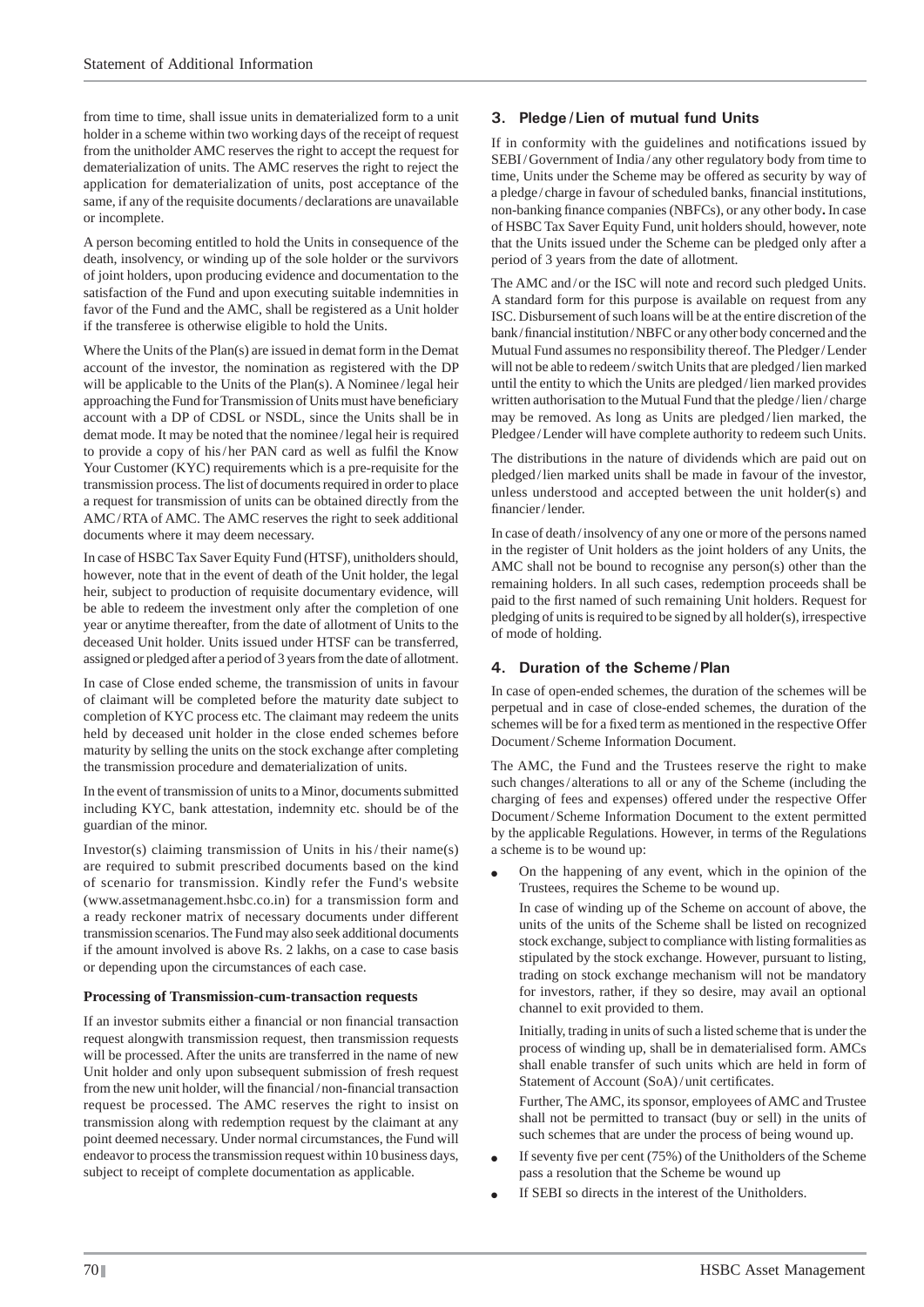Where the Scheme is so wound up, the Trustees shall give notice within one day of the circumstances leading to the winding up of the Scheme to:

- SEBI and
- In two daily newspapers having a circulation all over India and in one vernacular newspaper with circulation in Mumbai.

In case a scheme is to be wound up on the happening of any event (which in the opinion of the Trustees, requires the Scheme to be wound up), the trustees shall obtain consent of the unit holders participating in the voting by simple majority on the basis of one vote per unit and publish the results of voting within forty five days from the publication of aforesaid notice.

In case the trustees fail to obtain the required consent of the unitholders, the schemes shall be reopened for business activities from the second business day after publication of results of the voting.

On and from the date of the publication of notice of winding up, the Trustees or the AMC, as the case may be, shall:

- Cease to carry on any business activities in respect of the Scheme so wound up
- Cease to create or cancel Units in the Scheme
- Cease to issue or redeem Units in the Scheme

### **5. Procedure and Manner of Winding up**

The Trustees shall call a meeting of the Unitholders of the relevant Scheme to approve by simple majority of the Unitholders present and voting at the meeting, resolution for authorising the Trustees or any other person to take steps for the winding up of the Scheme.

The Trustees or the person authorised as above, shall dispose of the assets of the Scheme concerned in the best interest of the Unitholders of the Scheme.

The proceeds of sale realised in pursuance of the above, shall be first utilised towards discharge of such liabilities as are due and payable under the Scheme, and after meeting the expenses connected with such winding up, the balance shall be paid to the Unitholders in proportion to their respective interest in the assets of the Scheme, as on the date the decision for winding up was taken.

On completion of the winding up, the Trustees shall forward to SEBI and the Unitholders, a report on the winding up, detailing the circumstances leading to the winding up, the steps taken for disposal of the assets of the Scheme before winding up, expenses of the Scheme for winding up, net assets available for distribution to the Unitholders and a certificate from the auditors of the Fund.

Notwithstanding anything contained herein above, the provisions of the Regulations in respect of disclosures of half-yearly reports and annual reports shall continue to be applicable, until winding up is completed or the Scheme ceases to exist.

After the receipt of the report referred to above, if SEBI is satisfied that all measures for winding up of the Scheme have been complied with, the Scheme shall cease to exist.

### **6. Unclaimed Redemption / Dividend Amount**

The unclaimed redemption amounts and dividend amounts may be deployed by the mutual fund in call money market or money market instruments and the investors who claim these amounts during a period of 3 years from the due date shall be paid at the prevailing net asset value. After a period of 3 years, this amount may be transferred to a pool account and the investors can claim the amount at the NAV prevailing at the end of the third year. The income earned on such funds will be used for the purpose of investor education. The AMC will make continuous efforts to remind the investors through letters to take their unclaimed amounts.

Further, pursuant to SEBI Circular No.SEBI/HO/IMD/DF2/ CIR/P/2016/37 dated February 25, 2016, the unclaimed redemption and dividend amounts, are also allowed to be invested in a separate plan of Liquid scheme / Money Market Mutual Fund scheme floated by Mutual Funds specifically for deployment of the unclaimed amounts. Accordingly, HSBC Mutual Fund has introduced following separate plans in HSBC Cash Fund effective from April 04, 2016:

- Unclaimed Dividend below three years Plan;
- Unclaimed Dividend above three years Plan;
- Unclaimed Redemption below three years Plan and
- Unclaimed Redemption above three years Plan

The investment objective, asset allocation pattern, investment strategy, risk factors and portfolio of these Plans are same as other existing plans of HSBC Cash Fund. These Plans will only have a growth option. Further, the Total Expense Ratio of these four Plans will be capped at 50 bps and there will be no exit load charged, as required under the aforesaid circular.

These four Plans have been introduced for the limited purpose of deploying the unclaimed redemption and dividend amounts into HSBC Cash Fund. Regular investments by investors / Unitholders or switches from existing plans are not permitted in these Plans.

The names and address of Unitholders in whose folios there are unclaimed amounts can be checked on our website http://www.assetmanagement.hsbc.co.in. The details may be obtained by Unitholders by providing proper credentials (like PAN, date of birth etc.). The information on unclaimed amount and its prevailing value will be separately disclosed in statement of accounts / Consolidated Account Statement. Detailed process of claiming the unclaimed amounts and the necessary forms / documents is available on our website http://www.assetmanagement.hsbc.co.in.

## **7. Suspension of Sale / Switch-in of Units**

The Mutual Fund at its sole discretion reserves the right to withdraw sale or switch - in of the Units in the scheme (including any one of the Plan of any of the scheme) temporarily or indefinitely, if in the opinion of the AMC, the general market conditions are not favourable and / or suitable investment opportunities are not available for deployment of funds. However, Suspension or restriction of repurchase facility under any Scheme / Plan of the Mutual Fund shall be made applicable only after the approval from the Board of Directors of the AMC and the Trustees. The approval from the AMC Board and the Trustees giving details of circumstances and justification for the proposed action shall also be informed to SEBI in advance.

- The sale or switch in of the Units may be suspended under the following conditions:
- When one or more stock exchanges or markets, which provide basis for valuation for a substantial portion of the assets of the Scheme is closed otherwise than for ordinary holidays.
- In the event of breakdown in the means of communication used for the valuation of investments of the Scheme, without which the value of the securities of the scheme cannot be accurately calculated.
- During periods of extreme volatility of markets, which in the opinion of the AMC are prejudicial to the interests of the Unitholders of the Scheme.
- In case of natural calamities, strikes, riots and bandhs.
- In the event of any force majeure or disaster that affects the normal functioning of the AMC, ISC or the Registrar.
- If so directed by SEBI.

Further, an order to purchase Units is not binding on and may be rejected by the Trustees, the AMC or their respective agents, until it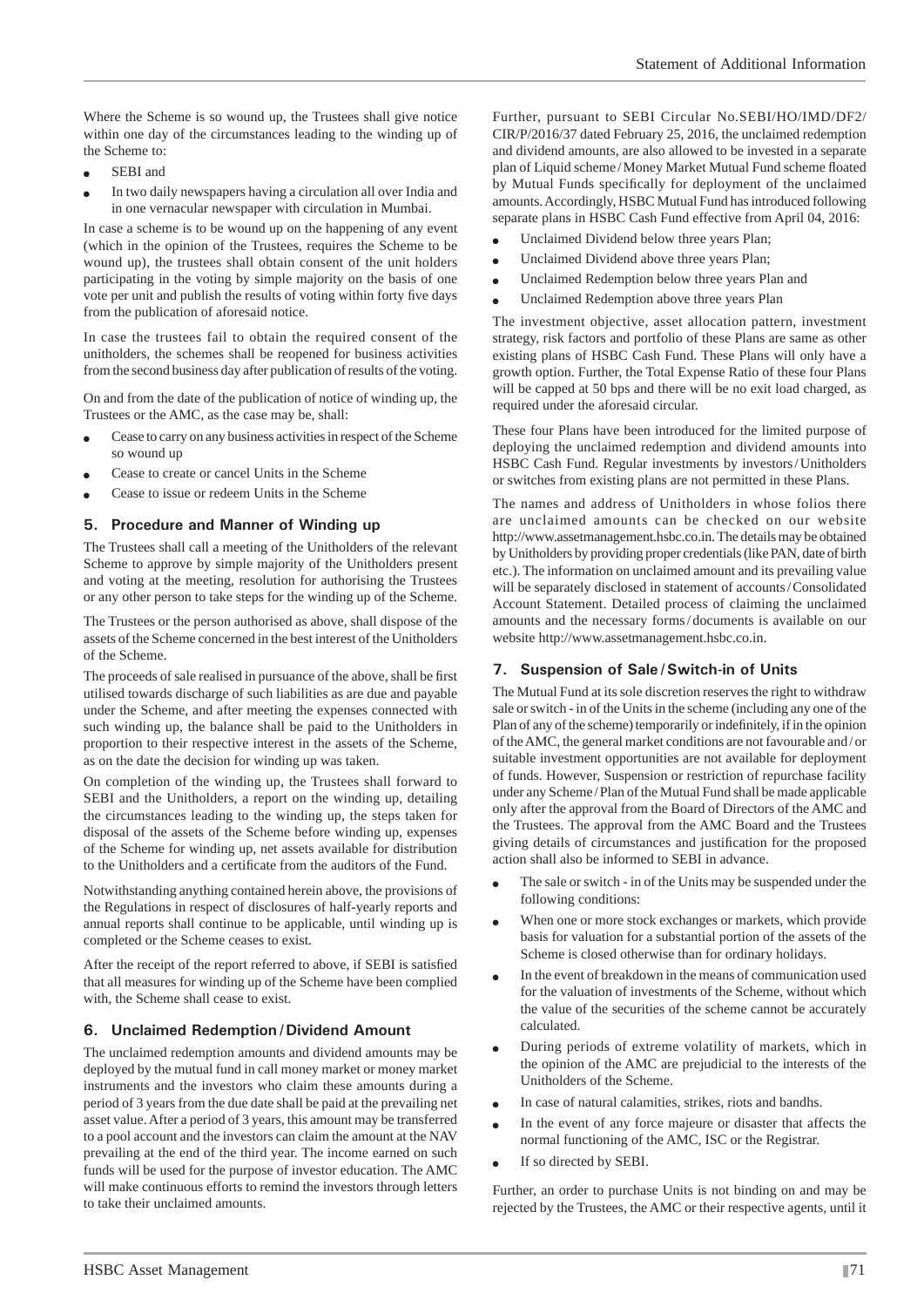has been confirmed in writing by the AMC or its agents and payment has been received.

**HSBC Global Emerging Markets Fund, HSBC Brazil Fund, HBSC Asia Pacifi c (Ex Japan) Dividend Yield Fund and HSBC Global Equity Climate Change Fund of Fund:** The AMC / Trustee reserves the right to temporarily suspend subscriptions in / switches into the Scheme or the subsequent installments of HSBC SIP/HSBC STP into the schemes will be stopped from the month in which the subscriptions exceed or are expected to exceed the maximum permissible limits prescribed by SEBI for overseas investments (currently the limit for all the schemes of the fund put together is equivalent to USD 1 billion).

## **8. Restriction on Redemption of units**

- The AMC may, subject to specific approval of the Boards of AMC and Trustees, impose restrictions on redemptions (including switch-out) in the scheme(s) if there are circumstances leading to a systemic crisis or event that severely constricts market liquidity or the efficient functioning of markets such as:
	- a) Liquidity issues in the market at large.
	- b) Market failures and / or exchange closures due to unexpected events relating to, but not limited to, political, economic, military, monetary or other emergencies.
	- c) Operational issues due to exceptional circumstances like force majeure, unpredictable operational problems and technical failures.
- Restriction on redemption may be imposed for a specific period of time not exceeding 10 working days in any 90 days period.
- Any imposition of restrictions on redemption will be informed to SEBI.
- In the event that redemption restrictions are imposed by the AMC, in addition to above requirements, the AMC will ensure the following:
	- a) Redemption request up to Rs. 2 lakh shall not be subject to such restriction.
	- b) For redemption request above Rs. 2 lakh, the AMC shall redeem the first Rs. 2 lakh without such restriction and the remaining part over and above Rs. 2 lakh, shall be subject to restriction, as may be imposed.

### **9. Uniform process to be followed for processing of redemption / switch-out for all the Schemes of the Fund**

Pursuant to Association of Mutual Funds in India (AMFI) Best Practice Guidelines Circular No. 28/2012-13 dated May 15, 2012, Unit holders are requested to note that application for redemption / switch-out for units for which funds are not realized via purchase or switch-in into the schemes of the Fund shall be liable to be rejected. In other words, redemption or switch-out of units will be processed only if the funds for such units are realized in the scheme by a way of payment instructions / transfer or switch-in funding process. Further, all switch funding shall be in line with redemption funding timelines adopted by the concerned scheme i.e. if a scheme follows T+3 payout for redemption, the switch-out funding should also be made on T+3 and not earlier or later than T+3, where T is the day of transaction.

## **10. Requirements of Know Your Customer (KYC) under Prevention of Money Laundering Act (PMLA)**

The investors are requested to refer the section on "Prevention of Money Laundering and Know Your Customer (KYC)" stated earlier in this document, for details pertaining to requirements of KYC and PMLA.

### **Mandatory Updation of Know Your Customer (KYC) requirements for processing of transactions**

It is mandatory to complete the KYC requirements for all unit holders, including for all joint holders and the guardian in case of folio of a minor investor.

Accordingly, financial transactions (including redemptions, switches and all types of systematic plans) and non-financial requests will not be processed if the unit holders (including POA holder) have not completed KYC requirements.

Unit holders are advised to use the applicable KYC Form for completing the KYC requirements and submit the form at the point of acceptance. Further, upon updation of PAN details with the KRA (KRA-KYC)/CERSAI (CKYC), the unit holders are requested to intimate us **/** our Register and Transfer Agent their PAN information along with the folio details for updation in our records.

## **11. Freezing / Seizure of Accounts**

Investors may note that under the following circumstances the Trustee **/** AMC may at its sole discretion (and without being responsible and **/** or liable in any manner whatsoever) freeze **/** seize a Unit holder's account or carry out such acts as mandated (or deal with the same in the manner the Trustee **/** AMC is directed and / or ordered) under the Scheme(s):

- Under any requirement of any law or regulations for the time being in force.
- Under the direction and / or order (including interim orders) of any regulatory / statutory authority or any judicial authority or any quasi-judicial authority or such other competent authority having the powers to give direction and/or order.

# **12. Rejection / Forceful redemption**

HSBC AMC and its Group companies (in India and outside India) are required to and may take any action to meet their Compliance Obligations relating to or in connection with the detection, investigation and prevention of Financial Crime and act in accordance with the laws, regulations and requests of public and regulatory authorities operating in various jurisdictions which relate to Financial Crime. HSBC AMC may take, and may instruct (or be instructed by) any of its Group Companies to take, any action which it or such other member, in its sole and absolute discretion, considers appropriate to take in accordance with all such laws, regulations and requests. Such action may include but is not limited to (a) combining investor Information with other related information in the possession of the HSBC Group, and/or (b) making further enquiries as to the status of a person or entity, whether they are subject to a sanctions regime, or confirming your identity and status (c) share information on a confidential basis with such Group offices whether located in India or overseas in relation to prevention of Financial Crime.

HSBC AMC cannot do business with investors who are subject to sanctions, or have any of their addresses or residing in countries which are subject to sanctions. The Trustee and / or AMC shall be entitled to reject any application from such investors and / or carry out force redemption of Units of a Unit Holder when it is discovered that the investor is subject to sanctions directly or indirectly.

For the purpose of the present clause:

"Compliance Obligations" means obligations of HSBC AMC to comply with: (a) laws or international guidance and internal policies or procedures, (b) any demand or request from authorities or reporting, disclosure or other obligations under laws, and (c) laws requiring us to verify the identity of our customers.

"Financial Crime" includes money laundering, terrorist financing, bribery, corruption, tax evasion, fraud, evasion of economic or trade sanctions, and/or any acts or attempts to circumvent or violate any laws relating to these matters.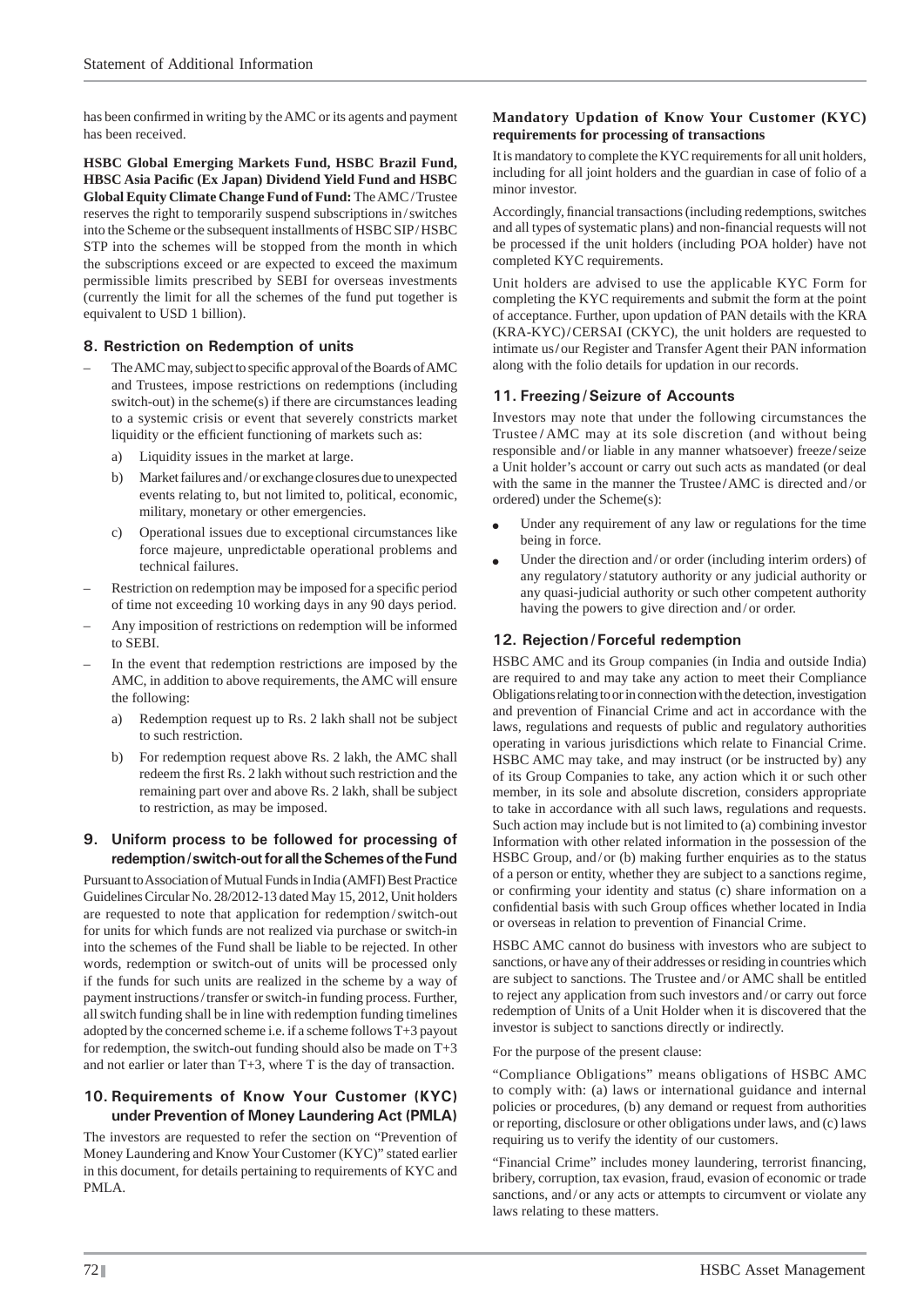# **C. General Information**

### **1. Inter-Scheme Transfer of Investments**

Transfer of investments from one Scheme to another Scheme in the Mutual Fund shall be permitted provided:

- Such transfers are done at the prevailing market price for quoted instruments on spot basis;
- The securities so transferred shall be in conformity with the investment objective of the transferee Scheme and
- Inter-Scheme transfers shall be done in accordance with the SEBI (Mutual Fund) Regulations.

The AMC shall comply with various restrictions and guidelines pertaining to inter-scheme transfer of investments as may be issued by SEBI from time.

## **2. Associate Transactions**

#### **INVESTMENT IN ASSOCIATE COMPANIES**

**During the period 1 April, 2019 to 31 March, 2022, HSBC Mutual Fund had invested in the following associate companies of the Sponsor**

|                                        |                             |                      |                                                     |                                       | (Rs. in crores)                              |
|----------------------------------------|-----------------------------|----------------------|-----------------------------------------------------|---------------------------------------|----------------------------------------------|
| Name of the Investing Scheme           | Name of the Associate       | <b>Particulars</b>   | <b>Amount of</b><br><i>investments</i><br>2019-2020 | Amount of<br>investments<br>2020-2021 | Amount of<br><i>investments</i><br>2021-2022 |
| HSBC Large Cap Equity Fund             | Bharti Airtel Ltd.          | <b>Equity Shares</b> | 25.02                                               | 6.30                                  |                                              |
| HSBC Multi Cap Equity Fund             | Bharti Airtel Ltd.          | <b>Equity Shares</b> | 10.51                                               | 1.40                                  |                                              |
| <b>HSBC</b> Regular Savings Fund       | Bharti Airtel Ltd.          | <b>Equity Shares</b> | 0.19                                                | 0.26                                  |                                              |
| HSBC Tax Saver Equity Fund             | Bharti Airtel Ltd.          | <b>Equity Shares</b> | 0.41                                                | 2.52                                  |                                              |
| HSBC Equity Hybrid Fund                | Bharti Airtel Ltd.          | <b>Equity Shares</b> | 11.67                                               | 1.44                                  |                                              |
| HSBC Large And Mid Cap Equity Fund     | Bharti Airtel Ltd.          | <b>Equity Shares</b> | 11.66                                               | 6.62                                  |                                              |
| HSBC Focused Equity Fund               | Bharti Airtel Ltd.          | <b>Equity Shares</b> |                                                     | 24.88                                 |                                              |
| <b>HSBC</b> Infrastructure Equity Fund | Bharti Airtel Ltd.          | <b>Equity Shares</b> |                                                     | 3.66                                  |                                              |
| HSBC Multi Cap Equity Fund             | Balrampur Chini Mills Ltd.  | <b>Equity Shares</b> |                                                     | 2.68                                  |                                              |
| HSBC Small Cap Equity Fund             | Balrampur Chini Mills Ltd.  | <b>Equity Shares</b> |                                                     | 2.97                                  |                                              |
| HSBC Large And Mid Cap Equity Fund     | Max Financial Services Ltd. | <b>Equity Shares</b> |                                                     | 11.42                                 |                                              |
| HSBC Multi Cap Equity Fund             | Max Financial Services Ltd. | <b>Equity Shares</b> |                                                     | 4.35                                  |                                              |
| <b>HSBC</b> Regular Savings Fund       | Max Financial Services Ltd. | <b>Equity Shares</b> |                                                     | 0.22                                  |                                              |
| HSBC Tax Saver Equity Fund             | Max Financial Services Ltd. | <b>Equity Shares</b> |                                                     | 1.21                                  |                                              |

The above investments were considered sound. Before making the investments, the AMC evaluated the same on merits and on arm's length basis and in accordance with the objectives of the Scheme.

### **Underwriting Obligations with respect to issues of Associate Companies**

The AMC has till date, not entered into any underwriting contracts in respect of any public issue made by any of its associate companies.

## **Subscriptions in issues lead managed by the Sponsor or any of its Associates** NIL

### **Dealing with Associate Companies**

The AMC has utilised the services of its associate, The Hongkong and Shanghai Banking Corporation Limited as the Collecting Banker and for procuring Unit subscriptions for Scheme of the Fund. The Collecting Banker's fees and commission payable are at similar rates offered to other collecting bankers and distributors by the Scheme.

The Hongkong and Shanghai Banking Corporation Limited is on the panel of selected counterparties with which the Mutual Fund places money in fixed deposits and/or enters into transactions for purchase/sale of debt instruments.

These associates were counterparties to the Mutual Fund with respect to purchase / sale of the abovementioned instruments. The AMC has utilised the services of the Sponsor for purchase / sale of securities on behalf of the Mutual Fund.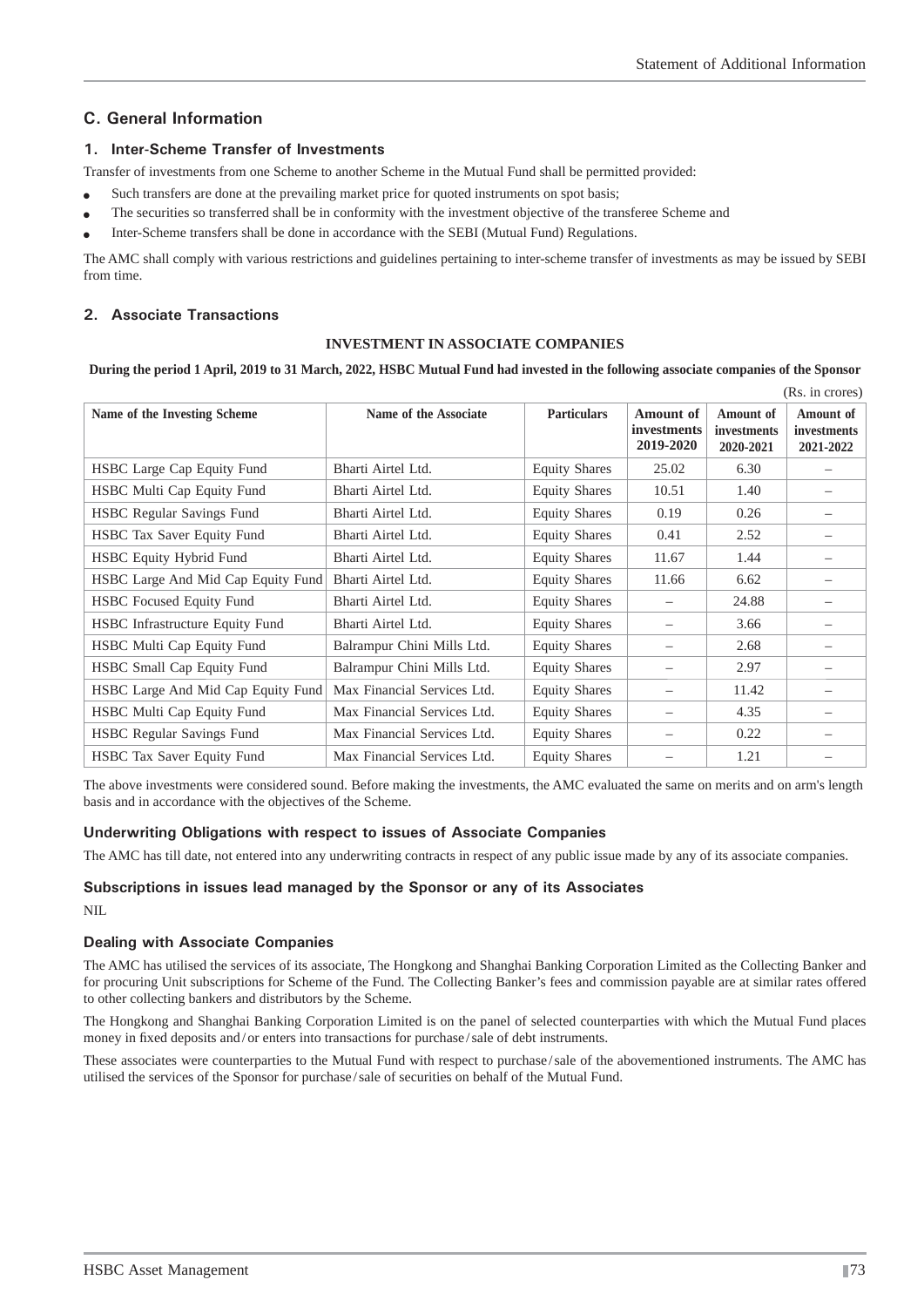## **DEALING WITH ASSOCIATE COMPANIES (April 1, 2019 to March 31, 2022)**

**HSBC Mutual Fund has utilised the services of the following associates for the purpose of securities transaction (aggregate purchase and sale) & Deals with associates as counterparty:**  $(D<sub>e</sub>$  in groves)

|                                    |                      |             |                          |                                            | (10.11)                  |  |
|------------------------------------|----------------------|-------------|--------------------------|--------------------------------------------|--------------------------|--|
| Name of the Associates             | <b>Particulars</b>   | Period      | <b>HSBC</b> Cash<br>Fund | <b>HSBC</b> Regular<br><b>Savings Fund</b> | <b>HSBC</b> Debt<br>Fund |  |
|                                    |                      | $2021 - 22$ |                          | 7.27                                       | 8.31                     |  |
|                                    | Government Bonds     | $2020 - 21$ | -                        |                                            |                          |  |
| Hongkong and Shanghai Banking      |                      | $2019 - 20$ |                          |                                            |                          |  |
| Corporation Limited                |                      | $2021 - 22$ | 347.04                   |                                            |                          |  |
|                                    | <b>Treasury Bill</b> | $2020 - 21$ | $\overline{\phantom{m}}$ |                                            |                          |  |
|                                    |                      | $2019 - 20$ | 49.52                    |                                            |                          |  |
|                                    |                      | $2021 - 22$ | $\overline{\phantom{0}}$ |                                            |                          |  |
| Max Life Insurance Company Limited | Commercial Paper     | $2020 - 21$ | $\overline{\phantom{m}}$ |                                            |                          |  |
|                                    |                      | $2019 - 20$ | 54.95                    |                                            |                          |  |

### **BORROWINGS BY HSBC MUTUAL FUND FROM ASSOCIATE COMPANIES**

**Borrowings as over 10% of Net Asset Value by HSBC Mutual Fund for the purpose of funding redemptions / switch-outs / dividends for the fi nancial years:**

| <b>Period</b> | Name of Associate/related parties/Group Companies of Sponsor/AMC | Nature of Association/<br>Nature of relation | Interest Paid (Rs. in<br>Crores) |
|---------------|------------------------------------------------------------------|----------------------------------------------|----------------------------------|
|               | 2021–22 The Hongkong and Shanghai Banking Corporation Limited    | Associate                                    |                                  |
| 2020–21       | The Hongkong and Shanghai Banking Corporation Limited            | Associate                                    | –                                |
| 2019–20       | The Hongkong and Shanghai Banking Corporation Limited            | Associate                                    | 0.05                             |

### **AMOUNT PAID BY HSBC MUTUAL FUND TO ASSOCIATE COMPANIES**

#### **Brokerage paid to associates / related parties / group companies of Sponsor / AMC:**

| Period      | Name of Associate/related<br>parties/Group Companies of               | Nature of<br><b>Association</b> |                                                                                        | Value of transaction (Rs. in crores and % of<br>total value of transaction of the fund) | Brokerage (Rs. in crores and % of<br>total brokerage paid by the fund) |                                                          |  |  |
|-------------|-----------------------------------------------------------------------|---------------------------------|----------------------------------------------------------------------------------------|-----------------------------------------------------------------------------------------|------------------------------------------------------------------------|----------------------------------------------------------|--|--|
|             | Sponsor/AMC                                                           | relation                        | $\frac{1}{2}$ Nature of $\sqrt{\frac{1}{2}}$ Nature of Transactions<br>[Rs. in Crores] | % of total value of<br>transaction of the fund [Rs. in Crores)                          |                                                                        | Brokerage paid  % of total brokerage<br>paid by the fund |  |  |
| $2021 - 22$ | <b>HSBC</b> Securities and Capital<br>Markets (India) Private Limited | Sponsor                         | 17.23                                                                                  | 0.09                                                                                    | 0.02                                                                   | 0.45                                                     |  |  |
| $2020 - 21$ | <b>HSBC</b> Securities and Capital<br>Markets (India) Private Limited | Sponsor                         | 35.75                                                                                  | 0.31                                                                                    | 0.03                                                                   | 0.66                                                     |  |  |
| $2019 - 20$ | <b>HSBC</b> Securities and Capital<br>Markets (India) Private Limited | Sponsor                         | 77.77                                                                                  | 0.57                                                                                    | 0.08                                                                   | 1.18                                                     |  |  |

#### **Distribution Commission Paid to Associates Companies:**

| <b>Period</b> | Name of Associate/related<br>parties/Group Companies of         | Brokerage (Rs. in crores and % of<br>Value of transaction (Rs. in crores and % of<br>total brokerage paid by the fund) |                                                 |                                                |                 |                                                          |
|---------------|-----------------------------------------------------------------|------------------------------------------------------------------------------------------------------------------------|-------------------------------------------------|------------------------------------------------|-----------------|----------------------------------------------------------|
|               | Sponsor/AMC                                                     | Nature of<br>relation                                                                                                  | <b>Value of Transactions</b><br>[Rs. in Crores] | % of total value of<br>transaction of the fund | [Rs. in Crores] | Brokerage paid \% of total brokerage<br>paid by the fund |
| $2021 - 22$   | The Hongkong and Shanghai<br><b>Banking Corporation Limited</b> | Associate                                                                                                              | 3.652.92                                        | 6.38                                           | 26.81           | 60.04                                                    |
| $2020 - 21$   | The Hongkong and Shanghai<br><b>Banking Corporation Limited</b> | Associate                                                                                                              | 3.170.46                                        | 7.39                                           | 15.98           | 55.06                                                    |
| $2019 - 20$   | The Hongkong and Shanghai<br><b>Banking Corporation Limited</b> | Associate                                                                                                              | 1.969.51                                        | 1.26                                           | 18.58           | 57.52                                                    |

The AMC has used the designated branches of The Hongkong and Shanghai Banking Corporation Limited as Collecting Centres / Investor Service Centres and Collecting / Distributing Agents. The percentage of brokerage paid to associate broker was in line with the norms relating to brokerage payment for transactions of the Mutual Fund.

The AMC may from time to time, for the purpose of conducting its normal business, use the services (including brokerage services and securities transactions) of the Sponsor, its subsidiaries, associates of the Sponsor and employees or relatives.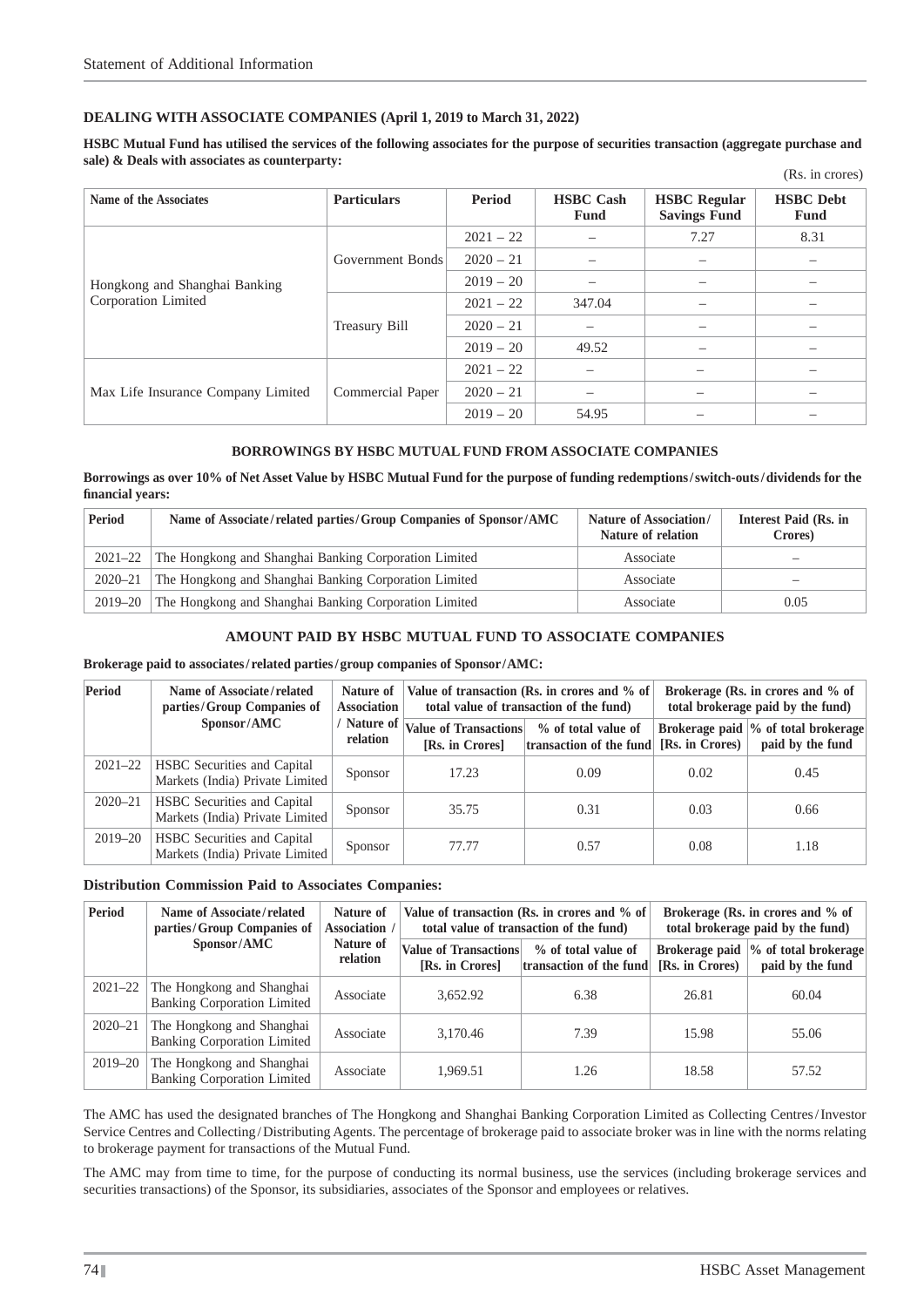The AMC may utilise the services of the Sponsor, group companies and any other subsidiary or associate company of the Sponsor established or to be established at a later date, in case such a company (including employees or relatives) is in a position to provide the requisite services to the AMC. The AMC will conduct its business with the aforesaid companies (including employees or relatives) on commercial terms and on arm's length basis and at mutually agreed terms and conditions to the extent permitted under the SEBI Regulations, after evaluation of the competitiveness of the pricing offered by the Sponsor, associate companies (including employees or relatives) and the services to be provided by them.

Associate transactions, if carried out, will be as per the SEBI Regulations and the limits prescribed thereunder. The Scheme shall not make any investment in:

- Any unlisted security of an associate or group company of the Sponsor
- Any security issued by way of private placement by an associate or group company of the Sponsor
- The listed securities of group companies of the Sponsor which is in excess of 25% of the net assets.

The AMC may avail the services of the Sponsor and / or its associates for usage of premises as Investor Service Centres and / or to act as collection and distribution agents. The Sponsor / associates shall be paid a fee based on the quality of services rendered. These fees shall be debited to the Scheme, subject to SEBI Regulations.

## **3. Underwriting**

Subject to SEBI Regulations, the Scheme may enter into underwriting agreements after the Mutual Fund obtains the necessary registration in terms of the Securities and Exchange Board of India (Underwriters) Regulations, 1993 and the Securities and Exchange Board of India (Underwriters) Rules, 1993 authorising it to carry on activities as underwriters. The capital adequacy norms for the purpose of underwriting shall be the net assets of the Scheme and the underwriting obligation of the Scheme shall not at any time exceed the total Net Asset Value of the Scheme. For the purposes of the Regulations, the underwriting obligation will be deemed as if investments are made in such securities.

### **4. Securities / Stock Lending by the Mutual Fund**

Subject to the Regulations and the applicable guidelines, the Scheme(s) and the Plan(s) thereunder may, if the Trustees permit, engage in securities / stock lending. Securities / stock lending means the lending of securities/stocks to another person or entity for a fixed period of time, at a negotiated compensation. The borrower will return the securities / stock lent on expiry of the stipulated period. Please refer to risks attached with securities lending mentioned in Scheme Information Document. The Scheme(s), under normal circumstances, shall not have exposure of more than 50% of its net assets in securities / stock lending. The Scheme(s) may also not lend more than 50% of its net assets to any one intermediary to whom securities / stocks will be lent. Securities / Stock Lending could be considered for the purpose of generating additional income to unit holders on the longer term holdings of the Scheme. The AMC shall report to the Trustees on a quarterly basis as to the level of lending in terms of value, volume and the names of the intermediaries and the earnings / losses arising out of the transactions, the value of collateral security offered etc.

### **5. Borrowing by the Mutual Fund**

Under the Regulations, the Fund is allowed to borrow to meet its temporary liquidity needs for the purpose of repurchase / redemption of Units or payment of interest or dividend to the Unitholders. Further, as per the Regulations, the Fund shall not borrow more than 20% of the Net Assets of the Scheme and the duration of such borrowing shall not exceed a period of 6 months. The Fund may raise such borrowings after approval by the Trustees from its Sponsor **/** associates / group companies / commercial banks in India or any other entity at market related rates prevailing at the time and applicable to similar borrowings. The security for such borrowings, if required, will be as determined by the Trustees. Such borrowings, if raised, may result in a cost, which would be dealt with in consultation with the Trustees.

## **6. Master Account / Folio**

As an investor friendly measure, unless otherwise requested by the Unitholder, one Master/Folio Number may be assigned for one investor investing in different Scheme(s) of the Mutual Fund. In such a case, one consolidated Account Statement will be provided. The number of Units allotted to a Unitholder or repurchased by a Unitholder will be reflected in his/her account and a Statement to this effect will be issued to the Unitholder. The AMC reserves the right to assign the existing Master Account/Folio number against multiple applications and / or subsequent purchases under a new application form by an existing Unitholder, with identical mode of holding and address.

## **7. Fractional Units**

Unit holders are requested to note that requests made for Units to be held in dematerialized form, which are or shall be listed on any recognized Stock Exchange(s), would be allotted in whole numbers and no fractional Units will be allotted. As the Units will not be allotted in fractions, any excess amount will be refunded to the investors.

## **8. Personal Identification Number (PIN)**

The PIN facility may be made available to the Unitholders. Unitholders will be required to indicate their desire to avail of this facility and also indicate their bank account number, name of the bank and branch in the application for purchasing Units at a future date. A Form together with detailed terms and conditions will be mailed to such Unitholders subject to which usage of the PIN will be permitted. On receipt of the Form duly signed, the PIN will be mailed to each Unitholder.

Unitholders may use the PIN to carry out one or more of the following types of transactions (as may be enabled by the Mutual Fund) by calling the ISCs/Call centre only:

- purchase
- redemption
- switch
- static data changes viz. address change, change of bank mandate etc.

The Unitholder will be asked for the PIN before the request is accepted. In the interest of the Unitholder, the ISC reserves the right to ask for a fax confirmation of the request and any other additional information about the account of the Unitholder. The PIN should never be disclosed to any person or written down where any other person may discover it. All transactions conducted with use of this PIN will be the responsibility of the Unitholder and the Unitholder will abide by the record of the transactions generated. The Mutual Fund and the ISC / Registrar shall not accept any responsibility for the unauthorised use of the PIN.

# **9. Policy on Offshore Investments by the Scheme and the Plans thereunder**

SEBI Regulations permit mutual funds to invest in certain securities/instruments viz. ADRs/GDRs issued by Indian or Foreign companies, Equity of overseas companies listed on recognized stock exchanges overseas, Initial Public Offer (IPO) and Follow on public offerings (FPO) for listing at recognized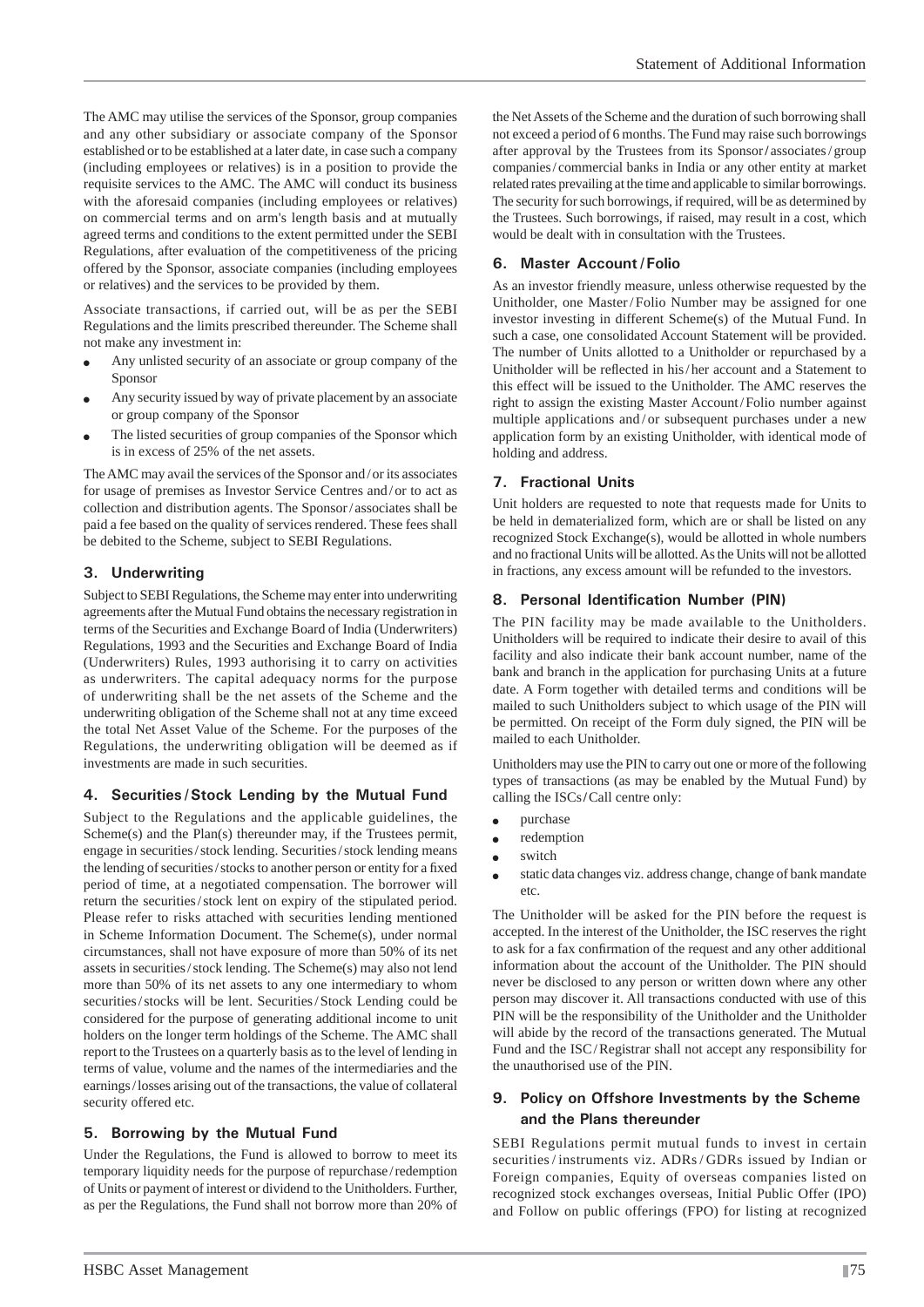stock exchanges overseas, Foreign debt securities in the countries with fully convertible currencies, with rating not below investment grade by accredited **/** registered credit rating agencies, Money market instruments rated not below investment grade, Repos - only as pure investment avenues, where the counterparty is rated not below investment grade; however repos should not involve any borrowing of funds by mutual funds, Government securities where the countries are rated not below investment grade, Derivatives traded on recognized stock exchanges overseas only for hedging and portfolio balancing with underlying as securities, Short term deposits with banks overseas where the issuer is rated not below investment grade, Units / securities issued by overseas mutual funds registered with overseas regulators and investing in approved securities or Real Estate Investment Units/securities issued by overseas mutual funds registered with overseas regulators and investing in approved securities or Real Estate Investment Trusts (REITs) listed in recognized stock exchanges overseas or unlisted overseas securities (not exceeding 10% of their net assets) subject to the terms and conditions prescribed, subject to maximum of US \$ 1 billion. This would be revised in terms of SEBI approvals / guidelines from time to time. All the provisions of SEBI/IMD/CIR No. 7/104753/07 dated September 26, 2007 read with SEBI circular no. SEBI/IMD/ CIR No.2/122577/08 dated April 8, 2008, SEBI circular no. SEBI/ HO/IMD/DF3/CIR/P/2020/225 dated November 5, 2020 & SEBI/ HO/IMD/DF3/CIR/P/2020/225 dated June 3, 2021 and all applicable regulations/guidelines/directives/notifications, as may be stipulated by SEBI and RBI, from time to time will be adhered to.

It is the Investment Manager's belief that foreign securities offer new investment and portfolio diversification opportunities into multimarket and multi-currency products. The Fund would look to invest in foreign securities in order to diversify the portfolio in terms of variety of instruments held and enhance returns by taking advantage of market movements in global markets, which may or may not be in sync with the Indian markets. Investment in foreign securities would only be looked at if they provide a return, liquidity, ease of settlement and valuation, transaction costs better than equivalent local investments. Further, if the Fund Manager becomes cautious or negative on the Indian markets for a reasonably long period of time, would he consider investing in such securities. The Fund will look to identify and capture profitable opportunities as and when they arise. However, such investments also entail additional risks. Such investment opportunities may be pursued by the Investment Manager provided they are considered appropriate in terms of the overall investment objectives of the Scheme. The Scheme may then, if necessary, seek permission from SEBI and RBI to invest abroad in accordance with the investment objectives of the Scheme and in accordance with any guidelines issued by SEBI/RBI from time to time.

Since the Scheme would invest only partially in foreign securities, there may not be readily available and widely accepted benchmarks to measure performance of the Scheme. To manage risks associated with foreign currency, the Fund may use derivatives for efficient portfolio management including hedging and in accordance with conditions as may be stipulated by SEBI/RBI from time to time.

Offshore investments will be made subject to any / all approvals and conditions thereof as may be stipulated by SEBI/RBI being fulfilled and provided such investments do not result in expenses to the Fund in excess of the ceiling, if any, on expenses prescribed by SEBI for offshore investment, and if no such ceiling is prescribed by SEBI, the expenses to the Scheme(s) shall be limited to the level which, in the opinion of the Trustees, is reasonable and consistent with costs and expenses attendant to international investing. The Fund may, where necessary, appoint other intermediaries of repute as advisors, subcustodians, etc. for managing and administering such investments.

The appointment of such intermediaries shall be in accordance with the applicable requirements of SEBI and within the permissible ceilings of expenses. The fees and expenses would illustratively include, besides the investment management fees, custody fees and costs, fees of appointed advisors and sub-managers, transaction costs and overseas regulatory costs.

## **10. Power to make Rules**

Subject to the Regulations and other applicable laws, the Trustees may from time to time, prescribe such terms and make such rules for the purpose of giving effect to the Scheme and the Plans thereunder with power to the AMC to add to, alter or amend all or any of the terms and rules that may be framed from time to time.

## **11. Power to remove Difficulties**

If any difficulty arises in giving effect to the provisions of the Scheme and the Plans thereunder, the Trustees may, subject to the Regulations and other applicable laws, take any action not inconsistent with such provisions, which appears to be necessary, desirable or expedient, for the purpose of removing such difficulty.

## **12. Scheme to be binding on the Unitholders**

Subject to the Regulations, the Trustees may from time to time, add or otherwise vary or alter all or any of the features of plans and terms of the Scheme after obtaining the prior permission of SEBI and the Unitholders (where necessary), and the same shall be binding on all the Unitholders of the Scheme and the Plans thereunder and any person or persons claiming through or under them, shall do so as if each Unitholder or such person expressly had agreed that such features and terms shall be so binding.

## **13. Unambiguous and Unconditional requests**

Any application for redemption, purchase or exchange or any other instruction must be correct, complete, clear and unambiguous in all respects and should conform to the prescribed procedure / documentation requirements, failing which the Trustee / AMC reserve the right to reject the same and in such a case the Trustee / AMC will not be responsible for any consequence therefrom. The Investor shall ensure that any overwriting or correction shall be countersigned by the investor, failing which the Fund / Trustee / AMC may at its sole discretion reject such transaction request. Further, any requests for purchase / redemption / switch or other transactions must be unconditional. The Fund / Trustee / AMC shall not be bound to take cognizance of any conditions placed on the transaction request and may at its sole discretion, reject such transaction request, or process the same as if the condition were not mentioned.

### **14. Acts done in good faith**

Any act, thing or deed done in good faith in pursuance of or with reference to the information provided in the application or other communications received from the investor / unit holder will constitute good and full discharge of the obligation of the Fund, Trustee and the AMC.

In cases of copies of the documents / other details such as list of authorized signatories, that are submitted by a limited company, body corporate, registered society, trust or partnership, if the same are not specifically authenticated to be certified true copies but are attached to the application form and / or submitted to the Fund, the onus for authentication of the documents so submitted shall be on such investors and the AMC/Fund will accept and act on these in good faith wherever the documents are not expressly authenticated. Submission of these documents / details by such investors shall be full and final proof of the corporate investor's authority to invest and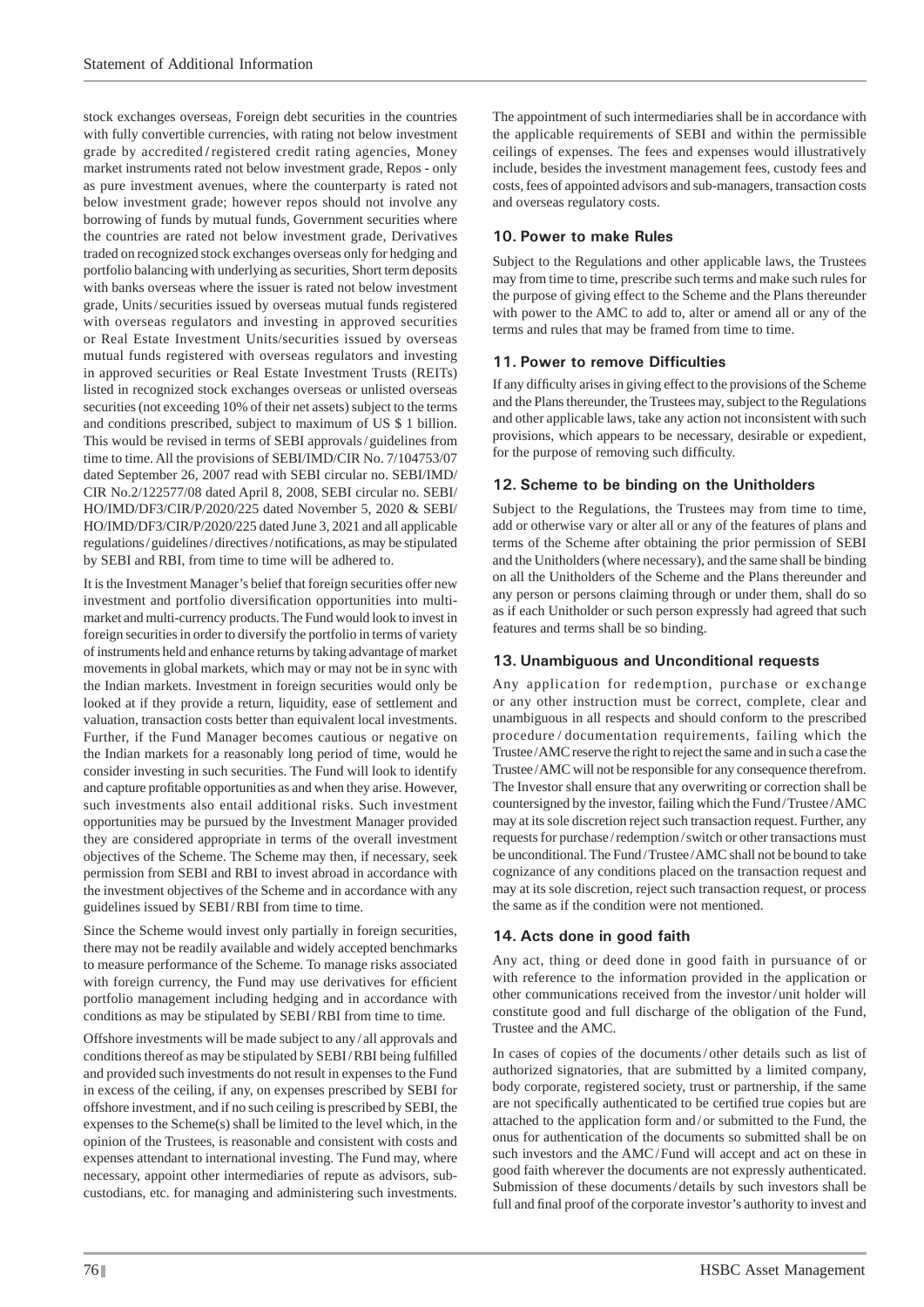the AMC / Fund shall not be liable under any circumstances for any defects in the documents so submitted.

In cases where there is a change in the name of such investor, such a change will be effected by the AMC / Fund only upon receiving the duly certified copy of the revised Certificate of Incorporation issued by the relevant Registrar of Companies / registering authority. In cases where the changed PAN Number reflecting the name change is not submitted, such transactions accompanied by duly certified copy of the revised Certificate of Incorporation with a copy of the Old PAN Card and confirmation of application made for new PAN Card will be required as a documentary proof.

#### **15. Lien**

The fund will have a first and paramount right of lien/set-off with respect to every unit / dividend under any scheme of the Fund for any money that may be owed by the unit holder, to it.

#### **16. Client Information and disclosure of client information to third parties**

The AMC has the authority to share investors' personal information with HSBC group companies and/or third parties, being:

- Registrar, Banks and / or authorised external third parties who are involved in transaction processing, despatches, etc. of investors' investment in any scheme; or
- Distributors through whom applications of investors are received for the Schemes; or
- Service providers who provide telecommunications, computer, information technology, information security, e-surveillance or other similar / related services in connection with the operation of the business.
- Entities involved in data analysis, data management, data storage etc., for various purposes including but not limited to Management Information and Reporting, Audit, Investigations, Record Keeping etc.

The AMC can also share investors' and their related parties' personal information with HSBC Group companies or any other Organisations / Authorities / Bodies for compliance with any group, legal or regulatory requirements, including, but not limited to, compliance with anti-money laundering, sanctions and / or any other financial crime control risk management requirements.

### **17. Website**

The information published on the website is not for distribution and does not constitute an offer to sell or the solicitation of an offer to buy securities in any jurisdiction where such activity is prohibited Any persons residing outside India who nevertheless intend to respond to this material must first satisfy themselves that they are not subject to any local requirements, which restrict or prohibit them from doing so.

Information other than that relating specifically to HSBC Asset Management (India) Private Limited, HSBC Mutual Fund and its products, is for information purposes only and should not be relied upon as a basis for investment decisions. HSBC Asset Management (India) Private Limited shall not be responsible, nor be held liable, for any information contained in any website linked from the said Website.

The AMC makes no representations whatsoever about any such website which the user may access through the said Website. A link to a non-HSBC website does not mean that the AMC endorses or accepts any responsibility for the content, or the use, of such website. It is the responsibility of the user to take precautions to ensure that whatever is selected for use is free of such items as viruses and other items of a destructive nature.

The investors are requested to read the Terms and Conditions given on the said Website carefully before using the Website. By using the said Website, the investor will be deemed to have agreed that the Terms and Conditions specified apply to the use of the investor of the said Website, any information obtained from the site, and our products and services. If the investor does not agree to the specified Terms, the investor may not use the said Website or download any content from it.

### **18. Compliance under FATCA/CRS**

#### **• Foreign Account Tax Compliance Act (FATCA) –**

India has executed an Inter-Governmental Agreement (IGA) with the U.S. and the Fund intends to take any measures that may be required to ensure compliance under the terms of the IGA and local implementing regulations. In order to comply with its FATCA obligations, the Fund will be required to obtain certain information from its investors so as to ascertain their U.S. tax status. If the investor is a specified U.S. person, U.S. owned non-U.S. entity, non-participating FFI ("NPFFI") or does not provide the requisite documentation, the Fund may need to report information on these investors to the appropriate tax authority, as far as legally permitted. If an investor or an intermediary through which it holds its interest in the Fund either fails to provide the Fund its agents or authorised representatives with any correct, complete and accurate information that may be required for the Fund to comply with FATCA or is a NPFFI, Fund may be required to provide information about payment to NPFFI to upstream payor to enable them to make the appropriate FATCA withholding on NPFFIs. Further, we may be compelled to sell its interest in the Fund or, in certain situations, the investor's interest in the Fund may be sold involuntarily. The Fund may at its discretion enter into any supplemental agreement without the consent of investors to provide for any measures that the Fund deems appropriate or necessary to comply with FATCA, subject to this being legally permitted under the IGA or the Indian laws and regulations. FATCA is globally applicable from July 1, 2014 and in order to comply with FATCA obligations, the Fund will, seek additional information from investors while accepting applications, in order to ascertain their U.S. Person status. The Fund will not accept applications which are not accompanied with information / documentation required to establish the U.S. Person status of investors. Investors are therefore requested to ensure that the details provided under Section "Confirmation under Foreign Account Tax Compliance Act (FATCA) for determining US person status" of the application form are complete and accurate to avoid rejection of the application (updated forms are available with ISCs or on Fund's website – www.assetmanagement.hsbc.co.in).

Investors should consult their own tax advisors regarding the FATCA requirements with respect to their own situation. In the event of any conflict or inconsistency between any of these Terms and Conditions and those in any other service, product, business relationship, account or agreement between investor and HSBC, these terms shall prevail, to the extent permissible by applicable local law. If all or any part of the provisions of these Terms and Conditions become illegal, invalid or unenforceable in any respect under the law of any jurisdiction, that shall not affect or impair the legality, validity or enforceability of such provision in any other jurisdictions or the remainder of these Terms and Conditions in that jurisdiction. These Terms and Conditions shall continue to apply notwithstanding the death, bankruptcy or incapacity of the investor, the closure of any investor account, the termination of HSBC's provision of the Services to the investor or the redemption of the investor's investment in the Fund.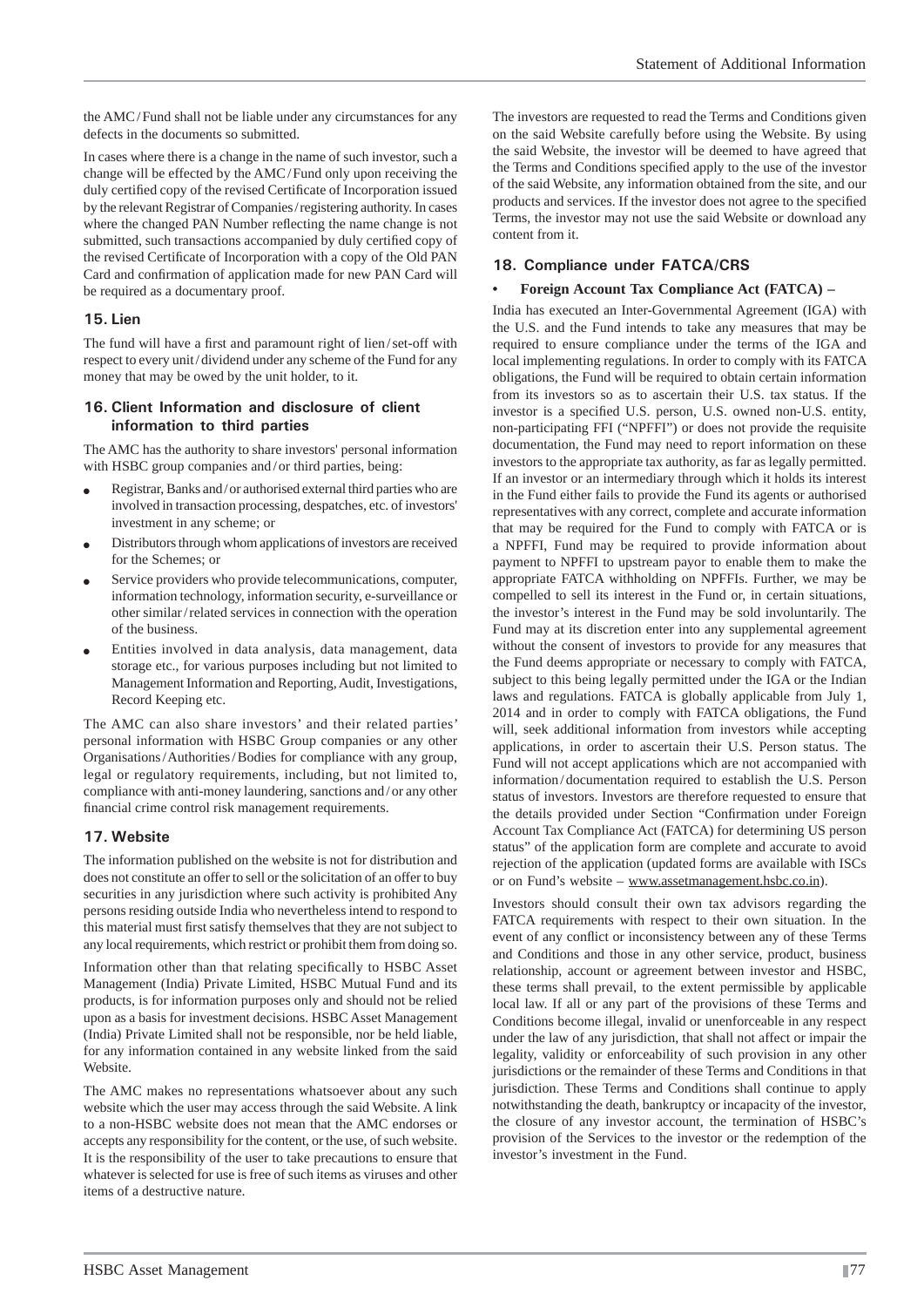#### **• Common Reporting Standards –**

India has joined the Multilateral Competent Authority Agreement (MCAA) on automatic exchange of financial information in Tax Matters, commonly known as Common Reporting Standards ('CRS'). All countries which are signatories to the MCAA are obliged to exchange a wide range of financial information after collecting the same from financial institutions in their jurisdiction. In accordance with Income Tax Act read with SEBI Circular nos. CIR/MIRSD/2/2015 dated August 26, 2015 and CIR/MIRSD/3/2015 dated September 10, 2015 regarding implementation of CRS requirements, it shall be mandatory for all new investors to provide details and declaration pertaining to CRS in the application form, failing which the AMC shall have authority to reject the application.

## **19. Transaction by Distributor**

With a view to facilitate ease of transacting, the AMC has tied-up with certain existing distributors to report transactions on the web on behalf of their clients on the terms and conditions to be mutually agreed between the client and the distributor. This facility will not restrict the investor from approaching the AMC directly for any transaction(s) or request(s). Unit holder(s) to note that change to static information submitted directly will only be effected on the records of AMC. For accounts maintained with the distributor, the unit holder(s) will be required to contact the distributor directly.

### **20. Brokers**

The Fund intends to utilize the services of select financial intermediaries for distribution and may pay brokerage depending upon the efficiency and other factors as may be decided by the AMC. The Investment manager is the sole authority to select such financial intermediary / intermediaries who would distribute the product. Further, the AMC may appoint one or more exclusive distributors, at its discretion, based on the parameters decided by the AMC.

The Fund may use the services of associate brokers or take the sale of its units into account when allocating brokerage. However, the brokerage paid to Associate Brokers shall be at the same rate offered to any other broker who procures subscription.

The AMC may from time to time have various contests / loyalty programmes in order to motivate its distributors. This could be in the form of additional compensation to the distributors or could entail gifts / vouchers or various other privileges. The level of compensation in the above forms could vary from time to time and a number of factors could determine the same viz. qualifying distributor sales, assets and redemption rates, quality of the distributors' relationship with HSBC Mutual Fund. The AMC may also publicise its various loyalty programmes as may be launched from time to time. Further, the AMC could also provide training in order to keep the distributors abreast about the new developments in the securities market and facilitate educating distributors and unitholders about Schemes of HSBC Mutual Fund.

## **21. Disclosure of Soft Dollar Arrangements**

Soft Dollar arrangement refers to an arrangement between AMCs and brokers in which the AMC executes trades through a particular broker and in turn the broker may provide benefits such as free research, hardware, software or even non-research-related services, etc., to the AMC. As per SEBI Circular SEBI/HO/IMD/DF2/CIR/P/2016/42 dated 18th March, 2016, such arrangements between AMCs and Brokers should be limited to only benefits (like free research report, etc.) that are in the interest of investors.

In this regard, HSBC Asset Management (India) Private Limited would like to disclose that we do not have Soft Dollar Agreements / arrangements with any of our empanelled brokers. However, brokers (both empanelled and otherwise) may provide free research reports to us on a voluntary basis, which we consume in the interest of taking more well informed decisions in order to benefit our investors. We are under no obligation to use the services of any broker in lieu of these research reports.

### **22. Documents Available for Inspection**

The following documents will be available for inspection at the office of the Mutual Fund at 9-11 Floors, NESCO IT Park, Building No. 3, Western Express Highway, Goregaon (East), Mumbai 400 063 during business hours on any day (excluding Saturdays, Sundays and public holidays):

- Memorandum and Articles of Association of the AMC
- Investment Management Agreement
- Trust Deed and amendments thereto, if any
- $\bullet$  Mutual Fund Registration Certificate
- Agreement between the Mutual Fund and the Custodian
- Agreement with Registrar and Share Transfer Agents
- Consent of Auditors to act in the said capacity
- Consent of Legal Advisors to act in the said capacity
- Securities and Exchange Board of India (Mutual Funds) Regulations, 1996 and amendments from time to time thereto.
- Indian Trusts Act, 1882.

### **23. Investor Grievances Redressal Mechanism**

Investor grievances are normally received at the Corporate Office of the AMC or at the Investor Service Centres or directly by the Registrar. All grievances are generally forwarded to the Registrar for their necessary action. The complaints are closely followed up with the Registrar to ensure timely redressal and prompt investor service. The details of investor complaints for the last 3 years is as follows: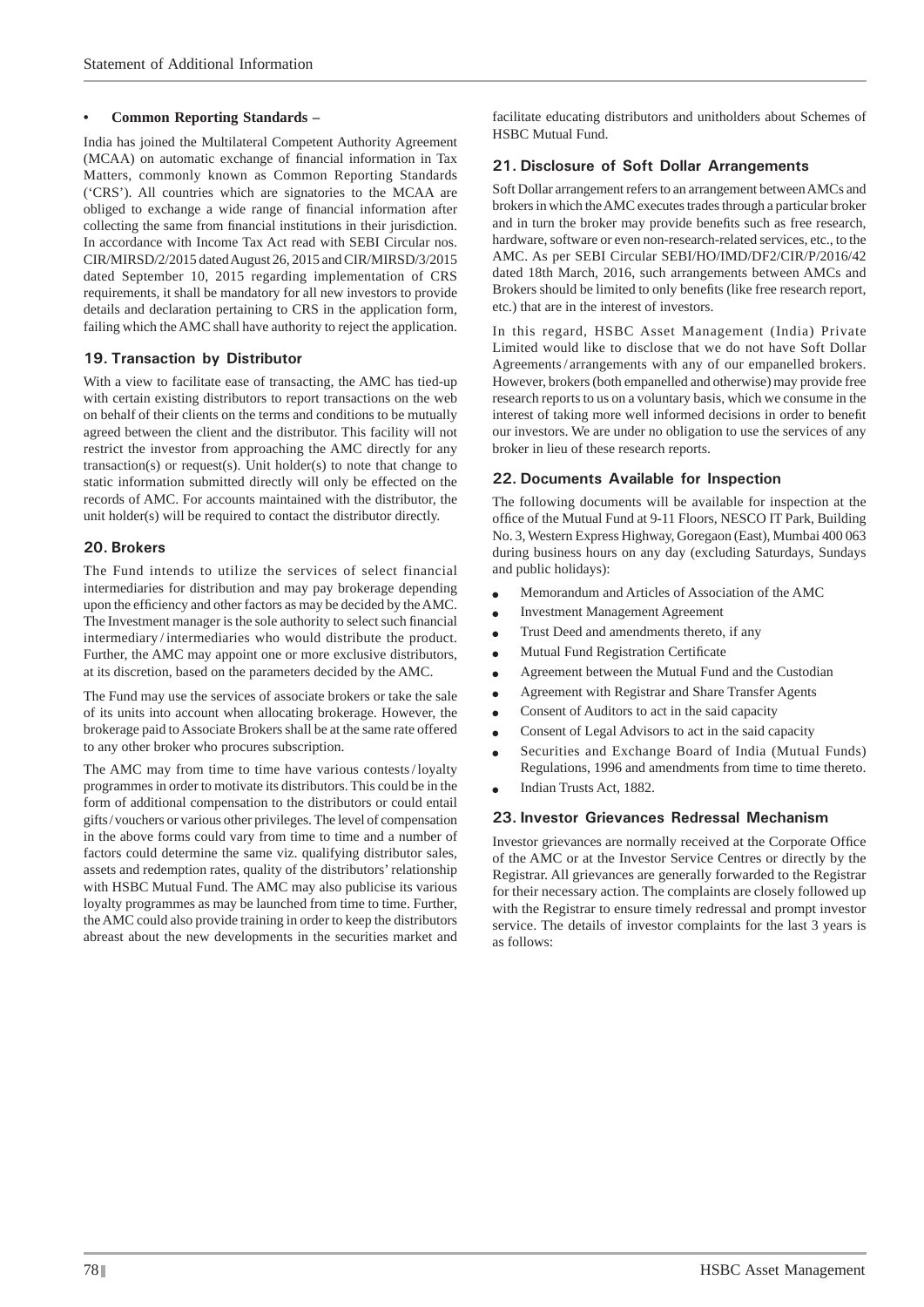## **F.Y. 2019 – 2020:**

| Complaint       | Type of Complaint#                                                           | $(a)$ No. of                 | $(b)$ No. of<br>Complaints<br>received | Action on $(a)$ and $(b)$ |                   |                |                    |                 |                 |              |                        |                    |
|-----------------|------------------------------------------------------------------------------|------------------------------|----------------------------------------|---------------------------|-------------------|----------------|--------------------|-----------------|-----------------|--------------|------------------------|--------------------|
| Code            |                                                                              | complaints<br>pending at     |                                        |                           |                   | Resolved       |                    | Non             | Pending         |              |                        |                    |
|                 |                                                                              | the beginning<br>of the year | during the<br>year                     | Within<br>30 days         | $30 - 60$<br>davs | 60-180<br>davs | Beyond<br>180 days | Action-<br>able | $0-3$<br>months | $3-6$        | $6-9$<br>months months | $9 - 12$<br>months |
| I A             | Non receipt of Dividend on Units                                             | $\Omega$                     | 1                                      | 1                         | $\Omega$          | $\theta$       | $\Omega$           | $\Omega$        | $\Omega$        | $\Omega$     | $\Omega$               | $\Omega$           |
| I B             | Interest on delayed payment of Dividend                                      | $\Omega$                     | $\theta$                               | $\Omega$                  | $\Omega$          | $\Omega$       | $\Omega$           | $\Omega$        | $\Omega$        | $\Omega$     | $\Omega$               | $\Omega$           |
| I C             | Non receipt of Redemption Proceeds                                           | $\Omega$                     | 5                                      | 5                         | $\Omega$          | $\Omega$       | $\Omega$           | $\theta$        | $\Omega$        | $\Omega$     | $\Omega$               | $\Omega$           |
| I D             | Interest on delayed payment of Redemption                                    | $\theta$                     | $\overline{0}$                         | $\overline{0}$            | $\Omega$          | $\theta$       | $\Omega$           | $\overline{0}$  | $\Omega$        | $\Omega$     | $\Omega$               | $\overline{0}$     |
| II A            | Non receipt of Statement of<br>Account/Unit Certificate                      | $\theta$                     | $\Omega$                               | $\Omega$                  | $\theta$          | $\Omega$       | $\Omega$           | $\theta$        | $\Omega$        | $\Omega$     | $\theta$               | $\Omega$           |
| II B            | Discrepancy in Statement of Account                                          | $\theta$                     | $\theta$                               | $\Omega$                  | $\Omega$          | $\Omega$       | $\Omega$           | $\theta$        | $\Omega$        | $\Omega$     | $\Omega$               | $\Omega$           |
| II C            | Data corrections in Investor details **                                      | $\theta$                     | 23                                     | 23                        | $\Omega$          | $\theta$       | $\Omega$           | $\Omega$        | $\Omega$        | $\Omega$     | $\Omega$               | $\Omega$           |
| II <sub>D</sub> | Non receipt of Annual Report/Abridged<br>Summary                             | $\overline{0}$               | $\theta$                               | $\overline{0}$            | $\theta$          | $\Omega$       | $\Omega$           | $\overline{0}$  | $\Omega$        | $\theta$     | $\theta$               | $\Omega$           |
| <b>III</b> A    | Wrong switch between Schemes                                                 | $\overline{0}$               | $\theta$                               | $\Omega$                  | $\Omega$          | $\Omega$       | $\Omega$           | $\Omega$        | $\Omega$        | $\Omega$     | $\Omega$               | $\Omega$           |
| III B           | Unauthorized switch between Schemes                                          | $\Omega$                     | $\Omega$                               | $\Omega$                  | $\Omega$          | $\Omega$       | $\Omega$           | $\theta$        | $\Omega$        | $\Omega$     | $\Omega$               | $\Omega$           |
| III C           | Deviation from Scheme attributes                                             | $\Omega$                     | $\Omega$                               | $\Omega$                  | $\Omega$          | $\Omega$       | $\Omega$           | $\Omega$        | $\Omega$        | $\Omega$     | $\Omega$               | $\Omega$           |
| III D           | Wrong or excess charges/load                                                 | $\overline{0}$               | $\theta$                               | $\Omega$                  | $\Omega$          | $\theta$       | $\Omega$           | $\overline{0}$  | $\Omega$        | $\Omega$     | $\Omega$               | $\Omega$           |
| <b>III E</b>    | Non updation of changes viz. address,<br>PAN, bank details, nomination, etc. | $\theta$                     | 9                                      | 9                         | $\Omega$          | $\Omega$       | $\Omega$           | $\theta$        | $\Omega$        | $\Omega$     | $\Omega$               | $\Omega$           |
| IV              | Others                                                                       |                              | 16                                     | 16                        | 1                 | $\theta$       | $\Omega$           | $\overline{0}$  | $\Omega$        | $\Omega$     | $\Omega$               | $\Omega$           |
|                 | <b>Total</b>                                                                 | 1                            | 54                                     | 54                        | $\mathbf{1}$      | $\mathbf{0}$   | $\bf{0}$           | $\bf{0}$        | $\bf{0}$        | $\mathbf{0}$ | $\bf{0}$               | $\mathbf{0}$       |

# including against its authorized persons / distributors / employees etc.

## **F.Y. 2020 – 2021:**

| Complaint    | Type of Complaint#                                                           | $(a)$ No. of<br>complaints<br>pending at | $(b)$ No. of<br>Complaints<br>received | Action on $(a)$ and $(b)$ |                   |                |                    |                 |                |          |          |                                         |
|--------------|------------------------------------------------------------------------------|------------------------------------------|----------------------------------------|---------------------------|-------------------|----------------|--------------------|-----------------|----------------|----------|----------|-----------------------------------------|
| Code         |                                                                              |                                          |                                        |                           |                   | Resolved       |                    | Non             | Pending        |          |          |                                         |
|              |                                                                              | the beginning<br>of the year             |                                        | Within<br>30 days         | $30 - 60$<br>davs | 60-180<br>days | Beyond<br>180 days | Action-<br>able | $0-3$          | $3-6$    | $6 - 9$  | $9 - 12$<br>months months months months |
| I A          | Non receipt of Dividend on Units                                             | $\overline{0}$                           | $\Omega$                               | $\Omega$                  | $\Omega$          | $\theta$       | $\Omega$           | $\theta$        | $\Omega$       | $\Omega$ | $\Omega$ | $\Omega$                                |
| I B          | Interest on delayed payment of Dividend                                      | $\Omega$                                 | $\Omega$                               | $\Omega$                  | $\Omega$          | $\theta$       | $\Omega$           | $\Omega$        | $\Omega$       | $\Omega$ | $\Omega$ | $\Omega$                                |
| I C          | Non receipt of Redemption Proceeds                                           | $\overline{0}$                           | 8                                      | $\overline{7}$            | $\Omega$          | $\theta$       | $\Omega$           | $\Omega$        | $\mathbf{1}$   | $\Omega$ | $\Omega$ | $\theta$                                |
| I D          | Interest on delayed payment of Redemption                                    | $\theta$                                 | $\overline{0}$                         | $\Omega$                  | $\Omega$          | $\theta$       | $\Omega$           | $\Omega$        | $\Omega$       | $\Omega$ | $\Omega$ | $\theta$                                |
| II A         | Non receipt of Statement of Account/Unit<br>Certificate                      | $\overline{0}$                           | $\Omega$                               | $\Omega$                  | $\Omega$          | $\Omega$       | $\Omega$           | $\Omega$        | $\Omega$       | $\Omega$ | $\Omega$ | $\Omega$                                |
| II B         | Discrepancy in Statement of Account                                          | $\Omega$                                 | 1                                      | 1                         | $\Omega$          | $\theta$       | $\Omega$           | $\Omega$        | $\theta$       | $\Omega$ | $\Omega$ | $\Omega$                                |
| II C         | Data corrections in Investor details **                                      | $\Omega$                                 | 12                                     | 12                        | $\Omega$          | $\theta$       | $\Omega$           | $\Omega$        | $\theta$       | $\Omega$ | $\Omega$ | $\Omega$                                |
| II D         | Non receipt of Annual Report/Abridged<br>Summary                             | $\overline{0}$                           | $\mathbf{0}$                           | $\Omega$                  | $\Omega$          | $\theta$       | $\Omega$           | $\Omega$        | $\theta$       | $\Omega$ | $\Omega$ | $\Omega$                                |
| <b>III</b> A | Wrong switch between Schemes                                                 | $\overline{0}$                           | $\Omega$                               | $\Omega$                  | $\Omega$          | $\theta$       | $\Omega$           | $\Omega$        | $\Omega$       | $\Omega$ | $\Omega$ | $\Omega$                                |
| <b>III B</b> | Unauthorized switch between Schemes                                          | $\Omega$                                 | $\Omega$                               | $\Omega$                  | $\Omega$          | $\theta$       | $\Omega$           | $\Omega$        | $\Omega$       | $\Omega$ | $\Omega$ | $\Omega$                                |
| III C        | Deviation from Scheme attributes                                             | $\overline{0}$                           | $\Omega$                               | $\Omega$                  | $\Omega$          | $\theta$       | $\Omega$           | $\Omega$        | $\Omega$       | $\Omega$ | $\Omega$ | $\theta$                                |
| III D        | Wrong or excess charges/load                                                 | $\overline{0}$                           | $\overline{0}$                         | $\Omega$                  | $\Omega$          | $\overline{0}$ | $\Omega$           | $\Omega$        | $\overline{0}$ | $\Omega$ | $\Omega$ | $\theta$                                |
| <b>III E</b> | Non updation of changes viz. address,<br>PAN, bank details, nomination, etc. | $\theta$                                 | 6                                      | 6                         | $\Omega$          | $\Omega$       | $\Omega$           | $\Omega$        | $\Omega$       | $\Omega$ | $\Omega$ | $\Omega$                                |
| IV           | Others                                                                       | $\overline{0}$                           | 15                                     | 15                        | $\Omega$          | $\theta$       | $\Omega$           | $\Omega$        | $\Omega$       | $\Omega$ | $\Omega$ | $\theta$                                |
| <b>Total</b> |                                                                              | $\bf{0}$                                 | 42                                     | 41                        | $\bf{0}$          | $\bf{0}$       | $\bf{0}$           | $\bf{0}$        | $\mathbf{1}$   | $\bf{0}$ | $\bf{0}$ | $\bf{0}$                                |

# including against its authorized persons / distributors / employees etc.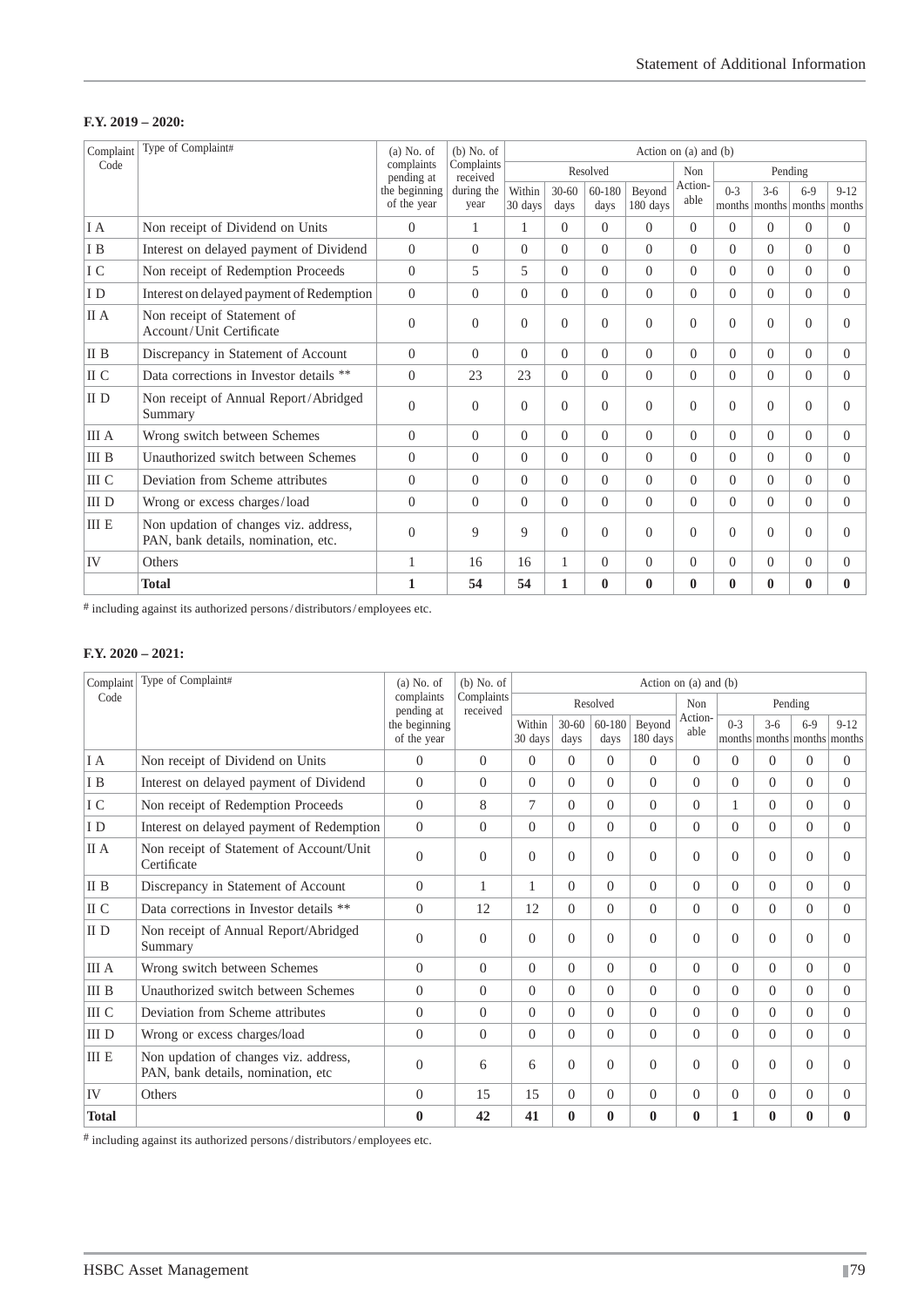#### **F.Y. 2021 – 2022:**

| Complaint    | Type of Complaint#                                                                                           | $(a)$ No. of                | $(b)$ No. of   | Action on $(a)$ and $(b)$   |                   |                |                    |                   |                |              |                                      |          |
|--------------|--------------------------------------------------------------------------------------------------------------|-----------------------------|----------------|-----------------------------|-------------------|----------------|--------------------|-------------------|----------------|--------------|--------------------------------------|----------|
| Code         |                                                                                                              | complaints                  | Complaints     |                             |                   | Resolved       |                    | Non               |                |              | Pending                              |          |
|              |                                                                                                              | pending at<br>the beginning | received       | Within<br>$30 \text{ days}$ | $30 - 60$<br>days | 60-180<br>days | Bevond<br>180 days | Action-<br>able * | $0-3$          | $3-6$        | $6-9$<br>months months months months | $9 - 12$ |
|              |                                                                                                              | of the year                 |                |                             |                   |                |                    |                   |                |              |                                      |          |
| I A          | Non receipt of amount declared under Income<br>Distribution cum Capital Withdrawal option                    | $\overline{0}$              | $\overline{0}$ | $\Omega$                    | $\theta$          | $\overline{0}$ | $\Omega$           | $\Omega$          | $\overline{0}$ | $\Omega$     | $\Omega$                             | $\Omega$ |
| I B          | Interest on delayed payment of amount<br>declared under Income Distribution cum<br>Capital Withdrawal option | $\Omega$                    | $\Omega$       | $\Omega$                    | $\theta$          | $\Omega$       | $\Omega$           | $\Omega$          | $\Omega$       | $\Omega$     | $\Omega$                             | 0        |
| I C          | Non receipt of Redemption Proceeds                                                                           | $\mathbf{1}$                | 6              | 7                           | $\Omega$          | $\Omega$       | $\Omega$           | $\Omega$          | $\Omega$       | $\Omega$     | $\Omega$                             | $\Omega$ |
| ID           | Interest on delayed payment of Redemption                                                                    | $\Omega$                    | $\Omega$       | $\Omega$                    | $\Omega$          | $\Omega$       | $\Omega$           | $\Omega$          | $\Omega$       | $\Omega$     | $\Omega$                             | $\Omega$ |
| II A         | Non receipt of Statement of Account/Unit<br>Certificate                                                      | $\Omega$                    | $\Omega$       | $\Omega$                    | $\Omega$          | $\Omega$       | $\Omega$           | $\Omega$          | $\Omega$       | $\Omega$     | $\Omega$                             | $\Omega$ |
| II B         | Discrepancy in Statement of Account                                                                          | $\Omega$                    | 5              | 5                           | $\Omega$          | $\Omega$       | $\Omega$           | $\Omega$          | $\theta$       | $\Omega$     | $\Omega$                             | $\Omega$ |
| II C         | Data corrections in Investor details                                                                         | $\Omega$                    | 29             | 29                          | $\Omega$          | $\Omega$       | $\Omega$           | $\Omega$          | $\overline{0}$ | $\Omega$     | $\Omega$                             | $\Omega$ |
| II D         | Non receipt of Annual Report/Abridged<br>Summary                                                             | $\overline{0}$              | $\overline{0}$ | $\Omega$                    | $\Omega$          | $\overline{0}$ | $\Omega$           | $\Omega$          | $\overline{0}$ | $\Omega$     | $\Omega$                             | 0        |
| <b>III</b> A | Wrong switch between Schemes                                                                                 | $\overline{0}$              | $\Omega$       | $\Omega$                    | $\Omega$          | $\Omega$       | $\Omega$           | $\Omega$          | $\Omega$       | $\Omega$     | $\Omega$                             | $\Omega$ |
| <b>III</b> B | Unauthorized switch between Schemes                                                                          | $\overline{0}$              | $\Omega$       | $\Omega$                    | $\Omega$          | $\Omega$       | $\Omega$           | $\Omega$          | $\overline{0}$ | $\Omega$     | $\Omega$                             | $\Omega$ |
| <b>III</b> C | Deviation from Scheme attributes                                                                             | $\overline{0}$              | $\overline{0}$ | $\Omega$                    | $\Omega$          | $\Omega$       | $\theta$           | $\Omega$          | $\Omega$       | $\Omega$     | $\Omega$                             | $\Omega$ |
| III D        | Wrong or excess charges/load                                                                                 | $\Omega$                    | $\Omega$       | $\Omega$                    | $\Omega$          | $\Omega$       | $\Omega$           | $\Omega$          | $\theta$       | $\Omega$     | $\Omega$                             | $\Omega$ |
| <b>III E</b> | Non updation of changes viz. address, PAN,<br>bank details, nomination, etc                                  | $\overline{0}$              | 12             | 12                          | $\Omega$          | $\overline{0}$ | $\Omega$           | $\Omega$          | $\Omega$       | $\Omega$     | $\Omega$                             | $\Omega$ |
| <b>III</b> F | Delay in allotment of Units                                                                                  | $\overline{0}$              | $\mathbf{1}$   | 1                           | $\Omega$          | $\overline{0}$ | $\overline{0}$     | $\mathbf{1}$      | $\overline{0}$ | $\Omega$     | $\Omega$                             | $\Omega$ |
| III G        | Unauthorized Redemption                                                                                      | $\overline{0}$              | $\Omega$       | $\Omega$                    | $\Omega$          | $\Omega$       | $\Omega$           | $\Omega$          | $\Omega$       | $\Omega$     | $\Omega$                             | $\Omega$ |
| IV           | Others                                                                                                       | $\overline{0}$              | 24             | 24                          | $\theta$          | $\overline{0}$ | $\theta$           | $\theta$          | $\overline{0}$ | $\Omega$     | $\Omega$                             | $\Omega$ |
| <b>Total</b> |                                                                                                              | 1                           | 77             | 78                          | $\mathbf{0}$      | $\mathbf{0}$   | $\bf{0}$           | $\mathbf{1}$      | $\bf{0}$       | $\mathbf{0}$ | $\mathbf{0}$                         | 0        |

# Including against its authorized persons / distributors / employees etc.

**\*** Non actionable means the complaint that are incomplete / outside the scope of the mutual fund

## **From 1 April 2022 to 31 May 2022:**

| Complaint    | Type of Complaint#                                                                                           | $(a)$ No. of                               | $(b)$ No. of<br>Complaints | Action on $(a)$ and $(b)$ |                   |                |                    |                                    |                |          |                                        |          |
|--------------|--------------------------------------------------------------------------------------------------------------|--------------------------------------------|----------------------------|---------------------------|-------------------|----------------|--------------------|------------------------------------|----------------|----------|----------------------------------------|----------|
| Code         |                                                                                                              | complaints                                 |                            | Resolved                  |                   |                |                    | Non                                | Pending        |          |                                        |          |
|              |                                                                                                              | pending at<br>the beginning<br>of the year | received                   | Within<br>30 days         | $30 - 60$<br>days | 60-180<br>days | Beyond<br>180 days | Action-<br>able $\hspace{0.1mm}^*$ | $0-3$          | $3-6$    | $6 - 9$<br>months months months months | $9 - 12$ |
| I A          | Non receipt of amount declared under Income<br>Distribution cum Capital Withdrawal option                    | $\overline{0}$                             | $\Omega$                   | $\Omega$                  | $\Omega$          | $\overline{0}$ | $\Omega$           | $\Omega$                           | $\Omega$       | $\Omega$ | $\Omega$                               | $\Omega$ |
| I B          | Interest on delayed payment of amount<br>declared under Income Distribution cum<br>Capital Withdrawal option | $\overline{0}$                             | $\mathbf{0}$               | $\Omega$                  | $\Omega$          | $\theta$       | $\Omega$           | $\Omega$                           | $\Omega$       | $\Omega$ | $\Omega$                               | $\Omega$ |
| I C          | Non receipt of Redemption Proceeds                                                                           | $\overline{0}$                             | 1                          | 1                         | $\Omega$          | $\Omega$       | $\Omega$           | $\Omega$                           | $\Omega$       | $\Omega$ | $\Omega$                               | $\Omega$ |
| ID           | Interest on delayed payment of Redemption                                                                    | $\Omega$                                   | $\Omega$                   | $\Omega$                  | $\Omega$          | $\Omega$       | $\Omega$           | $\Omega$                           | $\theta$       | $\Omega$ | $\Omega$                               | $\Omega$ |
| II A         | Non receipt of Statement of Account/Unit<br>Certificate                                                      | $\Omega$                                   | $\Omega$                   | $\Omega$                  | $\theta$          | $\Omega$       | $\Omega$           | $\Omega$                           | $\Omega$       | $\Omega$ | $\Omega$                               | 0        |
| II B         | Discrepancy in Statement of Account                                                                          | $\Omega$                                   | 1                          | $\Omega$                  | $\theta$          | $\Omega$       | $\Omega$           | $\Omega$                           | $\mathbf{1}$   | $\Omega$ | $\Omega$                               | $\Omega$ |
| II C         | Data corrections in Investor details                                                                         | $\overline{0}$                             | 6                          | 6                         | $\Omega$          | $\Omega$       | $\Omega$           | $\Omega$                           | $\Omega$       | $\Omega$ | $\Omega$                               | $\Omega$ |
| II D         | Non receipt of Annual Report/Abridged<br>Summary                                                             | $\overline{0}$                             | $\Omega$                   | $\Omega$                  | $\Omega$          | $\Omega$       | $\Omega$           | $\Omega$                           | $\Omega$       | $\Omega$ | $\Omega$                               | 0        |
| <b>III</b> A | Wrong switch between Schemes                                                                                 | $\overline{0}$                             | $\overline{0}$             | $\Omega$                  | $\Omega$          | $\Omega$       | $\Omega$           | $\Omega$                           | $\Omega$       | $\Omega$ | $\Omega$                               | $\Omega$ |
| <b>III</b> B | Unauthorized switch between Schemes                                                                          | $\overline{0}$                             | $\Omega$                   | $\Omega$                  | $\Omega$          | $\Omega$       | $\Omega$           | $\Omega$                           | $\Omega$       | $\Omega$ | $\Omega$                               | $\Omega$ |
| III C        | Deviation from Scheme attributes                                                                             | $\overline{0}$                             | $\Omega$                   | $\Omega$                  | $\Omega$          | $\Omega$       | $\Omega$           | $\Omega$                           | $\Omega$       | $\Omega$ | $\Omega$                               | $\Omega$ |
| <b>IIID</b>  | Wrong or excess charges/load                                                                                 | $\Omega$                                   | $\Omega$                   | $\Omega$                  | $\Omega$          | $\Omega$       | $\Omega$           | $\Omega$                           | $\Omega$       | $\Omega$ | $\Omega$                               | $\Omega$ |
| <b>III E</b> | Non updation of changes viz. address, PAN,<br>bank details, nomination, etc                                  | $\theta$                                   | $\overline{2}$             | $\overline{2}$            | $\theta$          | $\Omega$       | $\Omega$           | $\Omega$                           | $\Omega$       | $\Omega$ | $\Omega$                               | 0        |
| <b>III</b> F | Delay in allotment of Units                                                                                  | $\overline{0}$                             | $\Omega$                   | $\Omega$                  | $\Omega$          | $\Omega$       | $\Omega$           | $\Omega$                           | $\Omega$       | $\Omega$ | $\Omega$                               | $\Omega$ |
| III G        | <b>Unauthorized Redemption</b>                                                                               | $\overline{0}$                             | $\overline{0}$             | $\Omega$                  | $\Omega$          | $\overline{0}$ | $\overline{0}$     | $\Omega$                           | $\overline{0}$ | $\Omega$ | $\Omega$                               | $\Omega$ |
| IV           | Others                                                                                                       | $\overline{0}$                             | $\overline{0}$             | $\Omega$                  | $\overline{0}$    | $\overline{0}$ | $\mathbf{0}$       | $\overline{0}$                     | $\overline{0}$ | $\Omega$ | $\Omega$                               | $\Omega$ |
| <b>Total</b> |                                                                                                              | $\bf{0}$                                   | 10                         | 9                         | $\bf{0}$          | $\bf{0}$       | $\bf{0}$           | $\mathbf{0}$                       | $\mathbf{1}$   | $\bf{0}$ | $\bf{0}$                               | 0        |

 $^{\#}$  Including against its authorized persons/distributors/employees etc.

**\*** Non actionable means the complaint that are incomplete / outside the scope of the mutual fund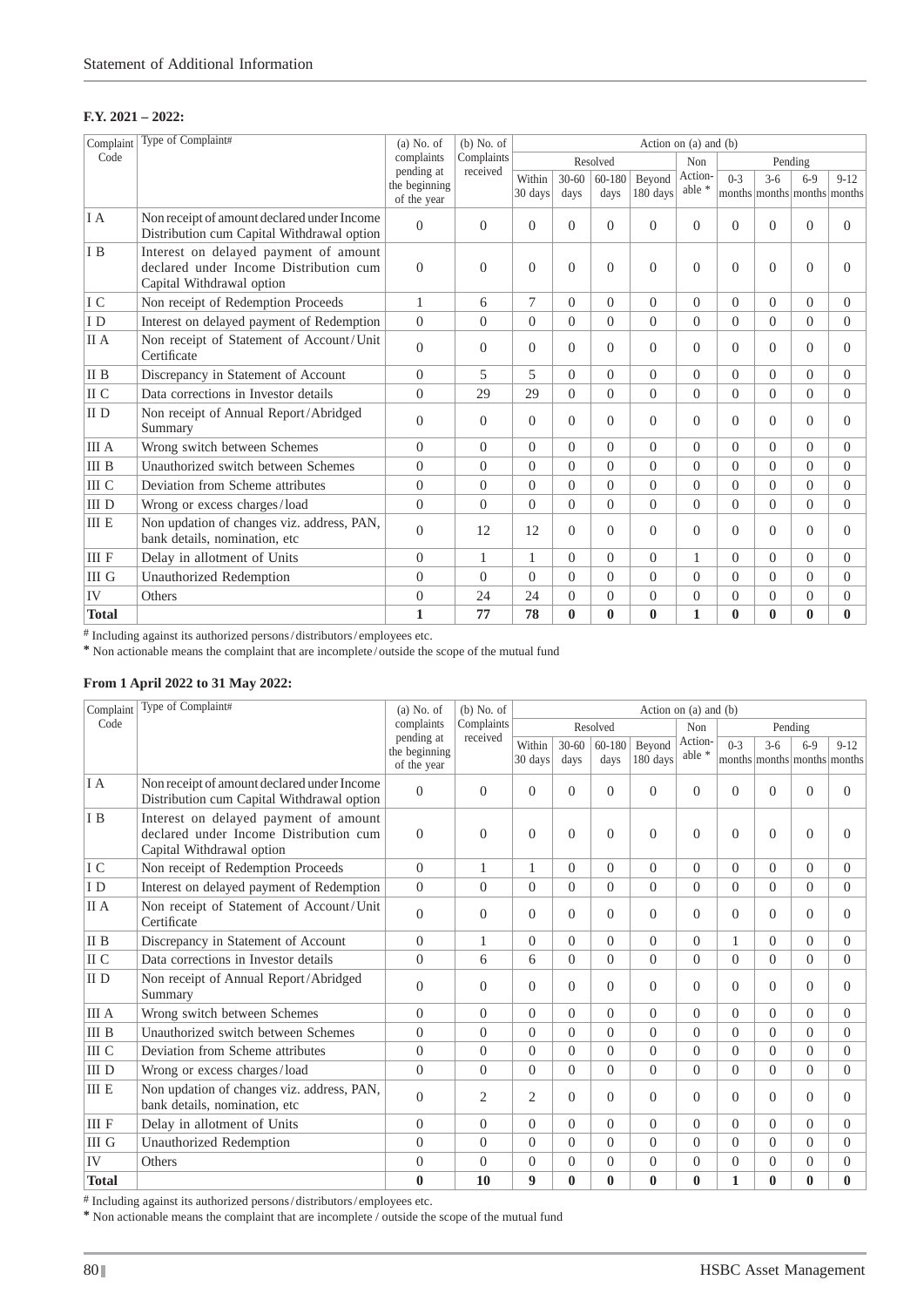#### **Note:**

\*\* As per AMFI Best Practice Guidelines Circular No. 25/2011-12 for Revisions in the Guidelines on Standardization of Complaints/Grievances Reporting Procedure, If "Others" include a type of complaint which is more than 10% of overall complaint, then the such a reason should be provided separately. Hence Data corrections in Investor Details is included as a separate category.

#### **Investor Services**

The Fund believes in providing the investor with superior services to make the investor's experience in dealing with the Fund an efficient and satisfactory one. In order to achieve these goals, the Fund endeavors to continuously establish and upgrade systems to handle transactions efficiently and resolve any investor grievances promptly.

#### **Ease of Transactions**

The Fund intends to make every transaction for the investor a simple and convenient one. The Fund provides the following services:

#### **Investor Service Centres in major metros**

The Fund presently has Investor Service Centres in 9 cities. In addition to this, the Fund presently has a tie-up with the Registrar who has set up Investor Service Centres in various cities. The details of Investor Service Centres are given in the inside back cover of the Scheme Information Document. Over a period of time, the Fund will endeavor to add further Investor Service Centres and/or sales offices in other cities. The AMC reserves the right to designate from time to time, internet sites as official points of acceptance of transactions.

Each ISC of the AMC provides investors with requisite information and help in processing transactions in the Scheme of the Mutual Fund. Adequate training will be imparted to personnel managing the Investor Service Centres, with a view to early resolution of queries.

#### **Process transactions in a timely manner**

Under the Regulations, the Fund / the Registrar / the AMC shall despatch to the Unitholders, the dividend proceeds within 15 days of the record date and the redemption proceeds within 10 Business Days from the date of acceptance of the request for redemption or repurchase proceeds, as the case may be. In the event of failure to despatch the redemption / dividend proceeds within the above time, interest  $@15%$  per annum or such rate as may be specified by SEBI, would be paid to the unitholders for the period of delay. In case of delay in despatch of dividend payments, the interest for the delayed payment of dividend shall be calculated from the record date.

While regulatory provisions require AMC's to dispatch the redemption proceeds within 10 business days of the request, under normal circumstances, the Fund will endeavor to despatch the redemption proceeds within 3 business days (in case of equity Schemes), 7 business days (in case of HEMF, HBF, HAPDF, HGECCF, HMS – Growth & HMS – Moderate Plan and Index Funds), 4 business days (in case of HMS - Conservative) and 1 Business Day (in case of debt Schemes) from the date of receiving a valid redemption request in respect of the Scheme at the Investor Service Centres.

Investors should note that completion of monetary / non-monetary transactions within the respective number of Business Day(s) as indicated above, would be done on "best efforts" basis and completion of all such transactions are subject to the time limits as prescribed under the Regulations.

#### **Problem Resolution**

The Fund will follow-up with the Investor Service Centres and the Registrar on complaints and enquiries received from investors with an endeavor to resolve them promptly.

For this purpose, Ms. Rheitu Bansal is currently designated as the Investor Relations Officer of the Fund. She can be contacted at the Corporate Office of the AMC. The address and phone numbers are:

9-11 Floors, NESCO IT Park, Building No. 3, Western Express Highway, Goregaon (East), Mumbai 400 063 Tel.: (91) 1800 200 2434 / 1800 258 2434. E-mail: hsbcmf@camsonline.com

#### **Note:**

**Notwithstanding anything contained in this Statement of Additional Information, the provisions of the SEBI (Mutual Funds) Regulations, 1996 and the guidelines thereunder shall be applicable.**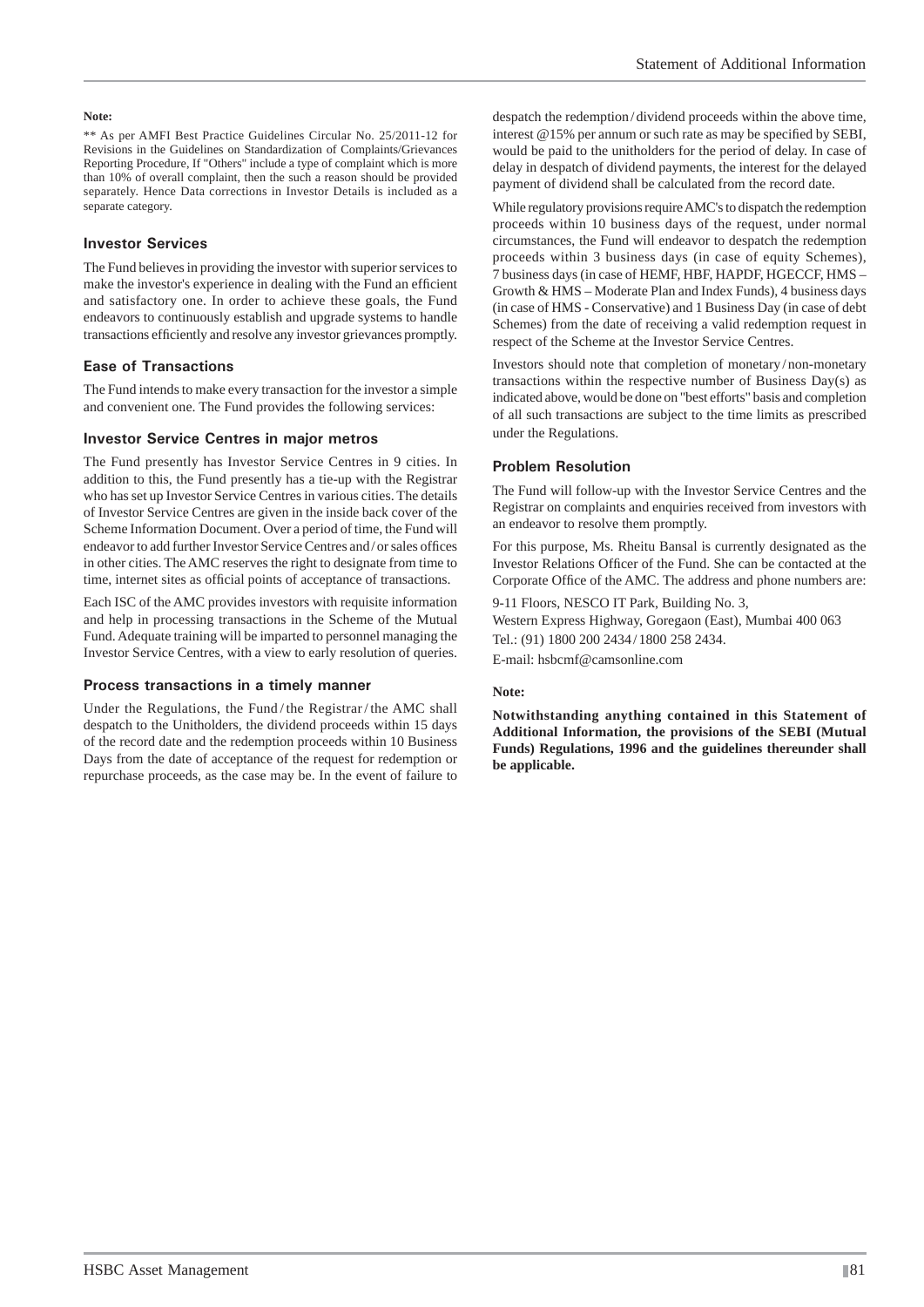## **OFFICIAL POINTS OF ACCEPTANCE OF TRANSACTION REQUESTS**

#### **HSBC MUTUAL FUND**

- **Ahmedabad** : Mardia Plaza, C.G. Road, Ahmedabad 380 006.
- **Bengaluru** : No. 7, HSBC Center, M.G. Road, Bengaluru 560 001.
- **Chandigarh :** SCO 1, Sector 9D, Chandigarh 160 017.
- **Chennai** : No. 30, Rajaji Salai, 2nd Floor, Chennai 600 001.
- **Hyderabad** : 6-3-1107 & 1108, Rajbhavan Road, Somajiguda, Hyderabad 500 082.
- **Kolkata** : 31 BBD Bagh, Dalhousie Square, Kolkata 700 001.
- **Mumbai** : The Hongkong and Shanghai Banking Corporation Limited, 52/60, M. G. Road, Fort, Mumbai 400 001.
- **New Delhi** : Ground Floor, East Tower, Birla Tower, 25, Barakhamba Road, New Delhi 110 001.
- **Pune** : Amar Avinash Corporate City, Sector No. 11, Bund Garden Road, Pune 411 001.

**CAMS SERVICE CENTRES / CAMS LIMITED TRANSACTION POINTS / CAMS COLLECTION CENTRES** For details on CAMS Service Centres, CAMS Limited Transaction Points and CAMS Collection Centres, please visit www.camsonline.com or call us on 1800 200 2434 / 1800 258 2434 AND Investors calling from abroad may call on +91 44 39923900 to connect to our customer care centre.

CAMS Limited Transaction Points and CAMS Collection Centres have limited operating hours from 12:00 p.m. to 3 p.m. Collection Centres only accept application forms and service requests. For any enquiries, customers transacting at these locations are requested to call the nearest CAMS Service Center or the National Toll Free Customer Support number.

**Toll Free Number : 1800 200 2434 / 1800 258 2434 (can be dialled from all phones within India) AND Investors calling from abroad may call on +91 44 39923900 to connect to our customer care centre.**

**For more details on visit : www.camsonline.com**

**Please check our website www.assetmanagement.hsbc.co.in for an updated list of Official Points of Acceptance of HSBC Mutual Fund.**